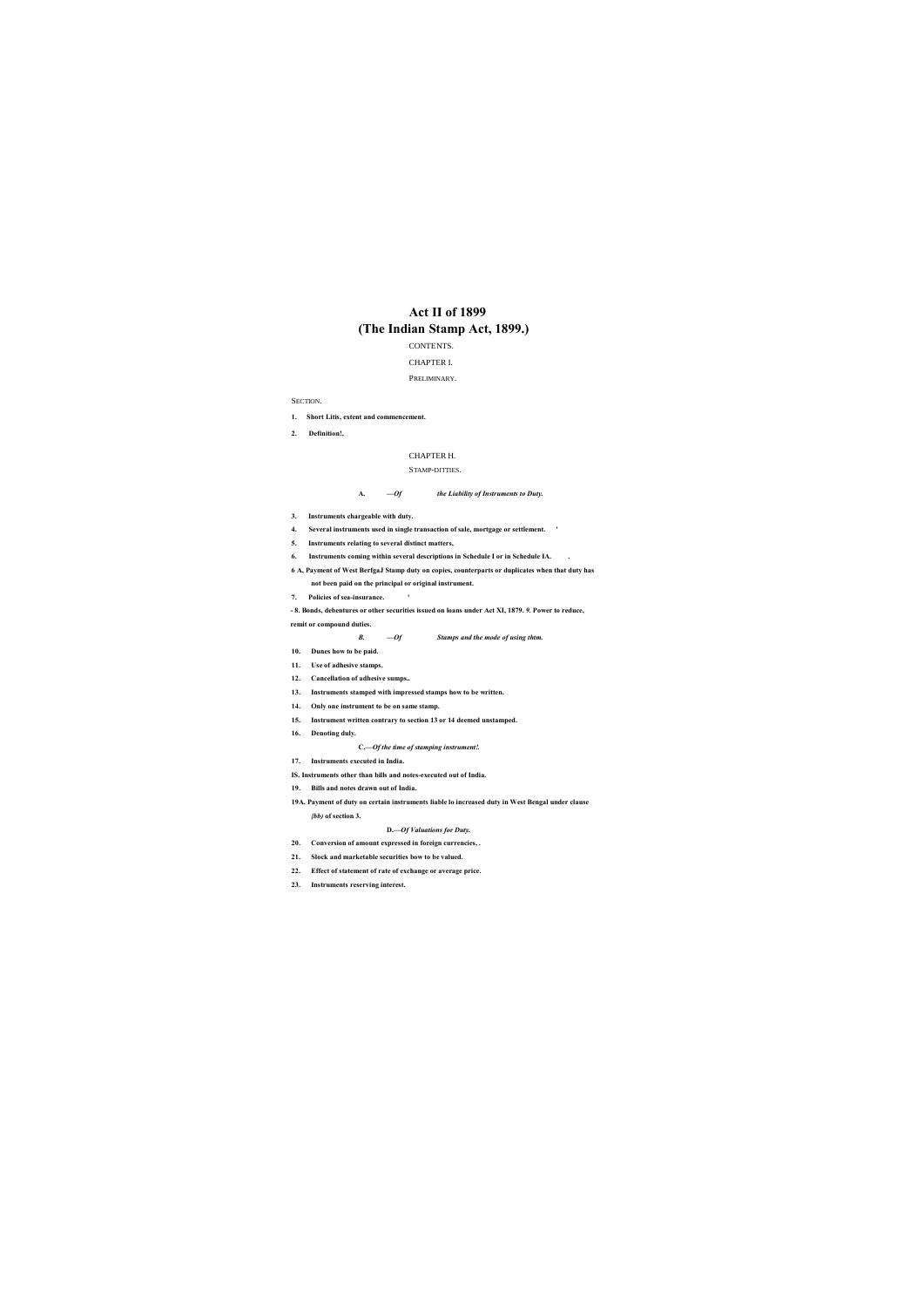[Act II

SECTION;.

- 
- 
- 464 *The Indian Stamp Ad, 1899.* **23 A. Certain ins Humerus connected with mortgages or marketable securities to be chargeable**
- 
- **as agreemenls. 24. How transfer in consideration of debt, or subjcct to future payment, etc.. to be charged.**
- 

**25. Valuation in case of annuity, etc,**

**26. Stamp when; value of subject-miller is indeterminate. 27. Facts affecting duly lo be set forth in instrument. 28. Direction as to duty in case of certain conveyances,**

**E.—***Dwy by whom payable.*

**29 Duties by whom payable.**

**29A. Application of sections 23A. 24 and 29 to instrument chargeable with duty under Schedule I A.**

**30, Obligation lo give receipt in certain cases.**

**CHAPTER III. ADJUDICATION AS TO STAMPS.**

**31- Adjudication as to proper stomp. 32. Certificate by Collector.**

**CHAPTER IV. INSTRUMENTS NOT DULY ST^MPEO**

**33. Examination and impounding of instruments. 34 Special provision as to unstamped receipts.**

**35. Instruments not duly staniped inadmissible in evidence, etc. 36. Admission of instrument where not be questioned. 37. Admission of improperly slampcd instruments. 3S. Instruments impounded, how dealt with.**

**39. Collector's power lo refund penalty paid under section 38, sub-section (/),**

**40. Collector's power lo stamp instruments impounded. 41. Instruments unduly stamped by accident.**

**■J2. Endorsement of ins Humeri**LS **on which duly has been paid under scciions 35, 40 oMl.**

**43. Prosecution for o fieri en ajainsl Stamp LaiV.**

**44. Persons paying duly or penalty may** recovcr **same in ccnain cases.**

**45. Power to Revenue-auihorily lo refund penalty or excess duty in certain eases.**

**46. Non-liability for loss of instruments sent under section 38.**

**47. Power of payiir lo suunp bills and promissory noles received by him unstamped. 47A. Instruments of conveyance, ctc., undervalued, how to be dcall with. 48. Recovery of duties and penalties.**

- 
- **48A. Validity of certificate or endorsements in respecl of instruments for which higher rate of duly is payable in West Bengal.**

### **CHAPTER V.**

- **ALLOWANCES FOR STAMPS IN CERTAIN CASES.**
- **49. Allowance for spoiled stamps,**
- **50. Application fur relief under scclian 49 when to be made**
- **51. Allowance in case or printed forms no longer required by Corporal ions.**
- **52. Allowance for misused slamps.**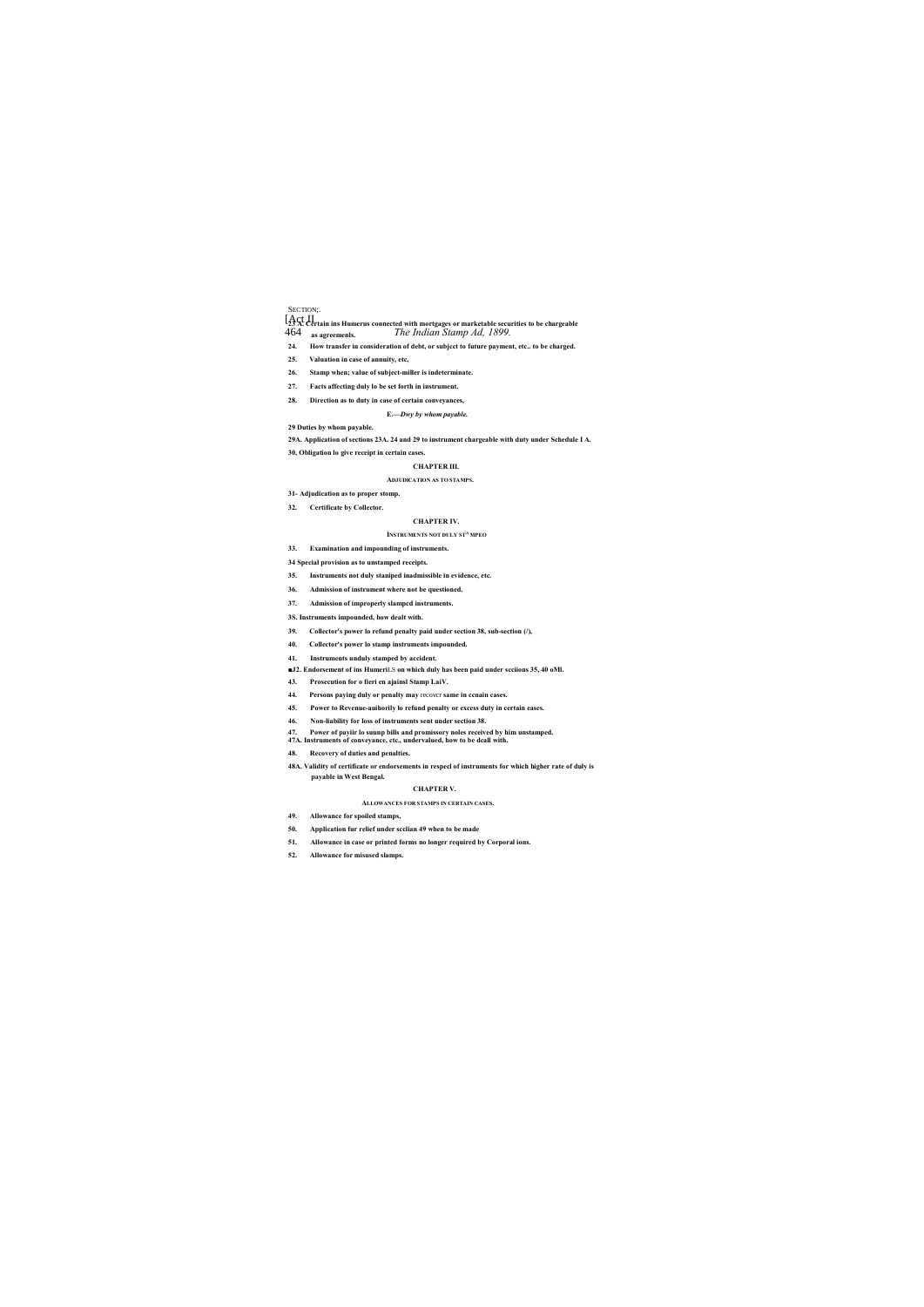# *The Indian Stamp Act, 1899. <sup>465</sup>* of 1899.]

#### SECTION.

- **53. Allowance for spoiled or misused siamps how lo be made.**
- **54. Allowance for siamps not required for use,**
- **54 A. Allowances for stamps in denominations of** *annai.*
- **54B Allowances for Refugee Relief stomps.**
- **55. Allowance on renewal of certain debentures.**
	- **CHAPTER VI,**

#### **REFERENCE AND REVISION.**

- **56. Control of. and statement of case to, Chief Controlling Revenue-authority.**
- **57. Statement of case by Chief Controlling Revenue-authority lo High Court. 53. PowsT of**
- **High Court lo call for further particulars as to case sialed.**
- **59. Procedure in disposing of case stated.**
- **60. Statement of case by other Courts to High Court.**
- **61. Revision or certain decisions of Courts regarding the suffkicnccy of jumps.**

# **CHAPTER VII,**

#### **CRIMINAL OFFENCES AND PROCEDURE.**

- **62. Penalty for executing, cic.. instrument not July stamped.**
- **63. Penalty for failure to cancel adhesive stamp,**
- **64. Penally for omission lo comply wilh provisions or section 27.**
- **64A. Recovery of amoum of deficit stamp duty.**
- **65. Penalty for refusal lo give receipt, and for devices to evade duty on receipts.**
- **66. Penalty for not making out policy, or making one nol duly stamped.**
- **67. Penalty for not drawing full number of bills or marine policies purporting 10 be in sels.**
- **6B. Penalty for post-dating bills, and for other devices to defraud ihe revenue.**
- **69. Penalty for breach of rule relating to sale of stamps and for unauthorised sale.**
- **70. Institution and conduct of prosecutions.**
- **71. Jurisdiction of Magistrates.**
- **72. Placc of trial.**

# **CHAPTER VIII.**

#### **S U PPLEMENTAL PROVISIONS**

- **73. Books, cic., to be open lo inspection,**
- **73A. Collector's power lo aulhorise officer lo enter premises, inspect certain documents, and seize Ihem. if necessary.**
- **74. Powers to make rules relating to sale of siamps.**
- **75. Power to make rules generally to cany oul Acl.**
- **76. Publicaiion of rules.**
- **76A. Delegation or ccrtain powers.**
- **77. Saving as to cow-fces.**
- **77A, Saving aS lo curtain stamps.**
- **78. Acl lo be iranslaicd and sold cheaply.**
- **79.** *(Repeated.)*
- **SCHEDULE I.—Stamp-duty on Instruments.**
- **SCHEDULE IA.—Stamp-duly on certain instruments under the Bengal Stamp (Amendment) Acl,** 
	- **1922, or the Indian Stamp (Bengal Amendment) Act, 1935.**
- **SCHEDULE II.—***{Repeated.)*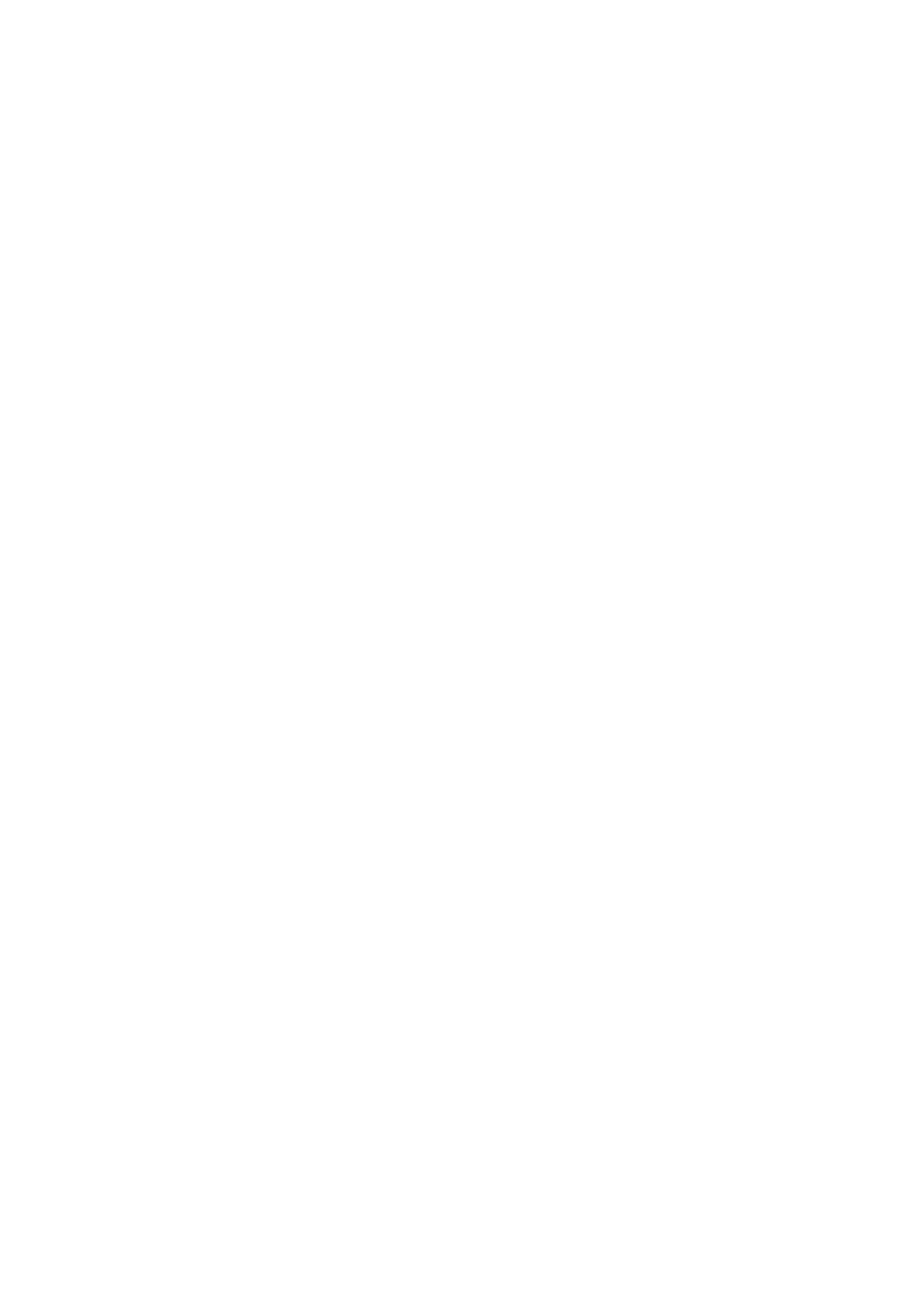AMENDED

(The Indian Stamp Act,  $1899$ .)<sup>1</sup> **Act II of 1899** Act XV of 1904. Act VI of 1910. Act **xm** of **1916.** Act **xvm** of **1919.** Act XI of 1923. Act XLHI of 1923. Act Xm of 1924. Act XV of 1925. Act XXXII of 1925. Act XXXVm of 1926. Act V of 1927. Act X of 1927. Act XVIH of 1928. Act Vm of 1930. Act XIV of 1932. Act XXXV of 1934. Act **vm** of **1935.** Act XV of 1936. Act LXXH of 1952. Act XLffi of 1955. Act LXXVI of 1956. Act XIX of 1958. Act XIV of 1961. Act XI of 1963. Act XLIV of 1971. Act xm-of 1973. Act XXVUI of 1974. Act LXVI of 1976. Act **XXXn** of **1985.** Act **XXXn** of **1994.** Ben. Act m of 1922. Ben. Act XH of 1935. Ben. Act VH of 1939. Pres. Act XX of 1971. Pres. Act II of 1972. West Ben. Act X of 1962. West Ben. Act XXX of 1962. West Ben. Act XVII of 1964. West Ben. Acl XXXI of 1972. West Ben. Act **Vm** of **1973.** West Ben. Acl XVI of 1975.

**'For Statement of Objects and Reasons,«« the** *"Gazette of India".* **1B97, Pi. V, page 175; for Repon of the Selecl Committee,** *see ibid.,* **1898, Pi. V, page 231: and for Proceedings in Council,** *see ibid.,* **18S9, Pi. VI. pages 10 and 278; and** *ibid.,* **1899. Pi. VI, page 5.**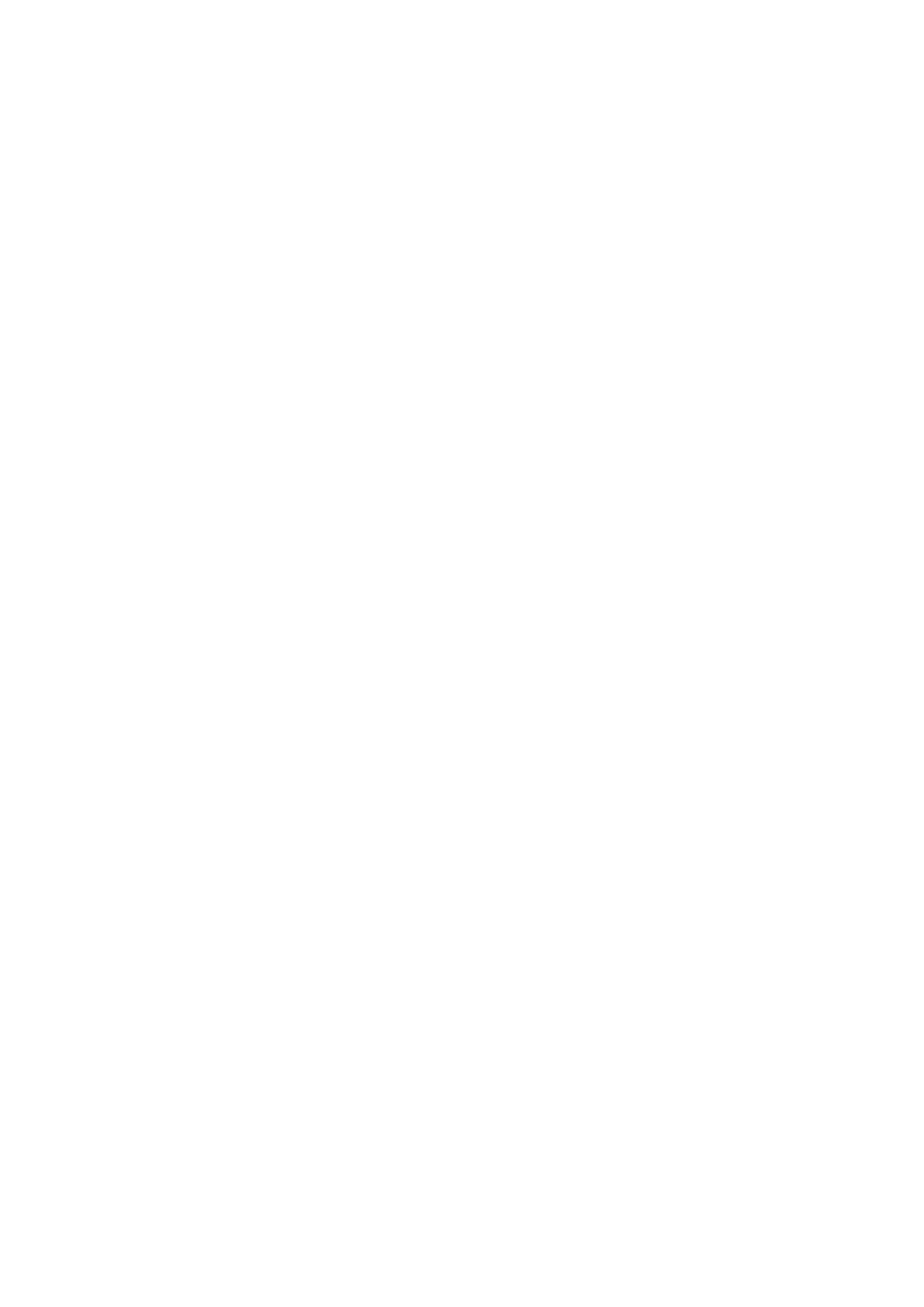*The Indian Stat]#) Act, 1899.* 467

"West Ben. Act XXX of **1976.** Acl West Ben. XXXII of **1977.** Act West Ben. XXIX of **1980.** Act **xvn** West Ben. of **1984,** Act XV of West Ben. 1987. Act XVD of West Ben. **1990.** Act XV of **1992.**  West Ben. Act XI of **1994.** Act X West Ben. - of **1996.** West Ben. AMENDED REPEALED IN PART AND AMENDED **Shan title, extent and commencement. Definitions. "Banker".** [Act **n** of 1899.] Acl V of 1906. Acl IV of 1914. ACL X of 1914, '(a) The Government of India (Adaptation of Indian Laws) Order, 1937. *[b)* The Indian (Adaptation of Existing Indian Laws) Order, J 947. (c) The Indian Independence (Adaptation of Central Acts and Ordinances) Order, 1948. ADAPTED ................ *(d)* The Indian Independence (Adap tation of Bengal and Punjab Acts) Order, 1948. ' *(e)* The Adaptation of Laws Order, 1950. *(f)* The Andhra (Adaptation of Laws on Union Subjects) Order, 1954, *(g)* The Adaptation of Laws (No. 2) Order, 1956. *" {27th January, 1899.) An Act to consolidate and amend the law relating to Stamps.* WHEREAS it is expedient to consolidate and amend the law relating to Siamps; It is hereby enacicd as fallows :ô CHAPTER I. PRELIMINARY. 1. (1) This Act may be called the Indian Stamp Act, 1899. '(2) It extends lo the whole of India cxcept ihe Slate of Jammu and Kashmir : Provided thai it shall nol apply to [lhe territories which, immediately before the 1st November, 1956, were comprised in Part B States (excluding the \$late of Jammu and Kashmir) cxccpt to the extent lo which the provisions of this Act relate to rates of stamp duty in respect of the documents specified in entry 91 of List I in ihe Seventh Schedule to the Constitution. \_ (i) It shall come into force on ihe first day of July, 1899. 2. In this Acl, unless there is something repugnant in the subject or conlcxt, $\hat{o}$ (/) "banker" includes a hank and any person acting as a bank- en\_\_\_\_\_\_ | \_\_\_\_\_\_\_\_\_\_\_\_\_\_\_\_\_\_\_\_\_\_\_\_\_\_\_\_\_\_\_\_\_\_\_\_\_\_\_\_\_\_\_\_\_\_\_\_\_\_\_\_\_\_ **'Sub-see Li on (2) wns subslitwcd for the origin aJ sub-seciion (2) by para. 3 and the 1st Schedule to [he Adaplation of Laws Order, 1950. The/callcr. this sub-section was □gain substituted by this fresh sub-section by s. 3 of the Indian Stamp (Amendment) Act, J 955 (XLlIt of 1955), with ericct from (he 1st ApriJ. 1956.**

> **•Substituted for Ihe words "Pan B Stales" by para. 3 md the Schedule (o the Adapuuion of Laws (No. 2} Order, 1956.**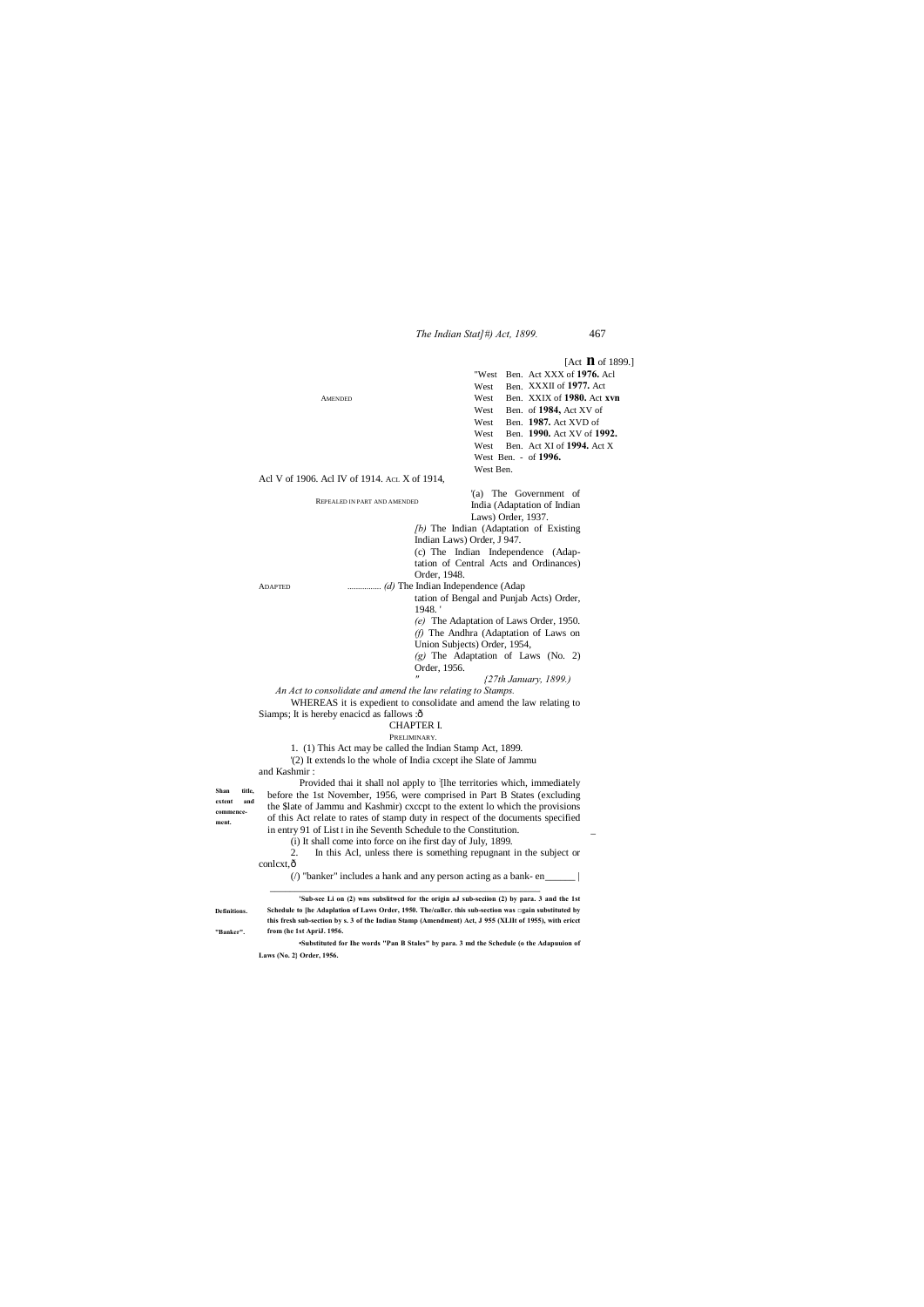# [Act II

#### 468 *The Indian Stamp Ad, 1899.*

**cichange" 26 of**  or purporting to entitle any person, whether named therein or not, (o payment by any (2) "bill of exchange" means a bill of exchange as defined by the Negotiable Instruments Act, 1881, and includes also a *hundi,* and any other document entitling other person of, or lo draw upon any other person for, any sura of money : (J) "bill of exchange payable on demand" includesô

**"BUI of** 

1881 .

**"Bill of cxchangcpayable □n demand".**

**"Bill of lading". "Bond".**

**"Chargeable"**

### *(Chapter I.—Preliminary.—Section 2.)*

- *(a)* an order for the payment of any sum of money by a bill or exchange or promissory note, or for the delivery of any bill of exchange or promissory note in satisfaction of any sum of money, or for the payment of any sum of money out of any particular fund which may or may not be available, or upon any condition or contingency which may or may not be performed or happen;
- *(b)* an order for the payment of any sum of money weekly, monthly, or at any other stated period; and
- (e) a letter of credit, that is to say, any instrument by which one person authorises another to give credit to the person in whose favour it is drawn :

*( 6 )* "chargeable" means, as applied lo an instrument executed or first executed after ihe commencement of ihis Acl, chargeable under this Acl, and, as applied to any other instrument, chargeable under the law in force in '[India] when such instrument was executed or, where several persons executed the instrument at different times, first executed:

*{4)* "bill of lading" includes a "Ihrough bill of lading", but does not include a mate's receipt :

- *( 5 )* "bond" includes—
- *(a)* any instrument whereby a person obliges himself to pay money to another, on condition that the obligation shall be void if a specified act is performed, or is not performed, as the ease may be;
- *(b)* any instrument attested by a witness and not payable to order or bearer, whereby a person obliges himself to pay money to another; and
- *(c)* any instrument so attested, whereby a person obliges himself lo deliver grain or other agricultural producc to another:

**'The words "Ihc Provinces" were suhsuiutcd for ihe original words "British India" by paragraph 3(2) of the Indian Independence (Adaptation of Central Acls and Ordinances) Order, 1948. Thereafter ihe won) "Siales", was substiluted for the word "Provinces" by paragraph 4(7) of the Adaptation of Laws Order, 1950, and finally Ihe word "India" was substituted for the words "ihe States" by s. 2 of Ihc Indian Stamp (Amendment) Acl, 1955 (XL1I1 of 1955), with effect from the 1st April, 1956,**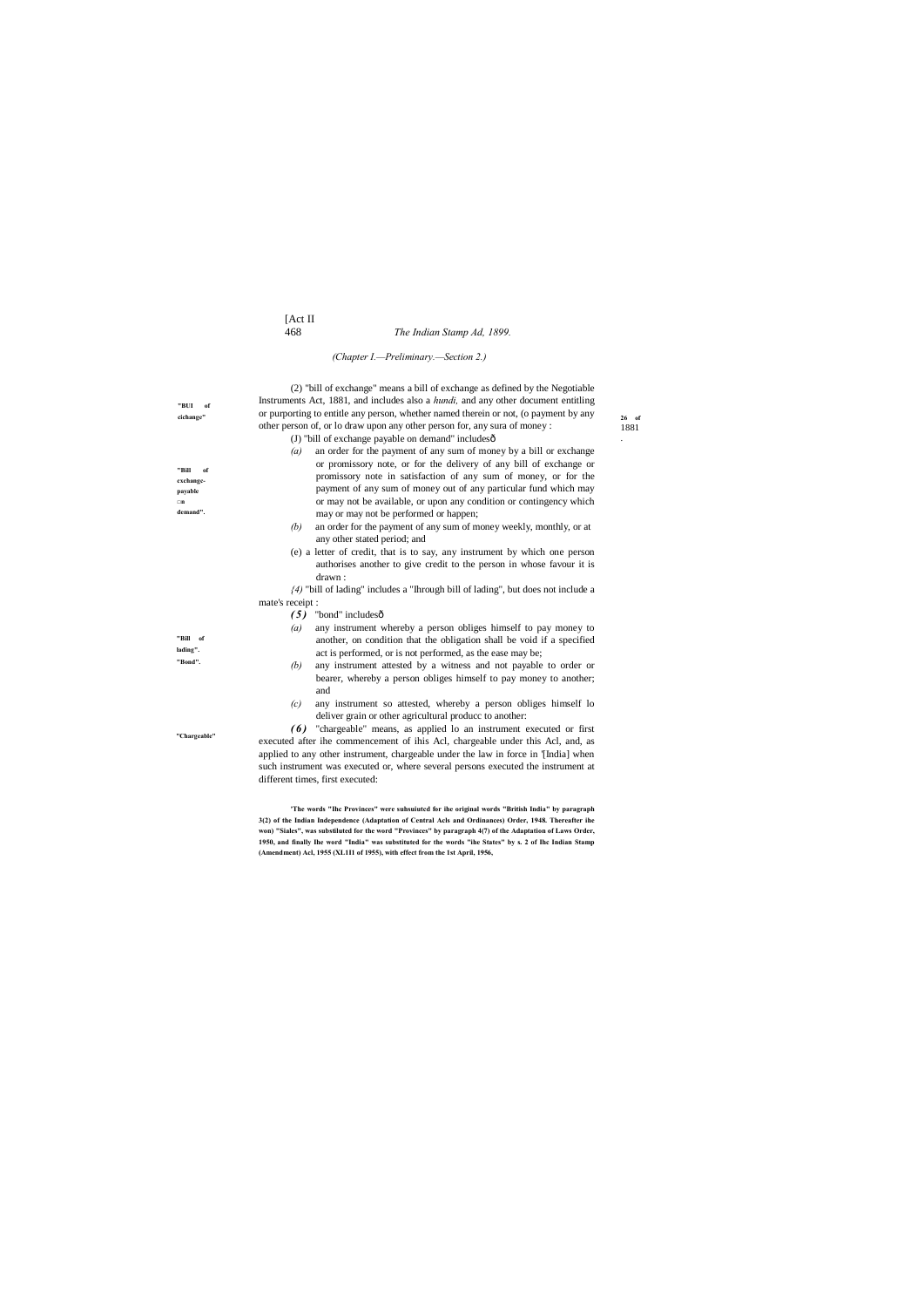*The Indian Stamp Act, 1899.* 469 of 1899.]

**"Duly stamped".**

**"Executed" and "execution".**

*(Chapter I.—Preliminary.—Section 2.)*

**"Cheque".** *(7)* "cheque" means a bill of exchange drawn on a specified banker and not expressed lo be payable otherwise than on demand :

*(9)* "Collector"ô

**"Collector".** *(a)* means, within Ihe limits of the towns of CalcuLLa, Madras ' and Bombay, the Collector of Calcutta, Madras and

instrument by which property, whether moveable or immoveable, is "Conveyance" transferred *inter vivos* and which is not otherwise specifically provided for

by Schedule  $I<sup>1</sup>$  [or by Schedule IA, as the case may be] :

- Bombay, respectively, and, without those limits, the Collector of a district; and
- *(b)* includes a Deputy Commissioner and any officer whom -[Ihe Stale Government] may, by notification in the *Official Gazette,* appoint in this behalf :

*(JO)* "conveyance" includes a conveyance on sale and every

*( 1 1 )* "duly stamped," as applied to an instrument, means that the instrument bears an adhesive or impressed stamp of not less than the proper amount, and that such stamp has been affixed or used in accordance with the law for the time being in force in  ${}^{3}$ [India] :

*(12)* "executed" and "execution," used with reference to instruments, mean "signed" and "signature" :

 $\overline{a}$ 

- *A Explanation.~*An instrument—
- (0 whereby a co-owner of a property having defined share therein transfers such share or part thereof to another co- owner of the property or divides such property among co- owners, or
- (("() whereby a partner transfers his share in the property of the partnership business to another partner or to other partners, whether separately or together with transfer of oLher business assets on retirement or dissolution, or whereby he contributes to the capital of the partnership firm by transferring his right and title to, or interest in, any properly, . is, for the purpose of this clause, an instrument by which property is transferred;

*(12a)[Omitted by the 1st Schedule of the Adaptation of Laws Order, 1950.] ■*

**'This** *Explanation* **was added by s.3(a) of the Indian Stamp (West Bengal Amendment) Acl, 1990 (Wesi Ben. Acl XVII of 1990).** *'See* **foot-note 1 on page 468,** *ante.*

**<sup>1</sup> Thcse words were added by s. 3 of the Bengal Stamp (Amendment) Act, 1922 (Ben. Acl III of 1922).**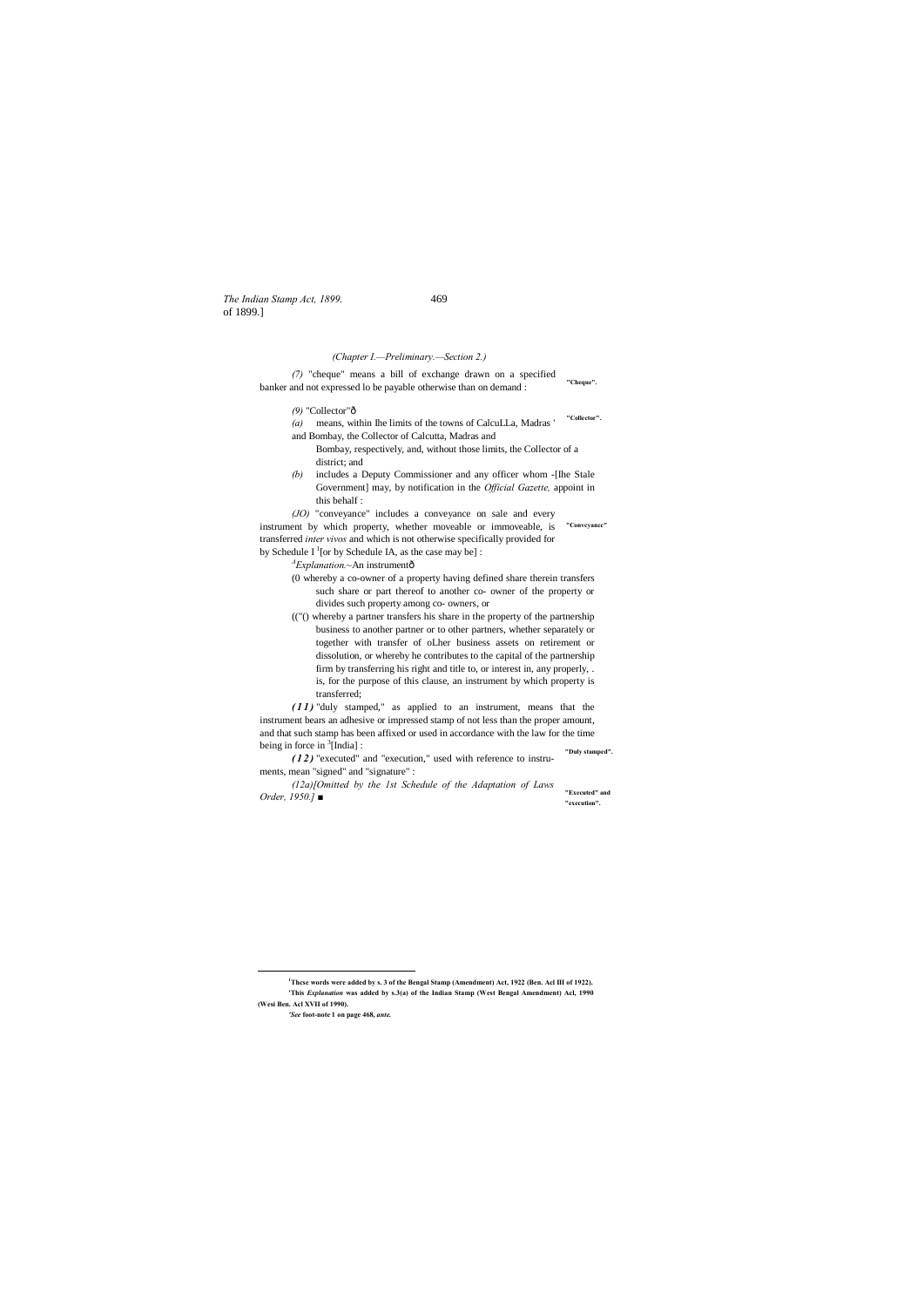# [Actn]<br>470

# 470 *The Indian Stamp Act, 1899,*

# *(Chapter I.—Preliminary.—Section* 2.)

| "imprest          | (13) "impressed stamp" includesô                                                   |  |  |
|-------------------|------------------------------------------------------------------------------------|--|--|
| Slanip            | (a) labels affixed and impressed by Ihe proper officer, and                        |  |  |
|                   | (b) siamps embossed or engraved on stamped paper :                                 |  |  |
| "India".          | '(7.M) "India" means Ihe territory of India excluding the State                    |  |  |
|                   | of Jammu and Kashmir:                                                              |  |  |
| "insimmenr.       | $(14)$ "instrument" includes every document by which any right                     |  |  |
|                   | or liability is, or purports to be, created, transferred, limited, extended,       |  |  |
|                   | extinguished or recorded :                                                         |  |  |
| "Instrument Of    | US) "instrument of partition" means any instrument where by                        |  |  |
| partition".       | co-owners of any property divide or agree to divide such property in               |  |  |
|                   | severalty <sup>J</sup> [and includesô                                              |  |  |
|                   | (0 a final order for effecting a partition passed by any revenue authority         |  |  |
|                   | or any Civil Court;                                                                |  |  |
|                   | (II) an award by an arbitrator directing a partition; and (HI) when any            |  |  |
|                   | partition is cffccted without executing any such instrument, any instrument        |  |  |
|                   | signed by the co-owners and recording, whether by way of declaration of such       |  |  |
|                   | partition or otherwise, the terms of such partition amongst the co-owners;]        |  |  |
| "Lease"           | $(16)$ "lease" means a lease of immovable property and includes                    |  |  |
|                   | alsoô                                                                              |  |  |
|                   | a patta<br>(a)                                                                     |  |  |
|                   | (b)<br>a knbuliyat or other undertaking in writing, not being a                    |  |  |
|                   | counterpart of a lease, to cultivate, occupy or pay or deliver rent for, immovable |  |  |
|                   | property;                                                                          |  |  |
|                   | any instrument by which lolls of any description are let;<br>(c)                   |  |  |
|                   | any writing on an application for a lease intended to<br>(d)                       |  |  |
|                   | signify that the application is granted :                                          |  |  |
|                   | $\frac{3}{2}$ [(e) any agreement to lease;                                         |  |  |
|                   | (f) mining licence;]                                                               |  |  |
| "Marketable       | $J/(d\leq 2)$ "marketable security" means a security of such a descrip-            |  |  |
| $_{se(xu}j_{1},M$ | lion as to be capable of being sold in any stock market in '[India] or             |  |  |
|                   | in the United Kingdom:                                                             |  |  |
|                   |                                                                                    |  |  |
|                   |                                                                                    |  |  |

**"Clause (/3/t) was inserted by s. 4(a) of the Indian Stamp (Amendment) Act, 1955 (XL1II of 1955), with effect from the 1st April, 1956.**

**The words within square brackets were substituted for the words "and indudes also a final order for effecting a partition passed by any Revenue authority or any Civil Court and an award by an arbitrator directing a partition" by s.3(fr) of the Indian Stamp (West Bengal Amendment) Act, 1990 (West Ben. Act XVII of 1990).**

**'Sub-clauses (0 and (/) were added by s. 3 (c),** *ibid.*

**'Clause (/&!) was added by s. 2 of the Indian Stamp (Amendment) Acl, 1904 (XV of 19(H).**  *l See* **foot-note 1 on page 468,** *ante.*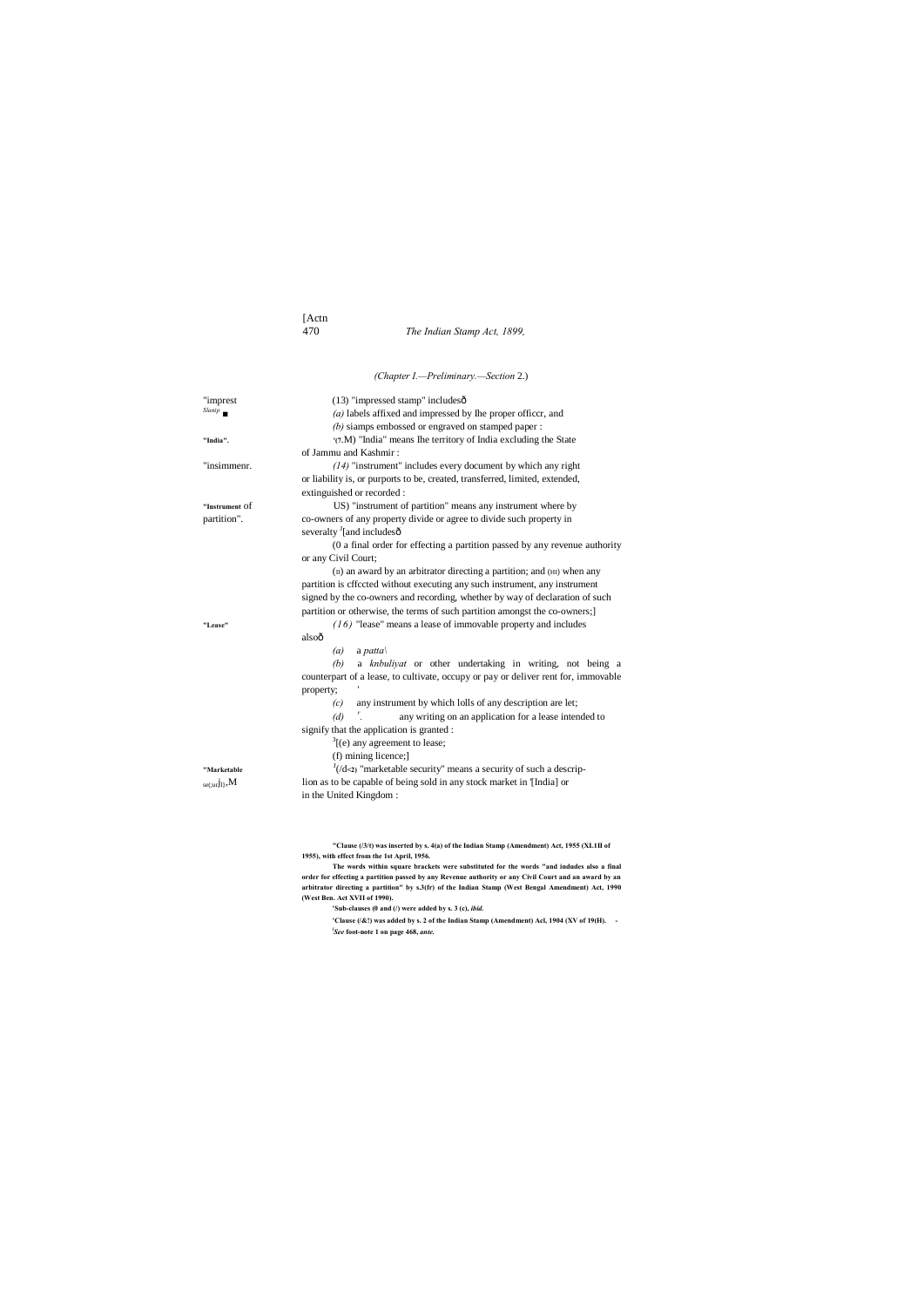*The Indian Stamp Act, J899.* 471 of 1899.]

#### *(Chapter I.—Preliminary.—Section 2.)*

*'(J6b)* "market value" means, in relation to any property which is the subject-matter of an instrument, the price which such property would have fetched or would fetch if sold in open market on the date of execution of such instrument as determined in such manner and by such authority as may be prescribed by rules made under this Act or the consideration stated in the instrument, whichever is higher;

**"Mortgagedeed".** *(17)* "mortgage-deed" includes every instrument whereby, for the purpose of securing money advanced, or to be advanced, by way of loan, or an existing or future debt, or the performance of an engagement, one person transfers, or creates, to, or in favour of, another, a right over or in respect of specified properly :

(b) a life-policy, and any policy insuring any person against accident or sickness, and any other personal insurance: $2*$ 

**"Paper. "Policy of Insurance".** (a) any instrument by which one person, in consideration of a premium, engages to indemnify another against loss, damage or liability arising from an unknown or contingent event;

*(18)* "paper" includes vellum, parchment or any other material on which an instrument may be written :

*(19)* "policy of insurance" includesô

an employer or by an employer and his employees jointly, engages to cover, with or without relation **group insurance".**  $\int$ <sup>1</sup>(19A) "policy of group insurance" means any instrument covering not less than fifty or such smaller number as the Central Government may approve, either generally or with refercncc to any particular case, by which an insurer, in consideration of a premium paid by medical examination and for the sole benefit of persons other than the employer, the lives of all the employees or of any class of them, determined by conditions pertaining to the employment, for amounts of insurance based upon a plan which precludes individual selection :

- *(20)* "policy of sea-insurance" or "sea-policy" $\hat{o}$
- **"Policy of sea-**(a) means any insurance made upon any ship or vessel (whether for marine or inland navigation), or upon the machinery, tackle or furniture of any ship or vessel, or upon any goods, merchandise or properly of any description whatever on board of any ship or vessel, or upon the freight of, or any other interest which may be lawfully insured in, or relating to, any ship or vessel; and
- (b) includes any insurance or goods, merchandise or property for any transit which insurance" or **"sen-policy".** includes, not only a sea risk within the meaning of clause (a), but also any other risk incidental to the transit insured from the commencement of the transit lo the ultimate destination covered by the insurance :

\* \* \* \* \* \*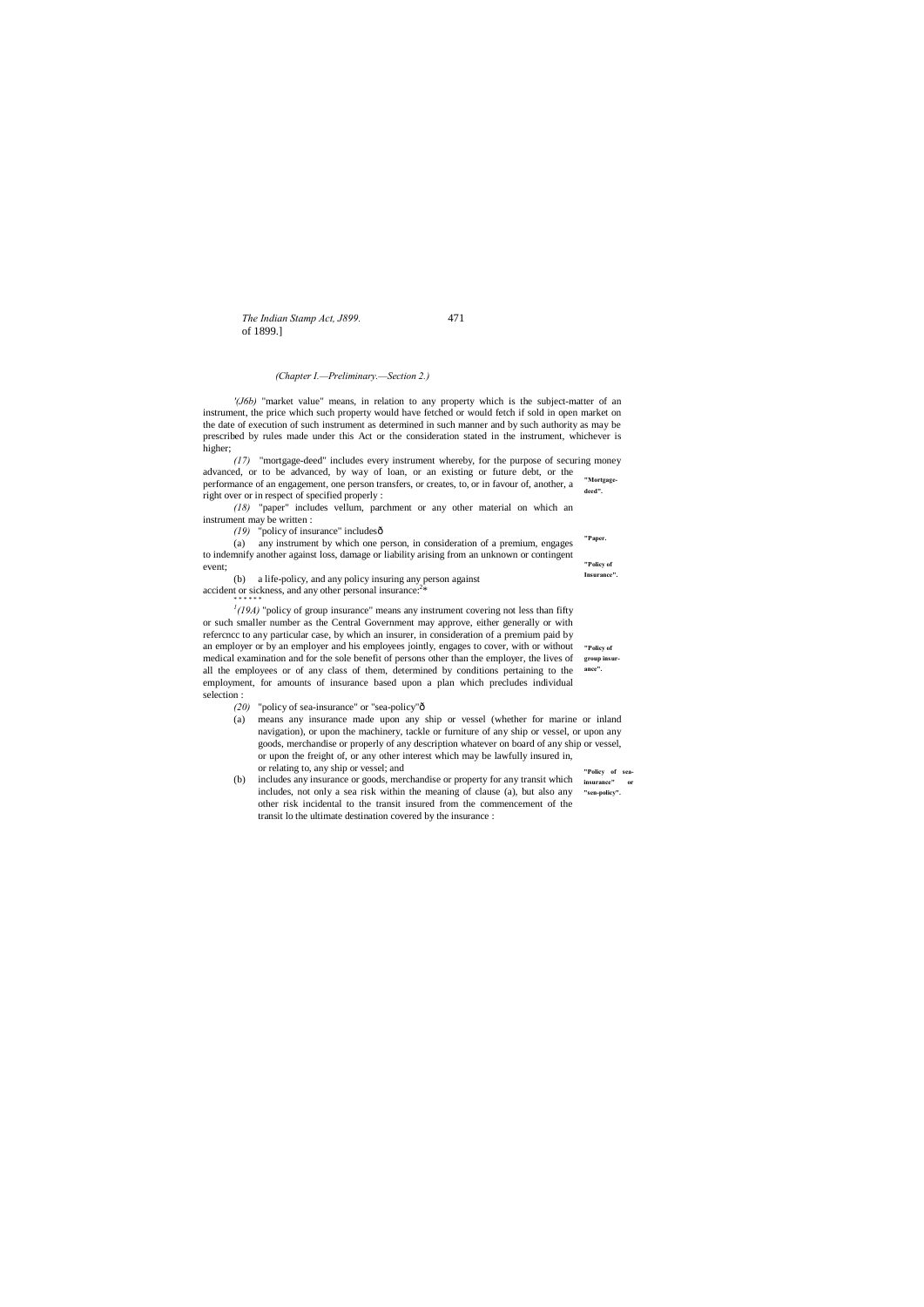**"Power of □Homey".**

**"Promissory note".**

**"Rcccipi".**

**"Setilcmcnl".**

**"Soldier".**

#### *(Chapter I.*—*Preliminary.*—*Section 2.)*

[Actn **Actif** Where any pcrosn, in consideration of any sum of money paid or to be paid for<br><del>ATA</del> onal freight or other *MAC Indiane Stamp ACt* ut 800 himself any risk attending goods. additional freight or otherwise,<sup>nager</sup>es <sup>raggi</sup>arist upon himself any risk attending goods, merchandise or property of any description whatever while on board of any ship or vessel, or engages to indemnify the owner of any such goods, merchandise or properly from any risk, loss or damage, such agreement or engagement shall be deemed to be a conlracl for scainsurance :

*(22)* "promissory note" means a promissory nole as defined by the Negotiable Instruments Acl, 1881; xxvi or.

*(21)* "power of attorney" includes any instrument (noi chargeable with a fee under the law relating lo court-fees for the time being in force) empowering a specified person lo acl for and in ihe name of the person executing it :

it also includes a note promising the paymenL of any sum of isai, money out of any particular fund which may or may not be available,

or upon any condition or contingency which may or may not be performed or happen : .

3. Subject to ihc provisions of this Act and the exemptions insiru- contained in Schedule I, the following instruments shall be chargeable **mcnts** with duly of the amount indicated in that Schedule as the proper duly charge-there for, respectively, that is to sayô

- (a) every instrument mentioned in thai Schedule which, not <sup>uty</sup> having been previously
	- cxeucted by any person, is cxecut-
	- cd in '[India] on or after the first day of July, 1899;
- *(23)* "receipt" includes any note, memorandum or writing—
- (a) whereby any money, or any bill of exchange, cheque or promissory note is acknowledged to have been received, or
- (b) whereby any other moveable property is acknowledged lo have been received in satisfaction of a debt, or
- (c) whereby any debl or demand or any pari of a dcbl or demand is acknowledged lo have been satisfied or discharged, or
- (d) which signifies or imports any such acknowledgment, and whether the same is or is not signed with the name of any person
- *(24)* "sclilement" means any non-testamentary disposition, in writing, of moveable or immoveable property madeô
	- (a) in consideration of marriage,
	- (b) for the purpose of distributing property of ihe settler among his family or those for whom he desires to provide, or for ihe purpose of providing for some person dependent on him, or
	- (c) for any religious or charitable purpose;
- and includes an agreement in writing to make such a disposition -[and,

where any such disposition has not been made in writing, any instrument recording, whether by way of declaration of trust or otherwise,

The terms of any such disposition]  $i^2$ 3

6\* \* \* " \*

 $\overline{a}$ 

 ${}^{4}$ [(25) ""Soldier" includes any person below ihe rank of noncommissioned officer who is enrolled under the Indian Army Act, vm of 1911<sup>s</sup>.]  $\text{ifii-}$ 

*(Chapter fl.—Stamp-duties.—Section 3.)*

### CHAPTER II. STAMP-DUTIES,

*A.—Of the Liability of Instruments to Duty.*

**2 Sub-clause (c) and Ihc word "and" pre fined thereto which were repealed by s. 2 of the Indian Stamp (Amendment) Acl, 1906 (V of 1906), are omitted. "**

- **'Clause (***19A***) was inserted by s, 4(6) of Ihe Indian Stamp (Amendment) Act, 1955 (XLIII of 1955), with effcct from the 1st April, 1956.**
	- 3 Ill**csc words were added by s, 2 of the Indian Stamp (Amendment) Act, 1904 (XV of 1904).**
- **'The word "and" which was inserted by s. 2 and Schedule I of ihe Repealing and Amending Act, 192S {XVIII of I92G), was omitted by para. 3 and the 1st Schedule of the Adaptation of Laws Order, 1950.**

**'These words and figures within square brackets were inserted by s, 2 and Schedule I or the Repealing and Amending Act, 1928 (XV11I OP1923).**

**'Now** *see* **the Army Act, 1950 (XLVI of 1950).**

**'Clause (26), which was added by para. 3 and 1st Schedule of the Adaptation of Laws Order. 1950, was omitted by s. 4(c) of the Indian Stamp {Amendment) Act, 1955 (XLI1I of 1955). with cfreci from the 1st April. 1956.**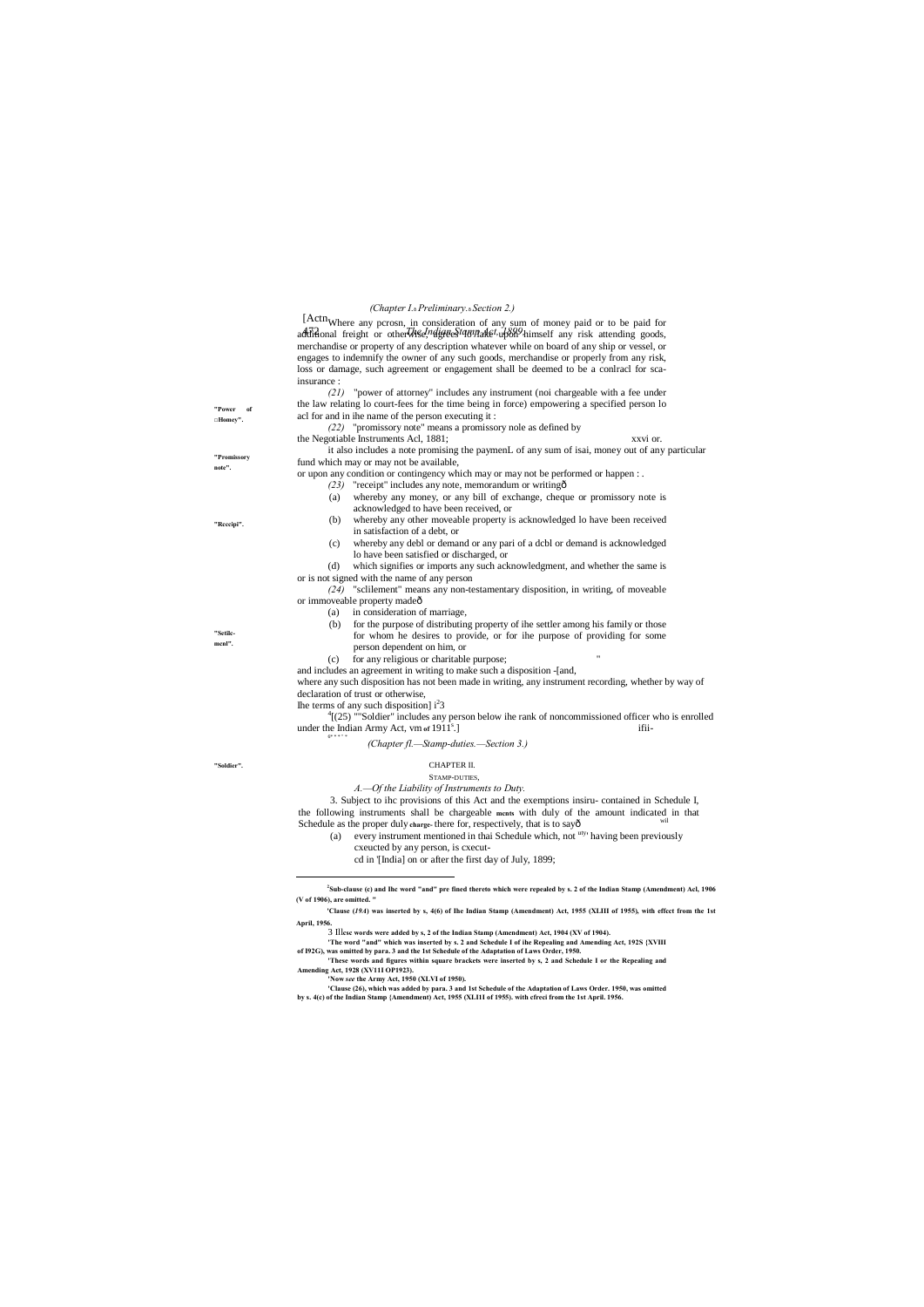(b) every bill of exchange ^payable otherwise than on demand] <sup>4\*</sup> or<br>*The Indian Stamp Act, 1899* drawn or made out of thotal, on or after that day and of 1899.) promissory note drawn or made out of '[India]- on or after that day and acceptcd or paid, or presented for acceptance or payment, or endorsed, transferred or otherwise negotiated, in '[India]; and

(c) every instrument (other than a bill of exchange,  $3*$  or promissory note) mentioned in that Schedule, which, not having been previously executed hy any person, is executed otil of '[India] on or after that day, relates lo any property situate,

^Provided that, except as otherwise expressly provided in this Act, and notwithstanding anything" contained in clauses (a), (b) or (c) of this section or in Schedule I, the amount indicated in Schedule IA to this Act shall, subjcct to the exemptions contained in that Schedule, be the duty chargeablc under this Act on the following instruments, mentioned in clauses *(aa)* and *(bb)* of this proviso, as the proper duty therefor respectively, $\hat{o}$ 

- (aa) every instrument, mentioned in Schedule IA as chargeable with duty under thai Schedule, which, not having been previously executed by any person, is executed in <sup>J</sup>[West Bengal] on or after Ihe first day of April, 1922; and
- (bb) every instrument mentioned in Schedule IA as chargeable with duty under that Schedule, which, not having been previously executed by any person, is executed out of \*[West Bengal] on or after ihe first day of April, 1922, and relates to any properly situated, or to any matter or thing done or to be done, in <sup>J</sup>[WesC Bengal] and is received in '[West Bengal] :

or to any matter or thing done or lo be done, in '[India] and is received in '[India] :

**Coilc-14**

 $\overline{a}$ 

**<sup>4</sup> Thc word "chequc" was omillcd by s, 5,** *ibid.*

**<sup>&#</sup>x27;TJiis proviso was inserted by s, 4(/) of Ihe Bengal Stamp {Amendment) Act, 1922 (Ben. Act III of 1922).**

**<sup>&#</sup>x27;Substituted for ihc word "Bengal" by para. 4(2) of ihe Indian (Adaptalien of Eii sling t nil ion Laws) Order, 1947.**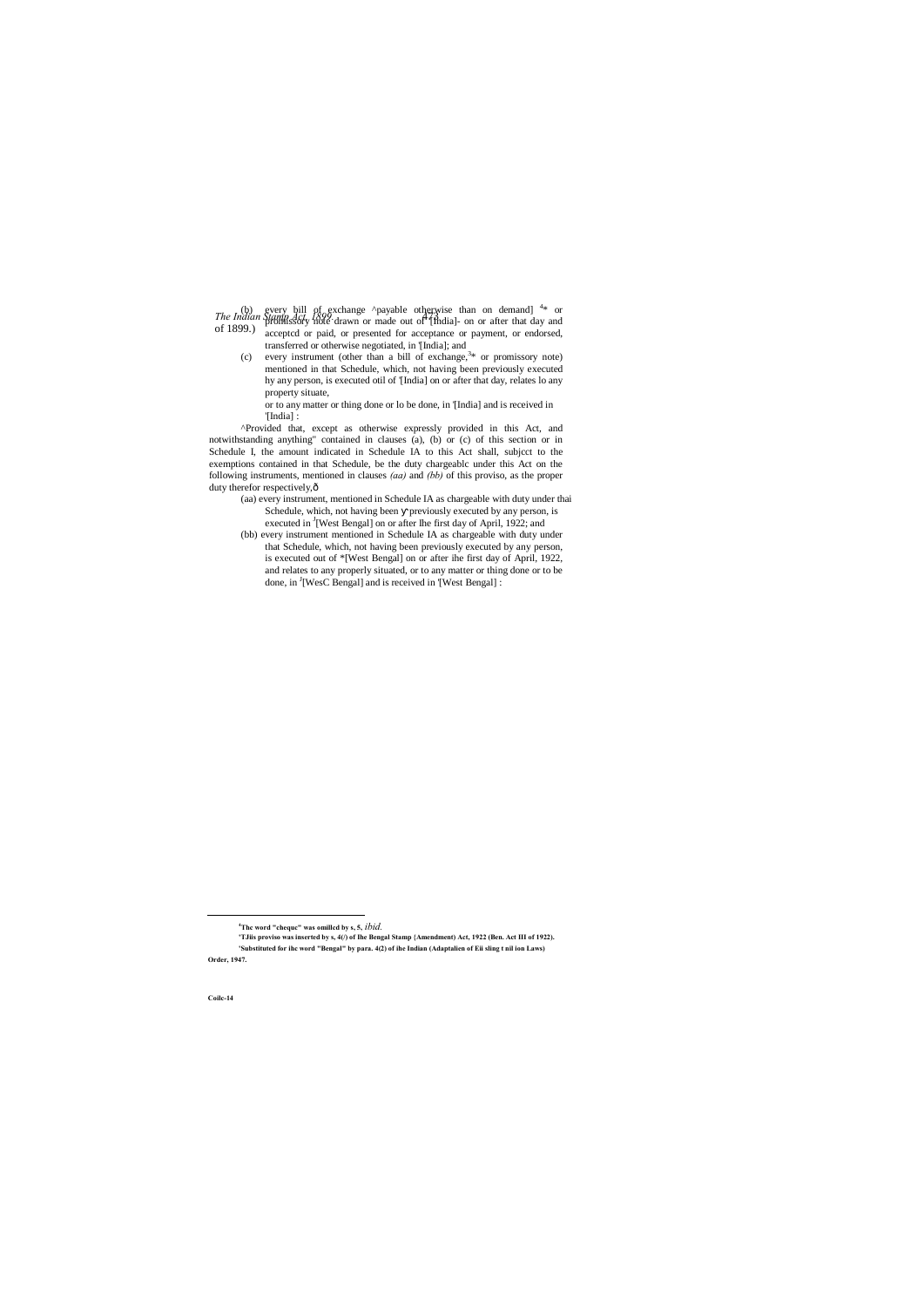[Act II

# *(Chapter II.—Stamp-duties.—Section* **3.)**

474 *The Indian Stamp Ad, 1899.* **Provided '[also] that no duty shall be chargeable in respect of— (!) any instrument executed by, or on behalf of, or in favour of, the 2** <sup>2</sup>[Govemmeni] in cases where, but for this exemption, the '[Government] would **be liable lo pay the duly chargeable in respect of such instrument;**

**(2) any instrument for the sale, transfer or other disposition, either absolutely or by way of mortgage or otherwise, of any ship or vessels, or any part, interest, share or property of or in any ship or 57 & 58 vice,, vessel registered under the Merchant Shipping Acl,** 1894 **or under Act**

**c-60, x of 1841.** XIX **of** 1838, **or the Indian Registration of Ships Act, ]** 841, **as amend ed by subsequent Acts.**

 $J$ [3A.\*\*\*\*\*  $[3A.***$  \* \* \* \* \* \* \* \* \* 1 <sup>4</sup> [ 3 A A . \* \* \* \* \* \* ]

**'This word was inserted by s. 4(2) of tlvc Bengal Stamp (Amendment) Act, 1922 (Ben. Act III of 1922).**

**'The word "Crown" was substituted for the word "Government" by para. 3 and the 1st Schedule of the Government of India (Adaptation of Indian Laws) Order, 1937. and thereafter the word "Government" was substituted for the word "Crown" by paragraph 4(/) of the Adapialion of Lows Order. 19S0.**

**<sup>1</sup> Tlik section 3A was inserted by s, 2 of the Stamp and Excise Duties (Amendment) Act, 1971 (Act 44 or 1971) and [hereafter the said seciion was omitted by s.** *2(a)* **of ihe Refugee Relief Taxes (Abolition) Acl, 1973 (Acl 13 of 1973).**

**"■Firstly, this section 3AA was inserted by s. 6(2) of the President's Act, 1971 (Act 20 of 1971) and thereafter the same was also inserted by s, 6(2)** *of* **the wesi Bengal Taxation Laws (Amendment) Act, [973 (West Ben. Acl VIII of 1973). At pruscr.i, the said section was omiited by s, 3 of the Indian Stamp (West Bengal AracndmenO Act, 1967 (West Ben. Act XV of 1987).**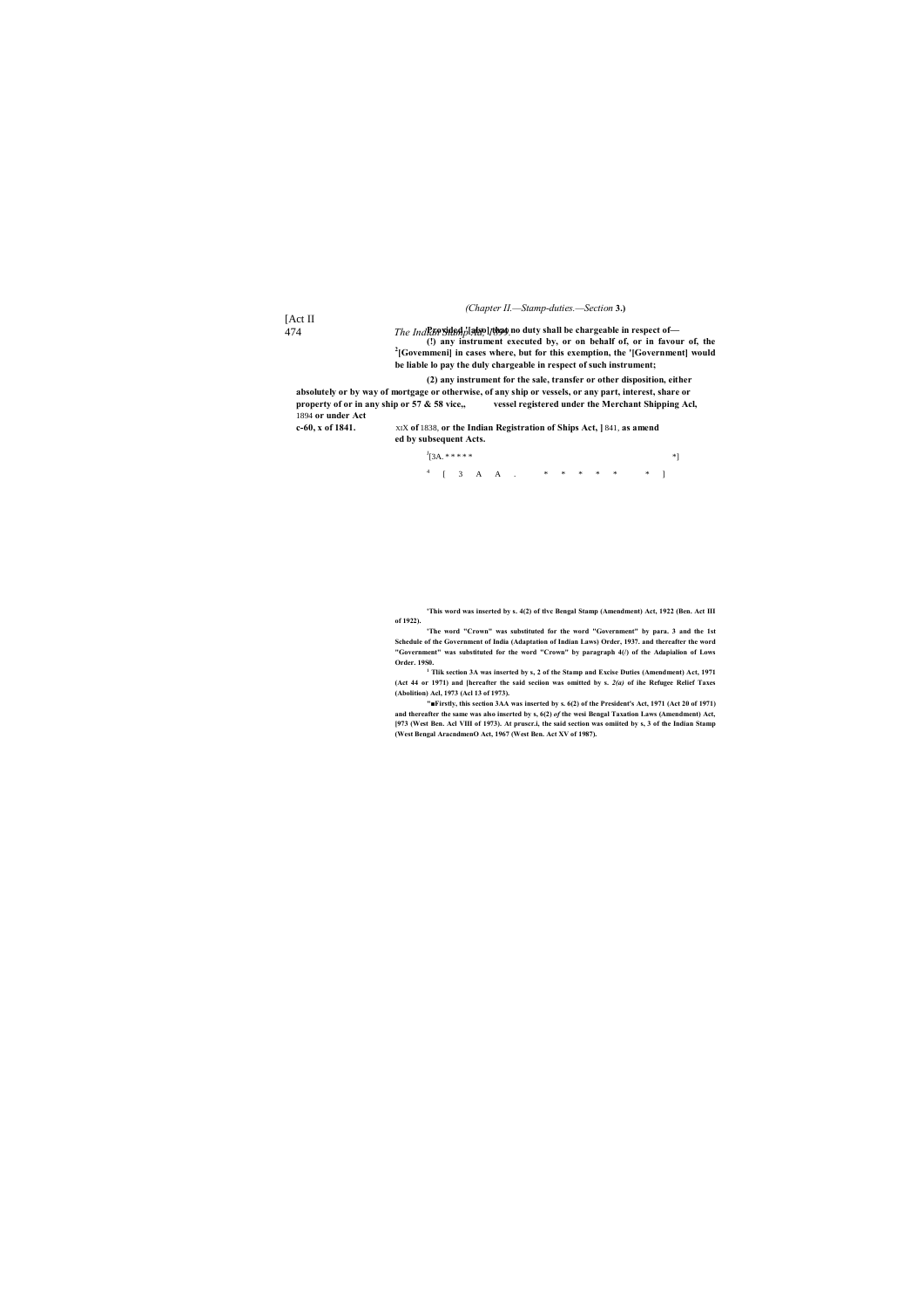**mortgage or settlement.**

of 1899.] *(Chapter If.—Stamp-duties.—Sections 4—6.)*

> **Instruments relating lo several distinct mailers.**

**Instruments coming within** 

**Schedule I or in Schedule** 

**IA.**

*The Indian Stamp Act, 1899.* 475<br>
4. (1) Where, in ihe case of any sale, mortgage or settlement, several instruments are **Several instruments used in single transaction of sale,**  employed for completing the transaction, the principal instrument only shall be chargeable with the duty prescribed in Schedule I '[or in Schedule IA, as the ease may be] for ihe conveyance, mortgage or settlement, and each of the other instruments shall be chargeable with a duty of one rupee <sup>3</sup>[if the principal instrument be chargeable with the duty prescribed in Schedule I, or with a duty of  $3$ <sup>3</sup>(two rupees), if the principal instrument be chargeablc with the duty prescribed in Schedule IA, instead of the duly (if any) prescribed for such other instrument in Schedule I or Schedule IA, as the case may be.]

(2) The parties may determine for themselves which of the instruments so employed shall, for ihe purposes of sub-section (7), be deemed to be the principal instrument :

Provided that the duty chargeablc on the instrument so deler- mined shall be the highest duly which would be chargeablc in respect of any of the said instruments, employed.

**several descriptions in 'These words svorc substituted, for the words "one rufvee eighi** *annas"* **as prcvi- ously amended by s.** *6(2)* **of the Bengal Slamp (Amendment) Act. 1922 (Ben. Act 111 of 1922). by s. 4 of the Indian Slamp (Bengal Amendment) Acl, 1935 (Ben. Acl XII of 1935).**

*5.* Any instrument comprising or relating to several distinct matters shall be chargeablc with Ihe aggregate amount of ihe duties with which separate instruments, each comprising or relating to one of such matters, would be chargeable under this Act.

*6.* Subject to the provisions of the last preceding section, an instrument so framed as to come within two or more of the descriptions in Schedule I "[or in Schedule IA, as the case may be,] shall, where the duLies chargeable thereunder are different, be chargeable only with Ihe highest of such duties :

Provided thai nothing in this Aci contained shall render chargeable with duty exceeding <sup>3</sup> [two rupees] a counterpart or duplicate of any instrument chargeable with duty and in respeel of which ihe proper duty has been paid <sup>J</sup>[unless it falls wilhin the provisions of section 6A.]

**TildSe words were inserted by s, 5(a) of the Bengal Stamp (Amendment) Acl. 1922 (Ben. Act m of 1922).**

**These words wen; substituted for ihe words "instead of ihe duly (ir any) prescribed for il in thai Schedule" by s. 5** *(b), ibid.*

**"These words were inserted by s.** *6(1)* **of the Bengal Stamp (Amendment) Acl, 1922** *(Ben.* **Acl ill of** 

**1922).**

**These words were added by s. 6(2).** *ibid.*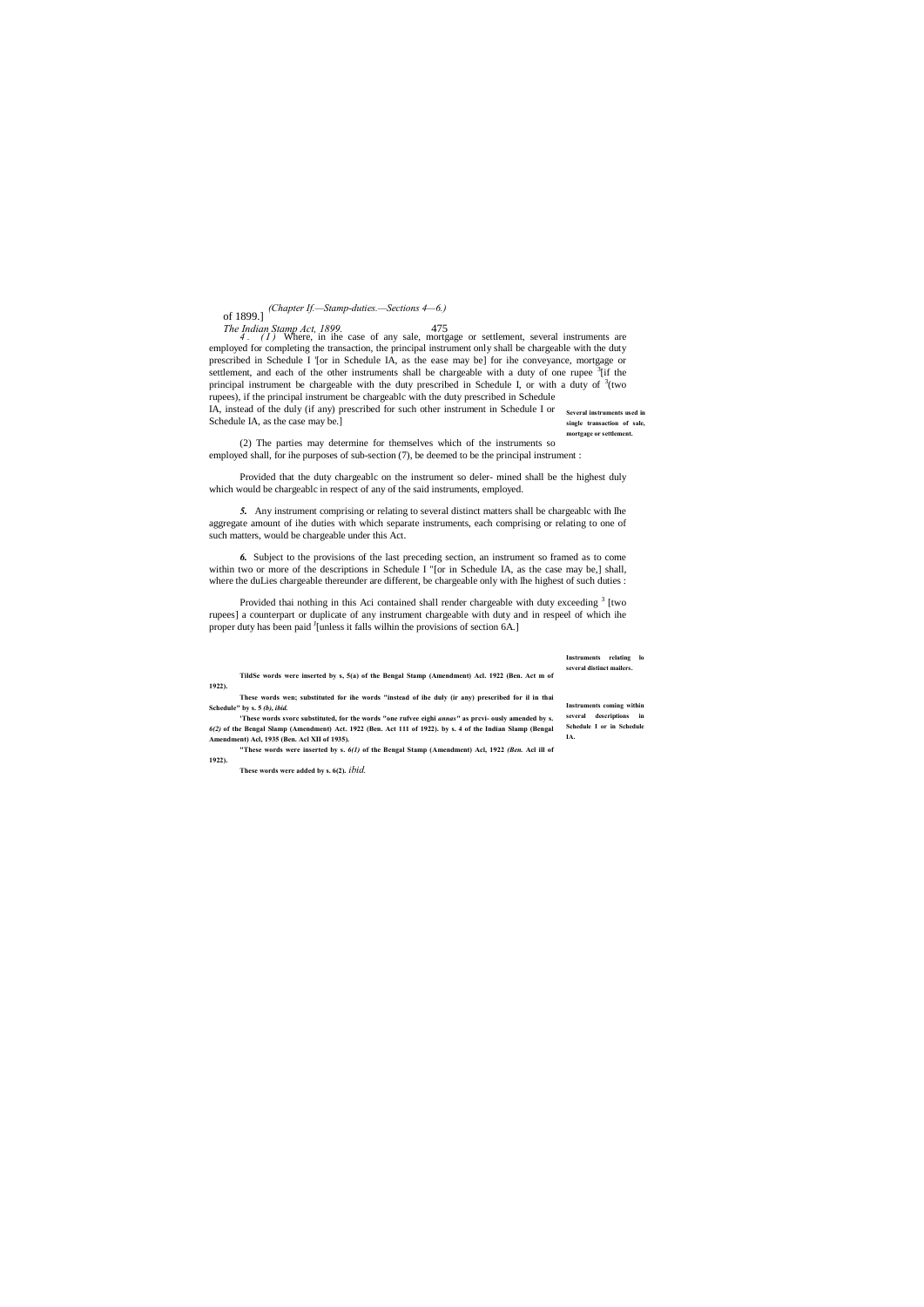[Actn

### 476 *The Indian Stamp Act, 1899,*

Paymcni of **West Bengal Stamp duty on copit^, counterparts or duplicates when that duly has not been paid on the principal or original instrument.**

### *(Chapter II.—Stamp-duties.—Sections 6A, 7.)*

'6A. (/) Notwithstanding anything contained in sections 4 or 6 or in any other law unless it is proved thaL the duty chargcable under Gcn Ac( the Bengal Stamp (Amendment) Acl, 1922, <sup>2</sup> [or the Indian Stamp m of j<sup> $\lambda$ </sup>i, (Bengal Amendment) Act, 1935] has been paidô **Ben.** ACIXII<br>U<sup>0f1938</sup>-

**, v . - - , ■ ■ , - , U 0f 193S-** (a) on the principal or original instrument as the case may be, or

 $(f)$  in accordance with the provisions of this scction,

7.  $($   $)^{4*}$ **(2)**

Ihc duly chargeable on an instrument of sale, mortgage or settlement other than a charge- ; able under scction 19A. j

(2) Notwiihstanding anything contained in any law, no instru-

!

 $(5)$ <sup> $J_{*}$ </sup>

mem, counterpart, duplicate or copy chargeable wiih duly under ihis section shall be received in evidence as property stamped unless the duty chargcable under ihis sec don has been paid thereon :

Provided that a Court before which any such instrument, counterpart, duplicate or copy is produced, may, in its discretion, permit the duly chargeable under Ihis scction to be paid thereon, and may then receive it in eveidcnce.

**Policies of (***4)* Where any sea-insurancc is made Tor or upon a voyage **sea-insurance.** and a!so for time, or to extend to or covcr any lime beyond thirty days after ihc ship shall have arrived at her destination and been there moored at anchor, ihc policy shall be chargcd with duty as a policy for or upon a voyage, and also with duty as a policy for time.

> **'Smian 6A was added by s. 7 of ihe Bengal Siamp (Amendment) Act. 1922 (Ben. Act III of 1922).**

**These wonis were inserted by s, 5 of ihe Indian Stamp (Bengal Amendment) Act, 1935 (Ben. Acl XII of 1935).**

**Substituted for Ihc word "Bengal" by para. 4(2) of Ihc Indian Independence (Adaptation of Bengal and Punjab Acts) Order, 1948,**

**■"Sub-scctions (J), (2) and (J) of s, 1 were repealed by s. 92 of ihe Marine Insurance Ad.. 1963 {II of 1963).**

: or copy of any instrument shall, if the principal or original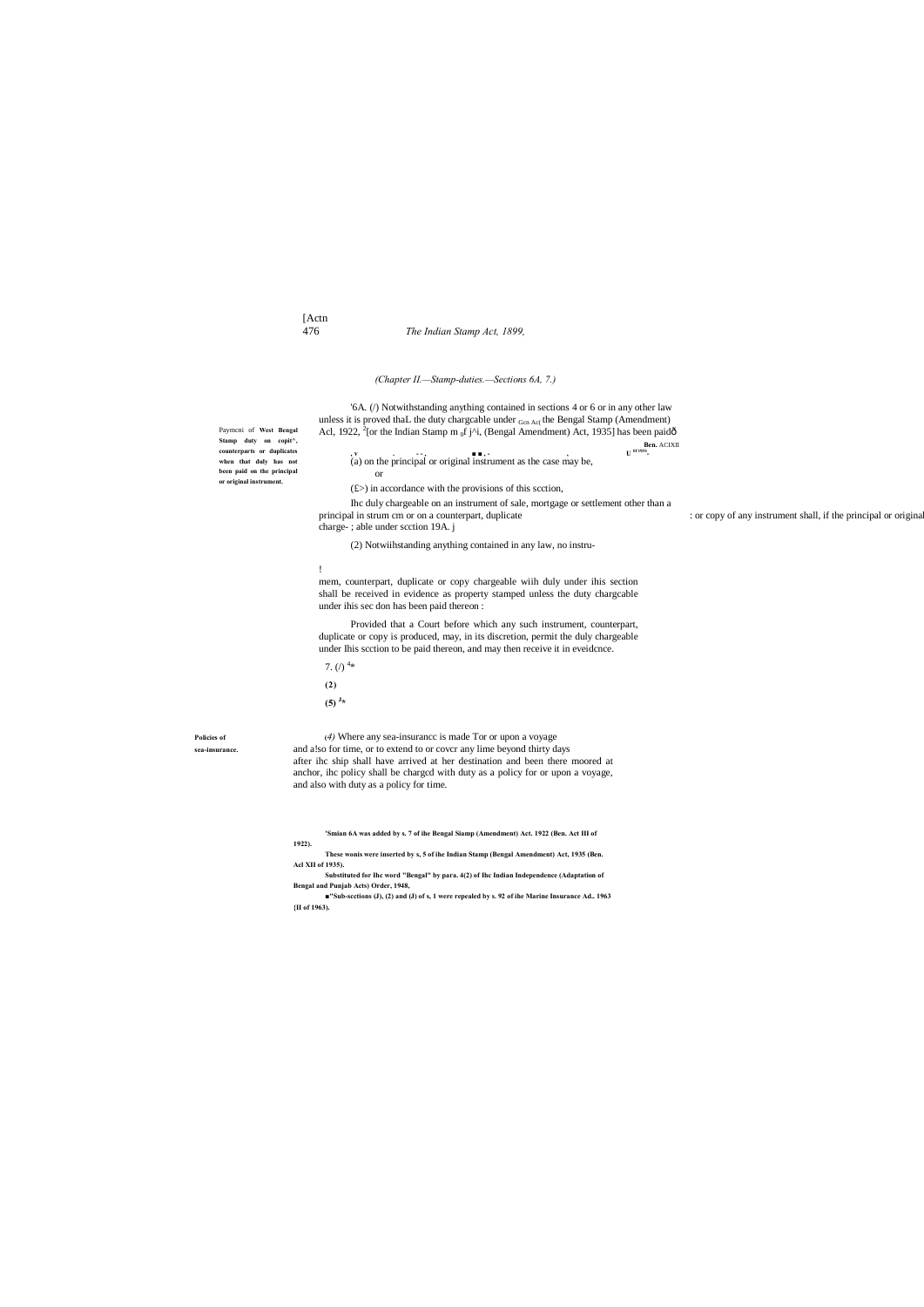**Bonds, debentures or oihcr securities issued on loans under Act X!, 1879.**

of 1899.] *The Indian Stamp Act, 1899.* 477

# *(Chapter 11.—Stamp-duties.*—*Sections 8,* 9.)

8. *( i )* Notwithstanding anything in this Act, any local authority raising a loan under (he provisions of Lhe 'Local Authorities Loan Aci, 1879, or of any other law for the lime being in force, by the issue of bonds, debentures or other securities, shall, in respect of such loan, be chargeable with a duly of [one *per centum]* on lhe

Provided that nothing herein containd shall exempt the local authority which has issued such bonds, debentures or other securities from the duty chargeable in respect ihcreof prior to the twenty-sixth day of March, 1897, when such duty has not already been paid or remitted by order issued by the  $\Gamma$ [Central Government],

tola! amount of the bonds, debentures or other securities issued by it, and such bonds, debentures or oiher securities need not be stamped, and shall not be chargeablc with any further duly on renewal, consolidation, sub-division or otherwise.

(2) The provisions of sub-seclion *(J)* exempting certain bonds, debentures or other securities from being stamped and from being chargeablc with certain further duty shall apply lo the bonds, debentures or other securities of all outstanding loans of the kind mentioned therein, and all such bonds, debentures or other securities shall be valid, whether the same are stamped or not :

**Power lo reducc, re mil or These words were substituted for lhe words "eight** *anm\s per centum"* **by s.** *2* **of the Indian Stamp (Amendment) Act. 1910 {VI or 1910).**

**compound duties. 'These words were substituted for ihe words "Governor-General in Council" by paragraph -1(/> of the Government of India (Adaptation of Indian Laws) Order, 1937,**

(3) In the ease of wilful neglect to pay the duty required by this section, the local authority shall be liable to forfeit to the Government a sum equal lo ten *per centum* upon lhe amount of" duLy payable, and a like penally for every month after the First month during which the neglect continues.

9. <sup>'</sup>[CO]<sup>5</sup>[The <sup>6\*</sup> \* \* Government] may, by rule or order published in the ''[Official Gazette],—

(a) reduce or remit, whether prospectively or retrospectively, in the whole or any part of '[the territories under its administration], the duties wiih which any instruments or any particular class of instruments, or any of the instruments belonging to such class, or any instruments when executed by or in favour of any particular cJass of persons, or by or in favour of any members of such class, arc chargeable, and

#### **'Ssc now Acl IX of I9M,**

**'Section 9 was re-numbered as sub-section (I) of section 9 and sub-seclion (2) was added by pata. 3 and the 1st Schedule of the Adaptation or Laws Order, 1950.**

**1 Thc wards "The Collecting Government" wsw substituted Tor the words "The Governor-General in Council'" by para. 3 and the 1st Schedule of the Government of India (Adaptation of Indian Laws) Order, 1937,**

**The word "eollociing"' was omiised by para. 3 and i/ic 1st Schedule of (he Adaptation of Laws Order. 1950.**

**These words were substituted for the words "Gazette of India" by paragraph 4(/) of the Government of India (Adaptation of Indian Laws) Order, 1937.**

**'These words wen: substituted for the words "British India" by para. 3 and the 1st Scfi.,** *ibid.*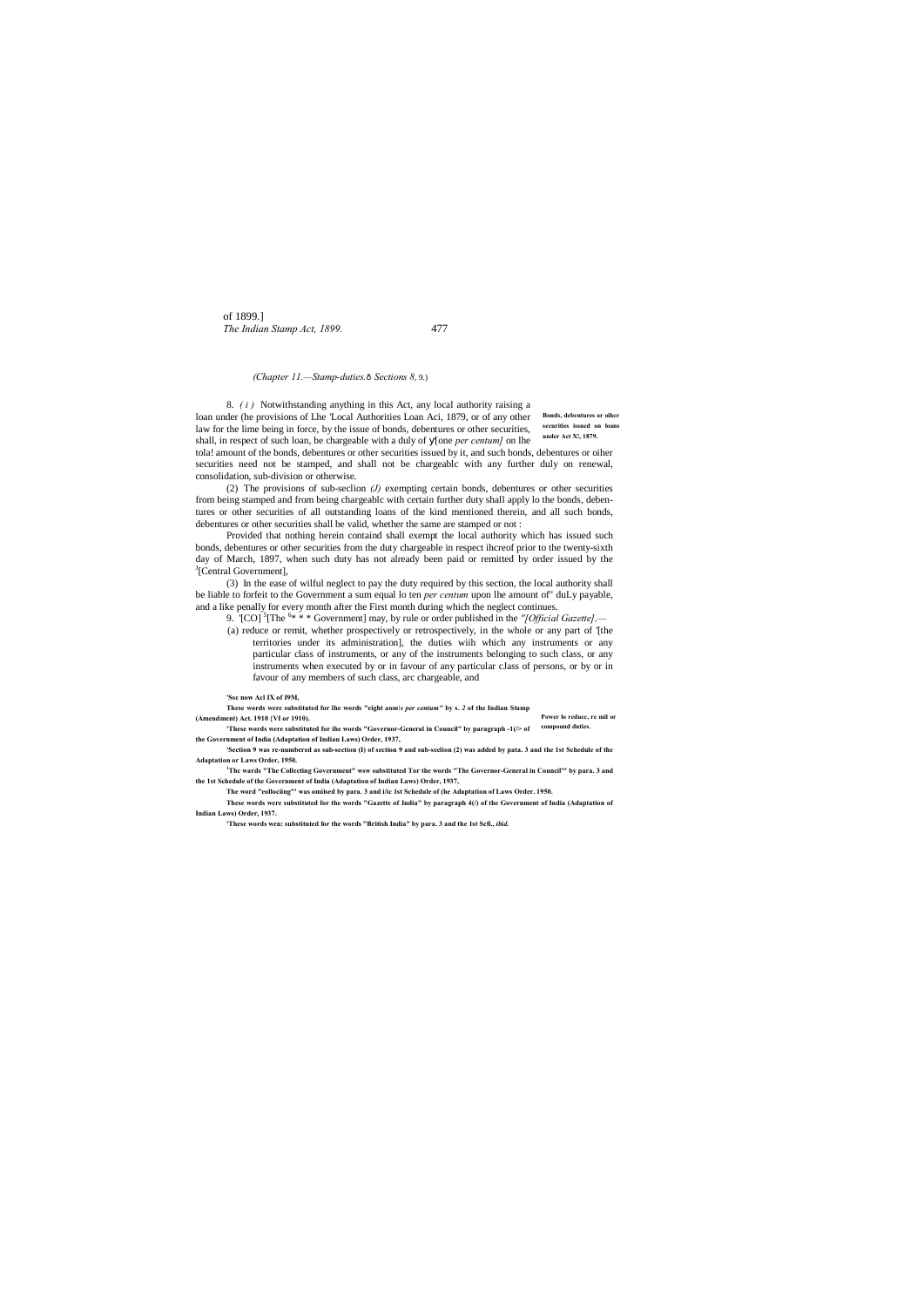[Actn

### 478 *The Indian Stamp Act, 1899,*

#### *(Chapter II.—Stamp-duties.—Sections 10, / / .)*

*(b)* provide for the composition or consolidation of duties iri the ease of issues by any incorporated company or other body corporate '[or of transfers (where there is a single transferee, whether incorporated or not)] of debentures, bonds or other marketable securities.

 $^{2}(2)$  In ihis section the expression "the Government" means, $\hat{\text{o}}$ 

such payment shall be indicated on such instruments, by means of stampsô (a) according to Ihe provisions herein contained; or

(b) when no such provision is applicable theretoô as the '[State

*(a)* in relation to stamp-duty in respect of bills of exchange, cheques, promissory noics, bills of lading, letters of credit, policies of insurance, transfer of shares, debentures, proxies and receipts, and in relation lo any other stampduly chargeable under this Act and falling within entry 96 in List I in the Seventh Schedule to the Constitution, the Central Government;

(2) The rules made under sub-seclion (/) may, among other matters, regulate, $\hat{o}$ 

 $(a)$  in the case of each kind of instrument  $\delta$  the description of stamps which may be used;

 $(b)$  in the case of instruments stamped wilh impressed stamps $\hat{0}$  the number of stamps which may be used;

*(b)* save as aforesaid, Ihc State Government.

 $(c)$  in the case of bills of exchange or promissory notes  $J^*$  \* \* the size of the paper on which they are written.

Use of 11. The following instruments may be stamped with adhesive adhesive stamps, namely : $\hat{\sigma}$ <br>
stamps (a) instrum

*(a)* instruments chargeable '[with a duty not exceeding ten

*B.—Of Stamps and the mode oj using them.*

Duucs how 10. (I) Except as otherwise expressly provided in this Act, all

**LO be paid,** duties wilh which any instruments arc chargeable shall **be** paid, and

<sup>2</sup> See lion 9 was ic-n umbered as sub-sec lion (/) of section 9 and sub-sec lion (2) was added by **para. 3 and Ihe 1st Schedule of ihe Adaptation of Laws Order. 1950.**

Govemmenl] may by rule direct.

*naye paise],* except parts of bills of exchange payable otherwise than on demand and drawn in sets;

**'The words and brackets within ihe squam brackets were inserted by s.99(i) of ihc Finance Acl, 1994 (Acl XXXII of 1994).**

**J The words "Collecting Government" were substituted for ihe words "Governor- General in Council" by para. 3 and the 1st Schedule or Ihe Government of India (Adaptation of Indian Laws) Order, 1937, and thereafter the words "Slalc Government" were substituted for the words "Collecting Government" by pjrn. 3 and the 1st Schedule of the Adaptation of Laws Order. 1950.**

**"The words "wrilien in any orienlal language" were omiited by s, 5 of the Indian Stamp (Amendment) Act, 1955 (XLIIl of 1955). wilh effect fomi the 1st April, 1956.**

**^Substituted for (he words "with** the **duty of one** *anna* **or** hair **an** *anna"* **by s,** *2* **of the Indian Slamp (Amendment) Act, 1958 (XIX of 1958).**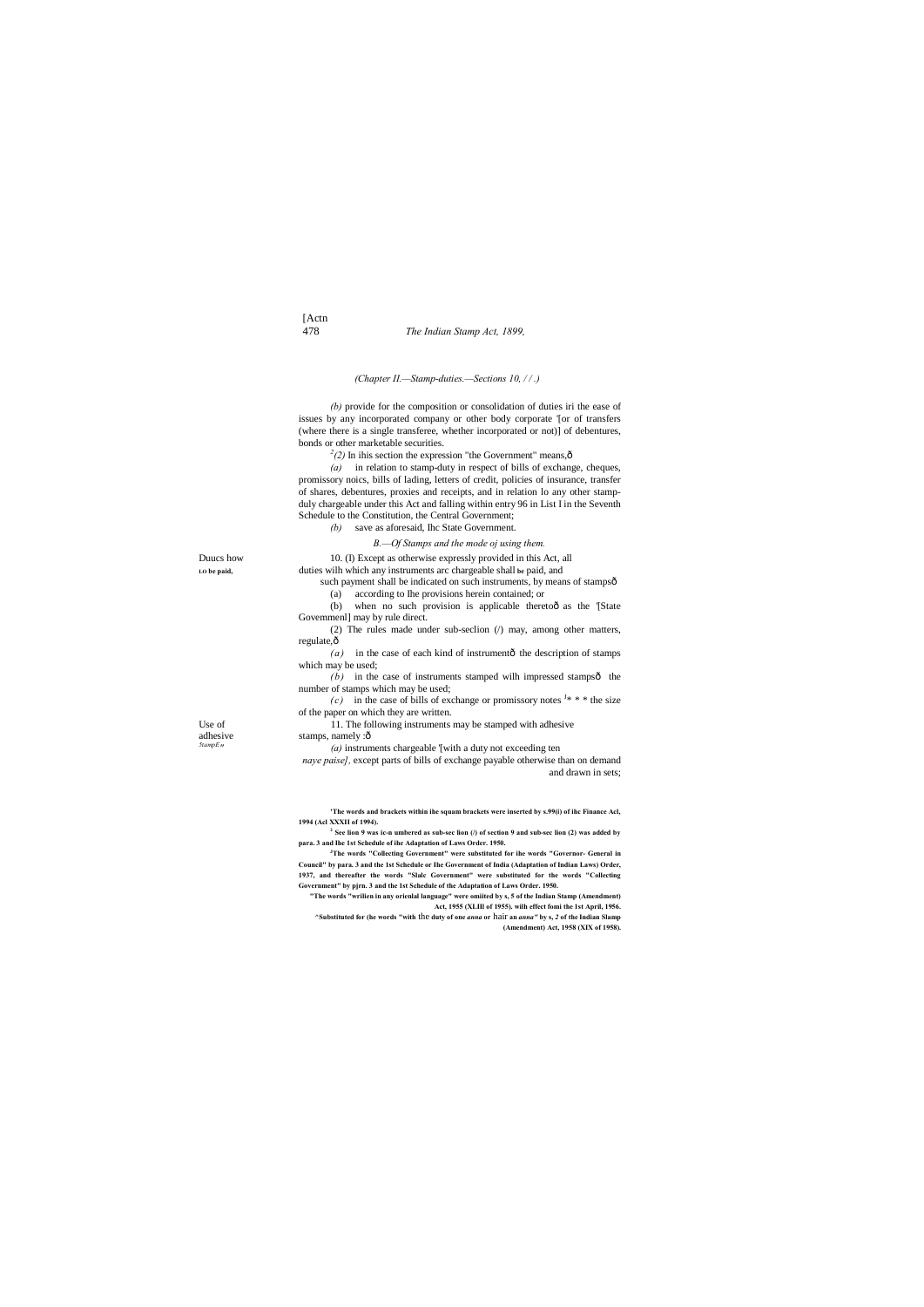of J899.] *The Indian Stamp Act, 1899.* 479

**stamped with impressed** 

**siamps how lo be Instrument** 

**written. written Only one instrument to be on same stamp. tamped. contrary lo section 13 or 14 deemed uns-**

*(iChapter II.—Stamp-duties.*—*Sections 12*—*15.)*

(b) bills of exchange,  $5 *$  and promissory notes drawn or made out of  $^1$ [India];

(c) entry as an advocate, *vakil* or attorney on the roll of a High Court; .

(<0 notarial acts; and

(b) whoever executes any instrument on any paper bearing an adhesive stamp Cancellation of shall, at the lime of execution, unless such slamp has been already cancelled in manner adhesive **stamps.** aforesaid, canccl the same so thai it cannot be used again.

(e) transfers by endorsement of shares in any incorporated company or other body corporate.

12. (1) (a) Whoever affixes any adhesive stamp to any instrument chargeable with duty which has been executed by any person shall, when affixing such stamp, cancel the same so that it cannot be used again; and

(5) The person required by sub-section  $($  ) to canccl an adhesive slamp may canccl it by writing on or across the stamp his name or initials or the name or initials of his firm with the true date of his so writing, or in any other effectual manner.

any right created or evidenced thereby, or of acknowledging lhe receipt of any money or Instruments Provided that nothing in this section shall prevent any endorsement which is duly stamped or is not chargeable with duly being made upon any instrument for the purpose of transferring goods the payment or delivery of which is sccured thereby.

*(2)* Any instrument bearing an adhesive stamp which has not been cancelled so that it cannot be used again, shall, so far as such stamp is conccrncd, be deemed to be unstamped.

13. Every instrument written upon paper stamped with an impressed stamp, shali be written in such manner that the slamp may appear on ihe face of lhe instrument and cannot be used for or applied to any other instrument.

14. No second instrument chargeable with duty shall be written upon a piece of stamped paper upon which an instrument chargeable with duty has already been written :

15. Every instrument written in contravention of section 13 or scction 14 shall be deemed lo be unstamped.

*<sup>5</sup>*

**These words were inserted by s.5,** *ibid.*

**'Section 19A was inserted by s. S of lhe Bengal Slamp (Amendment) Act. 1922 (Ben, Acl III oT 1922).**

**: Sfe fool-noJc 1 on page 462. rime.**

*See* **foot-note 1 on page 468,** *ante.*

*<sup>&#</sup>x27;Srr* **foot-note 2 on page** *469, ante. ■ : Ssr* **foot note I on page 468, r.vjr<r**

**<sup>•</sup>'The wort) "cheque'" was omitted by s. 5 of the Indian Finance A.cl. 1927 (V of**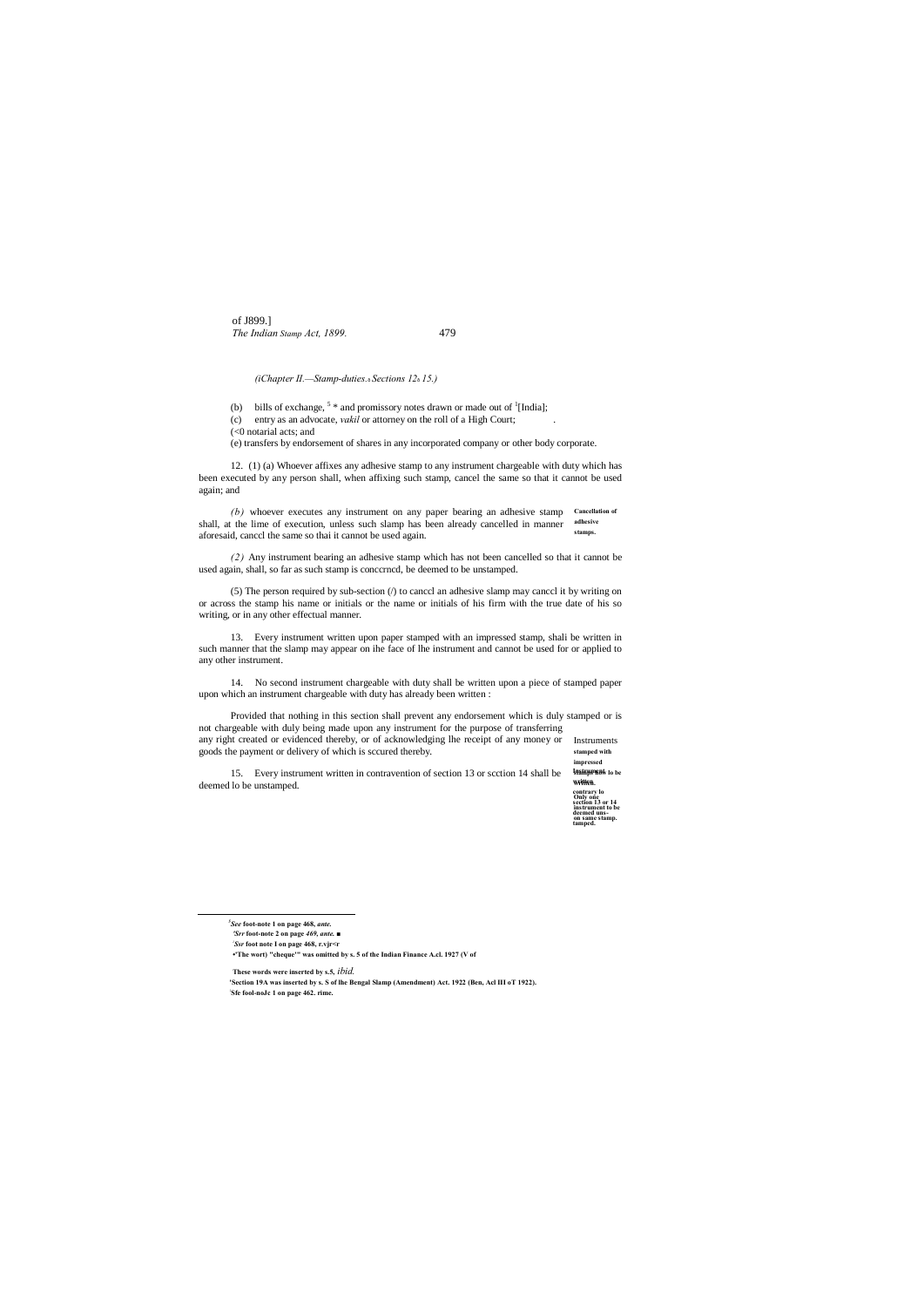#### 480 *The Indian Stamp Act, 1899.* [Act II *(Chapter 11.—Stamp-duties.—Sections 16—19.)*

**Denoting 16.** Where ihe duly wilh which an instrument is chargeable, or duly-<br>its exemption from duty, depends in any manner upon the duty actual its exemption from duty, depends in any manner upon the duty actually paid in respeel of another instrument, the payment of such last- menlioned duty shall, if application is made in writing to the Collector for that purpose, and on production of both the instruments, be denoted upon such firet-mentioned instrument by endorsement under the hand of the Collector or in such other manner (if any) as '[the State Government] may by rale prescribe.

|                                                                            | <b>Instruments</b> | 17. All instruments chargeable with                       |  |
|----------------------------------------------------------------------------|--------------------|-----------------------------------------------------------|--|
| and<br>duly                                                                | executed in India, | executed by any person in $\frac{2}{1}$ [India] shall be  |  |
| stamped                                                                    | Inst rum ems       | before or at the lime of execution.                       |  |
|                                                                            | other than bills   |                                                           |  |
|                                                                            | and notes ciccuted | 18, $\langle \rangle$ Every instrument chargeable         |  |
| with<br>duly                                                               | out of Indii.      | executed only out of $\int$ [India], and not being a bill |  |
| of                                                                         |                    | exchange, or promissory note, may be stamped              |  |
| within three months after it has been first received in ${}^{2}$ [I ndia]. |                    |                                                           |  |

C.—*Of the time of stamping instruments.*

 $,$  19. The  $_{\text{Bills and}}$  first holder in  $\overline{ }$ **notes drawn out of India.** first holder in [India] of any bill of exchange ^payable  $_{\text{notes}}$  otherwise than on demand],  $3*$  or promissory nole drawn or drawn out made out of <sup>i</sup>[India] shall, before he presents the same for of India. acceptance or payment, or endorses, transfers or otherwise negotiates the same in <sup>3</sup>PndiaJ, affix thereto the proper stamp and cancel the same ;

Provided thatô

(2) Where any such instrument cannot, wilh reference to the description of stamp prescribed therefor, be duly stamped by a private person, it may be taken within the said period of three months to the Collector, who shall stamp the same, in such manner as the '[State Government] may by rule prescribe, with a stamp of such value as the person so taking such instrument may require and pay for.

> (a) if, at the time any such bill of exchange or note comes into the hands of any holder thereof in -[India], the proper adhesive stamp is affixed thereto and cancelled in manner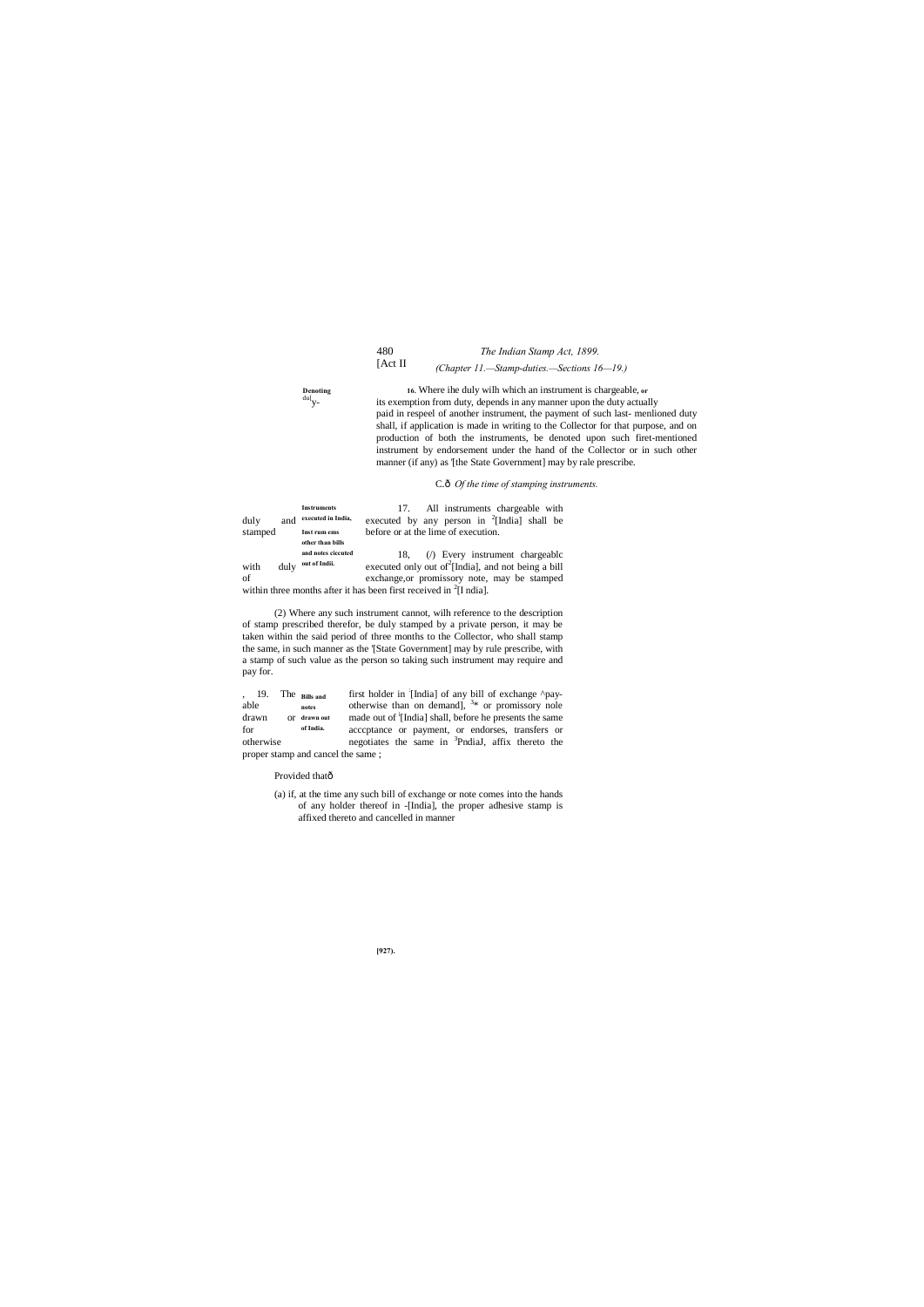or amoun **expressed in** 

**Payment or (July on certain inMrumerils liable lo increased duly in West Bengal under clause** *(lib)* **of section 3,**

**Stock and marketable securities how to be valued.**

**Effect of 51** 

**Instromenls**

**reserving**

**interest.**

**Certain** 

**instruments** 

**conncctcd wilh**

**mortgages** 

**of marke-**

**table securi-**

**ties lo be** 

**chargeable** 

**as agree-**

**ments.**

of 1899.] *The Indian Stamp Act, 1899.* 481

*(Chapter 11 .-Stamp-duties.—Sections 19A, 20.)*

prescribed by section 12, and such holder has no reason Lo believe thai such .stamp was affixed or cancelled otherwise than by lhe person and at the lime required by this Act, such stamp shall, so far as relates lo such holder, be deemed to have been duly affixed and cancelled;

*(b)* noihing contained in this proviso shall relieve any person from any penalty incurred by him for omitting to affix or canccl a slamp.

'19A. Where any instrument has becomc chargeablc in any part of [India] other than <sup>J</sup>[West Bengal] with duty under this Act or under any other law for the time being in force in any part of  $2$ [India] and thereafter becomes chargcable with a higher role of duty in  $\frac{3}{3}$  [West Bengal] under clause {bb) of the first proviso to section 3ô

**Conversion foreign curroncics.** 20. (*I*) Where an instrument is chargcable with *ad valorem* duly in respect of any money expressed in any currency other than thai of  $2$ [India], such duty shall be calculated on lhe value of such money in the currency of -[India.] according lo lhe current rale of exchange on the day of the date of the instrument,

- (i) notwithstanding anything contained in the first proviso to section 3, the amount of duty chargeable on such instrument shall be ihe amount chargeablc on it under Schedule IA less the amount of duty, if any, already paid on it in  $3$  [India],
- (/i) in addition to the siamps, if any already affixed thereto, such instrument shall be stamped wilh the siamps necessary for Lhe payment of lhe amount of duty chargeablc on it under clausc (() in the same manner and at the same time and by lhe same persons as though such instrument were an instrument received in : flndia] for the first lime at the time when it became chargeable wilh the higher duly.

**ale men 1 of rale of exchange or average price.** 22. Where **an** instrument contains a statement fo **eurTcnl** rate of exchange, or average price, as the case may require, and is stamped in accordance wilh such statement, it shall, so far as regards the subject-matter of such statement, be presumed, until

### *D.—Of Valuations for Duty.*

*(Chapter II.—Stamp-duties.*—*Sections 2J*—25/4.)

(2) The '[Central Government] may, from lo time, by notification in the *^Official Gazette],* prescribe a rate of exchange for ihc conversion of British or any foreign currency into the currency of  $3$ [India] for the purposes of calculating stamp-duiy, and such rate shall be deemed lo be the current rale for ihe purposes of sub-section (7).

> 21. Where an instrument is chargeable wilh *ad valorem* duly in respect of any slock or of any marketable or other security, such duly shall be calculatcd on the value of such stock or security according to the average price or Ihc value thereof on the day of the date of the instrument.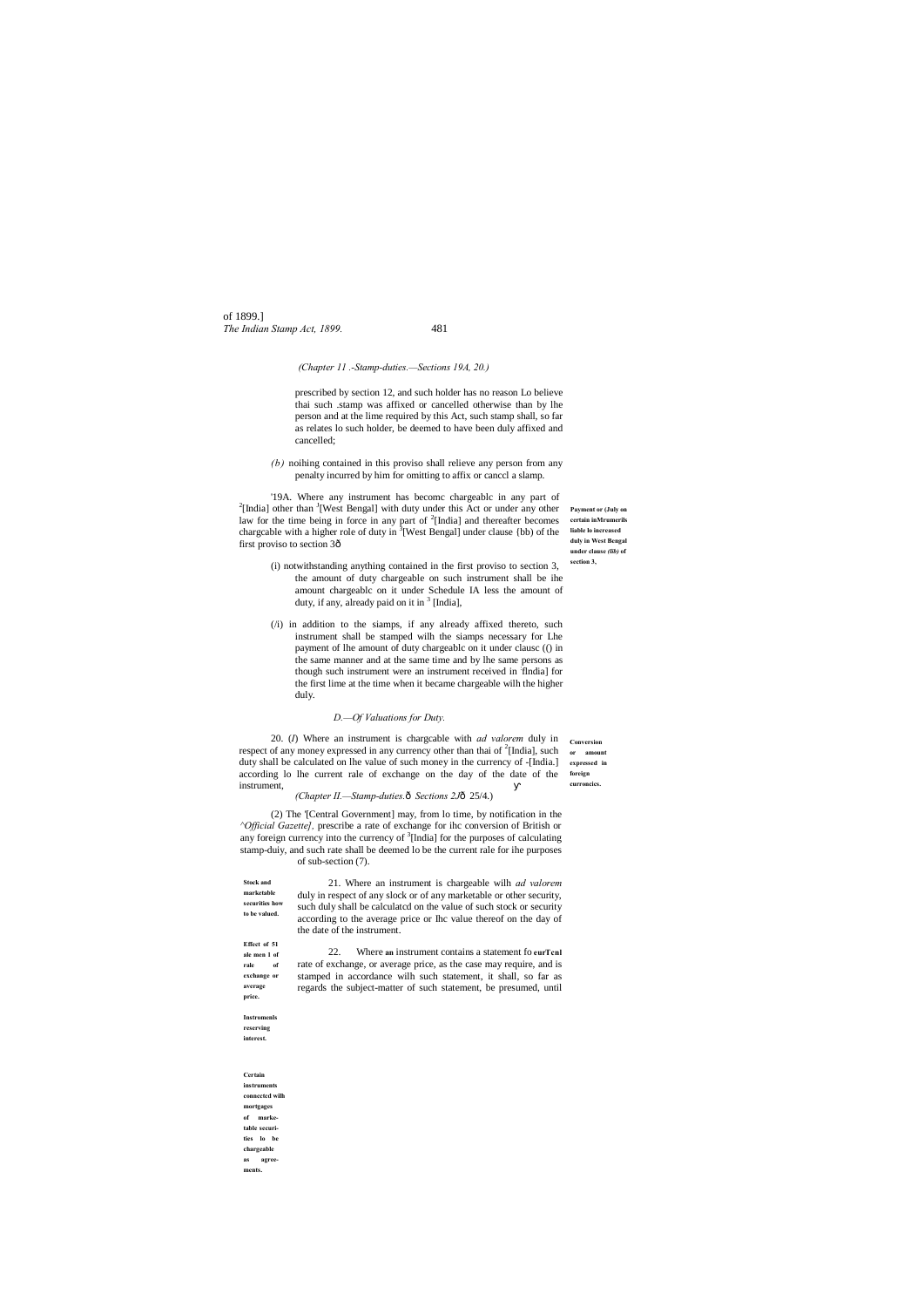[Actn]<br>482 482 *The Indian Stamp Act, 1899,*

the contrary is proved, to be duly stamped.

\*\*23A. (I) Where an instrument (not being a promissory note or bill of exchange)ô

23. Where interest is expressly made payable by the lerms of an instrument, such instrument shall nol be chargcable wilh duty higher than that with which it would have been chargeable had no mention of interest been made therein.

- *(a)* is given upon the occasion of the deposit or any marketable security by way of security for money advanced or lo be advanced by way of loan, or for an existing or fulure debt, or
- *(b)* makes redeemable or qualifies a duly stamped transfer, intended as a security, of any marketable security,

il shall be chargeable wilh duly as if il were an agreement or memorandum of an agreement chargeable wilh duty under '[Article No. 5(c)] of Schedule I.

(2) A release or discharge of any such instrument shall only be chargeable wilh the like duty.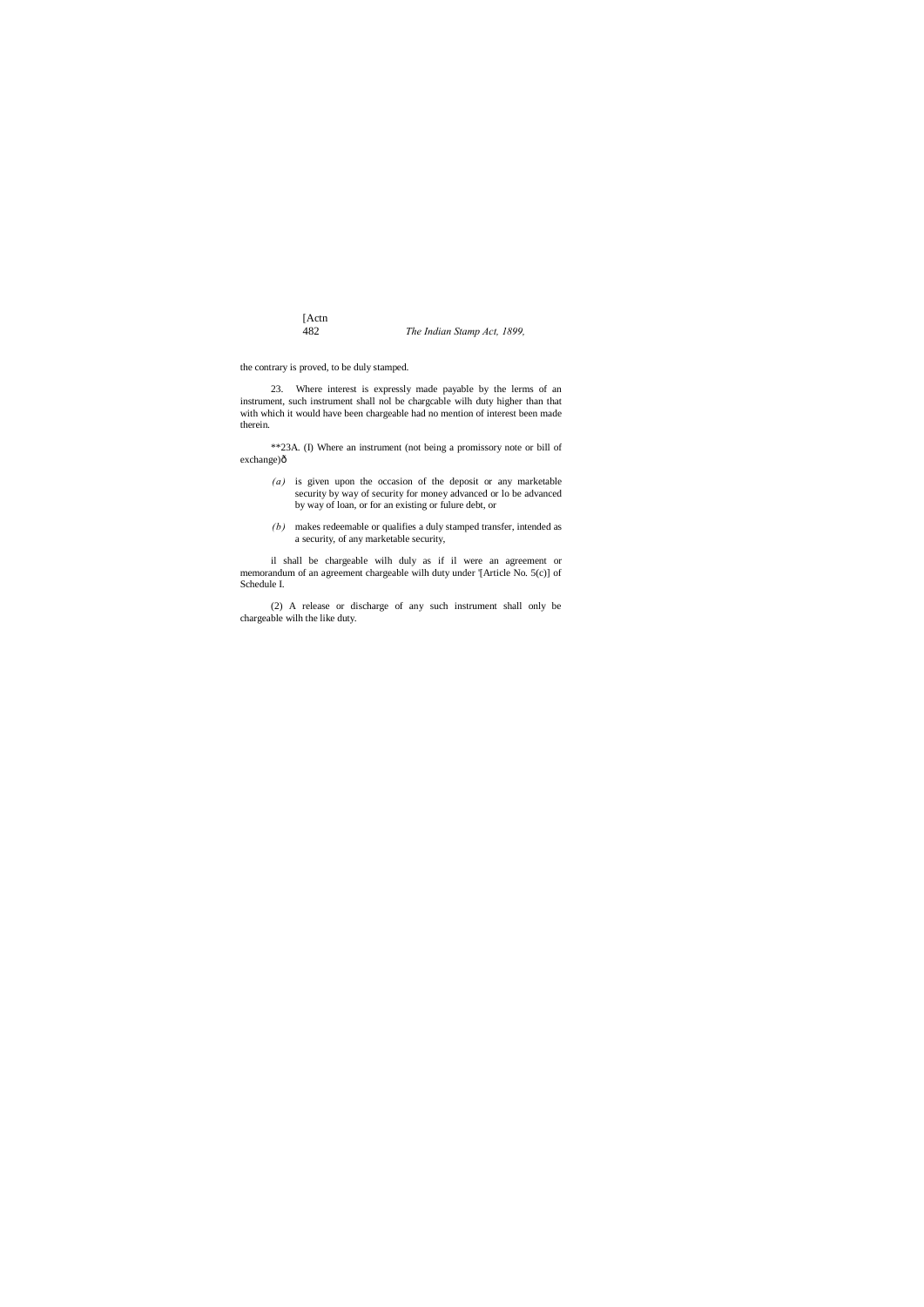*The Indian Stamp Act, J899.* 483 of 1899.]

**How transfer in consideration or debt, or subjccl lo future payment, etc.. lo be chargcd.**

#### *(Chapter II.—Stamp-duties.—Sections 24. 25.)*

24. Where any property is transferred lo any person in consideration, wholly or in pan, of any debt due to him, or subjccl cilhcr certainly or contingently lo ihe payment or transfer or any money or stock, whether being or constituting a charge or incumbrance upon the property or not, such debt, money or stock is to be deemed the whole or part, as the case may be, of ihe consideration in respect whereof the transfer is chargeable with *ad valorem* duly :

Provided thai nothing in this section shall apply lo any such certificate of sale as is mentioned in Article No. 18 of Schedule I.

25. Where an instrument is exccuied to secure the payment of an annuity or other sum payable periodically, or where the consideration for a conveyance is an annuity or other sum payable periodically, the amount sccured by such instrument or the consideration for such conveyance, as the case may be, shall, for the purposes of this Act, be deemed to be, $\hat{o}$ 

*Explanation.—*In the case of a sale of property subject to a mortgage or other incumbrance, any unpaid mortgage-money or money charged, together with the imerest (if any) due on the same, shall be deemed to be part of the consideration for the sale :

Provided thaL, where properly subject to a mortgage is transferred to the mortgagee, he shall be entitled to deduct from the duty payable on the transfer the amount of any duLy already paid in respect of the mortgage.

**Valuation in ease of**  *(a)* where the sum is payable for a definite period so that the total amount to be paid can be previously ascertainedô such total amount;

*Illustrations.*

(1) A owes B Rs. 1,000. A sells a property to B, the consideration being Rs. 500 and the release of the previous debt of Rs. 1,000. Stamp-duty is payable on Rs. 1,500.

**annuity, cic.** *(b)* where the sum is payable in perpetuity or for an indefinite time not terminable with any life in being at the date of such instrument or conveyanceô the total amount which, according lo the terms or such instrument or conveyance, will or may be payable during the period of twenty years calculated from the date on which the first payment becomes due; and

(2) A sells a property lo B for Rs. 500 which is subjccl to a mortgage lo C for Rs. 1,000 and unpaid interest Rs. 200. Stamp-duty is payable on Rs, 1,700.

(J) A mortgages a house of the value of Rs. 10,000 lo B for Rs. 5,000. B afterwards buys Ihe house from A. Stamp-duty is payable on Rs. 10,000 less the amount of stamp-duty already paid Tor the mortgage.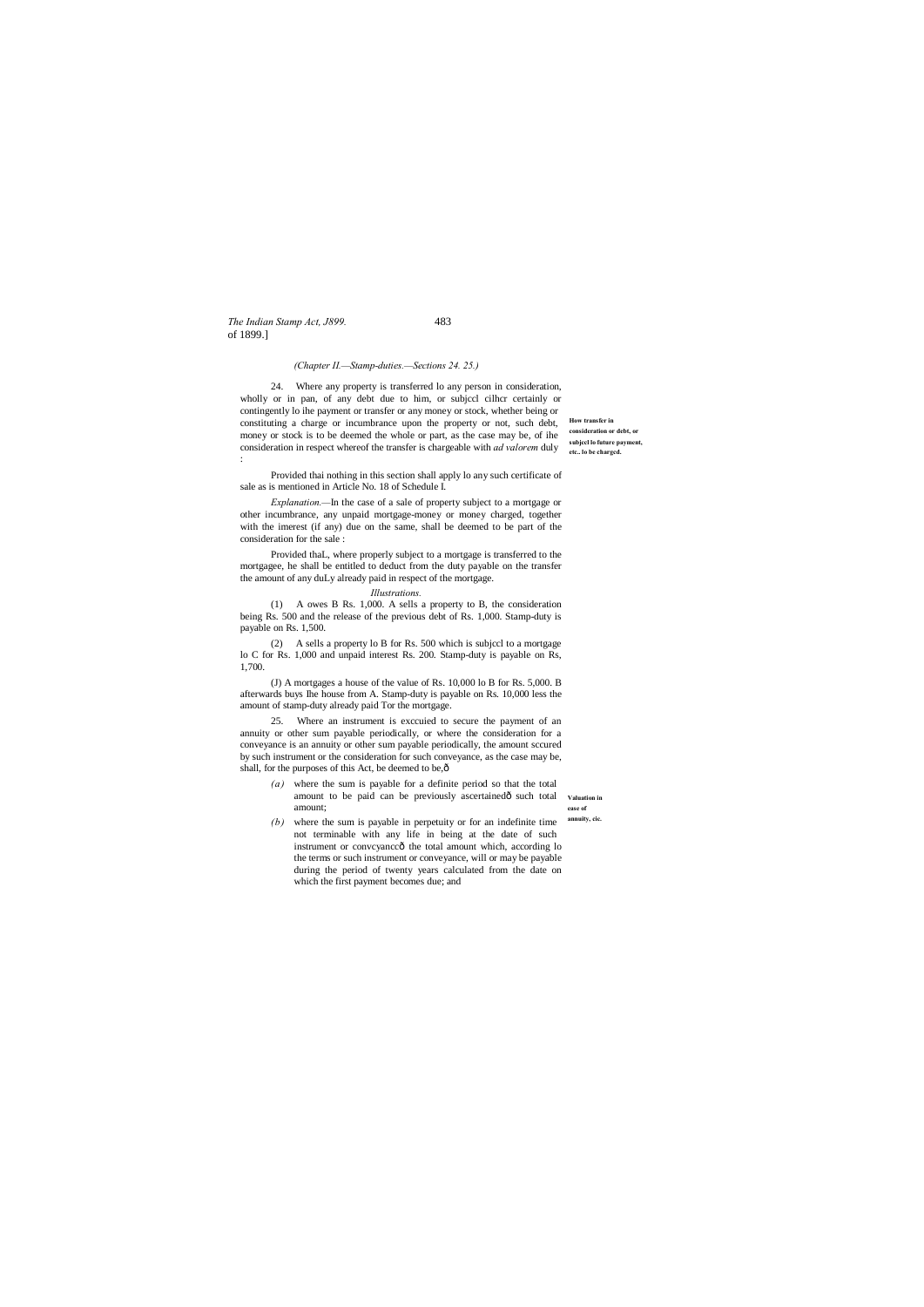[Act II

#### 484 *The Indian Stamp Ad, 1899.*

**Slamp where value or subjcci mailer is indeterminate.**

**FacL! affeeling July lo bo id fonh in instrument,**

### *(Chapter II.—Stamp-duties.—Sections 26, 27.)*

(c) where the sum is payable for an indefinite time terminable wilh any life in being at the date of such instrument or conveyanceô the maximum amount which will or may be payable as aforesaid during lhe period of Iwelve years calculated from the date on which the first payment becomes due,

'Provided that, in the case of the lease of a mine in which royalty on a share of the producc is received as the rent or part of Lhe rent, ii shall be sufficient to have estimated such royalty or the value of such share, for the purpose of slamp-duty, $\hat{o}$ 

*26.* Where the amount or value of the subject-matter of any instrument chargeablc wilh *ad valorem* duty cannot be, or (in the case of an instrument executed before the commencement of ihis Act) could not have been, ascertained at dale of its execution or first execution, nothing shall be claimable under such instrument more than the highest amount or value for which, if slated in an instrument of the same description, the stamp actually used would, at lhe date of such execution, have been sufficient :

 $427.$  (*/*) The market value of, and the consideration (if any) for, any property and all other facts and circumslanccs affecting lhe chargeabiJity of any instrument wilh duly, or the amount of the duly wilh which it is

- *(a)* when the lease has been granted by or on behalf of -[the Government], at such amount or value as the Collector may, having regard to all the circumslanccs of lhe case, have estimated as likely to be payable by way of royally or share lo '[the Government] under (he lease, or,
- *(b)* when the lease has been granted by any other person, at twenty thousand rupees a year;

and the whole amount of such royalty or share, whatever it may be, shall be claimable under such lease :

Provided also that, where proceedings have been taken in respect of an instrument under section 31 or 41; the amount certified by the Collector shall be deemed to be the stamp actually used at the date of execution. <sup>4</sup>

chargeable, shall be fully and truly set forth therein.

(2) In the case of instruments relating to immovable property chargcable wilh an *ad valorem* duly on the market value of lhe property, and not on the consideration set forth therein, the

instrument shall fully and truly set forth the annual land revenue in the case of revenue paying land, the annual rental or gross assets, if any, in the case of other immovable property, the local rates, municipal or other taxes, if any, to which such property may be subjeel, and any other particulars which may be prescribed by rules made under this Act.

**'This proviso was substituted Tor ihe original proviso by t. 4 or ihe Indian Stamp (Amendment) Acl. 1904 (XV of 1904).**

**TTie words "lhe Crown" were substituted Tor the words "the Seciviaxy of State in Council" by para. 3 and I he 1 si Sch. of lhe Government of India (Adaptation of Indian Laws) Order, 1937, and (hereafter ihe word "Government" was substituted for the word "Crown" by paragraph 4(/} or ihe Adaptation of Laws Order, 1950.**

**J Thc words "Iho Crown" were substituted for words "ihe said Secrciary of Statu in Council", by pan. 3 and ihe Isi Schedule lo lhe Government of India (Adnpiolion of Indian Laws) Order. 1937, and thereafter the word "Government" was substituted for lhe word "Crown" by paragraph 4(/) or lhe lhe Adaptation of Laws Order, 1950.**

**'Seelion 27 was subsliluled for the original see lion by s.4 or the Indian Stamp <Wcsi Bengal Amendmenl) Aci, 1990 (Wesl Ben. Acl XVII or 1990).**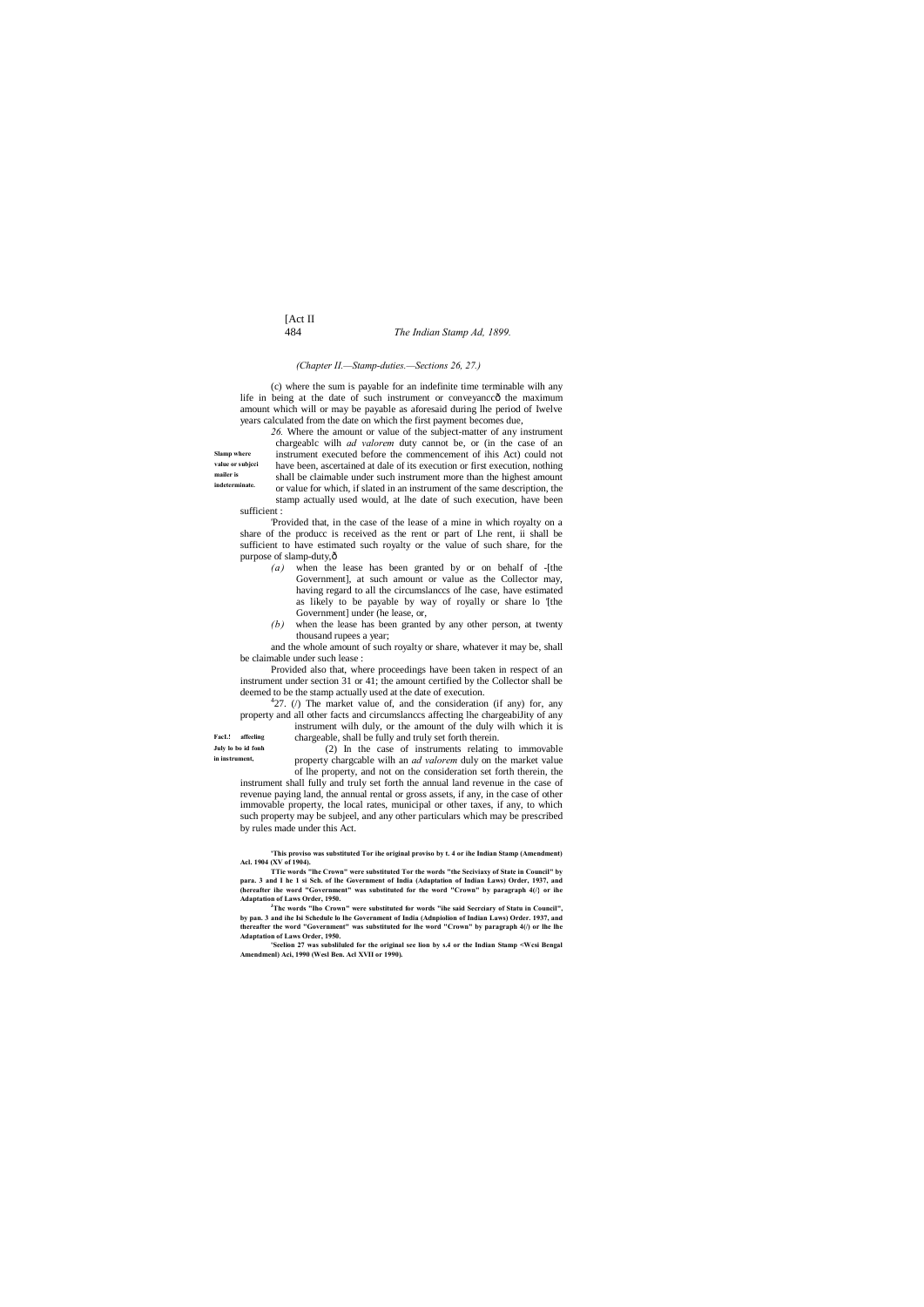**Direction at. to duly . in ease or cc rutin conveyances.**

of 1899.] *The Indian Stamp Act, 1899.* 485

#### *(Chapter II.—Stamp-duties,—Sections 28.)*

28. () Where any property has been conlracted Lo be sold for one consideration for ihc whole, and is conveyed lo (he purchaser in separate parls by different instruments, the consideration shall be apportioned in such manner as the parties think fit, provided that a distinct consideration for each separate part is set forth in the convcyancc relating thereto, and such conveyance shall be chargeablc wilh *ad valorem* duty'in rcspcct of such distinct consideration.

(2) Where properly conlractcd lo be purchased for one consideration for the whole, by two or more persons jointly, or by any person for himself and others, or wholly for others, is conveyed in parts by separate instruments to the persons by or for whom the same was purchased, for distinct parts of the consideration, the conveyance of each separate pari shall be chargcable with *ad valorem* duly in respect of the distinct pan of the consideration therein specified.

(j) Where a person, having conlractcd for the purchase of any property but noi having obtained a conveyance thereof, contracts lo sell the same lo any other person and Ihe property is in consequence conveyed immediately to the sub-purchaser, ihc conveyancc shall be chargeablc with *ad valorem* duty in respect of the consideration for ihe sale by the original purchaser to the subpurchascr.

(4) Where a person, having contracted for the purchase of any properly but noi having obtained a convcyancc thereof, contracts to sell the whole, or any pan thereof, to any other person or persons, and the properly is in consequcncc conveyed by Ihc original seller to different persons in parts, the convcyancc of each pan sold to a subpurchaser shall be chargeablc with *ad valorem* dmy in rcspcct only of the consideration paid by such sub-purchaser, wilhoul regard Lo the amount or value of Ihe original consideration; and the convcyancc of the residue (if any) of such properly lo the original purchaser shall be chargeablc with *ad valorem* duly in rcspcct only of ihc excess of the original consideration oyer the aggregate of ihe considerations paid by the sub-purchaser :

Provided that the duLy on such last-mentioned convcyancc shall in no case be less than '[two rupees],

(5) Where a sub-purchaser takes an actual conveyance of the interest of the person immediately selling to him, which is chargeable wilh *ad valorem* duly in respect of the consideration paid by him and is duly stamped accordingly, any conveyance to be afterwards made to him of the same property by the original seller shall be chargcable wilh a duty equal lo that which would be chargcable on a convey mcc for the consideration obtained by such original seller, or, where such duty would excced five rupees, wilh a duly of five rupees.

**'Thesy words were substituted fur the words "ore rupee" by s, 6 or the Indian Stamp (Bengal Amendment) Act, 1935 (Ben. Acl XII of 1935).**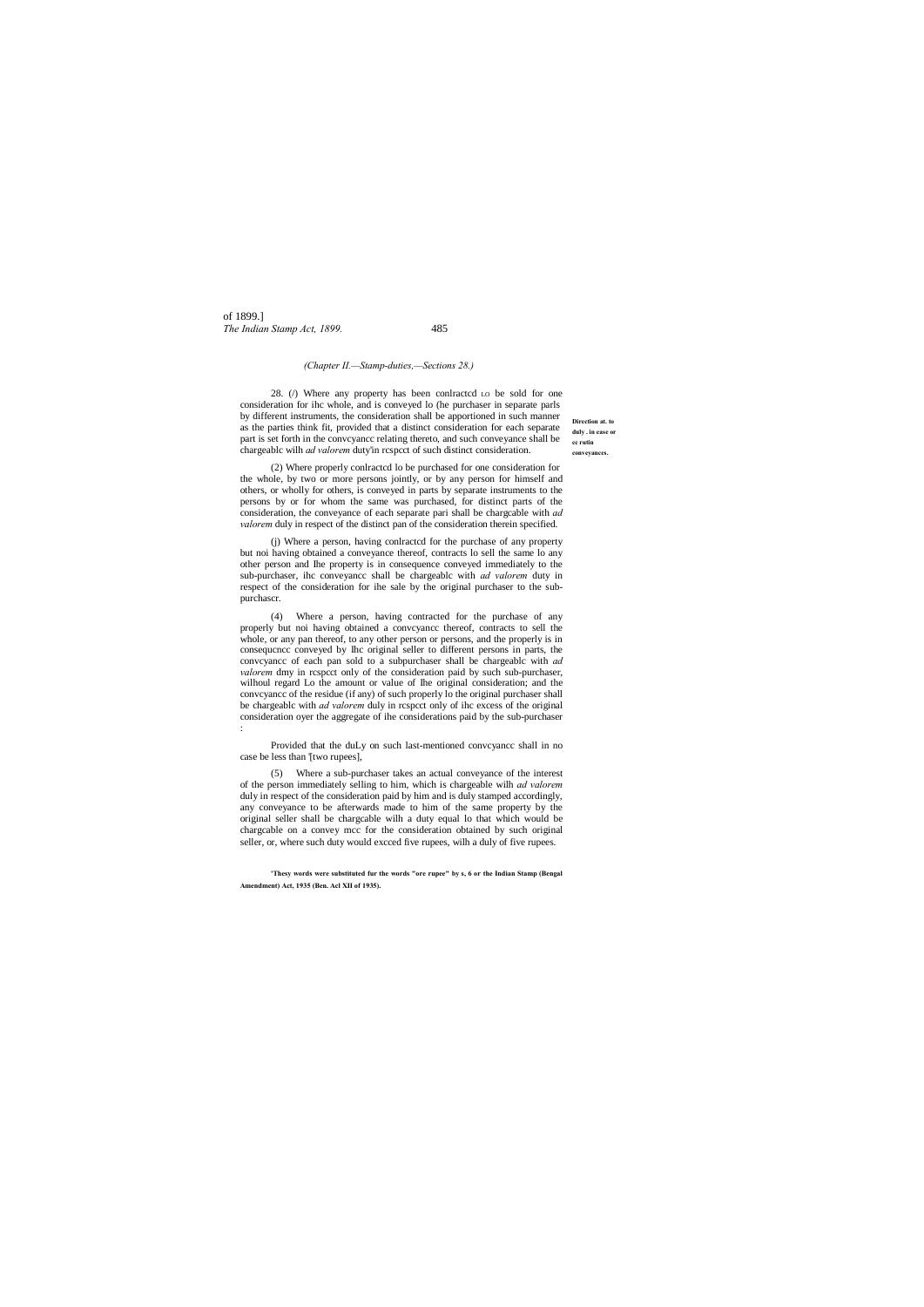[Act II

486 *The Indian Stamp Ad, 1899.*

*(Chapter II.—Stamp-duties.—Section 29.)*

**payable.**

*E.—Duty by whom payable. Duiics by* 29. In (he absence of agreement to the contrary, the expense whom of providing lhe proper stamp shall he borne, $\hat{o}$ of providing lhe proper stamp shall he borne, $\hat{o}$ (a) in ihe case of any instrument dcscribcd in any of the following articles of Schedule I, namely :ô No. 2 (Administration Bond),  $J$ [No. 6 (Agreement relating lo Deposit of Title deeds, Pawn or Pledge),] No. 13 (Bill of Exchange), No. 15 [Bond), No. 16 (Bottomry Bond), No. 26 (Customs Bond), No. 27 (Debenture), No. 32 (Further chargc). No. 34 (Indemnity-Bond), No. 40 (Mortgage-deed), No. 49 (Promissory-note), No. 55 (Release), No. 56 (Respondentia Bond), No. 57 (Security-bond or Mortgage-deed), No. 58 (Settlement), No. 62 (a) (Transfer of shares, in an incorporated Company or other body corporate), No. 62 *(b)* (Transfer of debtnutures, being marketable securities, whether the debenture is liable lo duty or not, except debentures provided for by icclion 8), No. 62 (c) (Transfer of any interest secured by a bond, mortgagedeed or policy of insurance), $\hat{o}$ by the person drawing, making or cxcculing such instrument; -[(b) in the case of a policy of insurance other than fireinsurance<sup>6</sup> by the person effecting the insurance;

> **'Thuse words an J figure wore substituted for the words and figure "No, 6 (Agreement to mortgage)" by s. 5 of ihe Indian Stamp (Amendment) Acl, 1904 (XV of 1904). These clauses (f>) and** *(bb)* **were substituted for clause (b) by s. 4 of ihe Indian Slamp (Amendment) Aci,**

**1905 (V of 1906).**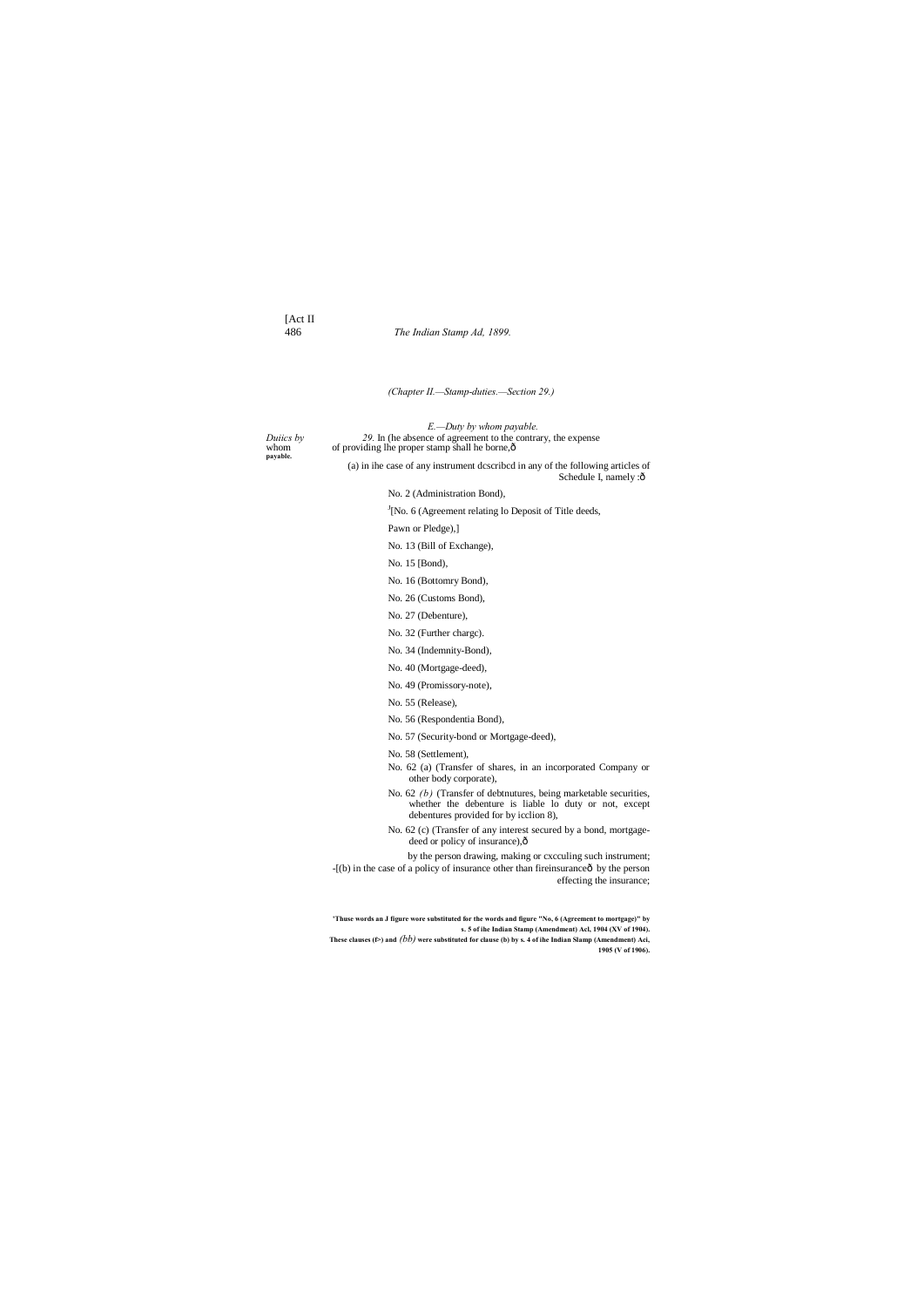**Ben. Acl III of 1922. Ben.** 

**Act** 

of 1899.] *The Indian Stamp Act, 1899.* 487

*(Chapter [f.—Stamp-duties.—Sections 29A, 30.)*

- $f(b)$  in ihc case of a policy of fire-insurance  $\delta$  by Ihe person issuing ihc policy;]
- (c) in [he case of a conveyance (including a rc-eonveyance of mortgaged properly) $\hat{o}$  by [he grantee : in the case of a lease or agreement to leaseô by Ihe lessee or intended lessee;
- ${d}$ ) in the case of a counterpart of a lease $\delta$  by the lessor;
- (e) in ihe case of an instrument of exchange-ô by the parlies in equal shares;
- (j) in ihe ease of a certificate of saleô by the purchaser of the property lo which such certificate relates; and
- (g) in ihe ease of an instrument of partitionô by the parties ihereio in proportion to their respective shares in the whole properly partitioned, or when the partition is made in execution of an order passed by a Revenue-authority or Civil Court or arbitrator, in such proportion as such authority, Court or arbitrator directs.
- '( $\prime$ ) in the case of any instrument nol specified in clauses  $\alpha$ ) to (f) $\delta$  by the person drawing, making or executing such inslrument.

 $J<sup>J</sup>29A$ . In applying sections 23A, 24 or 29 to any instrument chargeable with a higher rale of duty under ihc Bengal Si amp (Amendment) Acl,  $1922$ ,  $3$  [or the Indian Stamp (Bengal Amendment) Act, 1935], the references in those sections to (he several articles in Schedule I shall be deemed to be references to the corresponding articles in Schedule IA,

**XII of 1935. 'Clause (fi) was added by s.5 of the Indian Siamp (West Bengal A mend mem J Act, 1990 (West Ben. Act XVII of 1990).**

30. Any person receiving any money exceeding iwenty rupees in amount, or any bill of exchange, cheque or promissory note for an amount exceeding twenty rupees, or receiving in satisfaction or part satisfaction of a debt any moveable property exceeding twenty rupees in value, shall, on demand by the person paying or delivering such money, bill cheque, note or porperly,

give a duly stamped rcccipL for the same. [Any person receiving or taking credit for any premium or consideration for any renewal of any contract of fire-insurance, shall, wilhin one month after receiving or taking credit for such premium or consideration, give a duly stamped reccipt for the same.] **Applies! ion oT seciions 23A, 24 and 29 to instrument chargeable with duly under Schedule IA.**

**Obligation to gi<sup>v</sup> e receipt in**  certain

**: Se«ion 29A was inserted by** *s.* **9 or ihc Bengal Stamp (Amendment) Acl, 1922 (Ben. Acl III of 1922).**

**'These words were inserted by s. 5 of the Indian Stamp (Bengal Amendment) Acl, 1935 (Ben. Act XII of 1935).**

**'This paragraph was added by s. 5 of ihc Indian Slump (Amendment) Act, 1906 (V of 1906).**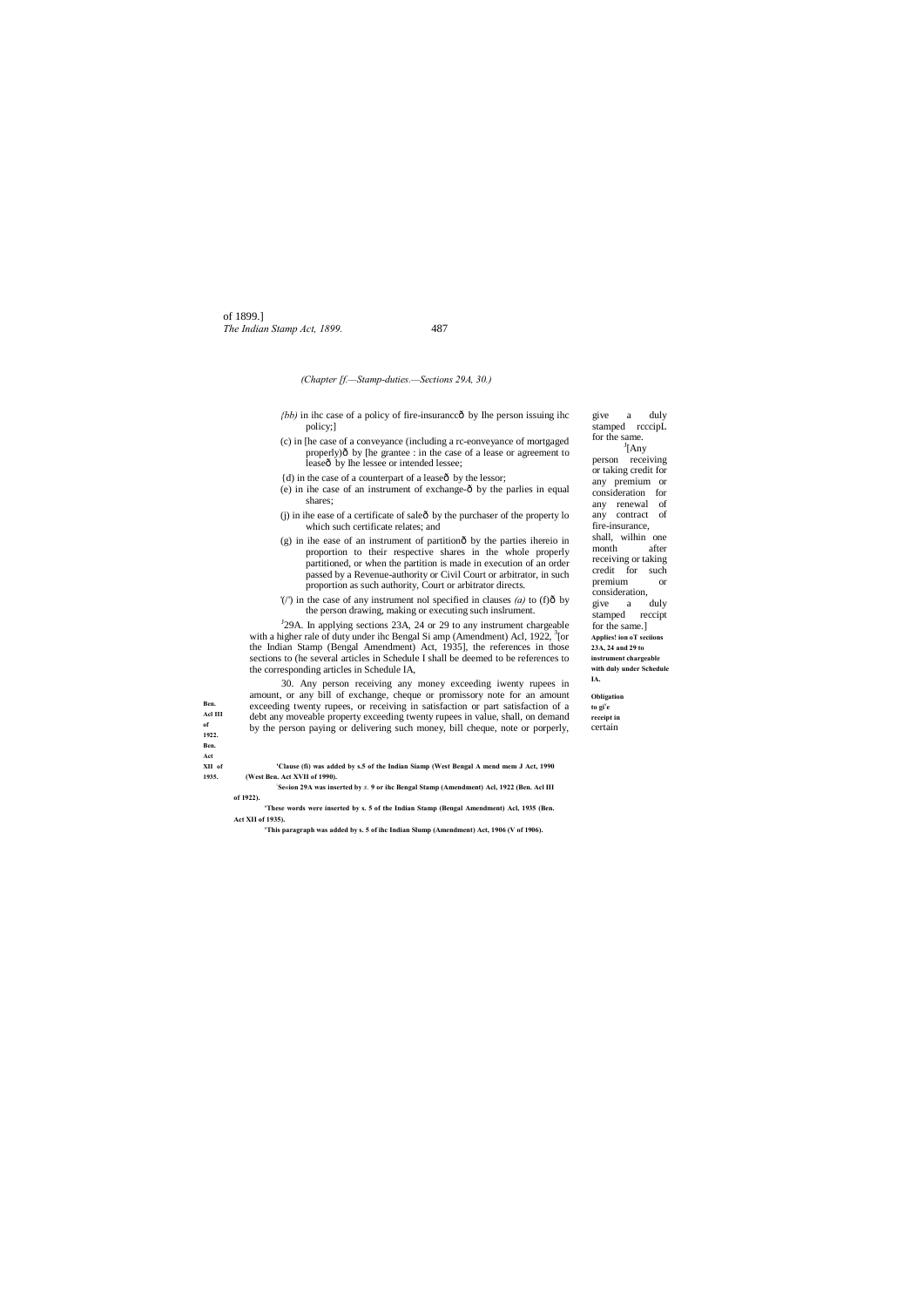[Actn

### 488 *The Indian Stamp Act, 1899,*

**Adjudication as to proper slamp.**

Certifier, ^ **by Collector,**

#### *{Chapter HI. —Adjudication as lo Stamps.—Sections 31, 32.)*

#### CHAPTER UI. ADJUDICATION AS TO STAMPS.

31. (1) When any instrument, whether executed or not and whether previously siampcd or not, is brought to the Collector, and the person bringing it applies to have lhe opinion of that officer as to the duly (if any) wilh which ii is chargcabJc, and pays a fee of such amount (nol exceeding five rupees and not less than '[fifty nayc *paise] )* as the Collector may in each case direct, the Collector shall determine the duty (if any) wilh which, in his judgement the instrument is chargeablc.

*(2)* For this purpose the Collector may require lo be furnished with an abstract or the instrument, and also with such affidavit or other evidence as he may deem ncccssary to prove that all the facts and circumstances affecting the chargcabilily of the instrument with duty, or ihe amount of the duty with which il is chargeable, are fully and truly set forth therein, and may refuse to procecd upon any such application until such abstract and evidence have been furnished accordingly :

Provided thatô

- («) no evidence furnished in pursuance of this section shall be used against any person in any civil proceeding, except in an inquiry as lo the duly with which the instrument to which it relates is chargeable; and
- (1) every person by whom any such evidence is furnished shall, On payment of the full duty with which the instrument to which it relates is chargeable, b'e relieved from any penally which he may have incurred under this Act by reason of ihe omission to state truly in such instrument any of the facts or circumsianccs aforesaid,
- 32. {!) "When an instrument brought to lhe Collector under section 31, is, in his opinion, one of a description chargcablc with duty, and—
	- *(a)* the Collector determines that it is already fully stamped, or
		- *(b)* the duty determined by the Collector under section 31, or such a sum as, with the duty already paid in respccl of the instrument, is equal lo the duly so determined, has been paid,

the Collector shall certify by endorsement on such instrument that the full duly (staling the amount) with which il is chargeablc has been paid,

(2) When such instrument is, in his opinion, not cliiirgeablc with duty, the Collector shalt certify in manner aforesaid thaL such instrument is nol so chargeable.

**'Substituted /or (he words "eight annas" by p. 3 of ihii Indian Stamp (Amendment) Acl. 1958 (XIX of 1958).**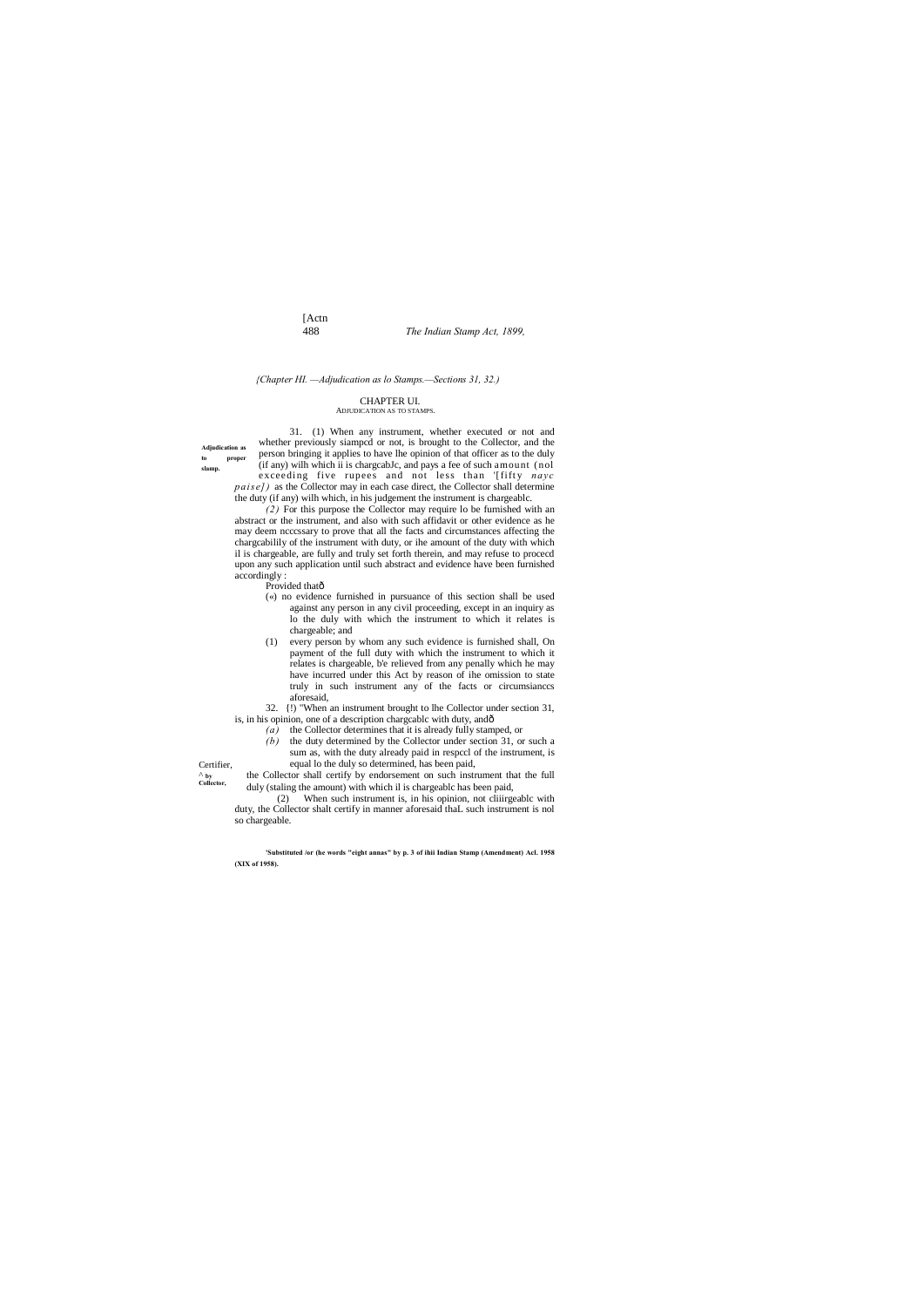# of 1899.] *The Indian Stamp Act, 1899.* 489

#### *(Chapter IV.—Instruments not duly stamped.—Section 33.)*

Provided that nothing in ihis scclion shall authorise the Collector lo endorseô

- *(a)* any instrument '[olher than an instrument! chargeable with a duly under clause *(bb)* of the first proviso to section 3] executed or first executed in <sup>a</sup>[India] and brought to him after the expiration of one month from ihe dale of its execution or first execution, as Ihc case may be;
- $(b)$  any instrument executed or first executed out of <sup>2</sup>Pndia] and brought lo him after the expiration of three months after il has been first received in  $\text{J}[\text{India}]^{3*}$ ;
- *(c)* any instrument chargcable '[with a duty not exceeding ten *naye paise]* or any bill of exchange or promissory note, when brought lo him, after ihe drawing or execution thereof, on paper not duly stamped; '(or
- *(d)* any instrument chargeable with duty under clause *{bb)* of the first proviso to section 3 and brought lo him after the expiration of three months of ihe date on which it is first received in <sup>6</sup>[West Bengal]).

*(3)* Any instrument upon which an endorsement has been made under this section, shall be deemed to be duly stamped or not chargeable wilh duty, as the ease may be; and, if chargcable with duty, shall be receivable in evidence or otherwise, and may be acted upon and registered as if il had been originally duly stamped :

# CHAPTER IV. INSTRUMENTS NOT DULY STAMPED.

33. {I) <sup>7</sup> (a) Every person having by law or consent of parties **Examination** authority lo receive evidence, and every person in charge of a public and impounding office, except an officer of police, before whom any instrument, charge- or **instruments,** able, in his opinion, *wilh* duly, *is* produced or

comes in the performance of his functions, shall, if it appears to him lhal such instrument is nol duly stamped, impound the same.

- *\b)* Notwithstanding anything contained in section 31, bul without prejudice lo the provisions of clause (a) of this sub-seclion, the Collector, before whom any instrument is brought under section
	-
	- 31 for determining the duty with which the instrument is chargcable, shall,' if it appears to him lhat such instrument is not duly stamped, impound the same :

Provided lhai nothing contained in Ihis clause shall be deemed lo authorise ihe Collector to impound any instrument which has not been executed bul is brought to him under scclion 31 for determining .

the duly wilh which the instrument is chargeable or any instrument which he is authorised to endorse under section *32. \_\_\_\_\_\_\_\_\_\_\_\_\_\_\_\_\_\_\_\_\_\_\_\_\_\_\_\_\_\_\_\_*

**'These words wore inserted by s, I0(/) or ihc Bengal Stamp (Amendment) Act, 1922 (Den. Acl 111 or 1922).**

*'See* **fool-nole 1 on page 468,** *ante.*

**The word "or" was omiilcd by s. 10(2) of the Bengal Stamp (Amendmenl) Act,** *1922* **(Ben. Acl til of 1922).**

**'Subsiitutcd for the words "with ihe duly of one** *anna* **or half an** *anna"* **by s. 4 of ihc .**

**Indian Siamp (Amendmenl) Acl. 1958 (XIX of 1958). The word** *"or"* **ajid** *proviso (d),* **ivilhin** *square* **brackets,** *wert inserted* **by s. 10(JJ of ihe Bengal Slamp (Amendmenl) Acl, 1922 (Ben. Acl III of 1922).** *'See* **fooi-nolc 5 on page 473,** *ante.*

**'Sub-section (I) was renumbered as clause (a) of that sub-scclion by and afler sub- seclion (/) as so renumbered clause (b) was inserted S.6(D) of the Indian Slamp (West Bengal Amendmenl) Act, 1990 (West Ben. Acl XVII of 1990).**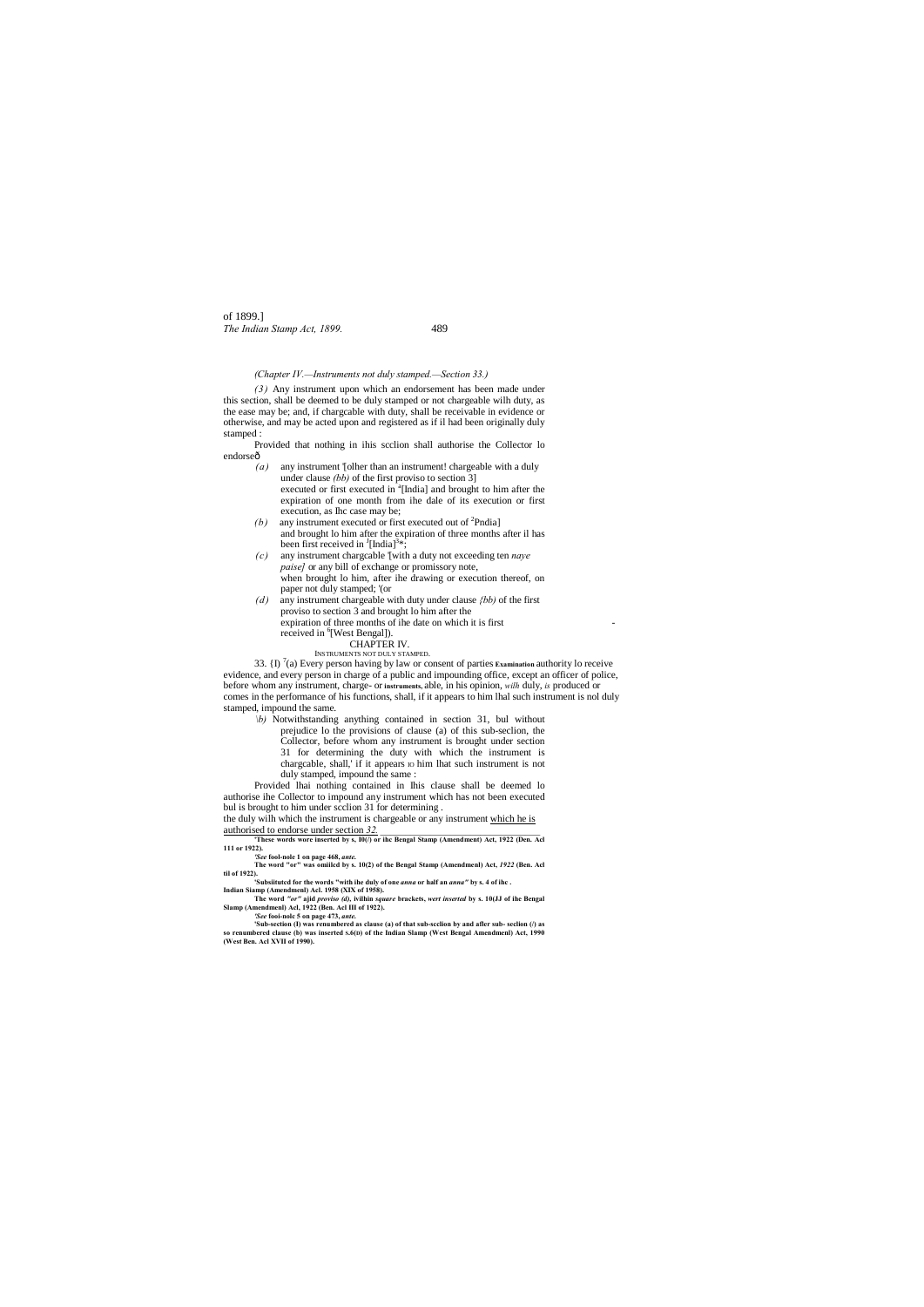# [Actn

### 490 *The Indian Stamp Act, 1899,*

### *(Chapter IV.—Instruments not duly stamped.—Section 33.)*

*( 2 )* for thai purpose every such person shall examine every instrument so chargeable and so produced or coming before him in order to ascertain whether it is stamped wilh a slamp of lhe value and description required by lhe law in force in '[India] when such instrument was excculed or first executed :

#### Provided thatô

- *(a)* nolhing herein contained shall be deemed to require any Magistrate or Judge of a Criminal Court to examine or impound, if he does nol think fit so to do, any instrument coming before him in the course of any proceeding other than a proceeding under Chapter XII or Chapter XXXVI **of** the Code **of** Criminal Procedure, **Act V 1898; of 189s-**
- *(b)*in the case of Judge of a High Court, the duty of examining and impounding-any instrument under this section may be delegated to such officer as the Court appoints in this behalf.
- *( 3 )* **For the purposes of the section, in cases of doubt,—**
	- *(a)* die <sup>2</sup> [Slale Government] may determine what offices shall be deemed to be public offices; and
	- *(b)* the '[Stale Government] may determine who shall be deemed lo be persons in charge of public officcs.
- *<sup>3</sup> (4)* Where deficiency in slamp duty is noticed from the copy of any instrument, lhe Collector may, *suo motu* or on a reference from any Court or from the Commissioners of Divisions or from any officer authorised by lhe Board of Revenue in that behalf, call far lhe original instrument for the purpose of satisfying himself as lo the adequacy or the duty paid thereon, and the instrument so produced before lhe Collecior shall be deemed lo have been produced or come before him in the performance of his functions.
- $3(5)$  In case the instrument is not produced within the period specified by the Collecior, he may require payment of deficit stamp duly, if any, together with penalty under section 40 on the copy of the instrument :

Provided (hat no action under this sub-section shall be laken after a period of four years from the dale of execution of the instrument.

#### *'See* **foal note I on page 468***,-ar.te. -*

*~Sse* **foot-note 2 tin page 469,** *ai***iw. ' 'Sub-sections (fl and (J) were inserted by** *5.6(b) at* **the Indian Stamp (West Bengal Amendment) Act, 1990 (WCSL Ben. Acl XVII of 1990).**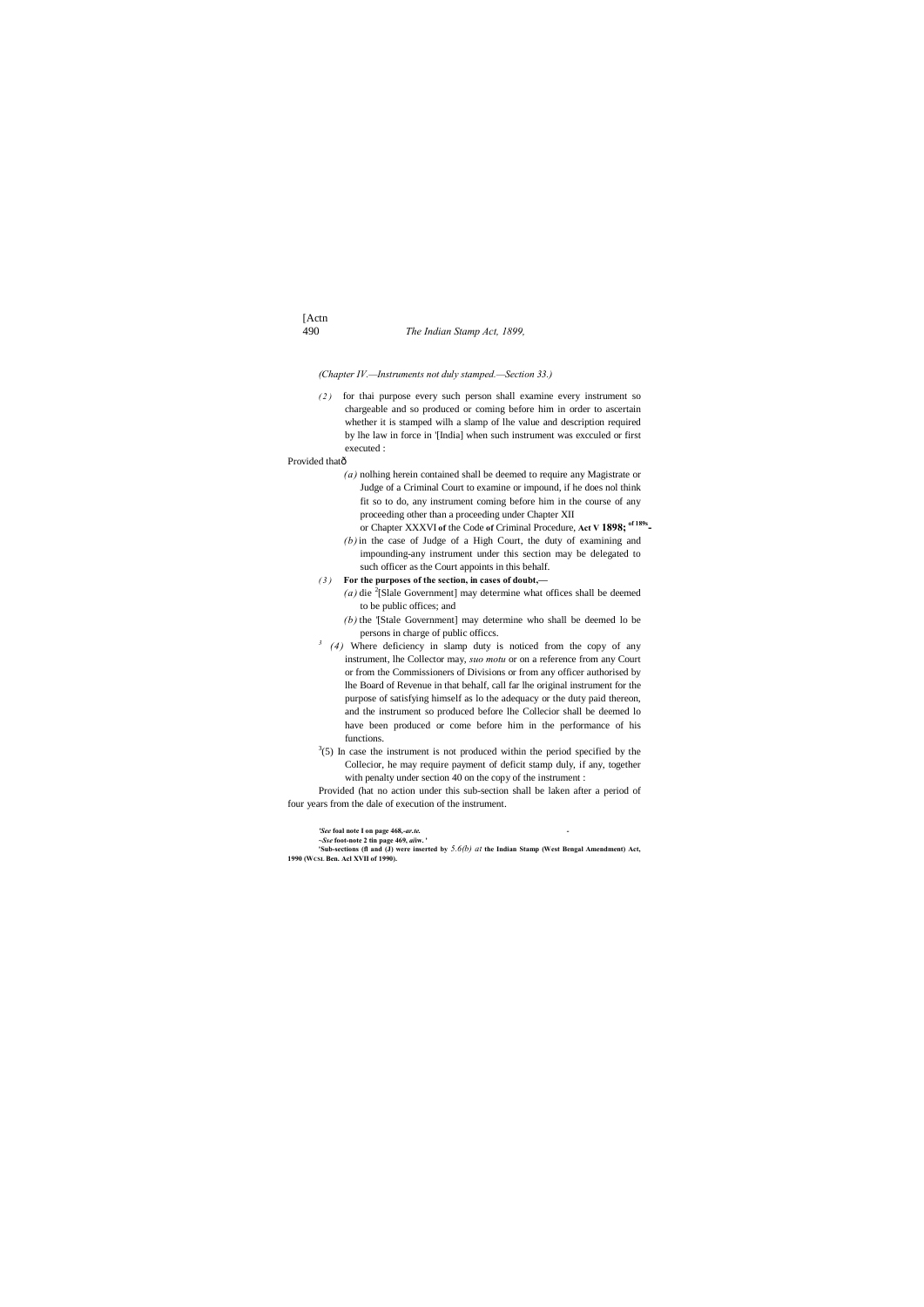**Instruments no duly stomped inadmissible in evidence, etc.**

**receipts.**

of 1899.] *The Indian Stamp Act, 1899.* 491

*(Chapter IV.—Instruments not duly stamped.—Sections 34, 35.)*

35. No instrument chargeable with duty shall be admitted in evidence for any purpose by any person having by law or consent of parties authority to reccive evidence, or shall be acted upon, registered or authenticated by any such person or by any public officer, unless such insturment is duly stamped : Provided thatô

**Special provision as (o unstamped**  34. Where any receipt chargeable '[wilh a duty not'exceeding ten *naye paise]* is tendered lo or produced before any officer unstamped in the course of the audit of any public account, such officer may in his discretion, instead of impounding the instrument, require a duly stamped receipt to be substituted therefor.

- (a) any such instrument not being an instrument chargeable '[with a duty not exceeding ten *naye paise]* only, or a bill of exchange or promissory note, shall, subject to all just exceptions, be admitted in evidence on payment of the duty with the same is chargeable, or in the case of an instrument insufficiently stamped, of Ihe amount required to make up such duty, together with a penalty of five rupees, or, when ten times the amounL of the proper duty or deficient portion thereof exceeds five rupees, of a sum equal to ten limes such duty or portion;
- (b) Where any person from whom a stamped receipt could have been demanded, has given an unstamped receipt and such receipt, if stamped, would be admissible in evidence against him, such reccipt shall be admitted in evidence against him on payment of a penalty of one rupee by the person tendering il;
- (c) where a contract or agreement of any kind is effected by correspondence consisting of two or more letters and any one of the letters bears the proper stamp, the contract or agreement shall be deemed to be duly stamped;
- C^O nothing herein contained shall prevent the admission of any instrument in evidence in any proceeding in a Criminal Court, other than a proceeding under Chapter XII or Chapter XXXVI of the Code of Criminal Procedure, 1898;
- (e) nothing herein contained shall prevent the admission of any instrument in any court when such instrument has been executed by or on behalf of  $3$ [lhe Government], or where it bears the certificate of the Collector as provided by scction 32 or any other provision of this Acl.

**'Substituted for ihe wards "wilh a duty of one** *anna"* **by s. 5 of [he Indian Stomp (Amendment) Act. J 958 (XIX of 1958). 'Substituted fur the words "with a duty of one** *anno* **or half an** *anna"* **by s. 6,** *ibid.*

**J The words 'Ihc Crown" were substituted Tor the words "ihe Government" by pain. 3 and the 1st Schedule of Ihe Government of India (Adaptation of Indian Laws) Order, 1937, and I hereafter the word "Government" was substituted for the word "Crown" by paragraph 4(J) of the Adaptation of Laws Order, 1950,**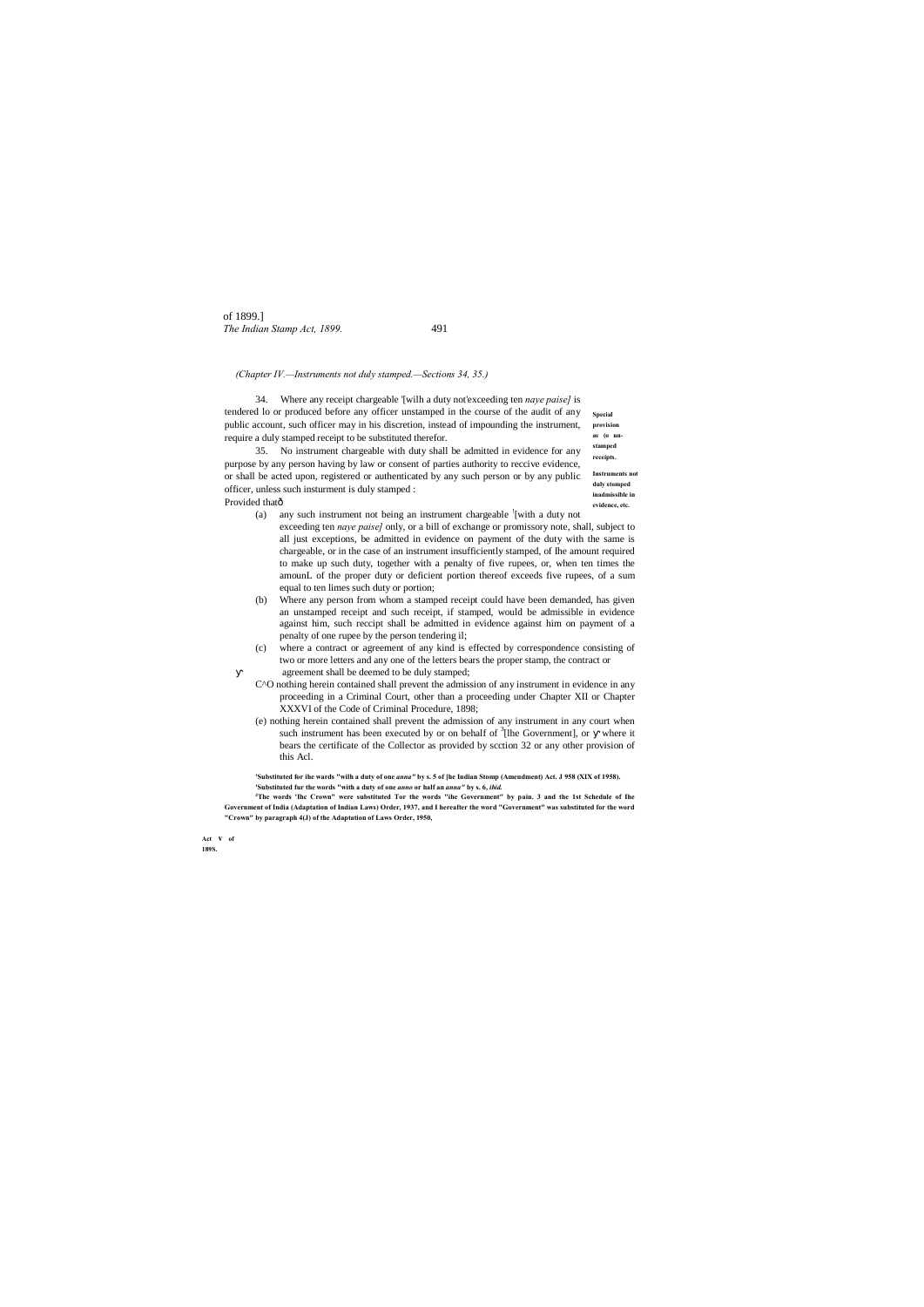[Actn

### 492 *The Indian Stamp Act, 1899,*

**not to be questioned. Admission of improperly stamped instruments.**

**Instruments impounded, how doolt wiili.**

**Collector's power lo refund penalty paid under section 38, sub-seclion (/). Collector's power to slamp instruments** 

**impounded.**

#### *(Chapter IV.—Instruments not duly stamped.—Sections 36—40.)*

**Admission of instrument when:**  36. Where an instrument has been admitted in cvidcncc, such admission shall not, except as provided in section 61, be called in question ai any stage or the same suil or proceeding on the ground that the instrument has not been duly stamped. 37. The '[State Government] may make rules providing that, where an instrument bears a

stamp of sufficient amouni but of improper description, il may, on payment of the duly wilh which ihe same is chargeable, be certified to be duly stamped, and any instrument so certified shall then be deemed lo have been duly stamped as from the dale of its execution.

40. (7) When the Collector impounds any instrument under section 33, or receives any instrument sent lo him under section 38, sub-section (2), not being an instrument chargcable '[with a duty not exceeding len *naye paise]* only or a bill of exchange or promissory note, he shall adopt the following procedure :ô

38- (I) When the person impounding an instrument under section 33 has by law or consent of parties authority to receive evidence and admits such instrument in evidence upon payment of a penalty as provided by section 35 or of duly as provided by section 37, he shall send to the Collecior an authenticated copy of such instrument, together wich a certificate in writing, staling the amount of duly and penalty levied in respect thereof, and shall send such amouni lo the Collector, or lo such person as he may appoint in this behalf.

*(2)* In every other ease, the person so impounding an instrument shall send it in original to the Collector.

39. (/) When a copy of an instrument is senl lo the Collector u nder section 38, sub-seclion (J), he may, if he thinks fit,\* \* refund any portion of lhe penalty in excess of five rupees which has been paid in rcspcct of such instrument,

(2) When such instrument has been impounded only because ii has been written in contravention of section 13 or section 14, ihe Collector may refund lhe whole penally so paid.

- ( ) if he is of opinion that such instrument is duly stamped or is not chargeablc wilh duty, he shall certify by endorsement thereon thai il is duly stamped, or that it is not so chargeablc, as the case may be;
- ( ) if he is of opinion that such instrument is chargeable with duly and is nol duly stamped, he shall require the payment of lhe proper duty or the amouni required lo make up Ihe same, together wilh a penalty of five rupees; or, if he thinks fit, <sup>J</sup>[an amount not exceeding] ten times the amount of lhe proper duly or of the deficient portion thereof, whether such amount exceeds or falls short of five rupees:

*'Set* **fool-note 2 on page 469.** *ante.*

**The words "upon application made lo him in this behalf or, if no application is made, wilh ihe consent of the Chief Controlling Revenue-authority'' were omilted by s. 2 and Schedule, Pan I, of the Decentralization Acl, 1914 (IV of 1914).**

**'Substituted for (he words "with a duty of one** *anna* **or hair an** *anna"* **by s. 6 of lhe Indian Slamp (Amendment) Acl, 1958 (XIX of 1958).**

**'These words were inserted by 5, 6 of ihe Indian Stamp (Amendment) Act, 1904 (XV of 1904).**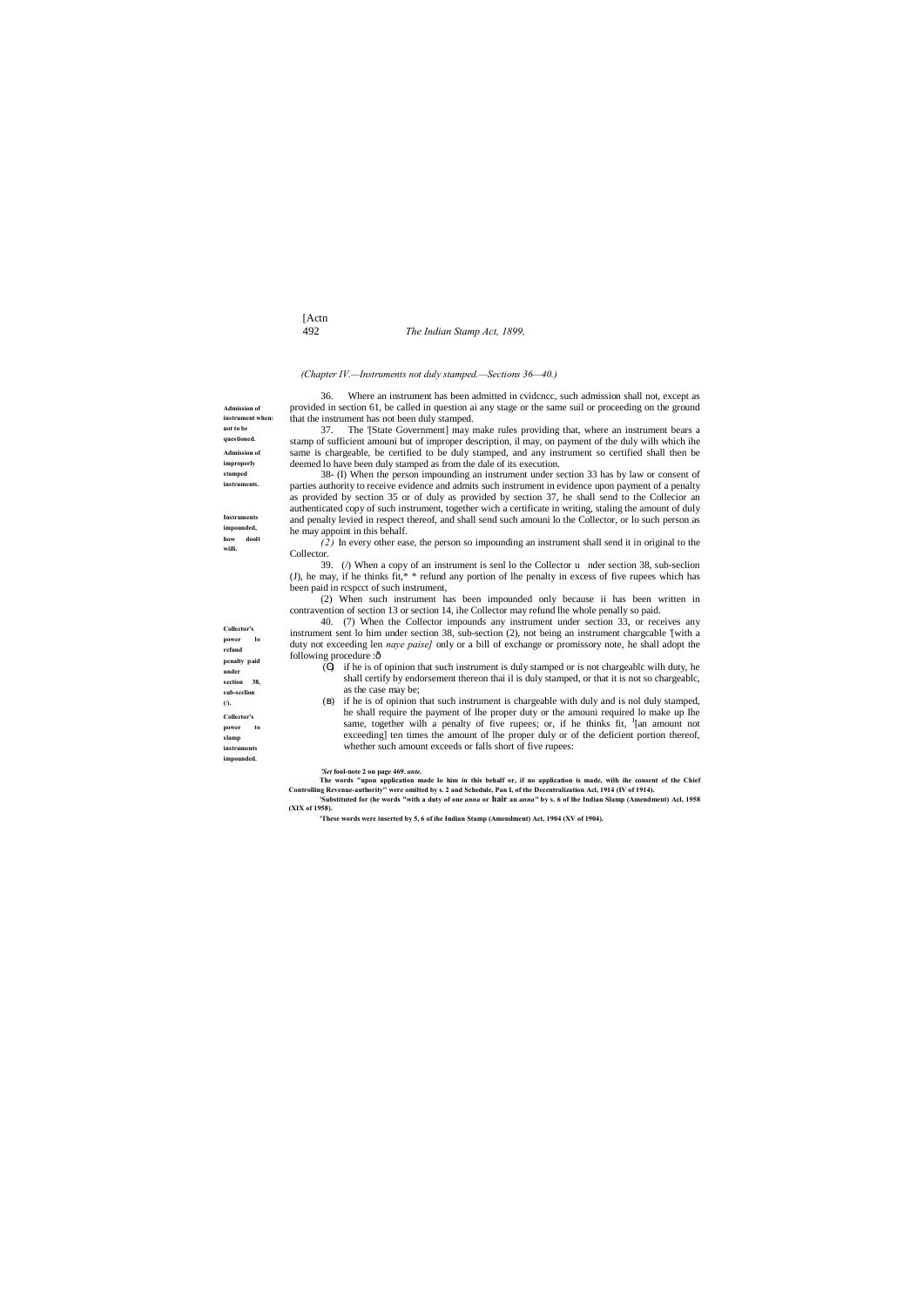*The Indian Stamp Act, IS99,* 493 of 1899.]

**Act XIV of 1882.**

*(Chapter IV.—Instruments not duly stamped.—Sections 41, 42.)*

Provided that, when such instrument has been impounded only bccause it has been written in contravention of section 13 or section 14, ihe Collector may, if he thinks fit, remit the whole penally prescribed by this scclion.

(2) Every certificate under clause (a) of sub-section (1) shall, for ihe purposes of this Acl, be conclusive evidence of the matter staled therein.

(3) Where an instrument has been senl (o the Collector under section 38, sub-seclion (2), the Collector shall, when he has dealt with it as provided by this section, return il to ihe impounding officcr.

**Instruments unduly stamped by accidenl.** 41. If any instrument chargeablc with duly and not duly stamped, not being an instrument chargeablc '[with a duty not exceeding ten *naye poise]* only or a hill of exchange or promissory note is produced by any person of his own motion before the Collector within one year from the date of its execution or first execution, and such person brings lo the notice of the Collector ihe fact that such instrument is not duly stamped and offers lo pay lo ihe Collcclor ihc amount of the proper duty, or ihc amount required to make up the same, and the Collector is satisfied that the omission lo duly stamp such instrument has been occasioned by accident, mistake or urgent necessity, he may, instead of proceeding under seclions 33 and 40, receive such amount and proceed as next hereinafter prescribed.

evidence, and may be registered and acted upon and authenticated as if it had been Endors cini; n I of duly stamped, and shall be delivered on his application in this behalf to the person instruments on which duly from whose possession it came into the hands of ihe officer impounding il, or as has boon paid under **section 35, 40 or 41.** (2) Every instrument so endorsed shall thereupon be admissible in such person may direct :

#### Provided thatô

42. (7) When ihe duly and penally (if any) leviable in respect of any instrument have been paid under section 35, section 40 or section 41, the person admitting such instrument in evidence of ihe Collector, as the case may be, shaft ccrlify by endorsement thereon lhal the proper duty or, as the ease may be, the proper duly and penalty (staling the amount of cach) have been levied in respect thereof and the name and residence of the person paying ihem.

*(a)* no instrument which has been admitted in evidence upon payment of duty, and a penally under section 35, shall be so delivered before the expiration of one month from the dale of such impounding, or if the Collector has certified that its further detention is necessary and has not cancelled such certificate;

Cb) nothing in this section shall affect Ihe  ${}^{2}$ Codc of Civil Procedure, scclion ]44, clause 3.

**'Substituted for the words "with a July of one** *anna* **or half an** *anna"* **by s. 6 of the Indian Stamp (Amendment) Acl. 1958 (XIX or 1958).**

*"See* **now ihc Code of Civil Procedure, 1908 (V of 1908), Schedule I, Order XUI.**

**rule 9.**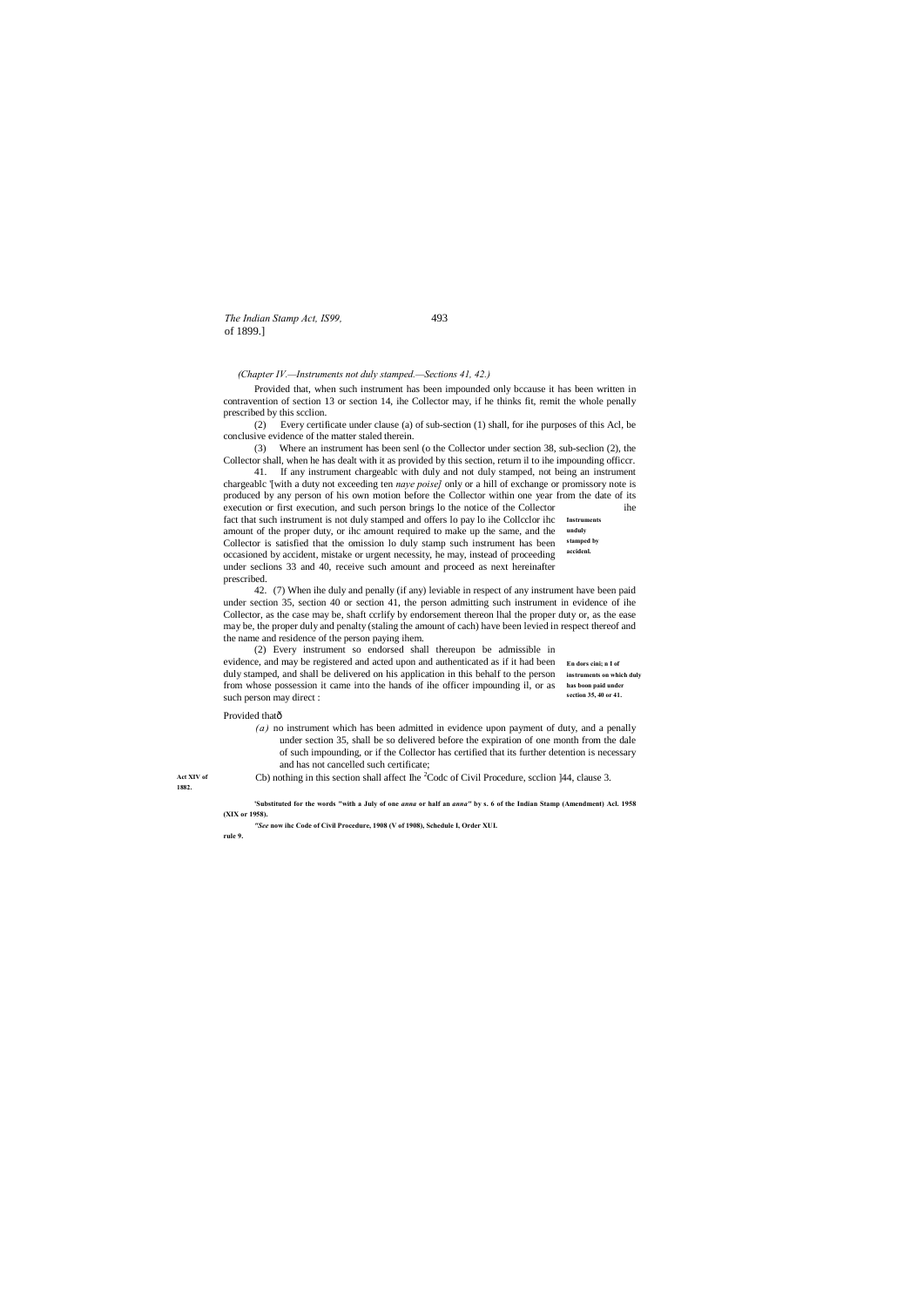# [Act II 494 *The Indian Stamp Ad, 1899.*

**Prosecuti on for offcncc against 5uunpicw.**

**Persons paying duty or penalty may recover some in certain cases.**

**Power lo Revenueauthority to refund penalty or** excess **duty in certain cases.**

**N on-liability for loss of instruments sent under section 38.**

Provided that no such prosecution shall be instituted in the case of any instrument in respect of which such a penally has been paid, unless it appears to the Collector that the offence was committed with an intention of evading payment of the proper duty,

#### *(Chapter IV.—^Instruments not duly stamped.—Sections 43—46.)*

43. \_ The taking of proceedings or the payment of a penalty under this Chapter in respect of any instrument shall not bar the prosecution of any person who appears to have committed an offence againsL the Stamp-law in respect of such instrument :

45. (/) Where any penalty is paid under section 35 or section 40, the Chief Controlling Revenue-authority may, upon application in writing made within one year from the date of the payment, refund such penally wholly or in pan,

44. (7) When any duty or penally has been paid under section 35, section 37, section 40 or section 41, by any person in respect of an instrument, and, by agreement or under the provisions of section 29 or any other enactment in force at the time such instrument was executed, some other person was bound to bear the expense of providing the proper stamp for such instrument, the first mentioned person shall be entitled to recover from such other person the amount of the duty or penalty so paid.

(2) For the purpose of such recovery, any certificate granted in respect of such instrument under this Act shall be conclusive evidence of the matters therein certified.

(J) Such amount may, if the Court thinks fit, be included in any order as to costs in any suit or proceeding to which such'person are parties and in which such instrument has been tendered in evidence. If the Court does not include the amount in such order, no further proceedings, for the recovery of the amount shall be maintainable.

(2) Where, in the opinion of the Chief Controlling Revenue- authority, slamp-duly in excess of that which is legally chargeable has been charged and paid under section 35 or section 40, such authority may, upon application in writing made within three months of the order charging the same, refund the excess.

46. (Y) If any instrument sem to (he Collector under section 38, sub-section (2), is lost, destroyed or damaged during transmission, the person sending the same shall not be liable for such loss, destruction or damage.

(2) When any instrument is about to be so sent, the person from whose possession it came into the hands of the person impounding the same may require a copy thereof to be made at the expense of such first-mentioned person and authenticated by the person impounding such instrument.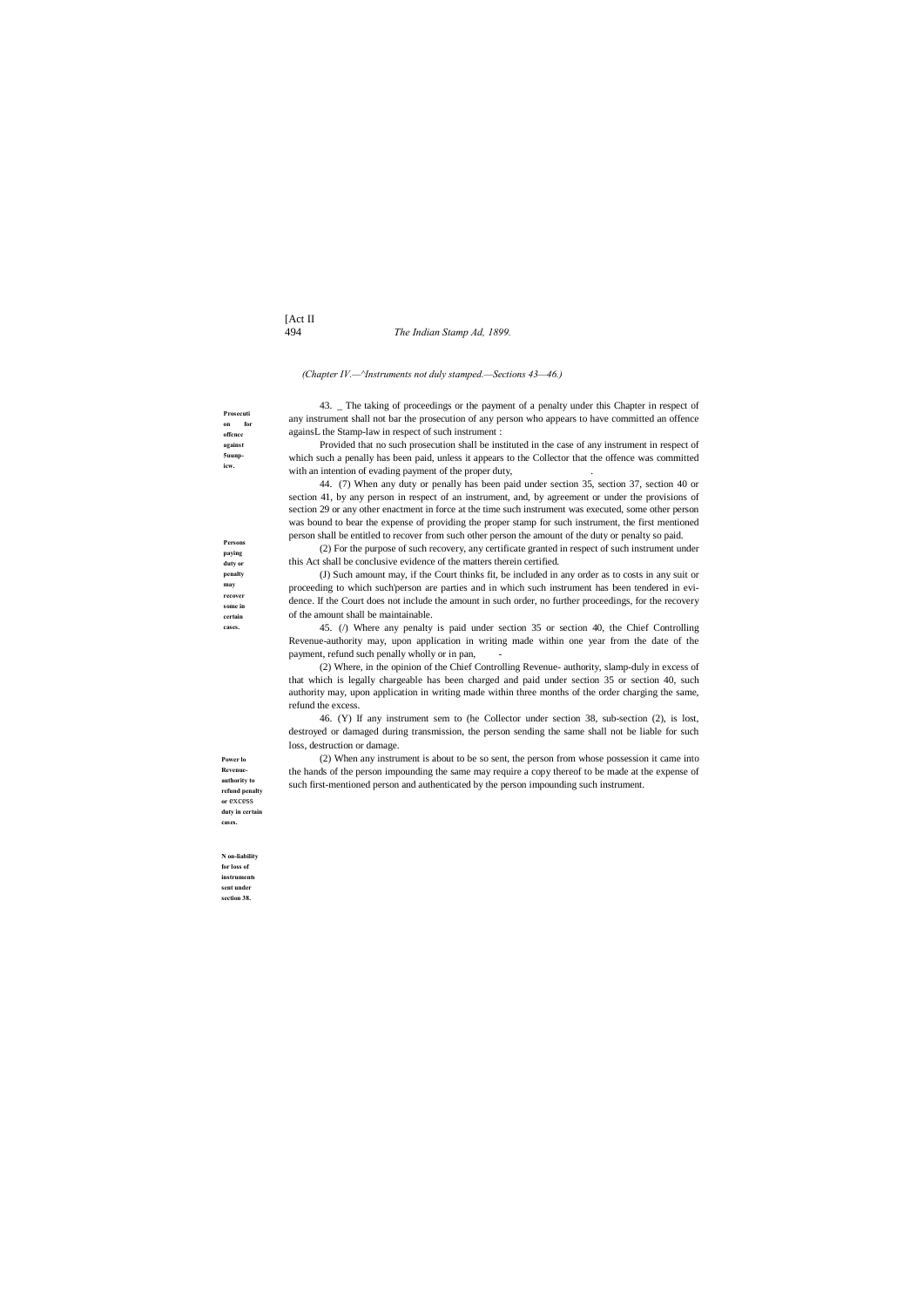of 1899.] *The Indian Stamp Act, 1899.* 495

*(Chapter /V.—Instruments not duly stamped—Sections 47, 47A.)*

47. When any bill of exchange '[or promissory nolc] chargeable <sup>6</sup>[wiih a duty not exceeding ten *naye paise]* is presented For payment unstamped, [he person to whom il is so presented may affix thereto the necessary adhesive stamp, and, upon cancelling lhe same in manner hereinbefore provided, may pay the sum payable upon such bill '[or nole], and may charge the duty against the person who ought to have paid the same, or deduct it from the sum payable as aforesaid, and such bill <sup>3</sup>[or note] shall, so far as respects lhe duty, be deemed good and valid :

Provided that nothing herein contained shall relieve any person from any penalty or preceding [o which he may be liable in relation to such bill, '[or note]. 16 or  $*47A$ . (*/*) Where the registering officer appointed under the

**1908,** Registration Act, 1908, has, while registering any instrument of conveyance, exchange, gift, partition or settlement, reason to believe that the market value of [he property which is [he subject-matter of such instrument has not been truly set forth in the instrument, he may, notwithstanding the contrary provision in section 35 in so far as it relates to registration, register such instrument provisionally, subject to determination of the market value under sub-section (2), and, after registering such instrument, refer the matter to such authority as may be prescribed far determination of the market value of such property and the proper duiy payable thereon.

(2) On receipt of a reference under sub-seclion (/), such authority shall, after giving the parties concerned an opportunity of making their representation and after holding an enquiry in such manner as may be prescribed by rules made under this Act, determine the market value of lhe property which is the subjectmatter of such instrument and the amount of the duty payable as aforesaid. The difference, if any, in the amount of duty shall be payable by the person liable lo pay the duty.

(J) The authority referred lo in sub-seclion (2) may *suo motu* within iwo years from the date of registration of such instrument, not already referred to him under sub-seclion (7), call for and examine any instrument for the purpose of satisfying himself as to the correctness of the market value of lhe properly which is the subject-matter of such instrument and [he duty payable (hereon and if, after such examination, he has reasons to believe that the market value of such property has not been truly set forth in the instrument, he may determine the markeL value of such property and the amount of the duty payable as aforesaid in accordance with the procedure provided for in sub-section (2). The difference, if any, in the amoun! of duty, shall be payable by the person liable to pay the duty :

**'These words were substituted for I he words "promissory note or cheque" by i. 5 of the Indian Flnnncc Act. 1927 (V of 1927).**

**These words were substituted for (he words "with the duly of one** *anno"* **by s. 7 of the Indian Slamp (Amendment) Acl. 1958 (XIX of 1958).**

**'These words were substituted for lhe words "nole or cheque" by s. 5 of the Inditui Finance Acl, 1927 (V of 1927).**

**'These words were inserted by s. 5 of ihe Indian Slamp (Bengal Amendment) Acl. 1935 (Ben. Act XII of** 

**1935).**

**Adaptation of Laws Order. 1950.**

 $\overline{a}$ 

*<sup>6</sup> See* **foot-note 5 on page -173.** *ante.*

**J Tlie words "ihe Collecting Government" wcic substituted for the words "the Local Government" by para. 3 and the 1st Schedule of the Government of India (Adaptation of Indian Laws) Order, 1937, and thereafter the words "Stale Government" were substituted for the words "Collecting Government" by para. 3 and Ihc 1st Schedule of the**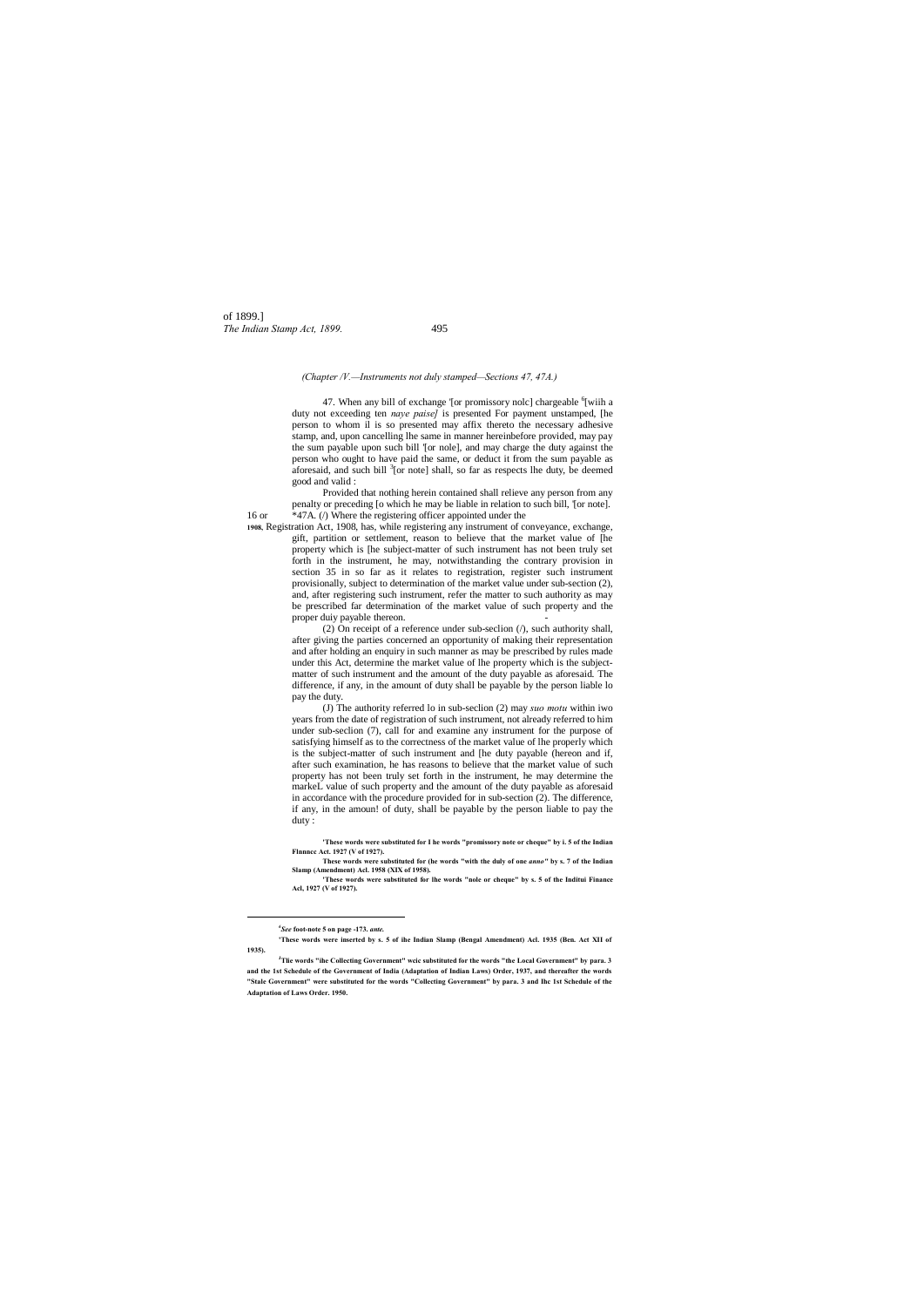[Act II

The Indian Stamp Ad, 1899.

**Power of payer to stamp bills and promissory notes received by him uns lamped.**

**Instruments of conveyoncc, etc., undervalued, how to be dealt with.**

**'Section 47A was inserted by s.7 of lhe Indian Stamp (West Bengal Amendment) Act, 1990 (Wesi Ben. Acl XVII of 1990),**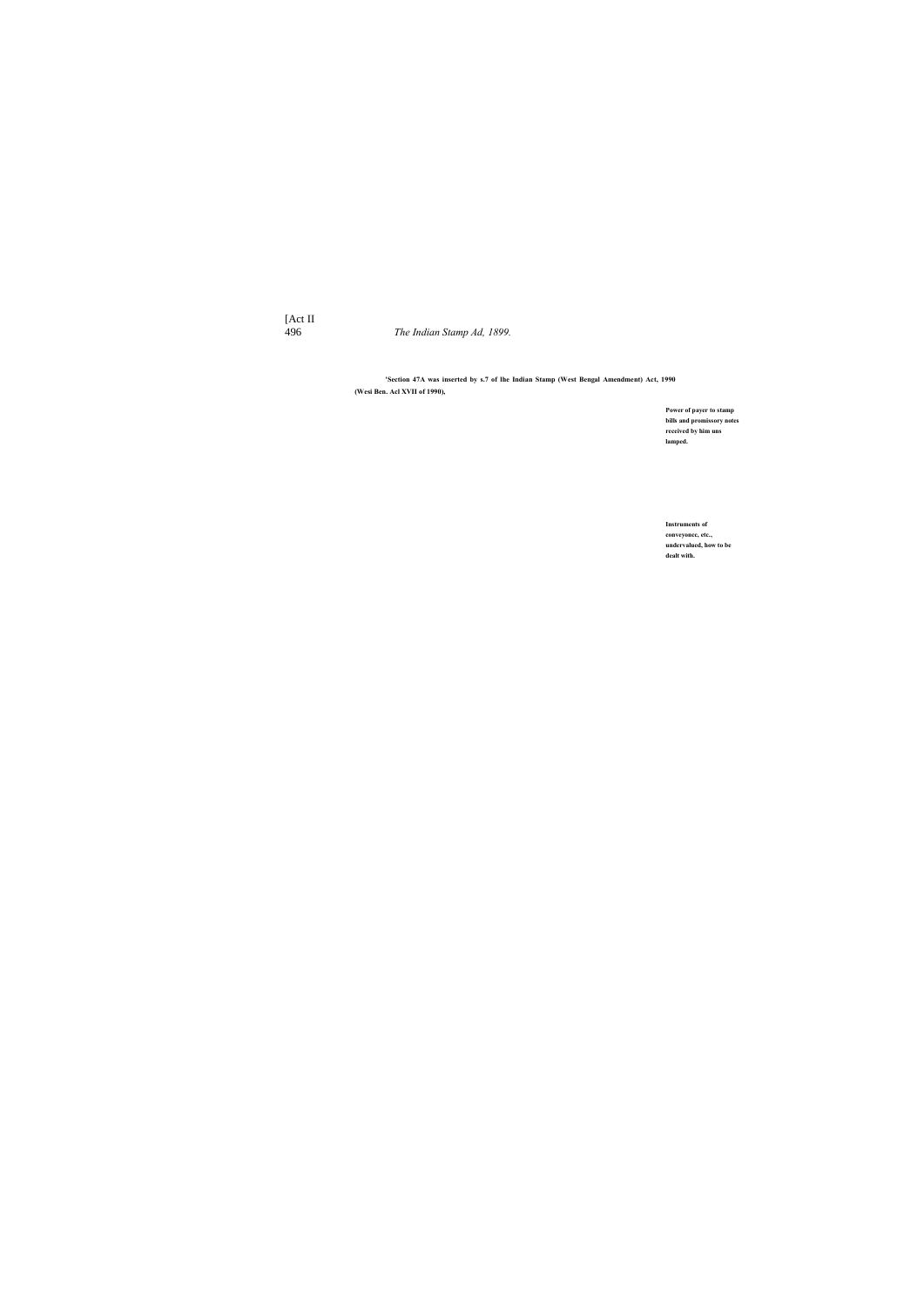**Recovery of duties and penal [ins.**

**Validity of certificate or endorsements in respect of instruments far which higher rate of duly is payable in West Bengal. Allowance for spoiled stamps.**

Wiisi Provided that nothing in this sub-section shall apply lo any instrument registered before Ihe dale of commencement of the Indian Slamp (West Bengal Amendment) Act, 1990.

of 1899.] *The Indian Stamp Act, 1899.* 497

### *(Chapter IV.—Instruments, not duly stamped.—Sections 48, 48A..— Chapter* **V.—** *Allowances for stamps in certain cases.— Section 49.)*

Bei **Act XVII of I99D.** *(4)* Any person aggrieved by an order of the authority under sub-section (2) or sub-section (3) may appeal to the appellate authority specified in sub-section (J). All such appeals shall be preferred within sixty days from the date of the order and shall be heard and disposed of in such manner as may be prescribed by rules made under this Act.

(J) The appellate authority shall be, $\hat{o}$ 

(i) in the cily of Calcutta, the Commissioner, Presidency Division; and

(ii) elsewhere, the Commissioner of the respective Division.

**Ben. Acl** lit or **1922. Ben. '48**A. Notwithstanding anything contained in ihis Act, no certificate or endorsement under ihis Act in respect of an instrument chargeablc in <sup>z</sup>[West Bengal] with a higher rate of duly under the Bengal Stamp (Amendment) Act, 1922, <sup>3</sup>[or the Indian Stamp (Bengal Amendmenl) Act, 1935], shall be received in evidence or be in any way valid in respect of the payment of duty on such instrument or in respect of the chargeability of such instrument wilh duty, unless the duty chargeable under the Bengal Stamp (Amendment) Acl,  $1922$ ,<sup>3</sup> [or the Indian Stamp (Bengal Amendment) Acl, 1935], has been paid on such instrument, CHAPTER V.

|                                                                                               | Ben.     |
|-----------------------------------------------------------------------------------------------|----------|
| ALLOWANCES FOR STAMPS IN CERTAIN CASES.                                                       | Acl XI!  |
|                                                                                               | or 1935. |
| <b>49.</b> Subject to such rules as may be made by $\frac{1}{2}$ [lhc Slate Government] as to |          |

**48.** All duties, penalties and other sums required to be paid under this Chapter may be recovered by the Collector by distress and sale of the moveable property of the person from whom Ihe same are due, or by any other process for the time being in force for the recovery of arrears of land-revenue.

ihe evidence to be required, or the enquiry to be made, the Collector may, on applicaiion made within the period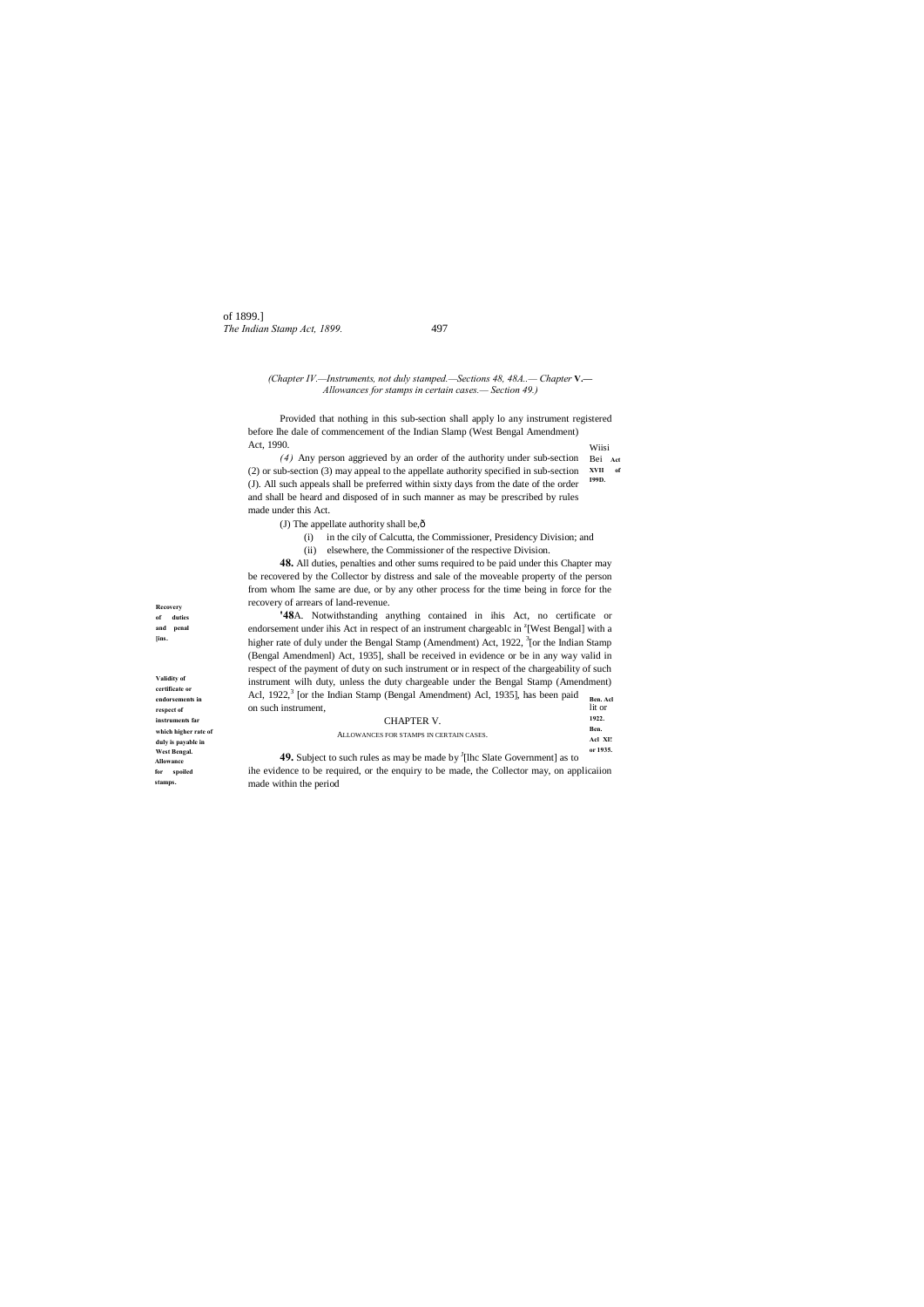*The Indian Slamp Act. J899.* 498 oF 1899.]

prcscribcd in section 50, and if he is satisfied as lo the facts, make allowance for impressed siamps spoiled in the cases hereinafter mentioned, namely : $\hat{o}$ 

*(Chapter K—Allowances for Stamps in certain cases.— Section 49.)*

- (a) the stamp on any paper inadvertently and undesignedly spoiled, obliterated or by error in writing or any olher means rendered unfit for the purpose intended before any instrument written thereon is executed by any person; {b} the siamp on any document which is written out wholly or in pan, but which is not signed or executed by any parly thereto;
- (c) in the case of bills of exchange '[payable otherwise lhan on demand] or promissory noiesô
	- (!) the stamp on <sup>3</sup> [any such bill of exchange] \* signed by or on behalf of lhe drawer which has not been acceplcd or made use of in any manner whatever or delivered out of his hands for any puipose other than by way of lender or acceptance : provided ihat the paper on which any such slamp is impressed docs nol bear any signature intended as or for lhe acceptance of any bill of exchange  $\frac{7}{8}$  \* to be afterwards written thereon;
	- (2) the stamp on any promissory note signed by or on behalf of the maker which has not been made use of in any manner whatever or delivered out of his hands;
	- (3) the siamp used or intended to be used for  $5$ [any such bill of exchange] or promissory note signed by, or on behalf of, ihe drawer thereof, but which from any omission or error has been spoiled or rendered useless, although lhe same, being a bill of exchange<sup>2\*</sup> \* may have been presented for acceptoncc or accepted or endorsed, or, being a promissory note may have been delivered lo lhe payee : provided thai another completed and duly stamped bill of exchange \*\* or promissory nole is produced identical in every particular, except in the correction of such omission or error as aforesaid, wilh lhe spoiled bill,  $J*$  or nole;
- $(<$   $\!\!-\!$  /) the slamp used for an instrument executed by any parly ihereio which  $\rm \hat{o}$ 
	- (1) has been afterwards found to be absoluledly void in law from ihe beginning;
	- (2) has been afterwards found unfit, by reason of any error or mislake therein, for lhe purpose originally intended;

**'Those words were inserted by s. 5 of the Indian Financc Acl, 1927 (V of 1927), The words "cheques" and "or cheque", wherever ihey occur, were omiiied,** *ibid.* **'These words were subs[ituled Tor lhe words "any bill of exchange",** *ibid.* **J Thc wonJ "chcqua" was omiiied,** *ibid.*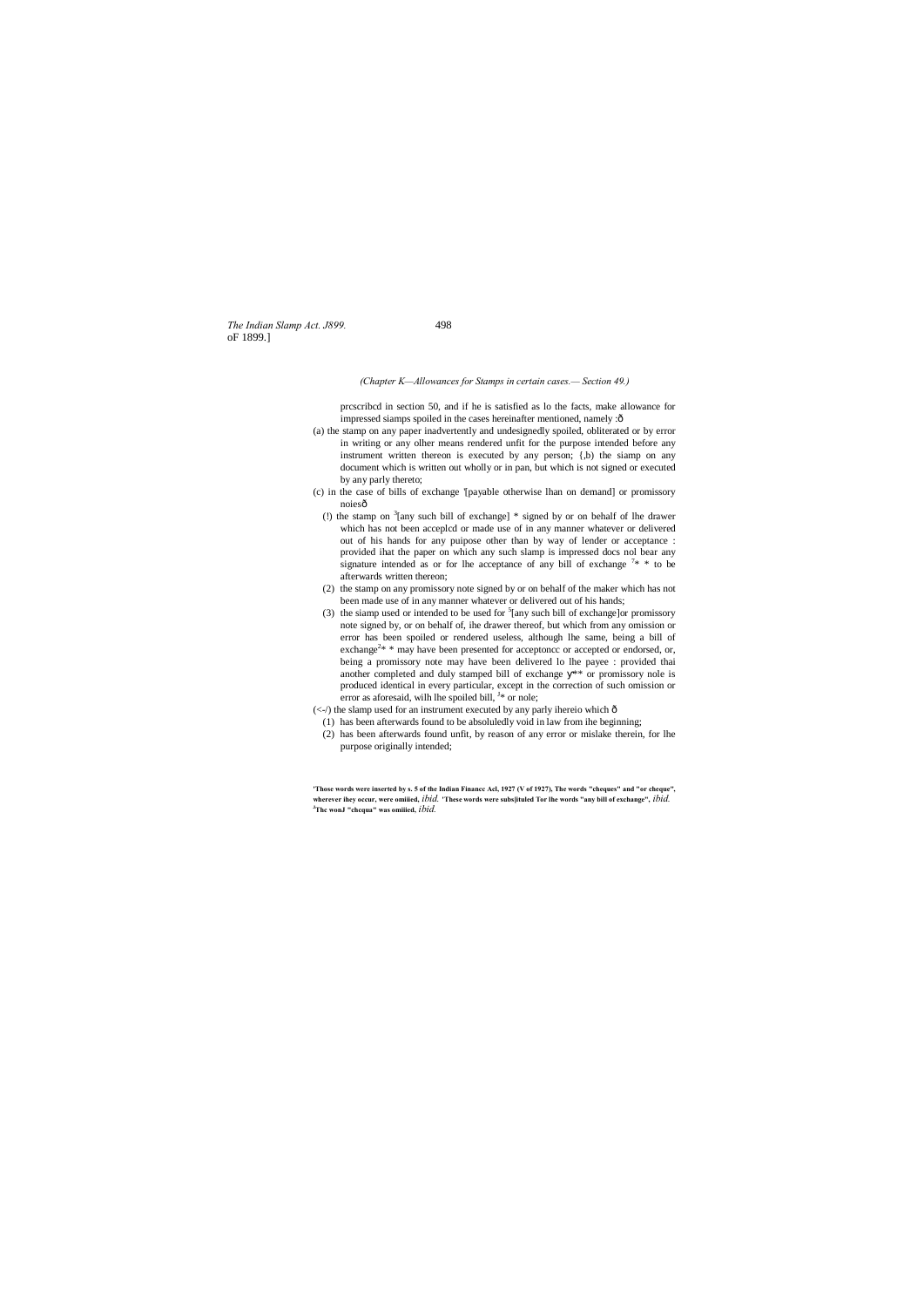of 1899.] *The Indian Stamp Act, 1899.* 499

*(Chapter V.—Allowances for Stamps in certain cases.— Section 50.)*

(J) by reason of the dealh of arty person by whom it is necessary that il should be executed, without having executed . the same, or of the refusal of any such person to execute

> the same, cannot be completed so as to cffect the intended transaction in the form proposed;

- (4) for waul of the execution [hereof by some material party, and his inability or refusal to sign the same, is in fact incomplete and insufficient for the purpose for which il was intended;
- (5) by reason of the refusal of any person lo act under the same, or to advancc any money intended to be thereby secured, or by the refusal or non-acceptance of any office thereby granted, totally fails of the intended purpose;
- (6) becomes useless in consequence of the transaction intended lo be thereby effected being effected by some other instrument between the same parlies and bearing a stamp of not less value; "
- (7) is deficient in value and the transaction intended to be [hereby effected has been effected by some other instrument between the same parties and bearing a slamp of not
	- **' less value;**
- (5) is inadvertently and undesignedly spoiled, and in lieu whereof another instrument made between the same parlies and for the same purpose is executed and duly stamped:

*Explanation.* $\hat{o}$  The certificate of the Collector under section 32 that the full duty with which an instrument is chargeable has been paid is an impressed stamp wilhin the meaning of this section.

- $($ ) in ihe cases mentioned in clause (d) (5), within Iwo months of the dale of the instrument;
- ' (2) in the case of a stamped paper on which no instrument has been executed by any of the parties thereto, within six months after the slamp has been spoiled;

Provided that, in the case of an executed instrument, no legal proceeding has been commenced in which the instrument could or would have been given or offered in evidence and that the instrument is given up to be cancelled.

**Application for** SO. The application for relief under section 49 shall be made relief under secuon wilhin the following periods, that is to say, ô **49 when lo be made.**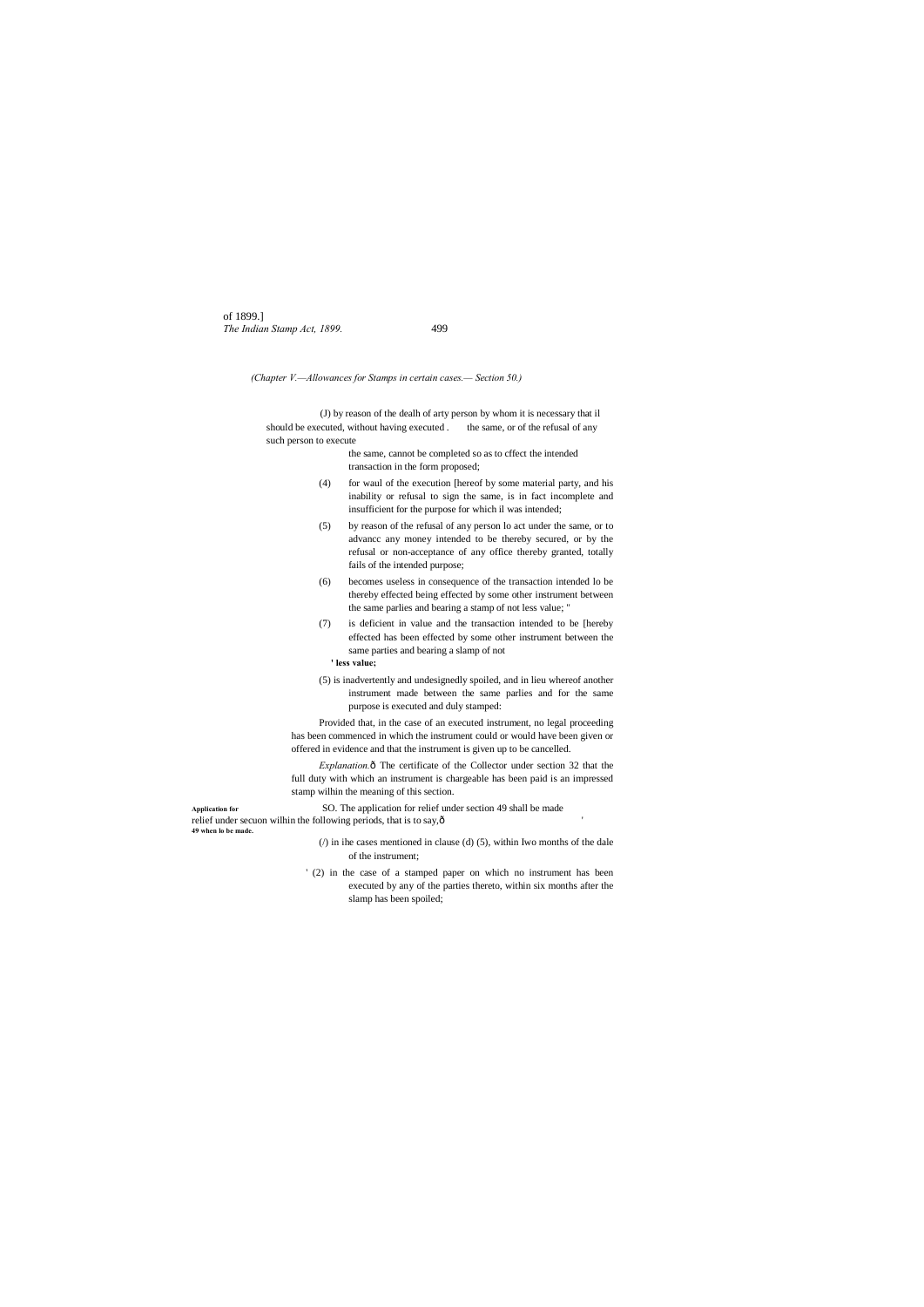[Actn

### 500 *The Indian Stamp Act, 1899,*

**pri r<1cd forms no** 

*( 3 )* in ihe case of a stamped paper in which an instrument has been executed by any of the parlies thereto, within six months after the dale of the instrument, or, if it is not dated, within six months after the execution thereof by the person by whom it was first or alone executed : Provided that, $\hat{o}$ 

> **Allowance for misused stamps.**

*(Chapter* V.—*Allowances for Siamps in certain cases.— Sections 51, 52.)*

*(a)* when the spoiled insirumenl has been for sufficient reasons sent out of '[IndiaK the application may be made within six months after it has been received back in '[India];

51. The Chief Controlling Revenue-authority  $2$  [or the Collector if empowered by the Chief Controlling Revenue-authority in this behalf] may, without limit of lime, make allowance for stamped paper used for printed forms of instruments <sup>3</sup>[by any banker or] by any incorporated company or other body corporate, if for any sufficient reason such forms have ceased to be required by the said ^[banker], company or body corporate : provided that such authority is satisfied that the duty in respect of such stamped papers has been duly paid.

*(b)* when, from unavoidable circumstances, any instrument for which another instrument has been substituted, cannol be given up to be cancclled within the aforesaid period, the application may be made within six months after the date of execution of the substituted instrument.

**Allowance in ease of**  52. (a) When any person has inadvertently used for an instrument chargeable wilh duty, stamp of a description other than that prescribed for such instrument by the rules made under this Acl, or a stamp of greater value than was necessary, or has inadvertently used any stamp for an instrument nol chargeable wilh any duty; or

(b) when any stamp used for an instrument has been inadvertently longer required by rendered useless under section 15, owing to such instrument having been written in Corporal ions.

conlravention of the provisions of section 13; the Collector may, on application made within six months after the dale of the instrument, or, if it is not dated, within six months after the; execution thereof by the person by whom it was first or alone executed, and upon the instrument, if chargeablc with duty, being

*'Sic* **foot-nole I on page \*168,** *ante.*

**These words were inserted by s. 3 and Schedule, Part 1 of lhe Decentralization Act. 1914 (IV of 1914). These words were inserted by s. 6 of lhe Indian Slamp (Amendment) Act, 1906 (V of 1906). 'This word was inserted by s. 6** *ibid.*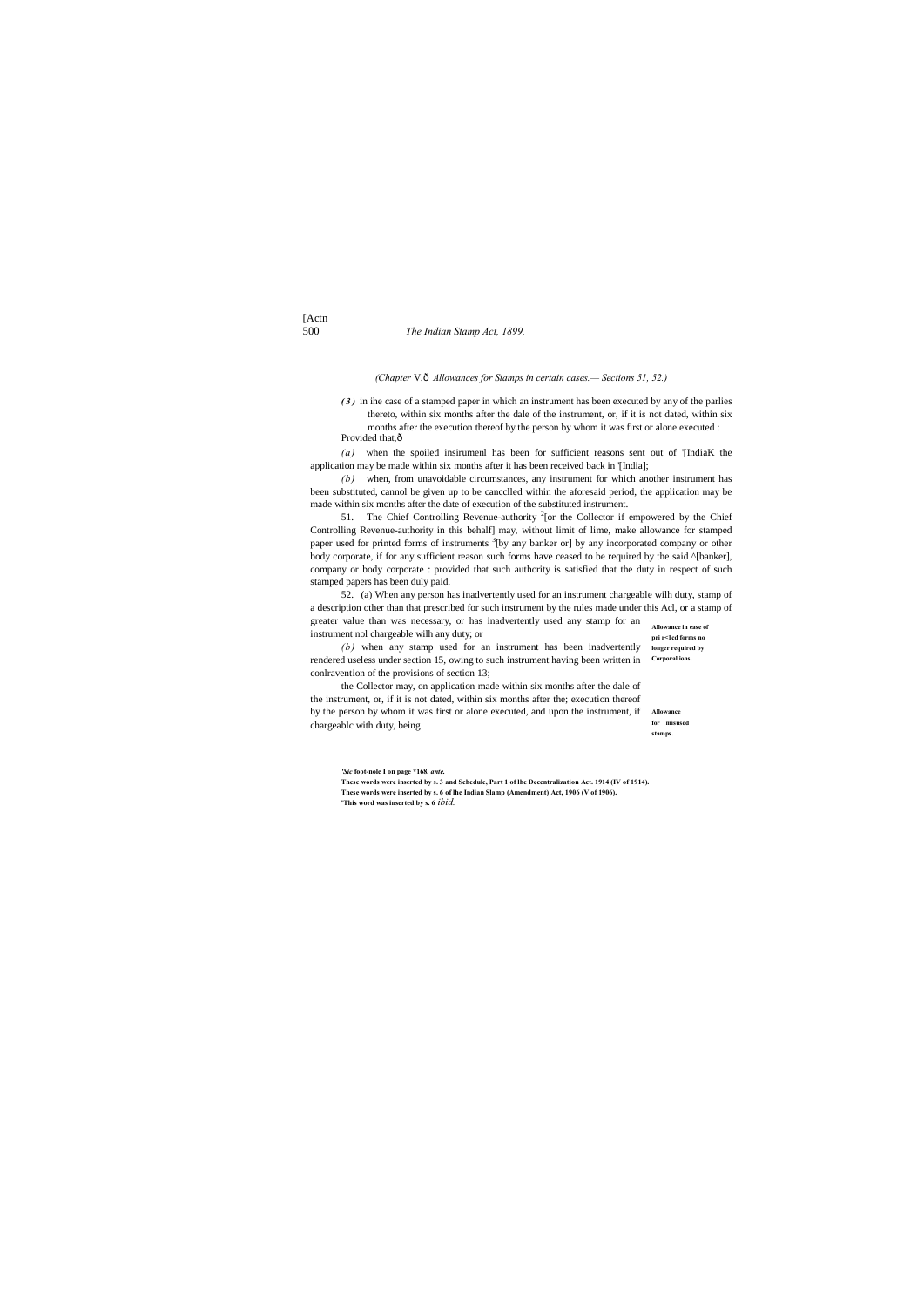$[Actn  
501]$ 

501 *The Indian Stamp Act, 1899,*

Allowanc e **Tor spoiled or misused si amps how to be made,**

**Allowance for stamps nor required for use.**

**Allowances Tor stamps in de no mi nations of** *annas.*

**Allowances Tor Refugee Relief siamps.**

| {Chapter V.--Allowances for Stamps in certain cases.- Sections 53-54B.)                                                                                                                                       |  |
|---------------------------------------------------------------------------------------------------------------------------------------------------------------------------------------------------------------|--|
| re-slamped wilh ihe proper duly, cancel and allow as spoiled lhc slamp so misused or rendered useless.                                                                                                        |  |
| In any ease in which allowance is made for spoiled or misused siamps, Ihe Collector may<br>53.                                                                                                                |  |
| give in lieu thereofô                                                                                                                                                                                         |  |
| (a) other stamps of the same description and value; or (ib) if required and he thinks fit, siamps of<br>any olher description Lo the same amount in value; or (c) al his discretion, the same value in        |  |
| money, deducting <sup>1</sup> [len naye paise] for each rupee or Fraction of a rupee.                                                                                                                         |  |
| When any person is possessed of a slamp or siamps which have not been spoiled or<br>54.                                                                                                                       |  |
| rendered unfit or useless for ihe purpose intended, but for which he has no immediate use, the Collector                                                                                                      |  |
| shall repay lo such person the value of such stamp or siamps in money, deducting '[ten naye paise] for                                                                                                        |  |
| each rupee or portion of a rupee, upon such person delivering up the same lo be cancelled, and proving Lo                                                                                                     |  |
| the Collector's saiisfaciionô                                                                                                                                                                                 |  |
| (ti) that such slamp or siamps were purchased by such person                                                                                                                                                  |  |
| with a <i>bona fide</i> intention to use them; and {b) Lhal he has paid the full price thereof; and                                                                                                           |  |
| (c) Lhal they were so purchased wilhin the period of six months next preceding the date on which                                                                                                              |  |
| they were so delivered:                                                                                                                                                                                       |  |
| Provided that, where the person is a licensed vendor of stamps, Ihe Collector may, if he thinks fit,                                                                                                          |  |
| make ihe repayment of the sum actually paid by the vendor without any such deduciion as aforesaid.<br>${}^{2}$ 54A. Notwithstanding anything contained in section 54, when any person is possessed of a stamp |  |
| or stamps in any denominations, other than in denominations of annas four or multiples thereof and such                                                                                                       |  |
| stamp or siamps has or have not been spoiled, the Collector shall repay lo such person the value of such                                                                                                      |  |
| stamp or stamps in money calculated in accordance with the provision of sub-seclion (2) of section 14 of                                                                                                      |  |
| the Indian Coinage Acl, 1906, upon such person delivering up, wilhin six monlhs from the                                                                                                                      |  |
| commencement of the Indian Stamp (Amendment) Act, 1958, such stamp or stamps lo the Collector,                                                                                                                |  |
| '54B. Notwithstanding anything contained in section 54, when any person is possessed of siamps                                                                                                                |  |
| bearing the inscription "Refugee Relief" (being siamps issued pursuance of scclion 3A before its omis-                                                                                                        |  |
| sion) and such siamps have not been spoiled, the Collector shall, upon such person delivering up, within                                                                                                      |  |
| six monlhs from the commencement of the Refugee Relief Taxes (Abolition) Act, 1973, such siamps to                                                                                                            |  |
| the Collector, refund lo such person the value of such                                                                                                                                                        |  |
| 'Substituted for the words "one anna" by s. 3 of the Indian Stamp (Amendmenl) Acl, 195S (XIX or 1958).                                                                                                        |  |
| Scclion 54 A was inserted by s. 9. ibid.                                                                                                                                                                      |  |
| 'This section along wilh its marginal note was inscncd by s. 2 (ft) or the Refugee Relief Taxes (Abolition) Act, 1973 (Act 13 of                                                                              |  |
| 1973).<br>3 or I                                                                                                                                                                                              |  |
| $19$ or                                                                                                                                                                                                       |  |
|                                                                                                                                                                                                               |  |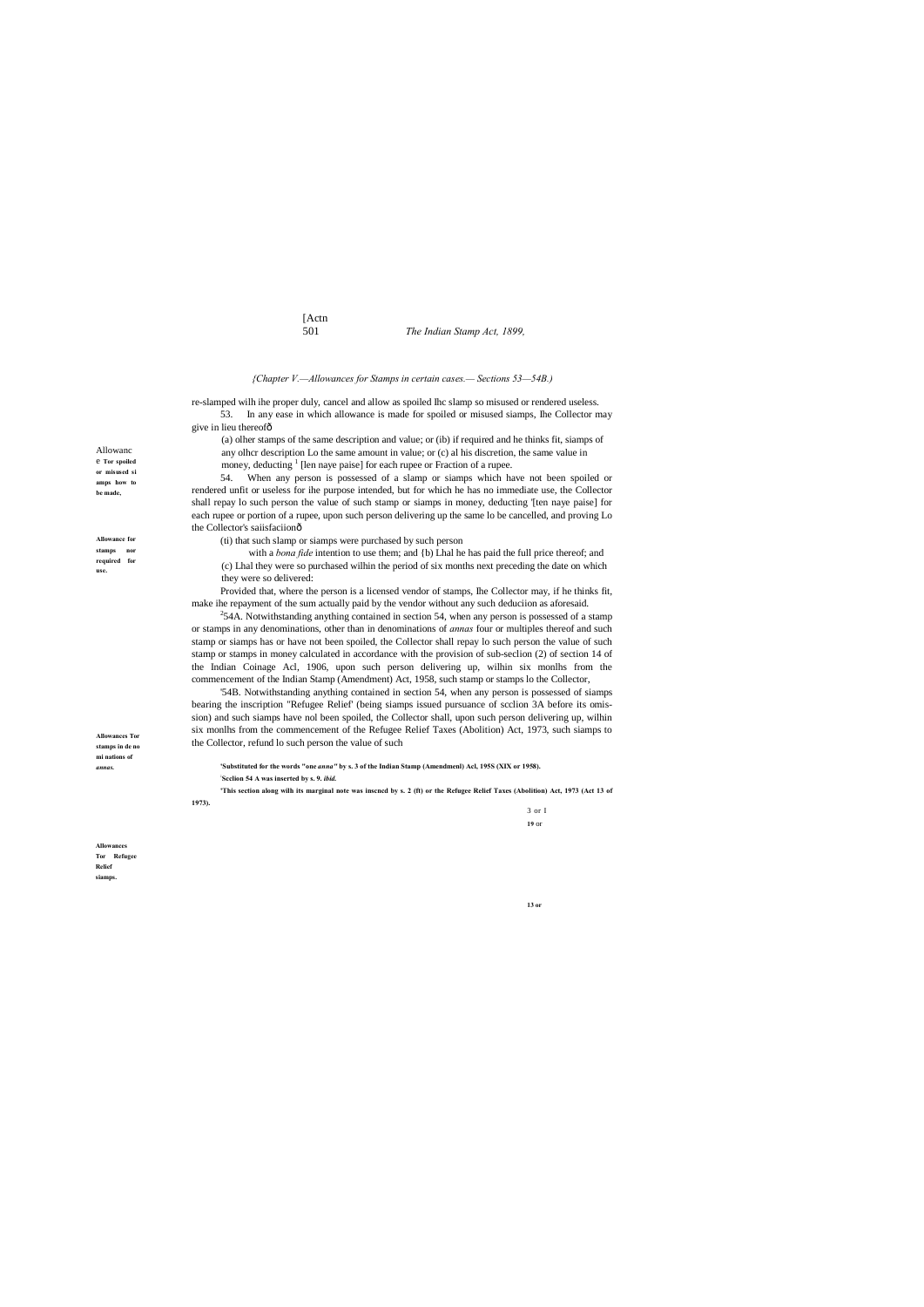[Act II

**Allowance on renewal of**  55. When any duly stamped debenture is renewed by the issue of a new debenture in the same terms, the Collector shall, upon application made within one month, repay lo the person issuing such debenture, the value of the slamp on the original or on the the new Allowance on debenture, whichever shall be less :

### 502 *The Indian Stamp Ad, 1899.*

**statemen I of case. w Chief Controlling Revenue-authority.**

### *(Chapter V.—Allowances for Stamps in certain cases.—Section 55.— Chapter VI.—Reference and Revision.—Section 56.)*

### stamps in money or give in lieu thereof other siamps or the same value:

Provided [hat lhe Slate Government may, wilh a view to facilitating expeditious disposal of claims for such refunds, specify, in such manner as it deems fit, any other procedure which may also be followed for claiming such refunds.

Provided that the original debenture is produced before the Collector and certain **debentures.** cancelled by him in such manner as the '[Slate Government] may direct.

*Explanation.*  $\hat{\text{o}}$  A debenture shall be deemed to be renewed in the same terms

within the meaning of this section notwithstanding the following changes :ô

56. (*/*) The powers exercisable by a collector under Chapter IV and Chapter V<sup>3</sup> [and under clause (a) of the first proviso to section 26] shall in all case be subject to the control of the Chief Controlling Revenue-authority.

**Control oT. and**  (5) Such authority shall consider the case and send a copy of its decision to Ihe Collector, who shall proceed to assess and charge the duty (if any) in conformity wilh such decision.

*(a)* the issue of two or more debentures in place of one original debenture, the total amount secured being lhe same;

- *(b)* the issue of one debenture in place of two or more original debentures, the total amount secured being lhe same;
- *(c)* lhe substitution of the name of the holder at the time of renewal for the name of the original holder; and
- *(d)* the alteration of the rate of interest or the dates of payment thereof

## CHAPTER VI.

### REFERENCE AND REVISION.

(2) If any Collector, acting under section 31, section 40 or section 41, feels doubt as to the amount of duty wilh which any instrument is chargeablc, he may draw up a statement of the case, and refer it, with his own opinion thereon, for the decision of the Chief Controlling Revenue-authority.

**'The words "Provincial Government" were first substituted for the words "Gov- cmor-Ccnura] in Council" by para. 3 and the 1st Sch. of lhe Government of India (Adaptation of Indian Laws) Order, 1937. and (hereafter the word "State" was substituted for the word "Provincial" by pargraph 4(/) of lhe Adaptation of Laws Order. 1950.**

**^These words and figure were inserted by s. 7 of lhe Indian Sump (Amendment) Acl, 1904 (XV of 1904).**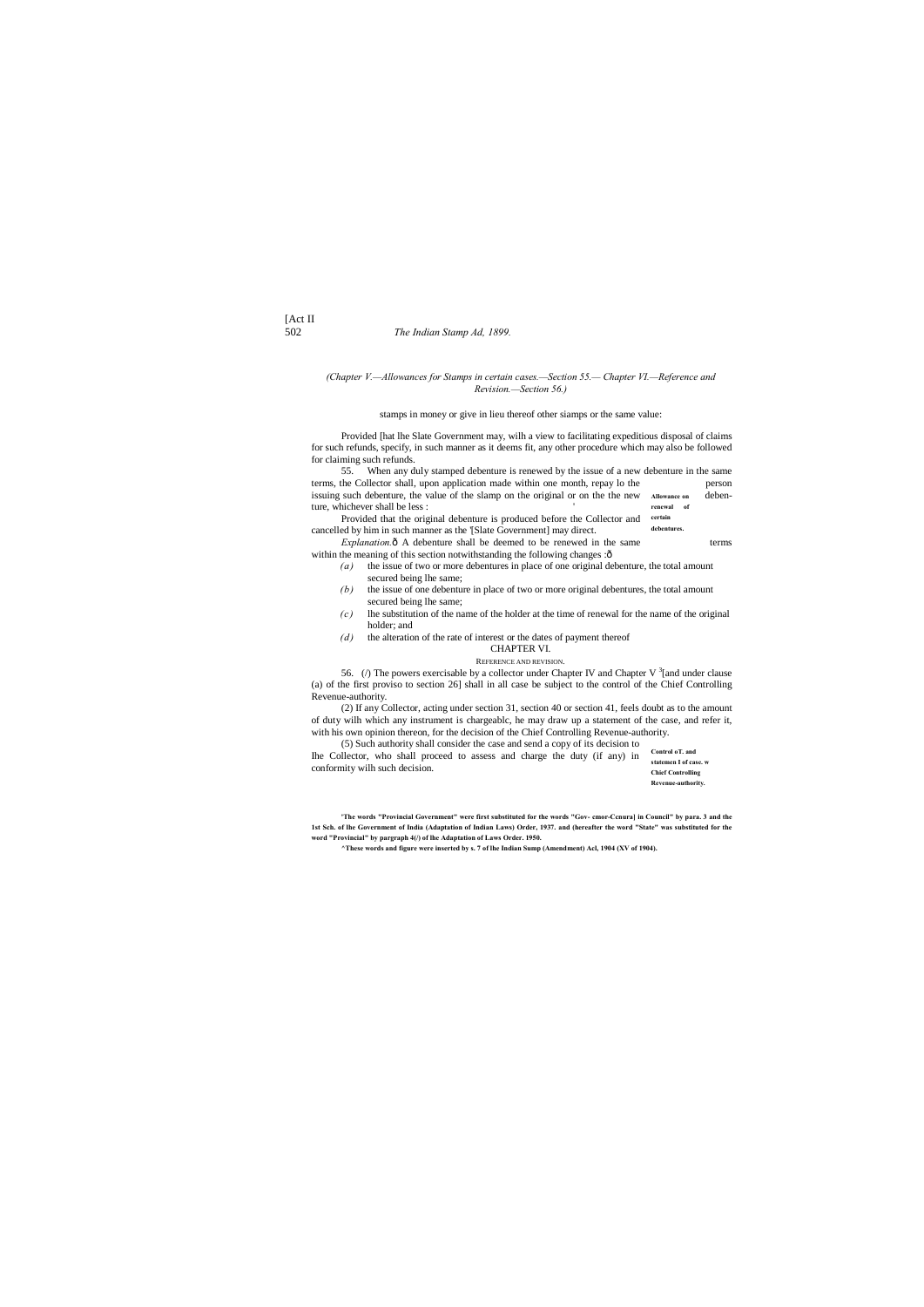of 1899.] *The Indian Stamp Act, 1899.* 503

**Siatcmenl of case by Chief Control ling Rcve nix: -authority to High Court.**

**Power or High Court,** 

**to coll Tor further particulars as** lo case suued.

**Procedure in disposing of rase staled.**

**Statement of ease by other Courts to Hi|h Court,**

*(Chapter VI.—Reference and Revision.—Sections 57—60.)*

**'<«)**  '(c) if it arises in the Union Territory of Manipur or Tripura, to the High Court of Assam;

**'(6)**  $'((') \quad '6')$  if it arises in the Union Territory of the Andaman and Nicobar Islands, to the High Court at Calcutta; and

57. (I) The Chief Controlling Revenue-authority may slate any case referred to it under section 56, sub-section (2), or otherwise coming to its notice, and refer such case, with its own opinion thereon, $\hat{\text{o}}$ if il arises in a Slate, to the High Court for that Slale; if it arises in the Union Territory of Delhi or Himachal Pradesh, to the High Court of Punjab;

58. If the High Court<sup>3\*</sup>  $*$   $*$  is not satisfied thaL the statements contained in the case are sufficient to enable it to determine the questions raised thereby, the Court may refer the case back to the Revenue- authority by which it was stated, to make such additions thereto or alterations therein as the Court may direct in that behalf.

59. ( $\theta$ ) The High Court <sup>3\*</sup> \* \* upon the hearing of any such case, shall decide the questions raised thereby, and shall deliver its judgment thereon containing the grounds on which such decision is founded.

'(e) if it arises in the Union Territory of the Laccadive, Minicoy and Amindivj Islands, to the High Court of Kerala.

(2) Every such case shall be decided by not less than three Judges of (he High Court,\* \* to which it is referred and in case of difference the opinion of the majority shall prevail. .

(2) The Court shall send to the Revenue-authority by which the case was stated, a copy of such judgment under the seal of the Court and the signature of the Registrar; and the Revenue-authority shall, on receiving such copy, dispose of the case conformably to such judgment.

60. (I) If any Court, other than a Court mentioned in scclion 57, feels doubt as to the amount of duty to be paid in respect of any instrument under proviso (a) to section 35, the Judge may draw up a statement of the case and refer it, wilh his own opinion thereon, for the decision of ihe High Court  $3* * *$ lo which, if he were the Chief Controlling Revenue-authority, he would, under scction 57, refer the same.

**; Thcsc clauses were substituted by ihe Schedule of the Adaptation of Laws (No. 2) Order, 1956. Tor the farmer clauses (u) to (g) as substituted by (he 1st Schedule of the Adaptation of Laws Order, 1950.**

**The words "Chief Coun or Judicial Commissioner's Court" were omitted by para. 3 and the 1st Schedule of the Adaptation of Laws Order. 1950.**

**The words "Chief Court or Judicial Commissioner's Coun", which were substituted by pain. 3 and the 1st Schedule of [be Government of India (Adaptation of of Indian Laws) Order, 1937 were omitted by tbc Indian Independence (Adaptation of Central Acts and Ordinances) Order, 1948.**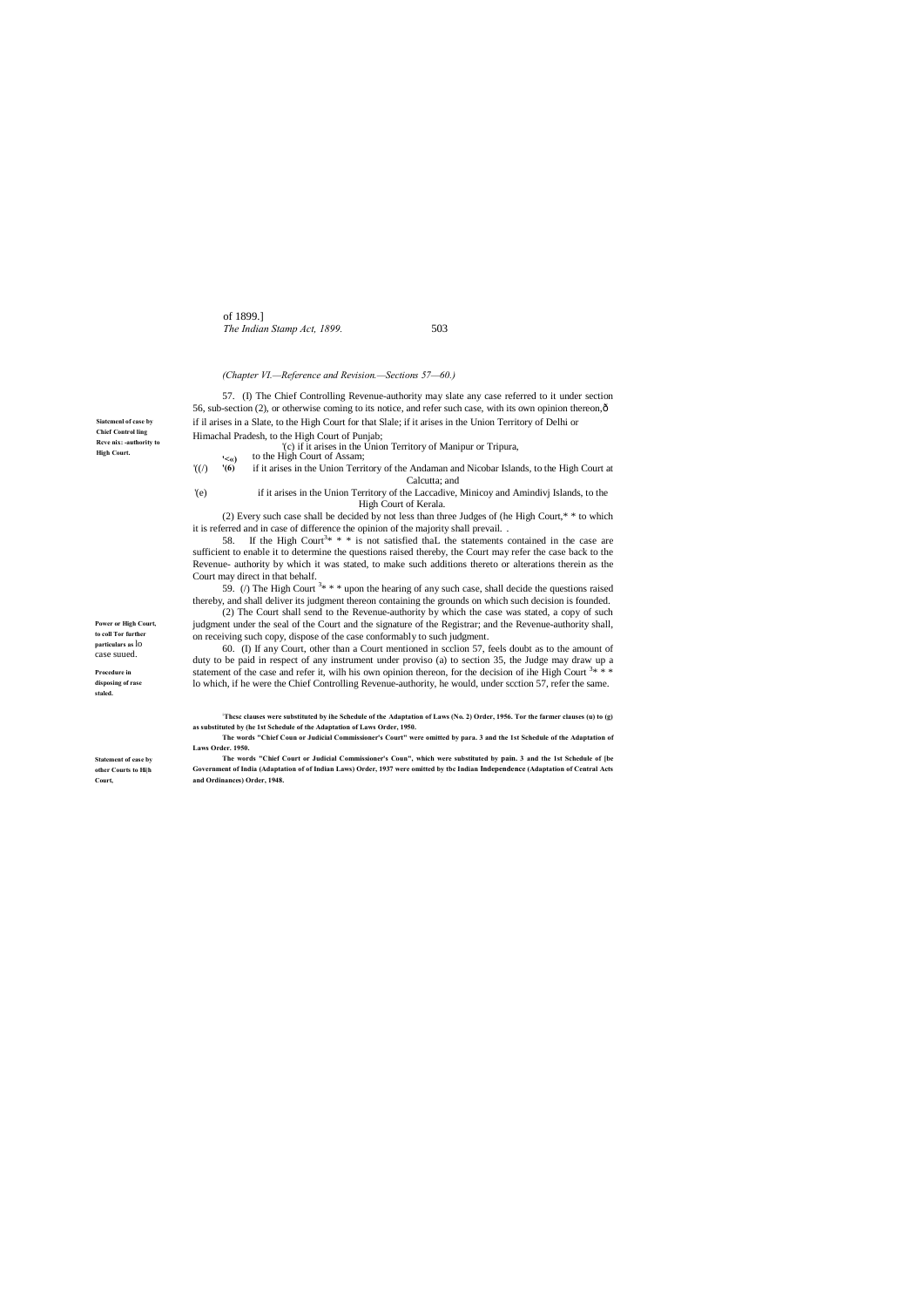# [Act II

### 504 *The Indian Stamp Ad, 1899.*

**iluclsians of** 

*Acl* v of 1898.

### *(Chapter VI.—Reference and Revision.—Section 61.)*

*(2)* Such Coim shall deal with lhe case as if it had been referred under section 57, and send a copy of its judgment under the seal of the court and the signature of the Registrar to the Chief Controlling Revenue-authority and another like copy to lhe Judge making the reference, who shall, on receiving such copy, dispose of lhe case conformable to such judgment.

*(3)* References made under sub-section (7), when made by a Court subordinate lo a District Court, shall be made through the District Court, and, when made by any subordinate Revenue Court, shall be made through the Court, immediately superior.

**Revision of certain**  or references arc made - by, such first mentioned Couri may, of its own motion or on the application of the Collector, take such order into consideration.

**Courts**  retailing **lhe**  (2) If such Court, afier such consideration, is of opinion thai such instrument should not have been admitted in evidence without the payment of duty and penally under section 35, or without the payment of a higher duty and penalty than those

**sufficiency of stomps.** paid, it may record a declaration to that effect, and determine the amount of duty with which such instrument is chargeable, and may require any person in whose possession or power such instrument then is, to produce the same, and may impound the same when produced.

61. (J) When any Court in the exercise of its civil or revenue jurisdiction or any Criminal Court in any proceeding under Chapter XD or Chapter XXXVI of ihe Code of Criminal Procedure, 1898, makes any order admitting any instrument in evidence as duly stamped or as not requiring a stamp, or upon payment of duty and a penalty under section 35, the Court to which appeal lie from,

(5) When any declaration has been recorded under sub-section (2), the Court recording the same shall send a copy thereof to the Collector, and, where the instrument to which it relates has been impounded or is otherwise in the possession of such Court, shall also send him such instrument. '

*(4)* The Collector may thereupon, notwithstanding anything contained in the order admitting such instrument in evidence, or in any certificate granted under section 42, or in section 43, prosecute any person for any offence against the stamp-law which lhe Collector considers him to have committed in respect of such instrument :

### **Provided that—**

*(a)* no such prosecution shall be instituted where the amount (including duty and penalty) which, according to the determination of such Court, was payable in respect of the instrument under section 35, is paid to the Collector, unless he thinks that ihe offence was committed with an intention of evading payment of lhe proper duly;

(.b) except for the purposes of such prosecution, no declaration made under this section shall effect the validity of any order admitting any instrument in evidence, or of any certificate granted under section 42.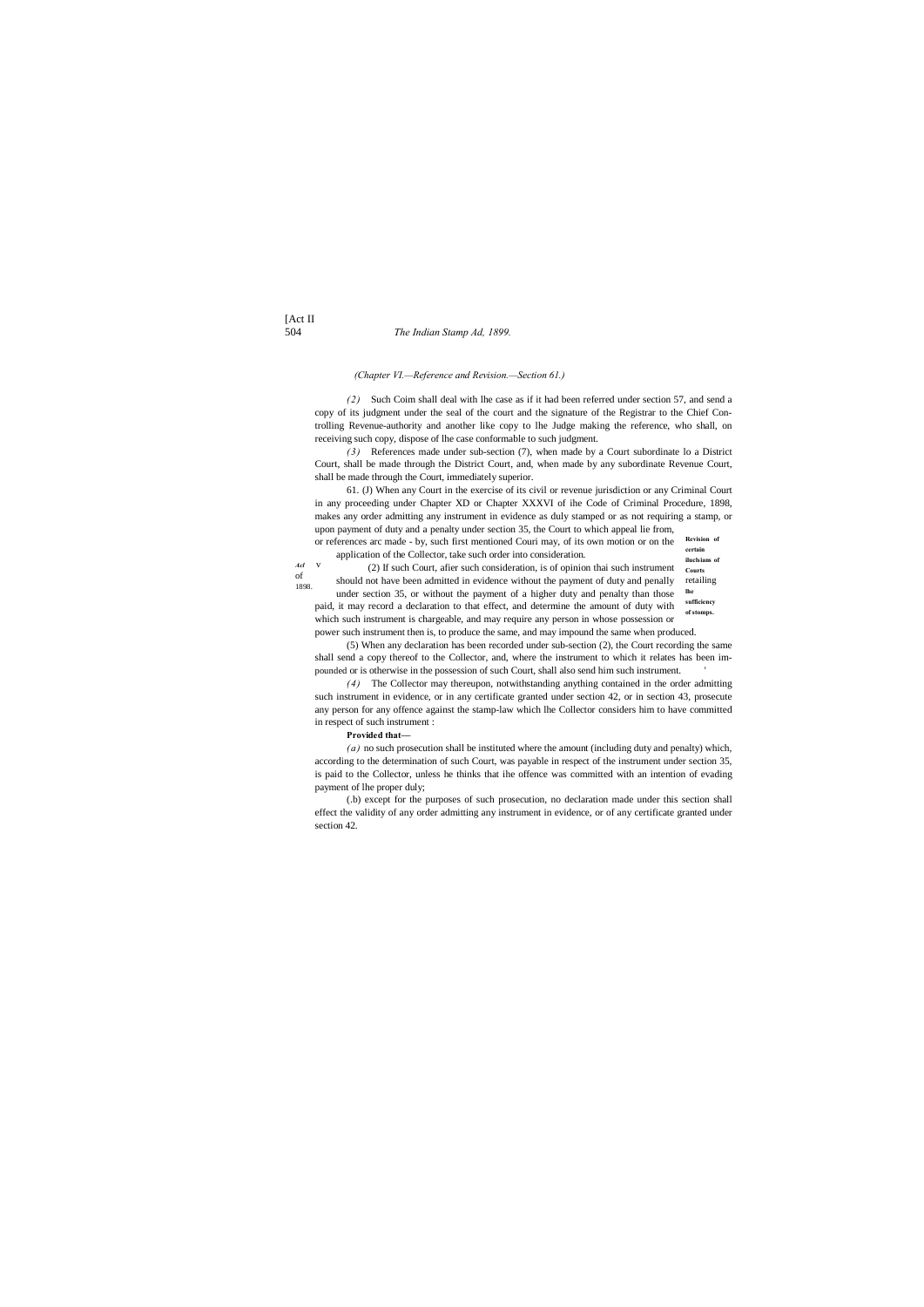505 *The Indian Stamp Acl, J899.*

[Act n

**Penally fur cJLuguiinp, cic, instrument nol duly sian.pcd.**

**Penally for Tailun; to cancel** adbiisivc slamp.

**Penally for omission to comply with provisions of scclion 27.**

*(Chapter VII.—Criminal Offences and Procedure.- Sections 62*—*64.)*

### CHAPTER **Vn.**

### CRIMINAL OFFENCES AND PROCEDURE

62. (7) Any personô {a) drawing, making, issuing, endorsing or transferring, or signing otherwise than as a witness, or presenting for acceptance or payment, or acccpting, paying or receiving payment of, or in any manner negotiating, any bill of exchange '[payable otherwise than on demand], \* or promissory note without the same duty stamped; or

(fc) executing or signing otherwise than as a witness any other instrument chargeable with duly without the same being duly stamped; or

(c) voting or attempting lo vole under any proxy not duly **stamped;**

shall for every such offence be punishable with fine which may extend to five hundred rupees :

(c) does any other acl calculated to deprive the Government of any duty or penally under this Acl; . shall be punishable with fine which may extend to five thousand rupees.

**Provided that, when any penalty has been paid in respcci of any instrument under section 35, section 40 or scclion 61, the amount of such penalty shall be allowed in reduction of the Fine (if any) subsequently imposed under this section in respect of the same instrument upon the person who paid such penally.**

(2) If a share-warrant is issued without being duly stamped, the company issuing the same, and also every person who, at ihe time when ii is issued, is the managing director or secretary or other principal officer of the company, shall be punishable with fine which may extend lo five hundred rupees.

63. Any person required by section 12 lo canccl an adhesive slamp, and failing to cancel such stamp in manner prescribed by (hat section, shall be punishable wilh fine which may extend lo one hundred rupees.

64. **Any person who, wilh intent to defraud Ihe Government,—**

(a) **executes any instrument in which all the facls and circumstances required by scclion 27 to be set forth in such instrument are noi fully and truly set forth, or**

(b) **being employed or concerned in or aboul the preparation of any instrument, neglects or omits fully and truly to set forth therein all such facls and circumstances; or**

**'These words wen; msccicJ** *by* **s. 5 ofiha Indian Flnancc Act, 1927 (V of 1927), M"he word "chequc" was omilted by s, 5,** *ibid.*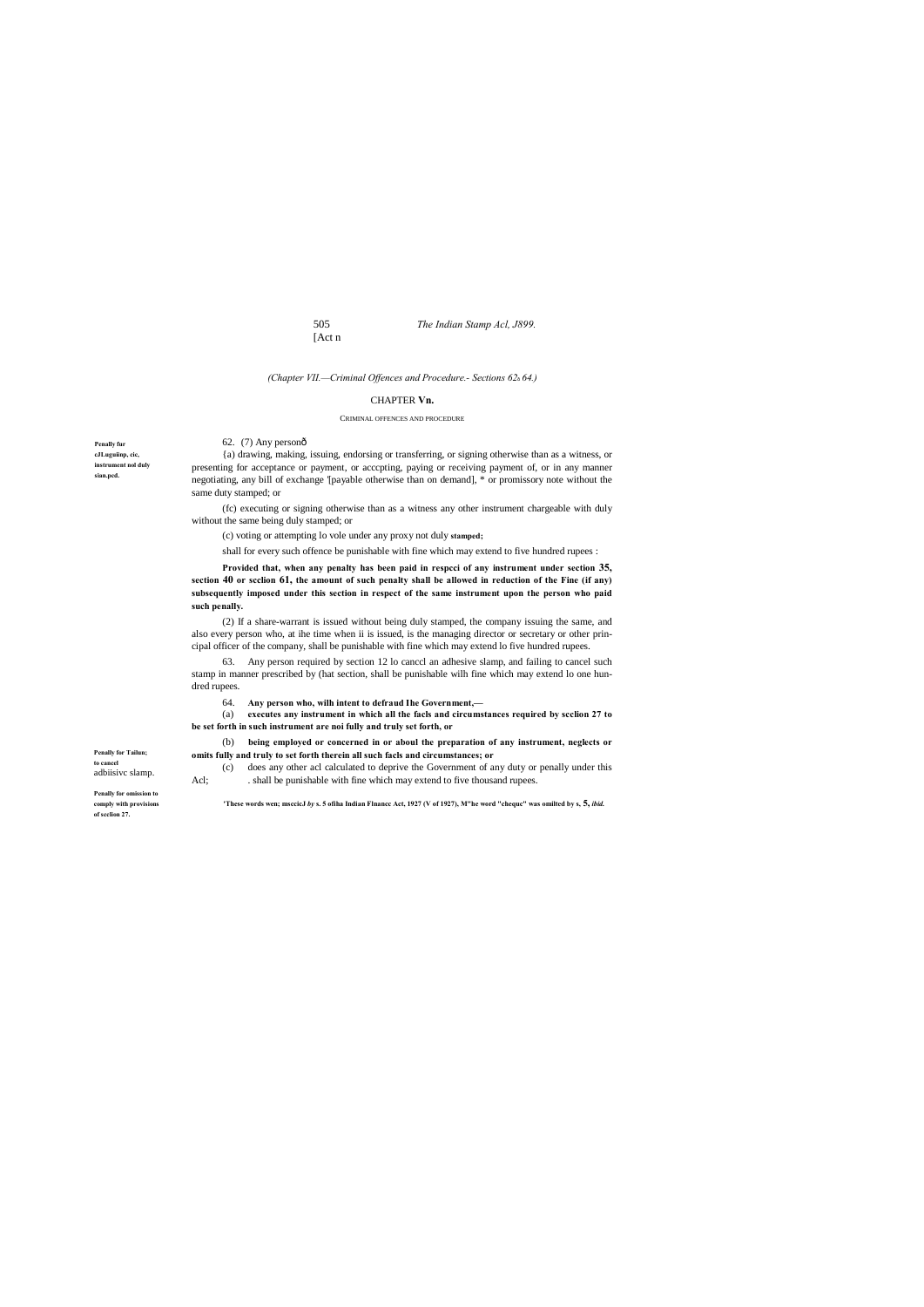[Act II

### 506 *The Indian Stamp Ad, 1899.*

### *(Chapter -VII.—Criminal Offences and Procedure.— Sections 64A—68.)*

**Recovery of amouni**  offcnce under scction 64 in respect of any instrument (nol being an instrument Recovery of amouni<br>specified in Entry 9! of List I in the Seventh Schedule to the Constitution of of deficil slamp duly. '64A. (I) Where any person liable lo pay duly under this Acl is convicted of an specified in Entry 9! of List **I** in the Seventh Schedule to the Constitution of India), the Magistrate shall, in addition to the punishment which may be imposed for such offence, recover summarily and pay over to the Collector the amouni of duty, if any, due under this Acl from such person in respccl of that instrument and the Collector shall thereupon certify by endorsement on the instrument that proper duty has been levied in respecL thereof :

Provided ihat if the person referred to in this sub-seclion has already paid any amount towards the duly payable under this Act in respect of the instrument in relation to which such person was convicted, the Magistrate shall recover only the difference in the amount of duly.

(2) The amount recoverable under sub-section (1) shall be recovered by the Magistrate, as if it were a fine imposed under the Code of Criminal Procedure, 1973.

65. Any person whoô

(a) being required under section 30 to give a receipt, refuses or neglects lo give the same; or,

| (b) wilh intent to defraud the Government of any duty, upon a payment of money or delivery of |                     |               |
|-----------------------------------------------------------------------------------------------|---------------------|---------------|
| property exceeding Lwenly rupees in amount or value, gives a receipt for an amount or         |                     |               |
| value nol exceeding twenty rupees, or separates or divides the                                |                     | money         |
| or property paid or delivered;                                                                | 2 of 1974. Penalty  |               |
| shall be punishabie with fine which may extend lo one hundred rupees.                         | for refusal lo give |               |
| Any person whoô<br>66.                                                                        | receipt, and for    |               |
| (a) receives, or takes credit for, any premium or consideration for any                       | devices lo evade    |               |
| contract of insurance and does not, with one month after receiving,                           | duly on receipis.   | <sub>or</sub> |
| taking credit for, such premium or consideration, make out and                                |                     |               |
| execute a duly stamped policy of such insurance; or                                           |                     |               |
| $(f)$ makes, executes or delivers out any policy which is not duly                            |                     |               |
| stamped, or pays or allows in account, or agrees lo pay or allow in                           | Penalty<br>for      |               |
| account, any money upon, or in respect of, any such policy;                                   | nol<br>mating       |               |
| shall be punishable wilh fine which may extend (o two hundred rupees.                         | DUI<br>policy,      |               |
| 67. Any person drawing or executing a bill of exchange $\alpha$ payable                       | making<br>$\Box$ r  |               |
| otherwise lhan on demand] or a policy of marine insurance purporting to be                    | one not duly        | drawn         |
| or executed in a set of two or more, and not at the same lime drawing or                      | stamped.            |               |
| executing on paper duly stamped the whole number of bills or policies of which                |                     | such          |
| bill or policy purpose the set to consist, shall be punishable wilh fine which may            |                     | extend        |
| lo one thousand rupees.                                                                       |                     |               |
| 68.<br>Any person who,—                                                                       |                     |               |
| $(a)$ with intent io defraud the Government of duty, draws, makes are                         | Penally for not     | issues        |
| any bill of exchange or promissory nole bearing a date subsequent                             | drawing full        | to that       |
| on which such bill or nole is actually drawn or made; or                                      | number of bills or  |               |
|                                                                                               | marine policies     |               |
| 'Scction 64A was inserted by s.8 of lhe Indian Stamp (West Bengal Amendment) Act, 1990        | purporting lo be in | (West         |
| Ben. Acl XVII of 1990).                                                                       | scls. Penally for   |               |
| These words were insencd by s. 5 of ihe Indian Finance Acl, 1927 (V of 1927).                 | posl-daiing bills,  |               |
|                                                                                               | and for olher       |               |
|                                                                                               | devices to defraud  |               |
|                                                                                               | ihe revenue.        |               |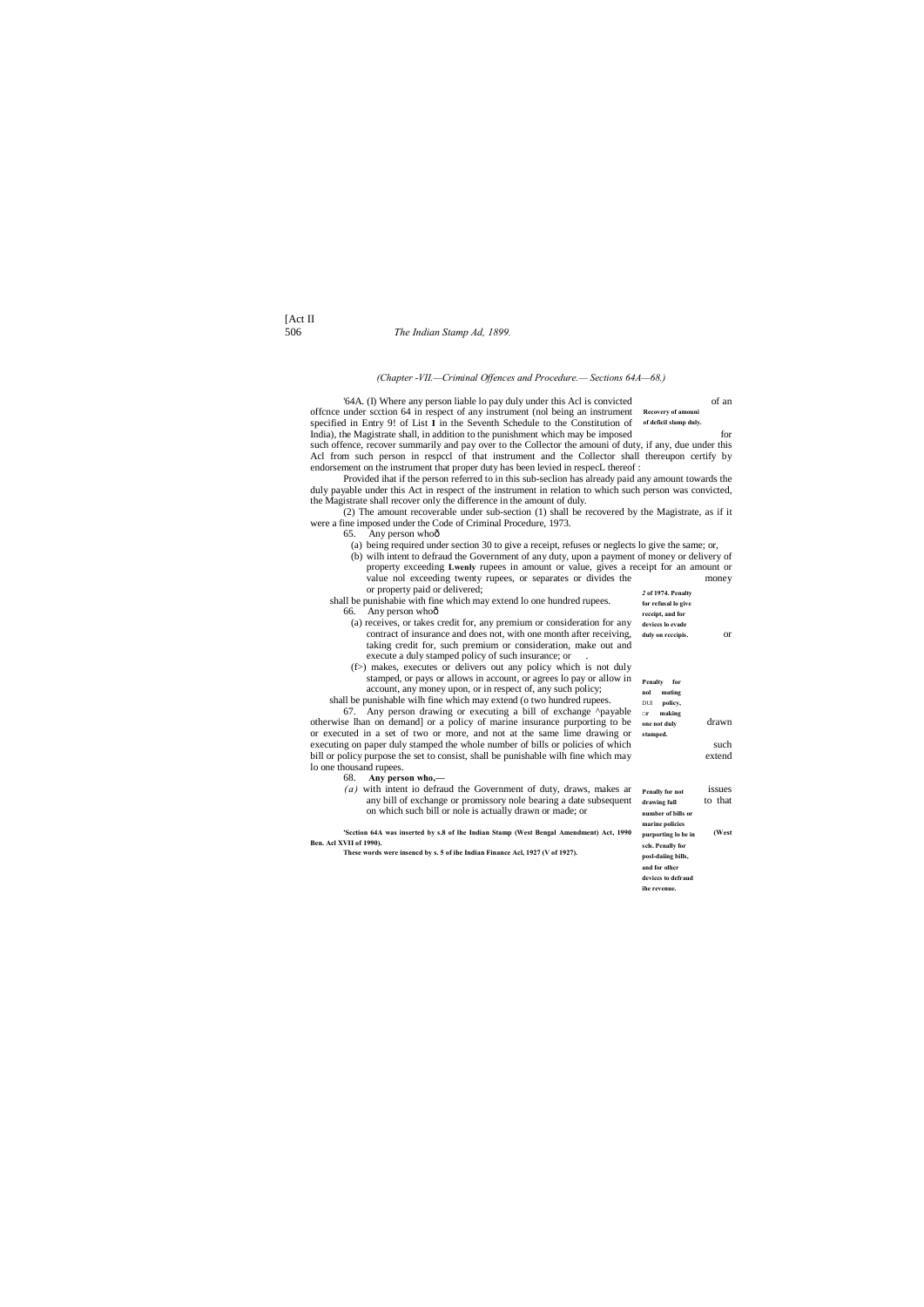**lo be open lo inspection.**

| of 1899.                    |     |
|-----------------------------|-----|
| The Indian Stamp Act, 1899. | 507 |

### *(Chaprer VII.—Criminal Offences and Procedure.—Sections 69—72.— Chapter VIII, —Supplemental Provisions.—Section 73.)*

**Penally for breach of rule rcbling lo sate of jumps and for unauthorised salt, Institution and conduct of prosecutions. Jurisdiction or Magistrates. Place oT trial.** Books, ctc, (ib) knowing that such **bill** or note has **been** so posl-datcd, endorses, transfers, presents for acceptance or payment, or accepts, pays or receives payment of, such bill or note, or in any manner negotiates Ihe same; or (c) wilh the like intent, practices or is concerned in any act, contrivance or device not specially provided for hy this Act or any other law for the time being in force; shall be punishable wilh fine which may extend lo one thousand rupees. 69. *(a)* Any person appointed to sell stamps who disobeys any rule made under section 74; and *(b)* any person not so appointed who sells or offers for sale any stamp (other than a '[len *naye paise* or five *naye paise]* adhesive slamp); shall **be** punishable with imprisonment for a term which may extend lo six months, or wilh fine which may extend to five hundred rupees, or wilh both. 70. (J) No prosecution in respeci of any offcnce punishable under this Acl or any Act hereby repealed, shall be instituted without the sanction' of the Collector or such other officer as <sup>1</sup>[lhe State Government] generally, or the Collector specially, authorises in thai behalf (2) The Chief Controlling Revenue-authority, or any officer generally or specially authorised by it in ihis behalf, may stay any such prosecution or compound any such offencc. (j) The amount of any such composition shall he recoverable in the manner provided by section 48. 71. No Magistrate oilier lhan a Presidency Magistrate or a Magistrate whose powers are not less than those of a Magistrate of ihe second class, shall try any offence under this Act. 72. Every such offence committed in respeci of-any instrument may be tried in any dislricl or presidency-town in which such instrument is found as well as in any district or presidency-town in which such offencc might be tried under the Code of Criminal Procedure for the time being in force. **CHAPTER Vm.** SUPPLEMENTAL PROVISIONS. 73. Every public officer having in his custody any registers, books, records, papers, documents or proceeding, the inspection whereof may tend to secure any duty, or to prove or lead to the discovery of any fraud or omission in relation to any duty, shall at all reasonable times permit any person authorised in writing by the Collector to **'Substituted for the words "on***n-antta* **or half an** *anna"* **by s. 10 of the Indian Stamp (Amendment) Act. 1958 (XIX of I95B). 'The words "the Collecting Government" were substituted for the words "the Local Government" by para, 3 and the Isl Schedule of ihc Govemmcm of India (Adaptation of Indian Laws) Order, 1937, and rhensofwr the words "Stale Government" were substituted Tor the words "Collecting Government" by para. 3 and the 1st Schedule lo the Adaptation of Laws Order. 1950.**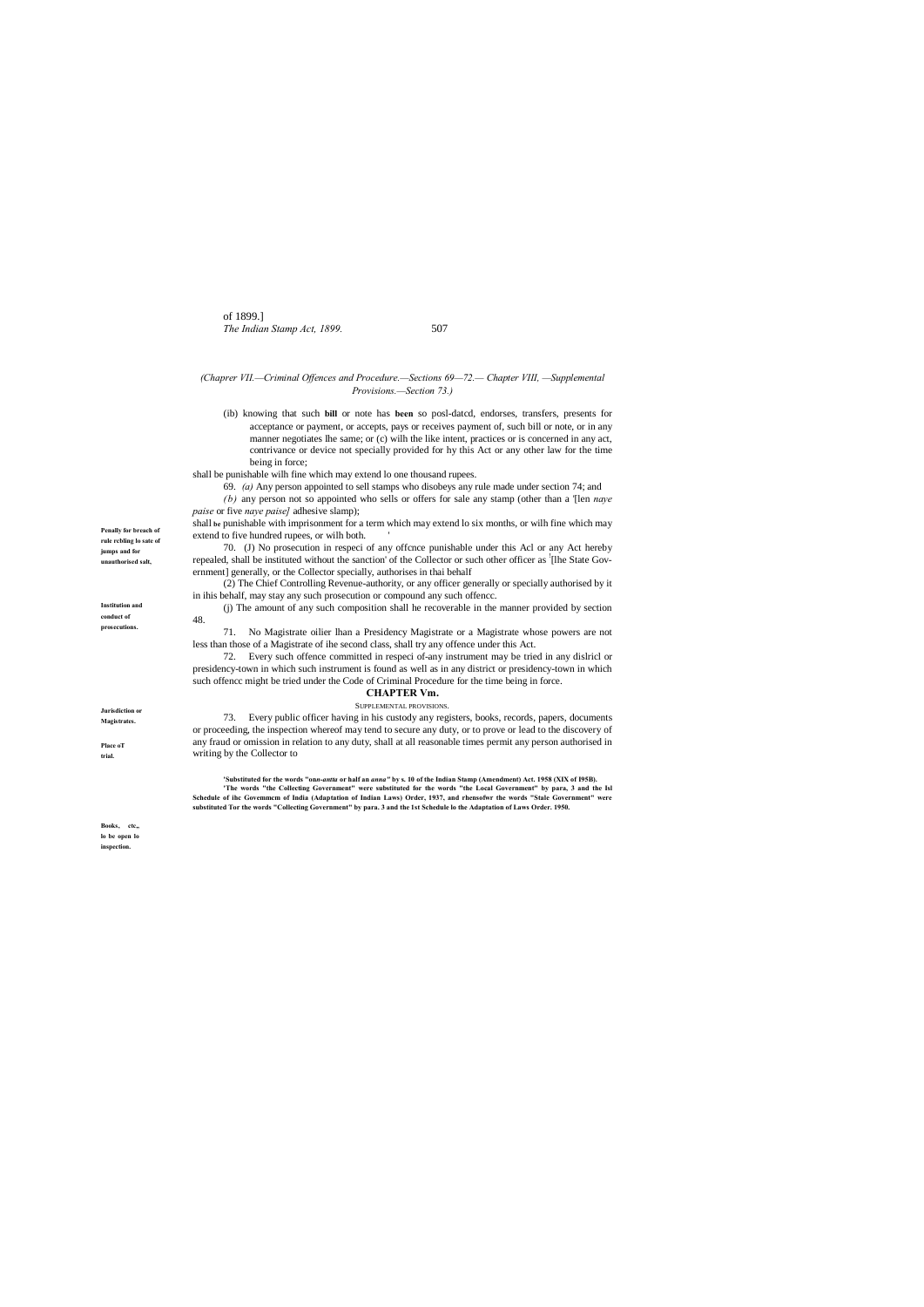[Act II

### 508 *The Indian Stamp Ad, 1899.*

**Collector's potior to if necessary.**

*(Chapter VIII.—Supplemental Provisions.—Sections 73A, 74.)*

### **inspccL for such purpose Lhe registers, books, papers, documents and proceedings, and to lake such notes and extracts as he may deem necessary, without fee or charge.**

'73A. (*J*) The Collecior may, where he has reason to believe lhai all or any of lhe instruments specified in Entry 91 of List I in the Seventh Schedule to lhe Constitution of India have not been charged at all or have been incorrectly charged with duty leviable under this Act, authorise in writing any officer to enter upon any premises where he has reason to believe thai any registers, books, records, papers, documents or proceedings relating to or in connection wilh any such instrument are kept in such premises, and to inspect them, and lo take such notes and extracts as such officer deems

(2) Every person having in his custody or maintaining such registers, authorise officer lo enter books, records, papers, documents or proceedings shall, when so required by the **premises**, inspect certain officer authorised under sub-section (7), produce them before such officer and documents, and seize them, necessary, and, if necessary, to seize them and lo impound them under section 33, shall, at all reasonable times, permit such officer to inspect them and to lake such notes and extracts as he may deem necessary.

- 74. [The Slate Government]<sup>5\*</sup>\*\*\*\* may make rules for regulating-
- fa) the supply and sale of stamps and stamped papers,
- (b) the persons by whom alone such sale is to be conducted, and
- (c) the duties and remuneration of such persons :

Provided that such rules shall not restrict the sale of <sup>J</sup>[ten *naye paise* or five *naye paise]* adhesive stamps.

**Powers to make rules relating lo sale of stamps. 'Section 73A was inserted by s. 9 of the Indian Stamp (West Bengal Amendment) Act, 1990 (West Ben. Acl XVII or 1990). Toot-note 2 on page 469.** *ante.*

**) Thc words "subject lo the control or the Governor-General in Council" were omitted by para. 3 and the 1st Schedule of the Government of India (Adaptation of Indian Laws) Order, 1937,**

**'Subs**liiu**led for lhe words "on***e-anrta* **or half an** *anna"* **hy s. 10 of ihe Indian Slamp (Amendment) Acl. 1958 (XIX of t958).**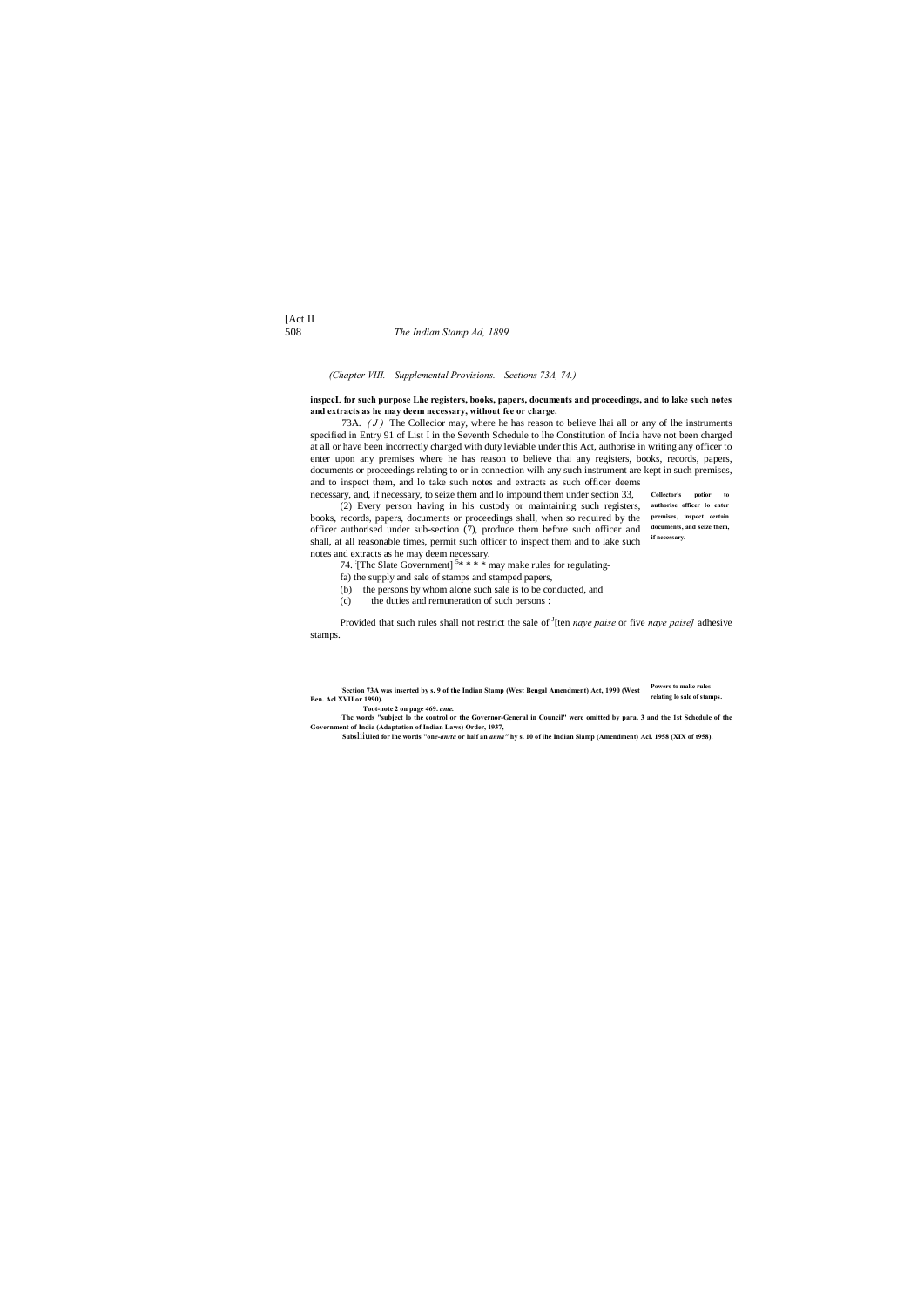### 509 *The Indian Stamp Act, JS99.* [Actn

# *(Chapter VIII.—Supplemental Provisions.—Sections 75—79.)*

| Power to make rules          | 75. The Slate Government may make rules to carry out                                                         |  |
|------------------------------|--------------------------------------------------------------------------------------------------------------|--|
|                              | generally to cany out generally the purposes of this Act, and may by such rules prescribe Ihc Act,<br>fines. |  |
|                              | which shall in no case exceed five hundred rupees, to be incurred                                            |  |
|                              | on breach thereof.                                                                                           |  |
| <b>Publication of rules.</b> | 76. (7) All rules made under this Acl shall be published in the                                              |  |
|                              | Official Gazette.                                                                                            |  |
|                              | (2) All rules published as required by this section shall, upon such                                         |  |
|                              | publication, have effect as if enacted by this Act.                                                          |  |
| <b>Delegation of certain</b> | 776A. $\left[$ * * * The Slate Government, may by notification in the                                        |  |
| powers.                      | Official Gazettel, delegateô                                                                                 |  |
|                              | all or any or the powers conrerred on it by sections $2(9)$ , $33(3)$<br>( )                                 |  |
|                              | $0$ >), 70( $/$ ), 74 and 78 to the Chief Controlling Revenue-authority;                                     |  |
|                              | and                                                                                                          |  |
|                              | all or any of the powers conferred on the Chief Controlling<br>( )                                           |  |
|                              | Revenue-authority by sections 45 (1) (2), 56 ( $\prime$ ) and 70 (2) to such                                 |  |
|                              | subordinate Revenue-authority as may be specified in ihe                                                     |  |
|                              | notification.                                                                                                |  |
| Saving as to                 | 77. <sup>s</sup> [Expect for the provisions as to copies contained in sec-                                   |  |
| court-fccs.                  | tion 6A1 nothing in this Act contained shall be deemed to affect the                                         |  |
|                              | duties chargcable under any enactment for the lime being in force relating to                                |  |
|                              | court-fees.                                                                                                  |  |
| Saving as lo                 | *77A. All stamps in denominations or <i>annas</i> four or multiples                                          |  |
| certain siamps.              | thereof shall be deemed to be stamps of the value of twenty-five naye                                        |  |
|                              | paise or, as the case may be, multiples thereof and shall, accordingly, be valid                             |  |
|                              | for all the purpose of this Act.                                                                             |  |
| Aci io be                    | 78. Every <sup>T</sup> [State Government] shall make provision for the                                       |  |
| translated                   | sale of translations of this AeL in the principal vernacular languages of                                    |  |
| and sold                     | the territories administered by it at a price not exceeding <sup>e</sup> [twcniy-five                        |  |
| cheaply.                     | <i>naye paise</i> per copy.                                                                                  |  |
|                              | 79. [Repealed.]—Rep. by s. 3 and Schedule II of the Repealing and                                            |  |
|                              | Amending Act, 1914 (X of 1914).                                                                              |  |
|                              |                                                                                                              |  |

*<sup>7</sup>See* **foot-nole 2 on page 469,** *ante.*

<u>.</u>

**'Substituted for Ihe words "four** *annus"* **by s. 12 or Ihe Indian Stamp (Amendment) Act. 1958 (XIX of 1958), "**

<sup>&#</sup>x27;The words "The Central Covemmeni, subjccl lo the provisions or section 124 (/) of Ihe **Government of India Act, 1935, and the Provincial Government, may by notification in the** *Official Gazette"* **were substituted for Ihe words "The Local Government' may by notification in ihe local Official" by para. 3 and the 1st Schedule lo the Covemmeni of India (Adaptation of Indian Law:) Order, 1937. and thereafter the word "'Stale" was substituted for the word "Provincial" and the words "The Central Government, subject to the provisions of section 124 (/) of the Government of India Acl, 1935, and" were omitted by paragraph** *4(1)* **and para. 3 and the 1st Schedule, repcclively, of the Adaptation of Laws Order, 1950.**

**<sup>;</sup> Sub-scction (/) was subsiiiuied for ihc original sub-section by para. 3 and the 1st Schedule of the Government of India (Adaptation of Indian Laws) Order, 1937.**

**J Scciion 76A was inserted by s, 2 and Schedule, Part 1. of the Decentralization Aci, 1914 {IV of 1914).**

**<sup>&#</sup>x27;These words, figure and letter were inserted by s. 12 of the Bengal Slamp (Amendment) Act. 1922 (Ben, Acl III of 1922).**

**<sup>&</sup>quot;Section 77A was inserted by s. II Df ihe Indian Slamp (Amendment) Acl, 1958 (XIX of 1958). 7 Thc words "Provincial Government" weru first subsiiluted for the words "Local Government" by paragraph 4(0 of the Government of India (Adaptation or Indian Laws) Order, 1937 and thereafter the word "Slalc" was substituted Tor Ihe word "Provincial'" by paragraph 4{/) of ihc Adaptation of Laws Order, 195D.**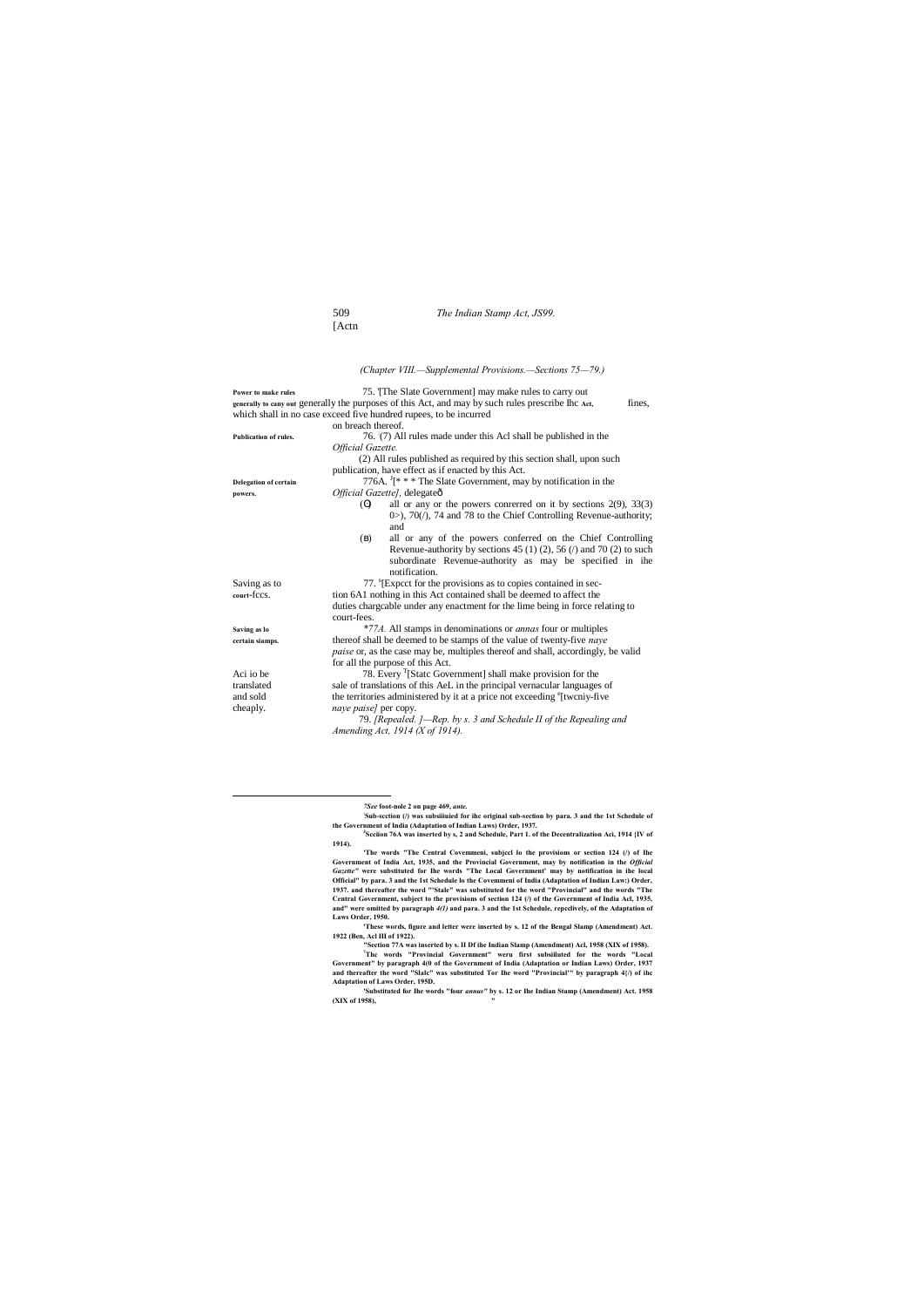[Actn

510 *The Indian Stamp Act, 1899,*

### **Proper Stampduty,**

**X of 1865, V of 1873. V of 1881. VII of 1889.**

*(Schedule I.—Stamp-duty on Instruments.)*

### **SCHEDULE I.**

### **STAMP-DUTY ON INSTRUMENTS.** *(,See* section 3.)

### Description of Instruments.

**Acknowledgment of a debt exceeding twenty rupees in amouni or value, written or signed by, or on behalf of, a debtor in order la supply evidcncc of such debt in any book (oiher iban a banker's pass-book) or on a separate piece** *of* **paper when such book or paper is left** *in* **the creditor's possession : provided thai such acknowledgment docs not contain any promise to pay the debt or any stipulation to pay interest or to deliver any goads or other property. Administration-Bond including a bond given under section 256 or** 

**the Indian Succession Act, 1865', section** *6* **of the Government Savings Banks Act, 1873, section 78 of the Probate and Administration Acl, 1881, or section 9 or scction 10 or the Succcssion Cenifflcatc Act, 18898 ,—**

**(u) where lhe amount docs not cxcccd Rs. 1,000**

*(.b)* **in any other case .............................**

**3. Adaplion-Dccd, that is lo say. any instrument (other than a will) recording an adoption or conferring or purporting ' lo confer an authority lo adopt.**

**Advocata.** *Set* **Enlry as an Advocate (No. 30.)**

 $\overline{a}$ 

**4. Affidavit; including an affirmation or declaration in the case of persons by law allowed to affirm or declare instead or swearing.**

### *Exemptions,*

**Affidavit or declaration in writing when made— '[(«) as a condition of enrolcmcnt under lhe 'Indian Army Acl, 1911J, '(or the 'Indian Air Forcc Act, 1932); One** *anna.*

*8 See* **now the Army Acl, 1950 (XLVI of 1950),**

**'These words and figure wen: inserted by s. 130 and the Sch. of the Indian Air Force Act, 1932 (XIV of 1932). s See now the Air Force Act, 1950 (XLV of 1950).**

**The same duty as a Bond (No. 15) for such** 

**amouni. Five rupees. Ten rupees.**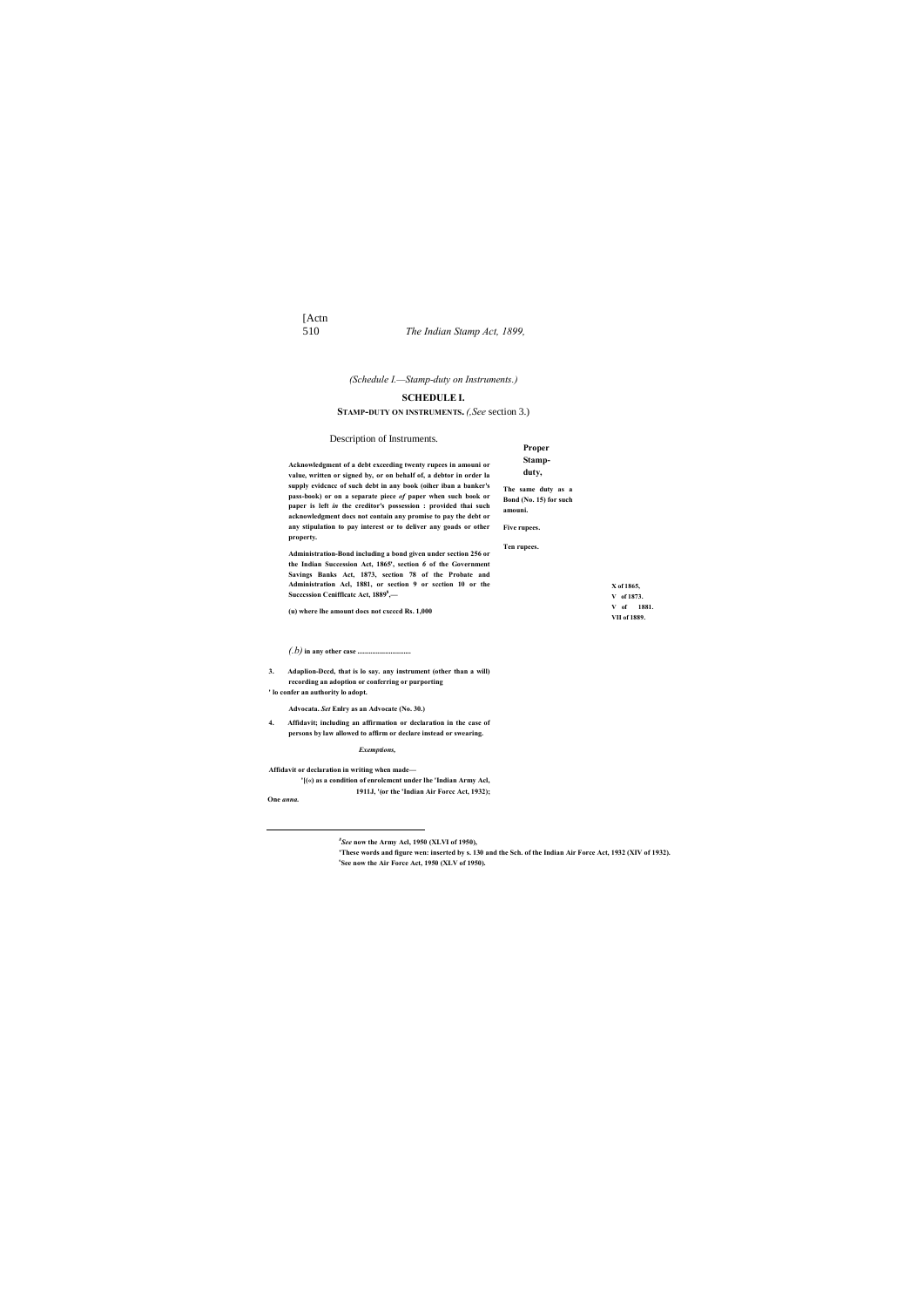of 1899.] *The Indian Stamp Act, 1899.* 511

*. (Schedule I.—Stamp-duty on Instruments.)*

### SCHEDULE I.ô contd.

**'This arliclc was substituted Tor Lhe original article by s. 3{i) or [he Indian Slamp (Amendment) Acl, 1910 (VI of 1910).**

**These words were substituted for Lhe words "Government of India" by paragraph 4(/) or the Government of India (Adaptation of Indian Laws) Order, 1937,**

**^Clause (c) was omiued by para, 3 and the 1st Schedule or lhe Adapiation or Laws Order, 1950.**

**'This anicic was substituted Tor the original arliclc by s. 8(7) of the Indian Stamp (Amendment) Act, 1904 (XV of 1904).**

|                  | Description of Instruments.                                                                                                                                 | Proper Stamp-duty. -                                                                                  |
|------------------|-------------------------------------------------------------------------------------------------------------------------------------------------------------|-------------------------------------------------------------------------------------------------------|
|                  |                                                                                                                                                             |                                                                                                       |
| $\overline{4}$ . | Affidavit -conctd.                                                                                                                                          |                                                                                                       |
|                  | Exemptions-conctd.                                                                                                                                          |                                                                                                       |
| (to              | for (he immediate purpose or being filed or used in any Court<br>or before lhe officer or any Court; or                                                     |                                                                                                       |
| to               | Tor Lhe sole purpose of enabling any person to receive any<br>pension or charitable allowance,                                                              |                                                                                                       |
|                  | ■5. Agreement or Memorandum of An Agreement-                                                                                                                |                                                                                                       |
| (0)              | if relating to the sale of a bill or exchange;                                                                                                              | Two annas.                                                                                            |
|                  | if relating Lo lhe sale of a Government security or share in an Subject to a maximum of ten<br>incorporated company or other body corporate;                | rupees, one anna Tor every Rs.<br>10,000 or pan $1$ thereor of the<br>value or the security or share, |
|                  | Exeinpliona-<br>Agreement or Memorandum of Agreement-                                                                                                       |                                                                                                       |
| $\leq_0$         | for or relating lo the sale or goods or merchandise exclusively. Eight annas.<br>not being a Nole or Memorandum chargeable under No. 43;                    |                                                                                                       |
| (b)              | made in the form or tenders to the <sup>3</sup> [Central Government} for<br>relating to any loan;<br>$J^* \times v$ m                                       |                                                                                                       |
|                  | Agreement lo Lease, See Lease (No. 35).                                                                                                                     |                                                                                                       |
|                  | '6. Agreement Relating to Deposit or Title-deeds, Pawn or Pledge, that is<br>to say. any instrument evidencing an agreement relating lo-                    |                                                                                                       |
| U                | the deposit of title-deeds or instruments constituting or being<br>evidence of the title to any property whatever (other than a<br>marketable security), or |                                                                                                       |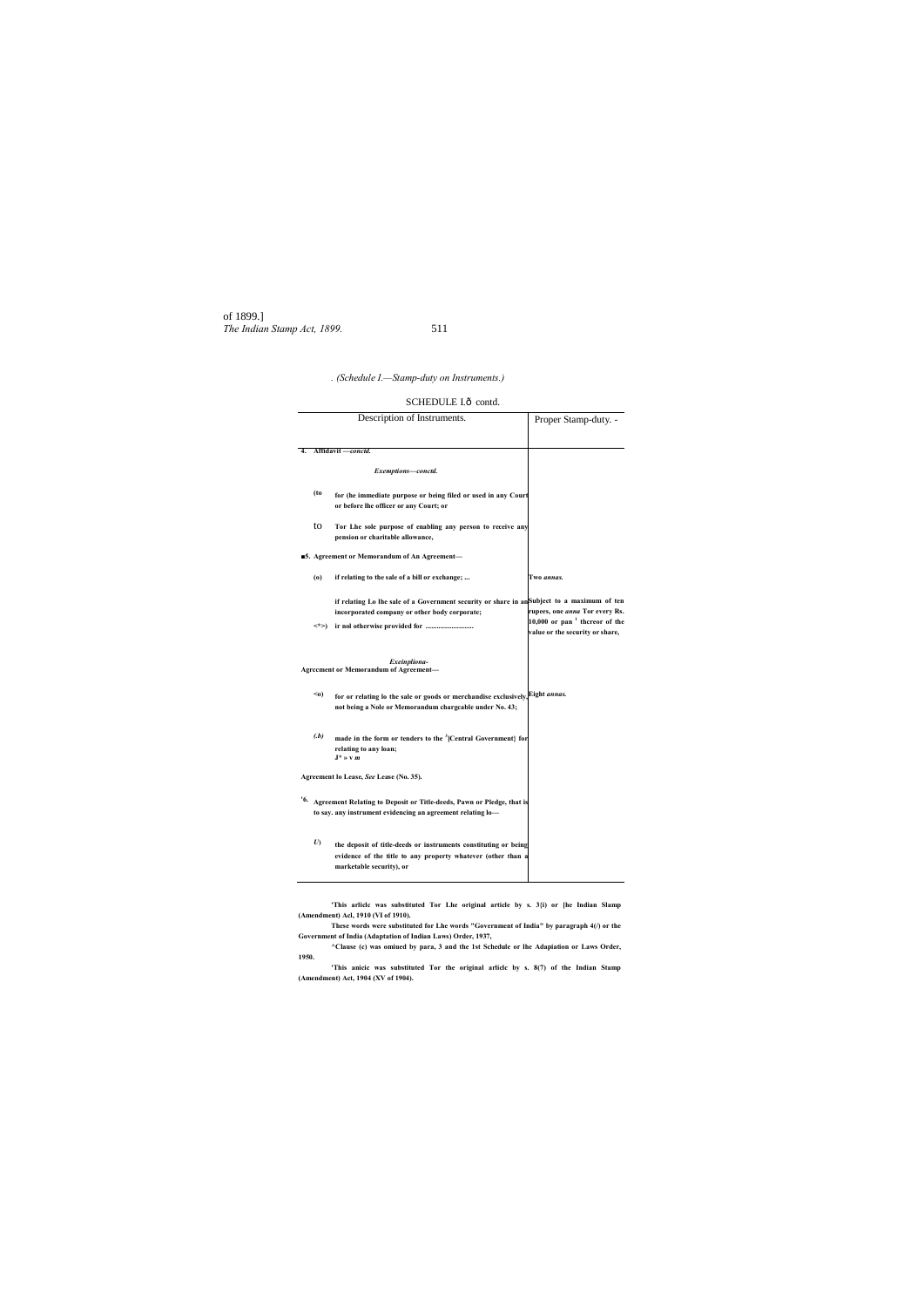**of 1399.]** *The Indian Slamp Act, 1899.* **512**

*(Schedule I.—Stamp-duty on Instruments.)* 

|    | SCHEDULE I.ô contd.                                                                                                                                                                                                            |                    |                                                       |
|----|--------------------------------------------------------------------------------------------------------------------------------------------------------------------------------------------------------------------------------|--------------------|-------------------------------------------------------|
|    | Description of Instruments.                                                                                                                                                                                                    |                    | Proper<br>Stamp-                                      |
| 6. | Agreemenl Relating lo Deposit of TilJe-derd, Pawn or Pledge-<br>eondd.                                                                                                                                                         | Fifteen<br>rupees. | duty.                                                 |
|    | (2) the pawn or pledge of movable property,<br>where such deposit, pawn or pledge has been made by way<br>of security Tor ihc re pay mini of money advanced or lo be<br>advanced by way of loan or on enisling or Tulure debt- |                    |                                                       |
|    | (ii) if such loan or debi in repayable on demand or mote than<br>three monlhs from Ota dale of (he instrument evidencing<br>ihc agreement;                                                                                     | Five rupees.       | The same duly as a Bond<br>(No. 15). for such amount. |
|    | (b) 11 such loan or ilebi is repayable not more lhan three mo nibs<br>from (be date of such instrument.                                                                                                                        |                    |                                                       |
|    | Exempli i?n.                                                                                                                                                                                                                   |                    |                                                       |
|    | Instrument or pawn or pledge of goads if unattested.                                                                                                                                                                           |                    |                                                       |
| 7. | Apuinlmenl in Enccutlon of a Power, whether of trustees or of<br>property, moveable or immoveable, where made by any writing<br>not being a Will,                                                                              |                    |                                                       |
| 8. | APPRAISEMENT OI-' VALUATION made otherwise than un der an<br>order of the Conn in ihe course of a suit-                                                                                                                        | Five rupees.       |                                                       |
|    | (d) where Ihe amount docs not exceed Rs. 1.000                                                                                                                                                                                 |                    |                                                       |
|    |                                                                                                                                                                                                                                |                    |                                                       |
|    | <b>Exemptions.</b>                                                                                                                                                                                                             |                    |                                                       |
|    | (G) Anpralscmeni or valuation made for the information of one<br>party only, and nol being in any manner obligatory<br>between parries cii/isr by agree men: or operation of law.                                              |                    |                                                       |
|    | (b) Appraisement of crops for Jhc purpose of ascertaining Ihe<br>amount to be given lo a landlord as i cm.                                                                                                                     |                    |                                                       |
|    | 9, Apprenticeship-Deed, including every wiling relating to the scrvicc or<br>tuiion of any apprentice, clerk or servant. placed with any master                                                                                |                    |                                                       |
|    | to Icare any profession, (r*ide ur employment, nol being Articles                                                                                                                                                              |                    |                                                       |

**of Clerkship (No. 11).**

**The same duty as a Bill of Exchange [No. J3 (b)J for ihc amount secured.**

**Half the duly payable on a Bill of Exchange [No. 13 (b» for the amount**  secured.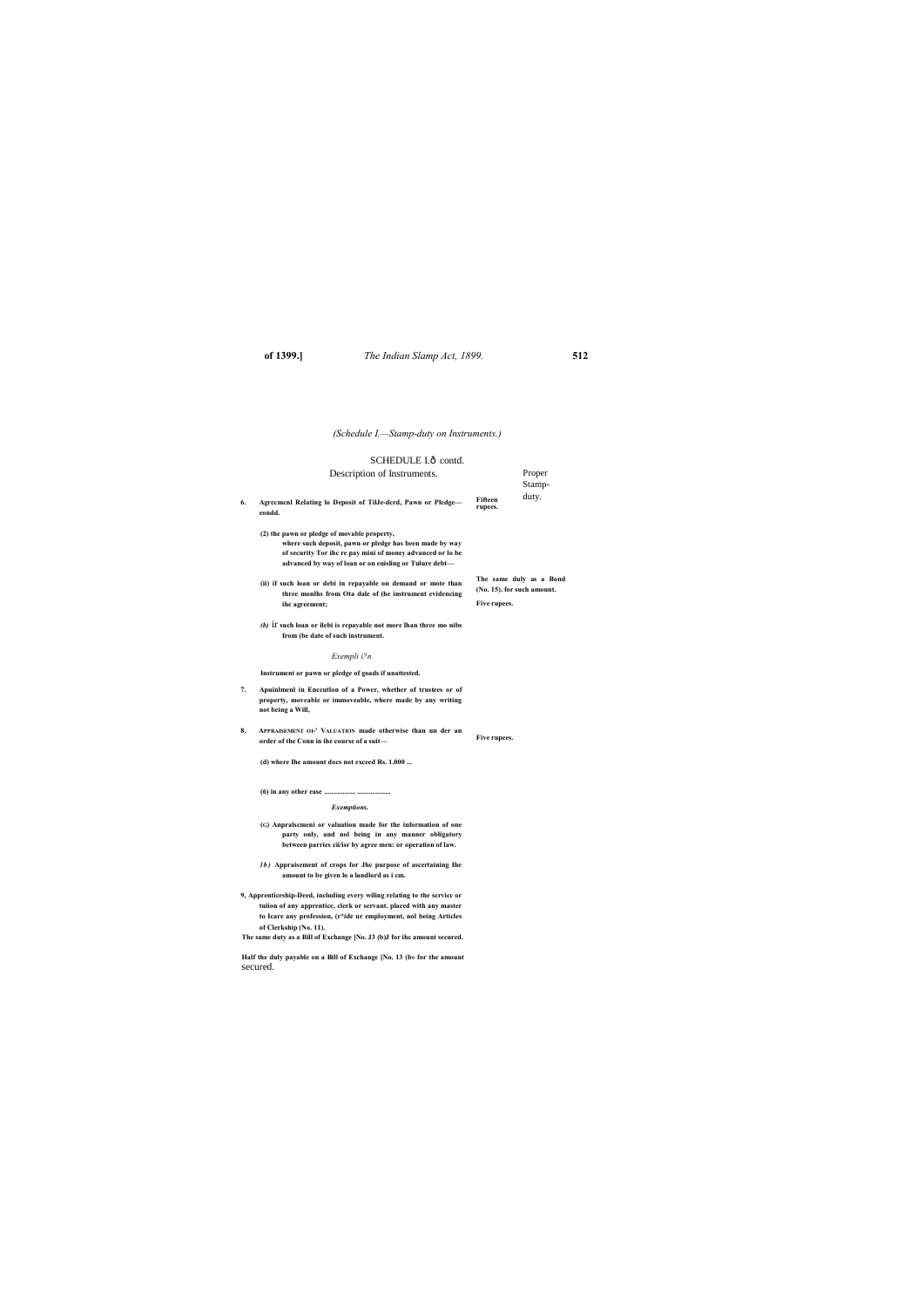### of 1899.] *The Indian Stamp Act, 1899.* 513

**Bom. Act VI of 1873. Bom. Acl III of 1874.**

| 9.           | Apprentkeship-Deed-concld.<br>Exemption.                                                                                                                                                                             |                             | (Schedule I.—Stamp-duty on Instruments.)             |                           |
|--------------|----------------------------------------------------------------------------------------------------------------------------------------------------------------------------------------------------------------------|-----------------------------|------------------------------------------------------|---------------------------|
|              | Instruments or apprenticeship executed<br>by a Magistrate tinder the Appreniices<br>Act, 1850, or by which a person is<br>apprenticed by or at ihe charge of any<br>public charity.                                  |                             | SCHEDULE 1.ô comd.                                   |                           |
| 10.          | <b>Articles of Association cf a Company</b><br><b>Exemption</b><br>Articles of any association not formed for profit and registered<br>under section 26 of the Indian Companies Act, 1882.                           | Description öf Tiislnimcms. | rupees.                                              | Proper<br>Stamp-<br>duty. |
| XIX of 1B50. | See also Memorandum of Association of a Company (No,<br>39).                                                                                                                                                         |                             |                                                      |                           |
|              | Articles of Clerkship or contract whereby any<br>11.<br>person lira becomes bound to serve as a clerk in order to<br>his admission as an attorney in any High Court,                                                 |                             |                                                      |                           |
|              | Assignment. See Conveyance (No. 23), Transfer (No. 62),<br>and Transfer of Lease (No. 63), as the case may be.                                                                                                       |                             |                                                      |                           |
| VI of 1832.  | Attorney. See Entry as an Attorney (No, 30). and Power<br>or Attorney (No. 48).                                                                                                                                      |                             |                                                      |                           |
|              | Authority to Adopt. See Adoption-Deed (No. 3).                                                                                                                                                                       |                             | The same duty as a Bond<br>(No. 15) for such amouni. |                           |
| 12.          | Award, I hat is lo say, any decision in writing by an or-bitralor or<br>unpirc. not being an award directing a partition, on a reference<br>made otherwise than by an order of the Court in the course of a<br>suit- |                             | Five rupees.                                         |                           |
|              | (o) where the amount or value of the property to which lhe award<br>relates as set forth in such award docs nol exceed Rs. 1.000;                                                                                    |                             |                                                      |                           |
|              | (i>) in any other case                                                                                                                                                                                               |                             |                                                      |                           |
|              | Exemption.                                                                                                                                                                                                           |                             |                                                      |                           |
|              | Award under the Bombay District Municipal Acr, 1873 <sup>3</sup> siic- tion 81, or<br>the Bombay Hereditary Offices Act, 1874, section Ifi.<br>Twenty-five rupees.                                                   |                             |                                                      |                           |

**Two hundred and fifly**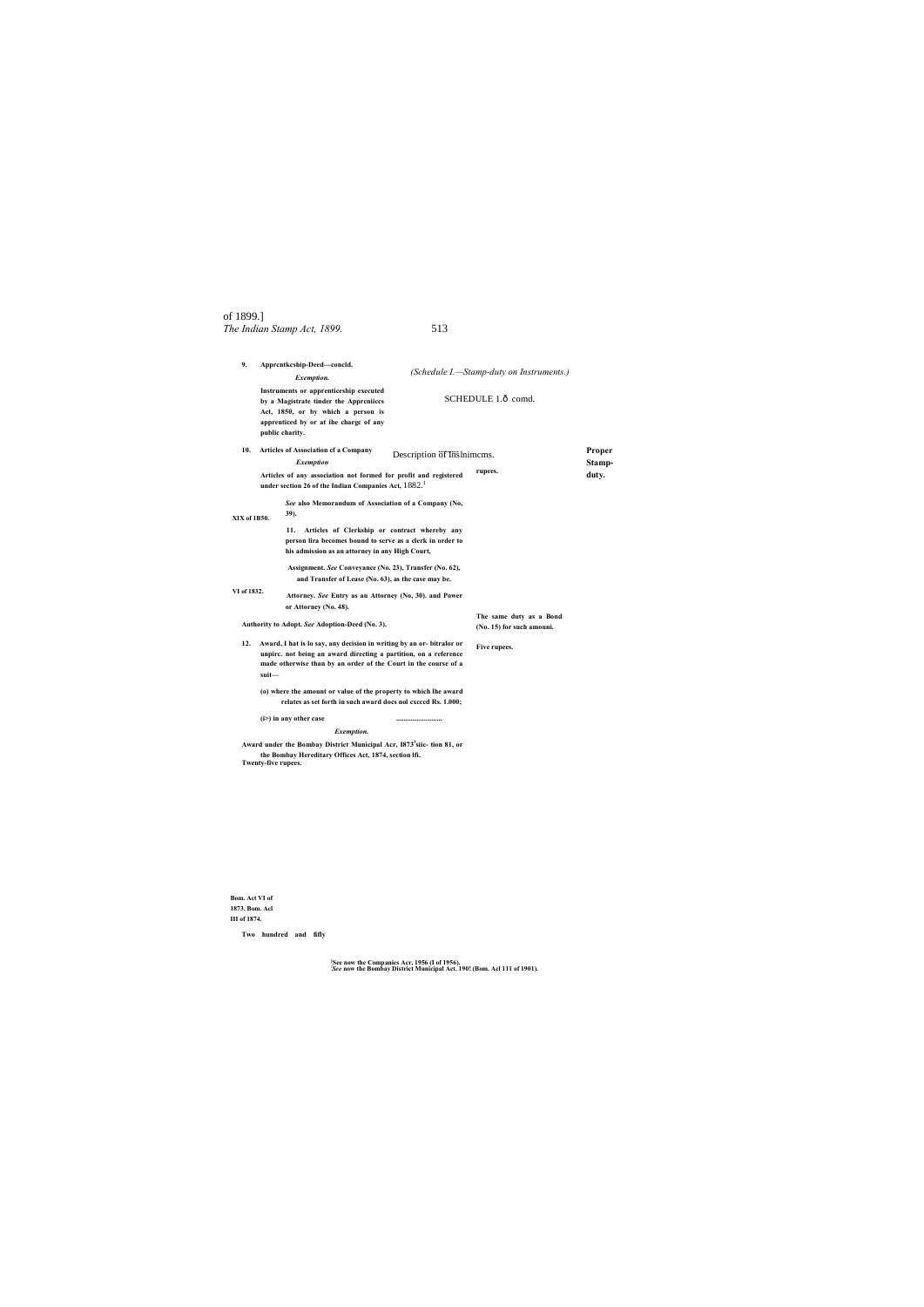# [Actn

514 *The Indian Stamp Act, 1899,*

### Proper Stampduty. *(Schedule I.—Stamp-duty on Instruments.)*  **SCHEDULE I.—could.** Description of Instruments, **13. Bill of Exthang c [as defined by s. 2 (2) '\* \* \*] not being a Bond, bank-note or currvncy-note—** 2 \* \* \* **J (b) when; payable otherwise than on demand— (0 where payable nol more than three months after dale or sight if the amount of the bill or note docs not exceed Rs. SOO. If il cicecds Rs, 500 but not exceed Rs. 1,000. and for every additional Rs. 1,000 or pan thereof in excess of Rs, 1.000, (ii) where payable more lhan three months bul nol mare than six months after date or sight if the amount of ihe bill or note does not cxcecd Rs, 500, if it exceeds Rs. 500 but does not cxcecd Rs, 1,000. and for cvciy additional Rs. 1,000 or part thereof in excess or Rs. 1,000. (m) where payable more than six monlhs bul not more than nine months after date or sight if the amount of the bill or note docs not cxcecd Rs. 500. if it exceeds Rs. 500 but docs not exceed Rs. 1,000. and for every additional Rs, 1.000 or pari thereof in excess of Rs. 1,000. (iv) where payble more than nine months but not more than one year after dale or sight ir the amount or the bill or note docs nol cxcecd Rs. 500. One rupee '[twenty-five** *naye poise ]* **Two rupees '[fifty** *naye paise.]* **Two rupees '[fifty** *naye poize.]* **Two rupees '[fifty** *naye paise.]* **Five rupees, Five rupees. Three rupees '(seventy- five** *naye poise.]* **Seven rupees '(fifly** *naye paise.]* **Seven rupees '[fifty** *naye paise. ]* **Five rupees.**

**'The word, figure and brackets "and (J)" were omilled by s. 5 of Jhc Indian Finance Act. 1927 (V of 1927), ^The words, letter and brackets "(a) where payble on demand...one** *anna"* **were omitted,** *ibid,* **J [lems** *(b)* **and (c) of entry 13 were substituted by s.** *A* **and the Sccond Schedule of the Finance (No. 2) Acl, 1956 (LXXVi of 1956), J Substi luted for words "four** *annas"* **by s. 13 of the Indian Stamp (Amendmenl) Act. 1958 (XIX of 1958). 'Substituted for Ihe words "eight** *annas"* **by 5. 13,** *ibid* **"Substituted for Ihe words "twelve** *anna:***r" by s. (3,** *ibid. (Schedule I.—Stamp-duty on Instruments,)*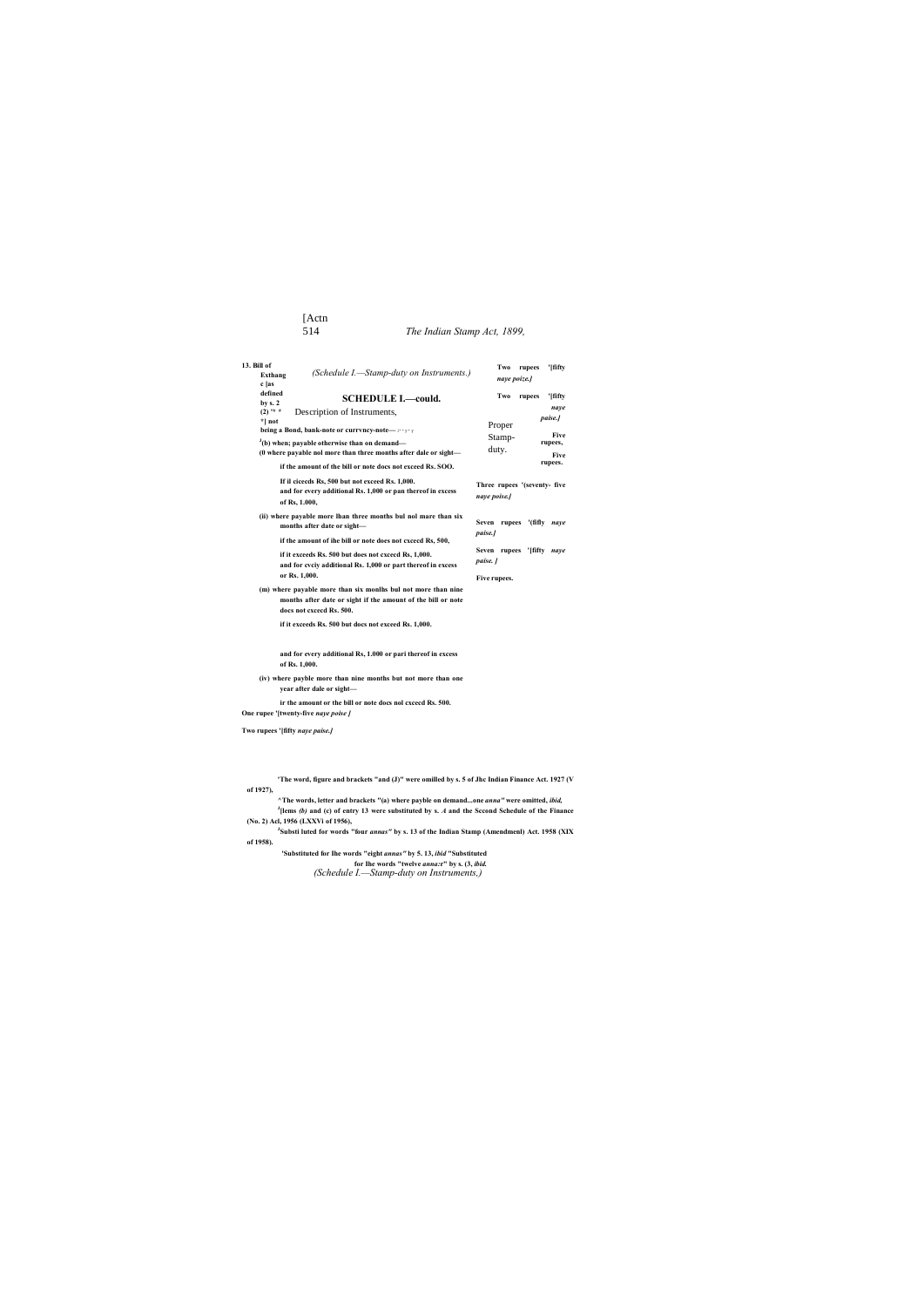### of 1899.] *The Indian Stamp Act, 1899.* 515

### **SCHEDULE 1.—***comd.*

**'I[cms (6) and (r) or entry 13 were substituted by s, 4 and lhe Second Schedule of the Finance (No.** *2)* **Act, 1956 (LXXVI of 1956).**

**^Originally, the words "Twenty-five** *naye paht"* **wen; substituted Tor lhe words** *"four annas"* **by s.13 of lhe Indian Slamp (Amendment) Act, 1958 (XIX of 1953). Thereafter, the words "one rupee" were subs I i ruled for the words 'Twenty-five** *naye paise"* **by s.50 (a) of the Finance Acl, I9B5 (Act XXXII of 1985). Finally, the words within the square brackets were subslilulcd for lhe word "one rupee" by 5.99 (ft) {a) of lhe Finance Act, 1994 (Act XXXII of 1994).**

**'5fe now the Indian Pons Act, 1908 (XV of 190S).**

*\*See* **foot-note 1 on page 468,** *ante.*

# **Description of Instruments.** Proper Stampduty. 13. **Bill of Exchange—***conctd.* ■ **if it exceeds Rs. 500 but does not exceed Rs. 1.000.** Ten rupees. **and for every additional Rs. 1,000 or part thereof in excess of Rs. 1,000. '(c) where payble nl more than one year after dale or sight— Ten rupees. if die amouni of the bill or note docs not cxcccd Rs. 500. Ten rupees. if it exceeds Rs 500 bui docs not exceed Rs. 1,000. Twenty rupees. and for every additional Rs, 1,000 or part thereof in excess of Rs. 1,000. Twenty rupees.** 14. **Bill or Lading (including a through bill of lading) ■■[Two rupees].** *N.B.***—If a bill of lading is drawn in parts, the proper stamp therefor must be borne by each one of the set.** *Exemptions.* **(a) Bill of lading when the goods therein described are received at u place within**

**lhe limits of any port as dclined tinder lhe Indian Ports Acl, 18S9.5 and are to be delivered at another place within the limits or the same port.**

**(6} Bill of lading when executed oui of '[India] and relating** ID **property** 

**to be delivered in '[India],**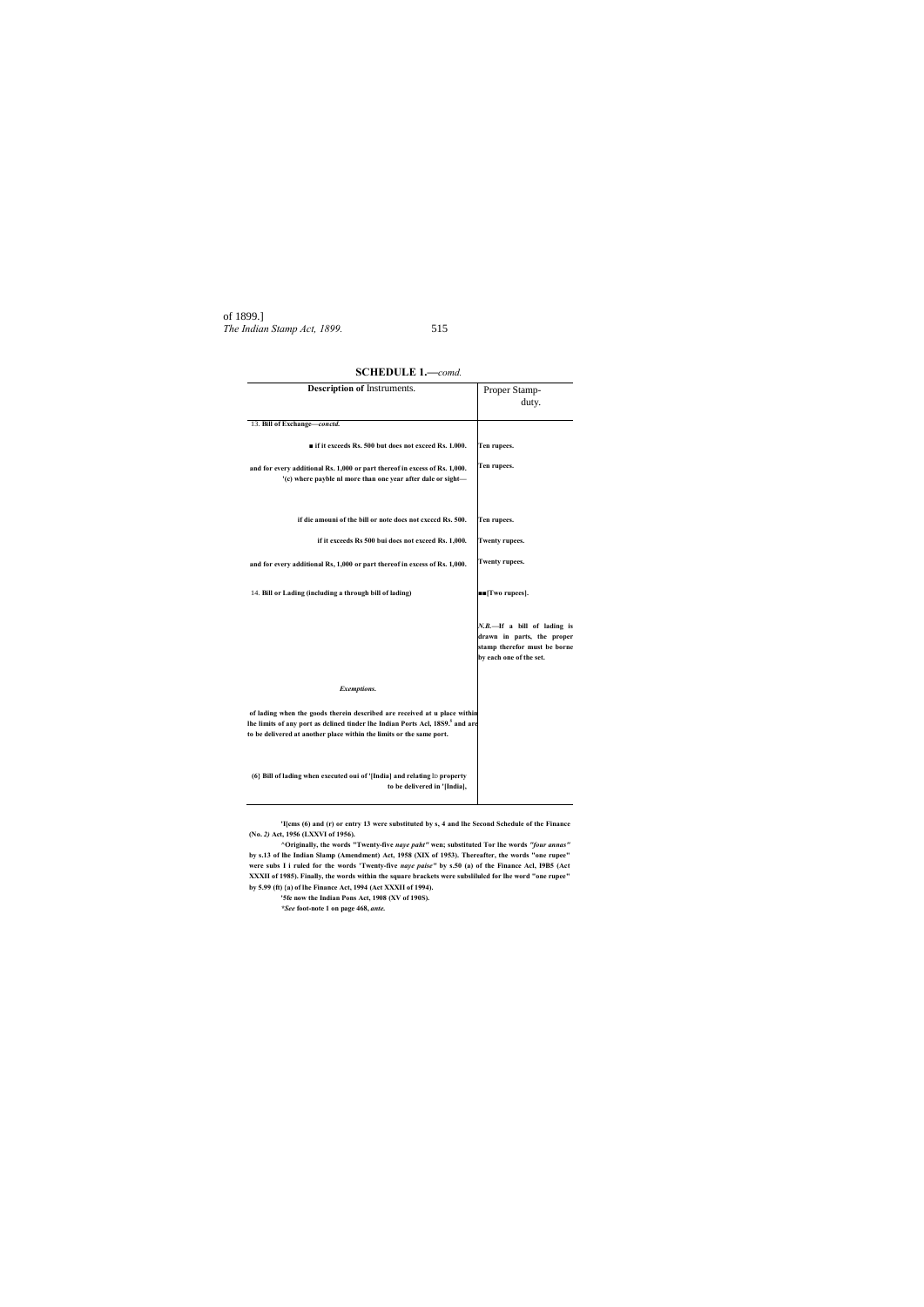[Actn

516 *The Indian Stamp Act, 1899,*

**Ben. Acl [II of 1876.**

### *(Schedule /.—Stamp-duty on Instruments.)* **SCHEDULE I.—***contd.*

| Description of Instruments.                                                                                                                                                                                 | Proper Stamp-                |              |
|-------------------------------------------------------------------------------------------------------------------------------------------------------------------------------------------------------------|------------------------------|--------------|
|                                                                                                                                                                                                             | duly.                        |              |
| ind [as delined by section 2(5)} not being a DEBENTURE (No. 27), ond not<br>being otherwise provided for by this Aci, or by ihe Court-fees Aci, 1870,-<br>hc amount or vaJue secured docs nol exceed Ri. 10 | Two annas.                   |              |
|                                                                                                                                                                                                             |                              | VII of 1870. |
| t exceeds Rs. 10 and docs not exceed Rs. SO                                                                                                                                                                 | Four annas.                  |              |
| 1 exceeds Rs. 50 and docs nol exceed Rs. 100                                                                                                                                                                | Eight annas.                 |              |
| 1 exceeds Rs. 100 and does not exceed Rs. 200                                                                                                                                                               | One rupee.                   |              |
| t exceeds Rs. 200 end docs rial exceed Rs. 300                                                                                                                                                              | One rupee eighi annas.       |              |
| 1 exceeds Rs 300 and does not exceed Rs. 400                                                                                                                                                                | Two rupees.                  |              |
| 1 cxcecds Rs. 400 and does not exceed Rs. 500                                                                                                                                                               | Two rupees eight<br>annas.   |              |
| t exceeds Rs. 500 and does nol cxceed Rs. 600                                                                                                                                                               | Throe rupees.                |              |
| 1 exceeds Rs. 600 and does not exceed Rs. 700                                                                                                                                                               | Three rupees eight<br>annas. |              |
| it exceeds Rs. 700 and does nol ciceed Rs. 800                                                                                                                                                              | Four rupees.                 |              |
| t exceeds Rs, 800 and docs nol exceed Rs. 900                                                                                                                                                               | Four rupees cighi<br>annas.  |              |
| 1 cxceeds Rs. 900 and docs not exceed Rs. 1,000;                                                                                                                                                            | Five rupees.                 |              |
| and for every Rs. 500 or pan thereof in excess of Rs. 1,000,                                                                                                                                                | Two rupees eight<br>annas.   |              |
| DMINISTRATION BOND (NO. 2), BOTTOMRY BOND (NO. 16), CUSTOMS-BOND<br>(No. 26), INDEMNITY-BOND (No. 34), RESPONDENTIA BOND (No. 56),                                                                          |                              |              |

admen nominated under rules framed in accordance wilh ihe Benga **Irrigation Acl, 1S76, scclion 99. for Ihe due performance of Lheir duties under lhal Aci:**

**SECURITY BOS'D (No. 57).**

**Exempli ons.**

**Bond, when executed by—**

**(6) any person for the purpose or guaranteeing thai ihc locaJ incomo derived from**  private subscriptions lo a charitable dispensary or hospital or any other **object of public utility shall nol be less than a specified sum per mensem.**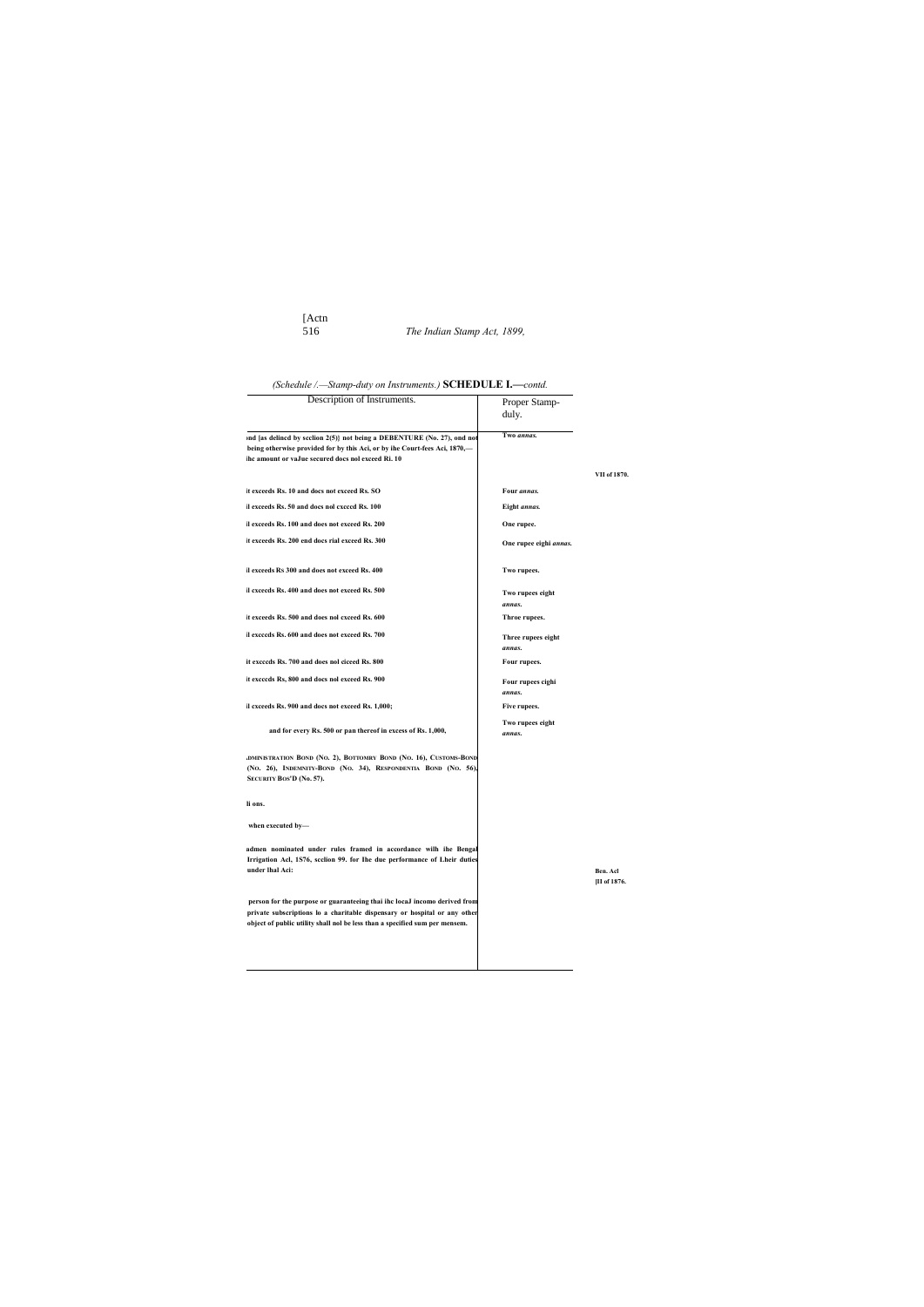# [Act **n**

## 517 *The Indian Stamp Act, 1899.*

### *(Schedule I.—Stamp-duty on Instruments.)*

### **SCHEDULE I.—***con id.*

### Description of Instruments.

|     | IS. Bottomry Bond, (hat is to say, any instrument whereby [he master of                                                                                                                   | Two annas.                                        |
|-----|-------------------------------------------------------------------------------------------------------------------------------------------------------------------------------------------|---------------------------------------------------|
|     | a sea-going ship borrows money on the security or the ship to<br>enable him 10 preserve the ship or prosecute her vnyage.                                                                 | Four annus.                                       |
| 17. | Cancellation-Instrument of (including any instrument by which                                                                                                                             |                                                   |
|     | any instrument previously executed is cancelled). if attested and<br>not otherwise provided for.                                                                                          | The same duty as a Con-<br>veyance (No. 23) for a |
|     | SEC also RELEASE (NO. 55), REVOCATION OF SETTLEMENT (No. 58-                                                                                                                              | consideration equal to the                        |
|     | B), SURRENDER OF LEASE (NO. 61), REVOCATION OF TRUST (NO. 64-                                                                                                                             | amount of the purchase-                           |
|     | <b>B</b> ).                                                                                                                                                                               | money only.                                       |
| 18. | Certificate of Sale (in respect of each properly put up as a<br>separate lot and sold) granted to the purchaser of any property<br>sold by public auction by 3 Civil or Revenue- officer- | TTwo on/iiif, 1                                   |
|     | (a) where (he purchase-money docs not ciceed Rs. 10;                                                                                                                                      |                                                   |
|     | (ii) where the purchase-money exceeds Rs. 10 but docs not exceed                                                                                                                          |                                                   |
|     | Rs. 25;                                                                                                                                                                                   | <br>One rupee,                                    |
|     | (c) in any other ease                                                                                                                                                                     |                                                   |
|     |                                                                                                                                                                                           |                                                   |

**19. Certificate or Other Document evidencing the right or title or the holder thereof, or any other person, either lo any shares. scrip or stock in or of any incorporated company or other body corporate, or to become proprietor of shores, scrip or slock in or of any such company or body.**

*See atut* **LETTER OF ALLOTMENT OF SHARES (NO. 35).**

**20. Chartcr-Parly, I hat is lo say, any instrument (except an agreement for the hire of a tugsieomer) whereby a vessel or some specified principal pan thereof is Icl for the specified purposes of the charterer, whether il includes a penally clausc or not. The same duty as a Bond (No. 15) for Ihe same amount.**

### **Five rupees.**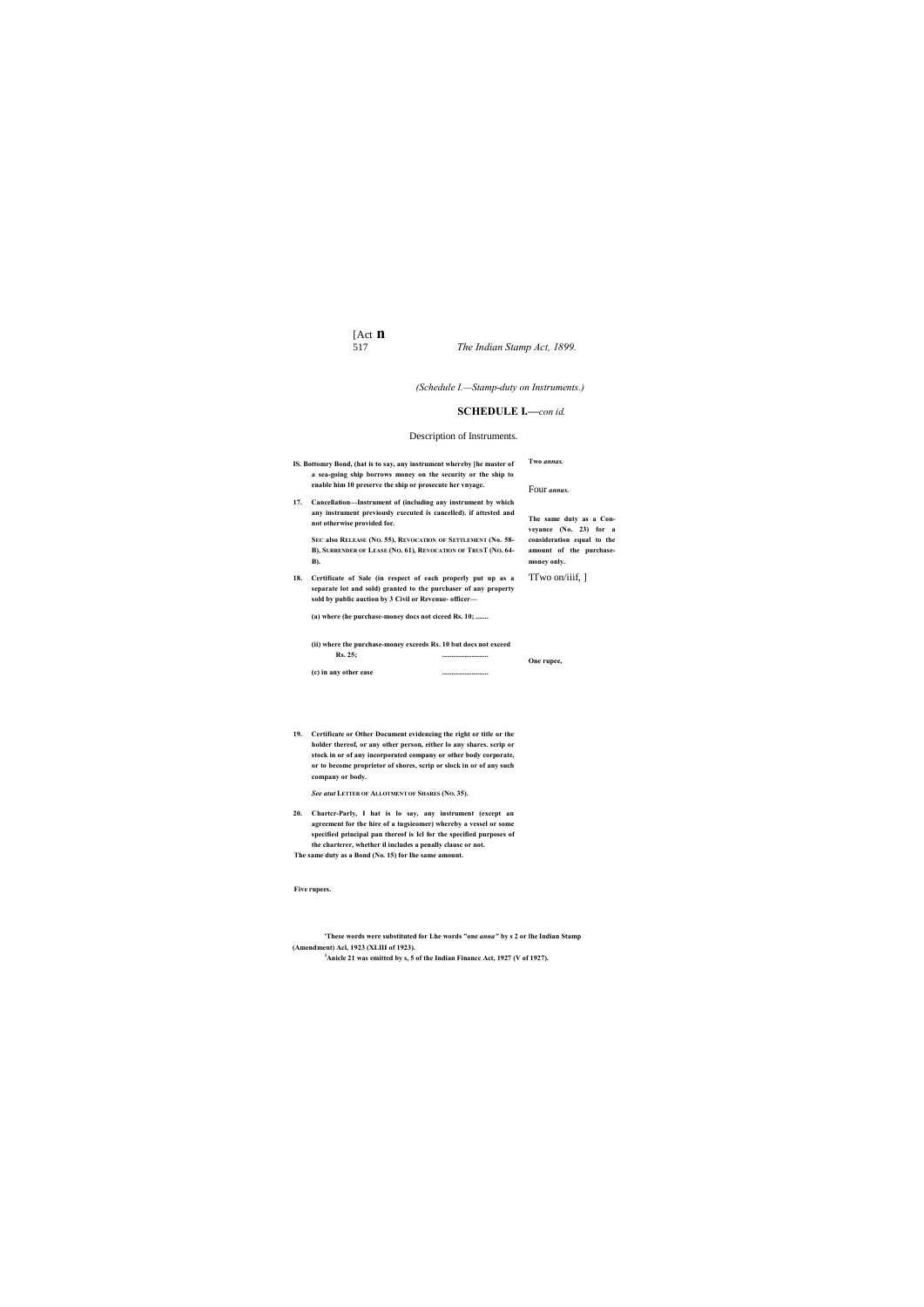$[Acta  
518]$ 

518 *The Indian Stamp Act, 1899.*

**XX of 1847.**

**One rupee.**

## *(Schedule I.—Stamp-duly on Instruments.)*

# **SCHEDULE I.—***coiud.*

| <b>SCHEDULE 1.</b> Coiud.                                                                                                                                                                                                                                                                                                                                                                                                              |                                   |
|----------------------------------------------------------------------------------------------------------------------------------------------------------------------------------------------------------------------------------------------------------------------------------------------------------------------------------------------------------------------------------------------------------------------------------------|-----------------------------------|
| Description of Instruments.                                                                                                                                                                                                                                                                                                                                                                                                            | Proper                            |
| Composition-Deed, that is lo say, instrument cxeculed by a<br>22.<br>debtor whereby he conveys his properly for the benefit or his<br>creditors, or whereby payment or a compo-si#on or dividend on<br>their dchls is secured (0 1he creditors. or whereby provision is<br>made for the coniinuance of (he debtor's business, under the<br>supervision of inspectors or under letters of license, for the<br>benefii of his creditors. | Stamp-<br>duty.                   |
| 23.<br>Conveyance [as defined by section 2(70)] not being a TRANSFER<br>charged or exempted under No. 62.-                                                                                                                                                                                                                                                                                                                             | Ten rupees.                       |
| when: ihc amouni or value of the consideration for such                                                                                                                                                                                                                                                                                                                                                                                |                                   |
| conveyance as sei forth therein docs not exceed Rs. SO: where il                                                                                                                                                                                                                                                                                                                                                                       |                                   |
| exceeds Rs. SO but does not exceed Rs. 100 where it exceeds Rs.                                                                                                                                                                                                                                                                                                                                                                        |                                   |
| 100 but docs not exceed Rs. 200 where it exceeds Rs, 200 but docs                                                                                                                                                                                                                                                                                                                                                                      |                                   |
| nol cxcccd Rs, 300 where it excccds Rs, 300 but does not exceed                                                                                                                                                                                                                                                                                                                                                                        |                                   |
| Rs. 400 when: it exceeds Rs, 400 bul does not exceed Rs. 500                                                                                                                                                                                                                                                                                                                                                                           |                                   |
| where it exceeds Rs. 500 but does nol exceed Rs. 600 where il                                                                                                                                                                                                                                                                                                                                                                          | Eight<br>annas.                   |
| execeds Rs. 600 but does not execed Rs. 700 where it exceeds Rs.                                                                                                                                                                                                                                                                                                                                                                       | One<br>rupee.                     |
| 700 but docs not cxceed Rs. BOO where it exceeds Rs. BOO but                                                                                                                                                                                                                                                                                                                                                                           | Two<br>rupees.                    |
| does not exceed Rs. 900 where it exceeds Rs. 900 but docs not                                                                                                                                                                                                                                                                                                                                                                          | Three<br>nlpccs,                  |
| execed Rs. 1.000 and for every Rs. 500 or pan thereof in excess or                                                                                                                                                                                                                                                                                                                                                                     | Four<br>rupees.                   |
| Rs. 1.000.                                                                                                                                                                                                                                                                                                                                                                                                                             | Five rupees. Six                  |
| Exemption.                                                                                                                                                                                                                                                                                                                                                                                                                             | rupees.<br>Seven                  |
| Assignment of copyright by entry made under the Indian Copyright<br>Act, 1847', section 5.                                                                                                                                                                                                                                                                                                                                             | Eight<br>rupees.                  |
| Co-Parmership-Decd SEE PARTNERSHIP (No. 46).                                                                                                                                                                                                                                                                                                                                                                                           | rupees.<br>Nine                   |
| 24.<br>Copy or Extract, certified lo be a true copy or extract, by or                                                                                                                                                                                                                                                                                                                                                                  | Ten<br>rupees.<br>Five<br>rupees. |
| order of any public officer and not chargeable under thd law for<br>the lime being in force relating to court-fees, (i) if ihe orginaJ was<br>not chargeable wilh duty or if the duly with which il was<br>chargeable docs not exceed one rupee;<br>(i7) in any other case<br>,,,                                                                                                                                                      | rupees.<br>Eight<br>annas.        |

**'See now (he Indian Copyright Acl, 1914 (111 of I9J3).**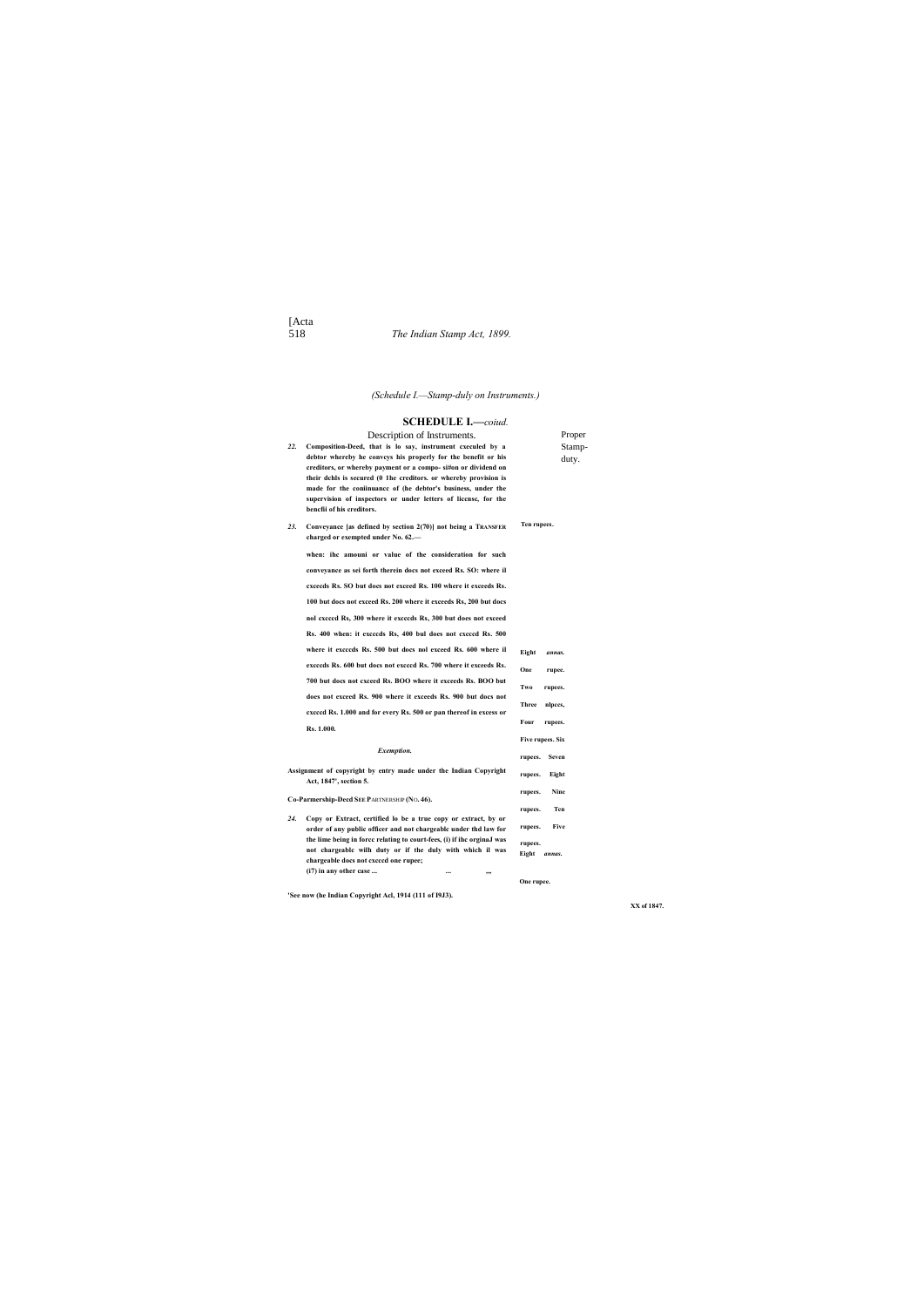**of 1899.]** *The Indian Slamp Act, 1899.* **519**

*(Schedule I.—Stamp-duty on Instruments.)*

### SCHEDULE I.ô contd.

**'This dame was substituted for claujcs** *(b)* **and (c) by s. 7{/) of the Indian Stomp (Amendment) Act, 1906 (V of 1906). '**

**The word "divorces" was inserted by s. 2 and Schedule I of the Repealing and Amending Act,** *1914* **(X of 1914).**

**'Article 27. which was substituted Tor (he original article by s. 3** *(iii)* **of the Indian Stamp (Amendment) Act, 1910 (VI of 1910), was further substituted by s. 7** *(if)* **of the Indian Stamp (Amendment) Act, 1955 (XLIII of 1955).**

**'Substituted for the words "Three** *annas"* **by s. 13 of lhe Indian Siamp (Amendment) Act, 1958 (XIX of 1958), "**

**'Substituted Tor the words "Sin** *annas"* **by s, 13,** *ibid.*

| Description of Instruments.                                                                                                                                | Proper Stamp-                                     |
|------------------------------------------------------------------------------------------------------------------------------------------------------------|---------------------------------------------------|
|                                                                                                                                                            | duty.                                             |
|                                                                                                                                                            |                                                   |
| 24. Copy or Extract-conctd.                                                                                                                                |                                                   |
| <b>Exemptions.</b>                                                                                                                                         |                                                   |
| (a) Copy of any paper which a public officer is ex                                                                                                         |                                                   |
| pressly required by law lo make or furnish for record in<br>any public office or for any public purpose.                                                   |                                                   |
| $'$ [ $(f)$ ] Copy of, or extract from, any register relating to<br>births, baptisms, namings. dedications, marriages, 'di<br>vorces. deaths or burials.]' |                                                   |
| 25. Counterpart or Duplicate of any instrument chargeable                                                                                                  |                                                   |
| wilh duty and in respect of which the proper duly has<br>been paid.—                                                                                       |                                                   |
| (a) if lhe duly wilh which original instrument is charge                                                                                                   | The same duty as is                               |
| able does not exceed one rupee;                                                                                                                            | payable on the original.                          |
| (6) in any other case.                                                                                                                                     | One rupee.                                        |
| Exemption.                                                                                                                                                 |                                                   |
| Counterpart or any lease granted to a cultivator, when such                                                                                                |                                                   |
| lease is exempted from duly.                                                                                                                               |                                                   |
| 26. Customs-Bond-                                                                                                                                          |                                                   |
| (a) where ihe amount does not exceed Rs, ICO                                                                                                               | The same duty as a                                |
| (ib) in any other case                                                                                                                                     | Bond (No. 15) far such<br>amount.<br>Five rupees. |
| *27. Debenture (whether a mortgage debenture or not), bc>                                                                                                  |                                                   |
| ing a marketable security transferable-                                                                                                                    |                                                   |
| (a) by endorsement or by a separate instrument of                                                                                                          |                                                   |
| transfer-                                                                                                                                                  |                                                   |
| where ihe amouni or value does nor exceed Rs. JO                                                                                                           | ■"[Twenty naye patse.]                            |
| where il exceeds Rs. 10 and docs nol exceed Rs. 50                                                                                                         | '[Forty naye pain ]                               |
|                                                                                                                                                            |                                                   |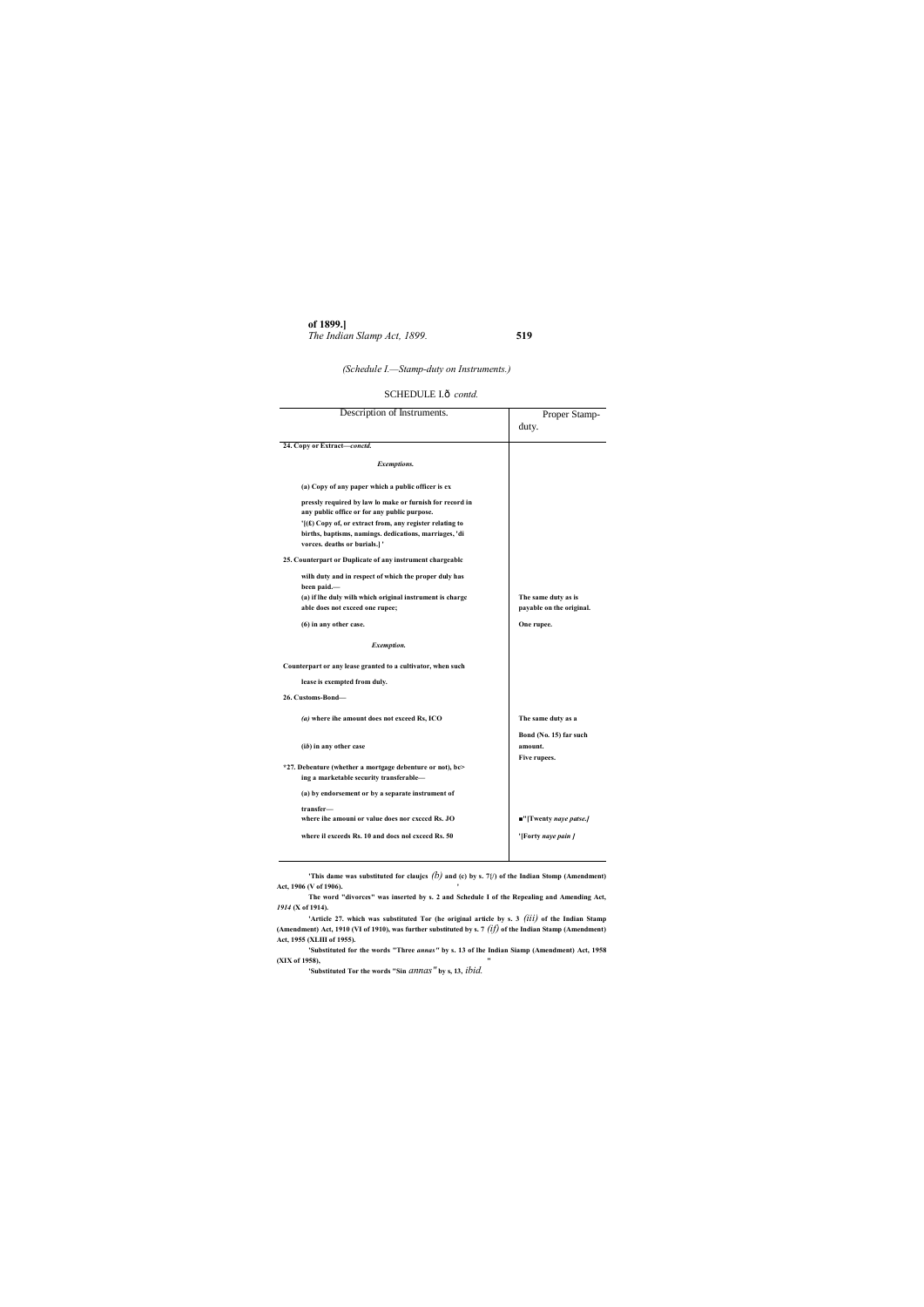$[Acta  
520$ 

520 *The Indian Stamp Act, 1899.*

*(Schedule /.—Stamp-duty on Instruments.)*

**'Substituted for [he words "twelve** *annas" by s.* **13 of Ihe Indian Slamp (Amendment) Aci. 1958** 

**(XIX of 1958).**

**'Substituted Tor 1/ie words "eight** *annas"* **by s. 13,** *ibid.*

**-"Substituted for the words "four** *annas'* **by s. 13,** *ibid.*

| SCHEDULE I.ô co/ud.                                                                                               |                                                                    |
|-------------------------------------------------------------------------------------------------------------------|--------------------------------------------------------------------|
| Description of Instruments.                                                                                       | Proper Siamp-                                                      |
|                                                                                                                   | duiy.                                                              |
| where it exceeds Rs, 50 and docs noL<br>exceed Rs. 100                                                            | '[Seventy-five naye paise,]                                        |
| Ditto 100 ditto 200                                                                                               | One rupee '[fitly n/iye paise,]                                    |
| Ditto 200 ditto 300                                                                                               | Two rupees<br><sup>J</sup> [nveniy-five naye paise.]               |
| Ditto 300 diuo 400.,,                                                                                             | Three rupees.                                                      |
| DIUD 400 ditto 500.,.                                                                                             | Three rupees '[seventy-five<br>naye paise.]                        |
| Ditto 500 diuo 600                                                                                                | Four rupees '(fifty naye<br>paise.] -                              |
| Ditto 600 ilillo 700  Ditto 700 diuo 800                                                                          | <b>Five rupees</b><br>'[twenty-five naye<br>poise,]<br>Six rupees. |
| Ditto 800 ditto 900                                                                                               | Si* rupees '[seventy- five                                         |
| where il exceeds Rs. 900 and does not<br>exceed Rs. 1,000                                                         | naye paise.)<br>Seven rupees *'[ fifty naye<br>patse.]             |
| and for every Rs. 500 or parr thereof<br>in excess or Rs. $i,000$                                                 | Three rupees '[seventy-five<br>naye paise.]                        |
| (A) by delivery—                                                                                                  |                                                                    |
| where the amount or value of the consideraiion for such debenture as sci<br>forth therein dots not cxceed Rs. 50. | '[Seventy-five n aye paise. J                                      |
| where il enceeds Rs. 50 bul il (Joes riot<br>exceed Rs. 100                                                       | O/ie rupee '[fifty naye paise,]                                    |
| Diuo LOO diuo' 200                                                                                                | Three rupees,                                                      |
| Ditto 300 ditto 300                                                                                               | Four rupees '[fifty naye*<br>paise.]                               |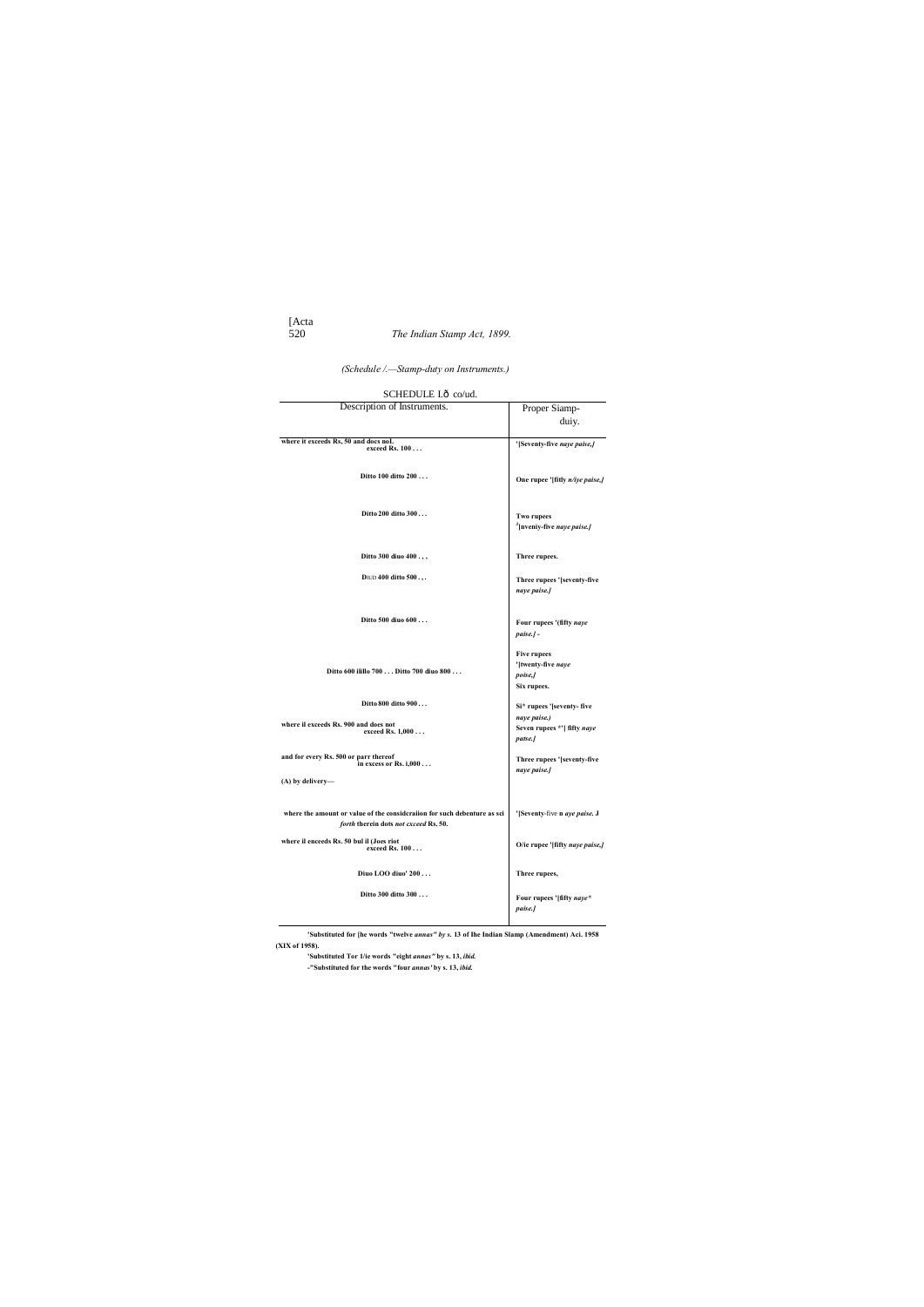# $[Act \n**n**$ <br>521

The Indian Stamp Act, 1899.

*(Schedule I.—Stamp-duty on Instruments.)*

## **SCHEDULE I***,—contd.*

| SCHEDULE 1 <i>,—conia.</i>                                                                                                                                                                                                                                                                                                             |                                                      |
|----------------------------------------------------------------------------------------------------------------------------------------------------------------------------------------------------------------------------------------------------------------------------------------------------------------------------------------|------------------------------------------------------|
| Description of Instruments.                                                                                                                                                                                                                                                                                                            | Proper Stamp-<br>duty.                               |
| ls. 300 but docs not<br>exceed Rs. 400                                                                                                                                                                                                                                                                                                 | Six rupees.                                          |
| Dillo 400 dillo 500  Ditto 500 ditto 600                                                                                                                                                                                                                                                                                               | Seven rupees '[fiTty naye<br>paise.]<br>Nine rupees. |
| Ditto 600 ditto 700 Dillo 700 diuo 800                                                                                                                                                                                                                                                                                                 | Ten rupees '[fifty naye<br>paise.]<br>Twelve rupees. |
| Dino 800 diua 900                                                                                                                                                                                                                                                                                                                      | Thirteen rupees '(fitly naye<br>paise.]              |
| Ditto 900 diuo 1,000                                                                                                                                                                                                                                                                                                                   | Fifteen rupees.                                      |
| 500 or pan thereof in cxccss of<br>Rs. 1.000                                                                                                                                                                                                                                                                                           | Seven rupees '[fifty hoj*<br>paise ]                 |
| : lerm "Debenture" includes any interest coupons attached thereto but the<br>amount of such coupons shall not be included in estimating lhe duly.                                                                                                                                                                                      |                                                      |
| Exemption.                                                                                                                                                                                                                                                                                                                             |                                                      |
| ed by an incorporated company or other body corporate in terms or a<br>registered mortgage deed, duty stamped in respect of the full amount of<br>debentures to be issued thereunder, whereby the company or body<br>borrowing makes over, in whole or in pan, their property lo trustees for the<br>bene Hi of the debenture holders: |                                                      |
| Provided (hat the debentures so issued are expressed (o be isued in terms of<br>this said mortgage-deed.                                                                                                                                                                                                                               |                                                      |
|                                                                                                                                                                                                                                                                                                                                        |                                                      |

*'See* **fool-nole 2 on page 519,** *anu.*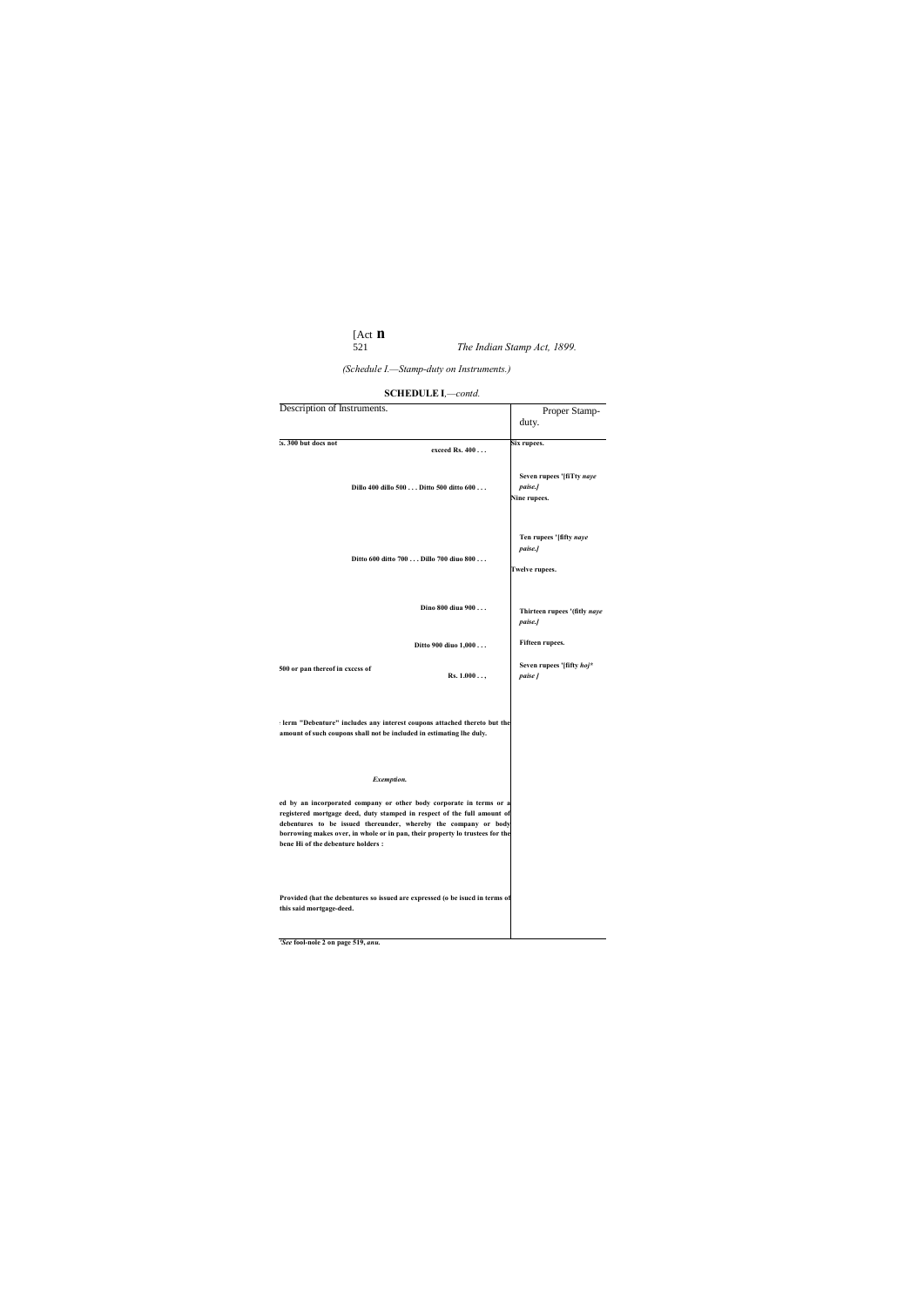[Aci n

522 *The Indian Stamp Act, 1899.*

*(Schedule /.—Stamp-duty on Instruments.)*

## **SCHEDULE** *l.—contd.*

**'These words and figure were subsliluted for the words and figure** *"See* **Agreement by way of equitable mortgage (No. 6)" by s. 8(2) of the Indian Stamp (Amendment) Act, 1904 (XV of 1904).**

| Description of Instruments.                                                                                                                                                                                                                                                                                                                                                                                                                                                              | Proper Stamp- |
|------------------------------------------------------------------------------------------------------------------------------------------------------------------------------------------------------------------------------------------------------------------------------------------------------------------------------------------------------------------------------------------------------------------------------------------------------------------------------------------|---------------|
|                                                                                                                                                                                                                                                                                                                                                                                                                                                                                          | duty.         |
| Of uny (rust. See Trust (No. 64).                                                                                                                                                                                                                                                                                                                                                                                                                                                        |               |
| order in respect of goods, that is to say, any instrument entitling any person<br>therein named, or his assigns, or the holder thereof, to the delivery of any<br>goods lying in any dock or port, or in any warehouse in which goods are<br>stored or deposited on cent or hire, or upon any wharf, such instrument<br>being signed by or on behalf of the owner of such goods, upon the sale or<br>transfer of the property therein, when such goods eiceed in value twenty<br>rupees. | One anna.     |
| c deeds. '{See Agreement relating to Deposit of title-deeds, pawn or pledge<br>$(N_0.6.)$ .                                                                                                                                                                                                                                                                                                                                                                                              |               |
| f partnership. SEE PARTNERSHIP (NO. 46),                                                                                                                                                                                                                                                                                                                                                                                                                                                 |               |
| -Instrument of, that is to say, any instrument by which any person effects<br>the dissolution of his marriage.<br>rument of. See SETTLEMENT (NO. 58).                                                                                                                                                                                                                                                                                                                                    | One rupee.    |
|                                                                                                                                                                                                                                                                                                                                                                                                                                                                                          |               |
|                                                                                                                                                                                                                                                                                                                                                                                                                                                                                          |               |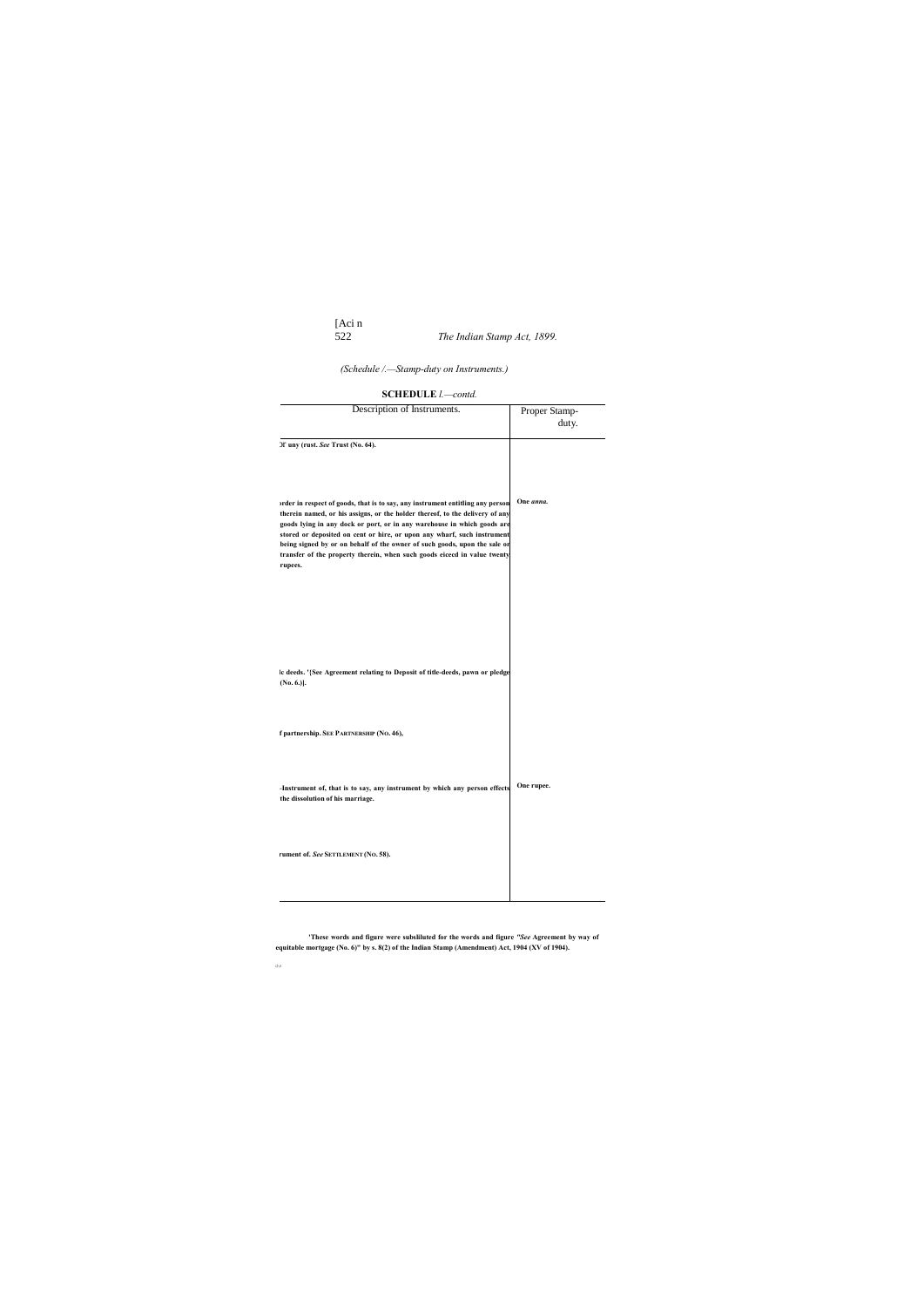### *The Indian Stamp Act, J899.* 523 of 1899,]

**'These words and figure were inserted by s. 19 and [he Sch. of the Indian Bar Councils Act. 1926 (XXXVIII of 1926),**

*(Schedule I.—Stamp-duty on Instruments.)* SCHEDULE *l^cantd.*

| Description of Instruments.                                                                                                                                                                                                                           | Proper Stamp-duty.                                                                                                                                                          |
|-------------------------------------------------------------------------------------------------------------------------------------------------------------------------------------------------------------------------------------------------------|-----------------------------------------------------------------------------------------------------------------------------------------------------------------------------|
|                                                                                                                                                                                                                                                       |                                                                                                                                                                             |
| icate-COUNTERPART (No, 25).                                                                                                                                                                                                                           |                                                                                                                                                                             |
|                                                                                                                                                                                                                                                       |                                                                                                                                                                             |
| Intry as an Advocate, Vakil or Attorney on the roll OR any High Court <sup>1</sup><br>[under [he Indian Bar Councils Aci. 1926. or] in exercise of powers<br>conferred on such Court by Letters Patents or by the ' Legal<br>Practitioners Act, 1884- |                                                                                                                                                                             |
| XXXV1                                                                                                                                                                                                                                                 |                                                                                                                                                                             |
| of 1926.                                                                                                                                                                                                                                              |                                                                                                                                                                             |
| of 1884.                                                                                                                                                                                                                                              | Five hundred rupees.                                                                                                                                                        |
|                                                                                                                                                                                                                                                       | Two hundred and fifty rupees.                                                                                                                                               |
| Exemption.                                                                                                                                                                                                                                            |                                                                                                                                                                             |
| of an advocate, vakil or attorney on the roll of any High Court when he<br>has previously been enrolled in High Court.                                                                                                                                |                                                                                                                                                                             |
| $J^*T^*$                                                                                                                                                                                                                                              |                                                                                                                                                                             |
|                                                                                                                                                                                                                                                       |                                                                                                                                                                             |
| ange or Properly-Insinimenis of                                                                                                                                                                                                                       | The<br>same<br>duly<br>as<br>я<br>Conveyance (No. 23) for a<br>consideration equal to the<br>value OR the property of<br>greatest value as set forth in<br>such instrument. |
| ict. See COPY(NO, 24).                                                                                                                                                                                                                                |                                                                                                                                                                             |
| <b>Sum</b> \irther Charge—Instrument of, that is to say, any instrument imposing a<br>fun her charge on mortgaged properly-                                                                                                                           |                                                                                                                                                                             |
| hen ihe original mortgage is one of the description referred to in clause The<br>(a) of Article No. 40 (thai is, wilh possession):                                                                                                                    | duty<br>same<br>as<br>я<br>Conveyance (No. 23) for a<br>consideration equal to the<br>amount of the further charge<br>sc- cuwd by such instrument.                          |

**<sup>&#</sup>x27;Since repealed. .**

**J The words and figures "EQUITABLE MORTGAGE.** *See* **AGREEMENT by way of EQUATIBLE MORTGAGE (NO. 6)" which were repealed by s. 8(3) of (he Indian Slamp (Amendmenl) Act, 1904 (XV of 1904), arc omillcd.**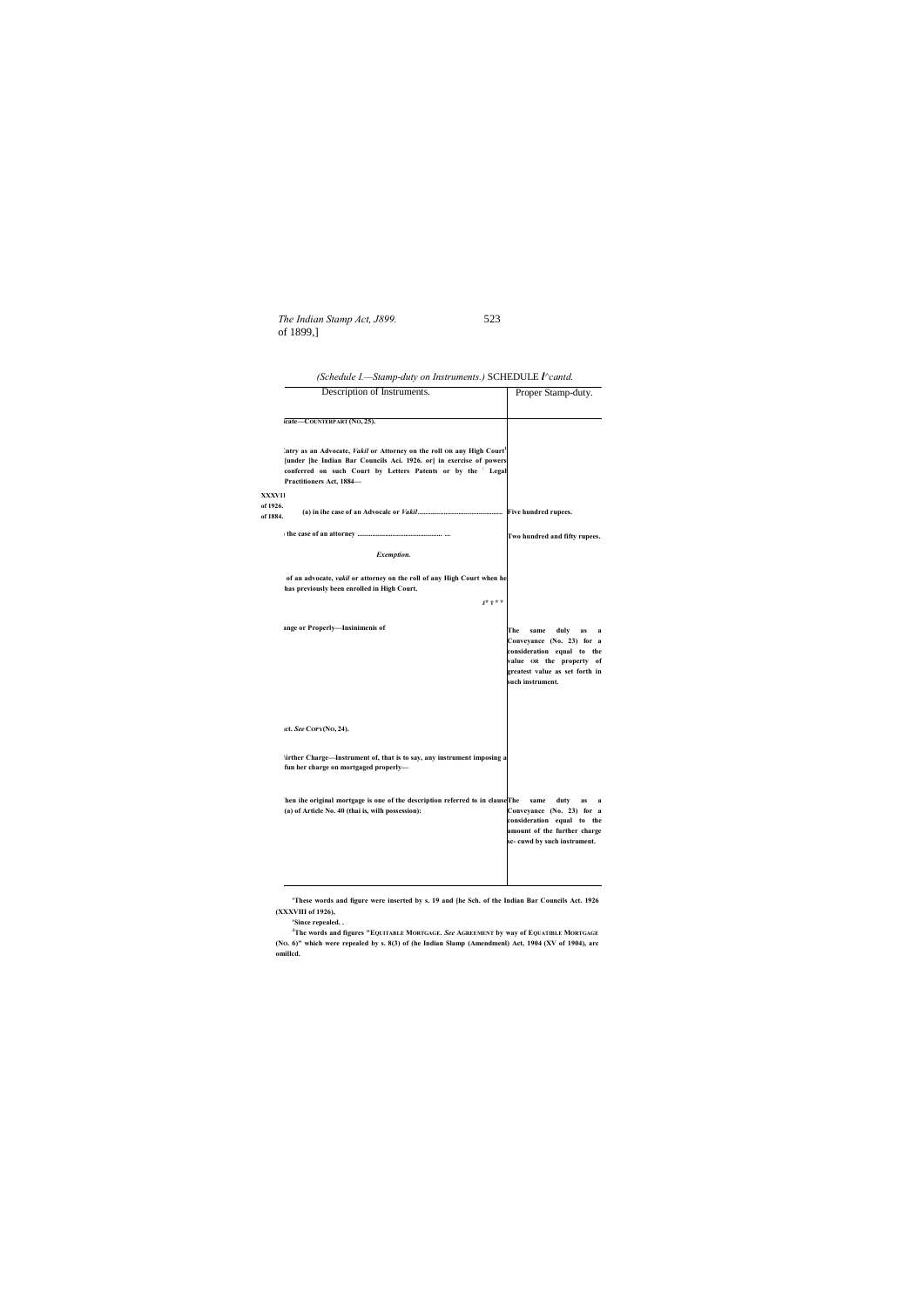### of 189P-] *The Indian Stamp Act, 1899.* 524

## *(Schedule l.-Stamp-duty on Instruments.)*

# SCHEDULE *I^-eontd.*

|                                                                                                                                                                                 | Proper                                                                                                                                                                                                                     |  |
|---------------------------------------------------------------------------------------------------------------------------------------------------------------------------------|----------------------------------------------------------------------------------------------------------------------------------------------------------------------------------------------------------------------------|--|
| Description of Instruments.                                                                                                                                                     | Stamp-                                                                                                                                                                                                                     |  |
| 32. Further charge <i>-conctd.</i>                                                                                                                                              | duty.                                                                                                                                                                                                                      |  |
| (b) when such mortgage is one of the description referred lo in<br>clause (b) of Arlicle No. 40 (that is,                                                                       |                                                                                                                                                                                                                            |  |
| without possession)-<br>(i) if at lhe time of execution of instrument of further<br>charge possession of ihe property is given, or agreed to be<br>given under such instrument: | to lhe total amount of the<br>(including<br>charge<br>ihe<br>original<br>mortgage<br>and<br>further<br>any<br>charge<br>already made) less the<br>duly already paid on such<br>original mortgage<br>and<br>further charge. |  |
|                                                                                                                                                                                 | The some duty as a Bond<br>(No. 15) for the amouni of<br>further<br>the<br>charge<br>sccured<br>bv<br>such<br>instrument.                                                                                                  |  |
| (ii) if possession is not so given.<br>The same duly as a Conveyance (No. 23) I for u consideration equal                                                                       |                                                                                                                                                                                                                            |  |
| 33. Gift-Instrument of, nol being SETTLEMENT (NO. 58) OR WILL OH<br>TRANSFER (NO. 62.),<br>The same duty as a Conveyance $(N_0, 23)$ for a consideration equal to               | the value of the property<br>as set forth in such<br>instrument.                                                                                                                                                           |  |
| Hiring Agreement or agreement for service. See AGREEMENT (No. 5.).                                                                                                              |                                                                                                                                                                                                                            |  |
| 34. Indemnity-Bond<br>$\ddotsc$                                                                                                                                                 |                                                                                                                                                                                                                            |  |
| The same duty as a sucurity-Bond (No. 57) for the same amount.                                                                                                                  |                                                                                                                                                                                                                            |  |
| Inspectorship-Deed. See COMPOSITION -DEED (NO. 22).                                                                                                                             |                                                                                                                                                                                                                            |  |
| <b>Insurance. Sec POLICY OF INSURANCE (NO. 47).</b>                                                                                                                             |                                                                                                                                                                                                                            |  |
| 35. Lease, including an under-lease or sub-lease and any<br>agreement lo [el or sub-let —<br>(a) where by such 'lease the rent is fixed and no premium is<br>paid or delivered- |                                                                                                                                                                                                                            |  |
| (i) where the lease purports lobe for a term of less than                                                                                                                       |                                                                                                                                                                                                                            |  |

**one year The same duty as a Bond (No. 15) for the whole amount payable or deliverable under such lease.**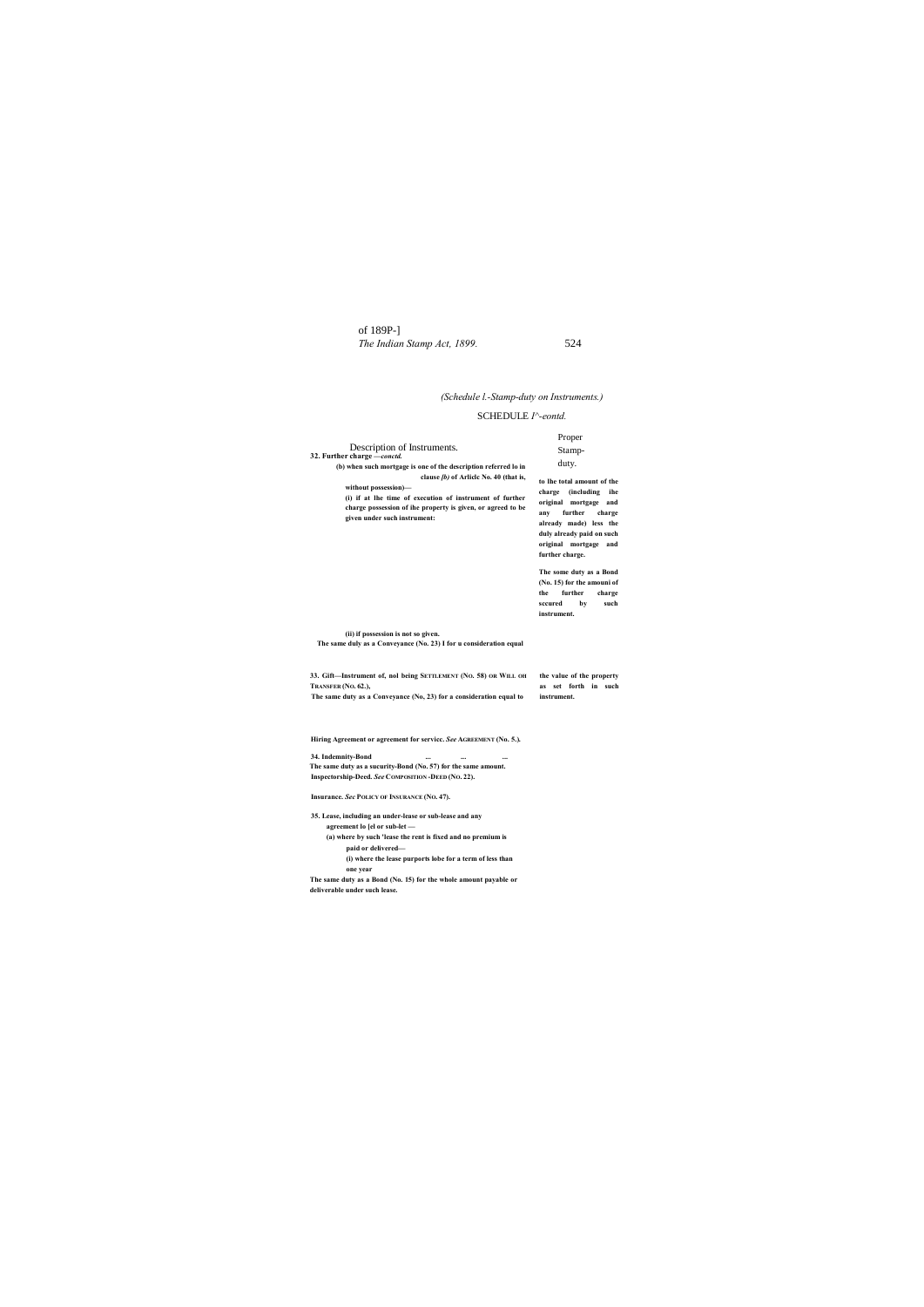**of 1899.]** *The Indian Slamp Act, 1899.* **525**

*(Schedule I.—Stamp-duty on Instruments.)* SCHEDULE *I^-contd.*

|                                                         | Proper                    |
|---------------------------------------------------------|---------------------------|
| Description of Instruments.                             | Slamp-duly.               |
| 35. Lease-Contd.                                        |                           |
| (iV) where (he lease purports to be for a term of       | The same duty as a        |
| not less lhan one year bul nol mote than                | Bond (No. 15) Tor Ihe     |
| three years;                                            | amount or value of l/tc   |
|                                                         | average annual rem re     |
|                                                         | served.                   |
|                                                         |                           |
| (IVI) where Ihe lease purports io be for a term in      | (be Same duty as a        |
| cicces of three ycare;                                  | Conveyance (No. 23)       |
|                                                         | for a consideration       |
|                                                         | equal to the amount or    |
|                                                         | value of ihe average      |
|                                                         | annual rent reserved.     |
| (iu) where iJtc lease does nol purport m be for         | The same duly as a        |
| any definite term;                                      | Conveyance (No. 23)       |
|                                                         | for a consideration       |
|                                                         | equal to the amount or    |
|                                                         | value of Ihe average      |
|                                                         | annual rent which         |
|                                                         | would be paid or de       |
|                                                         | livered for ihe first ten |
|                                                         | years if the lease con    |
|                                                         | tinued so long.           |
| (v) where the lease purports lo be in perpetuity;       | The same duly as a        |
|                                                         | Conveyance (No, 23)       |
|                                                         | Tor a consideration       |
|                                                         | equal lo onc-fiflh of     |
|                                                         | ihe whole amount of       |
|                                                         | renis which would be      |
|                                                         | paid or delivered in      |
|                                                         | respect of ihe first fif  |
|                                                         | ty years of ihe lease.    |
| (b) where the lease is granted for a fine or premium or | The some duty as a        |
| for money advanced and where no rent is reserved;       | Conveyance (No. 23)       |
|                                                         | for a consideration       |
|                                                         | equal io ihc amount or    |
|                                                         | value of such fine or j   |
|                                                         | premium or advance as 1   |
|                                                         | set forth in the base.    |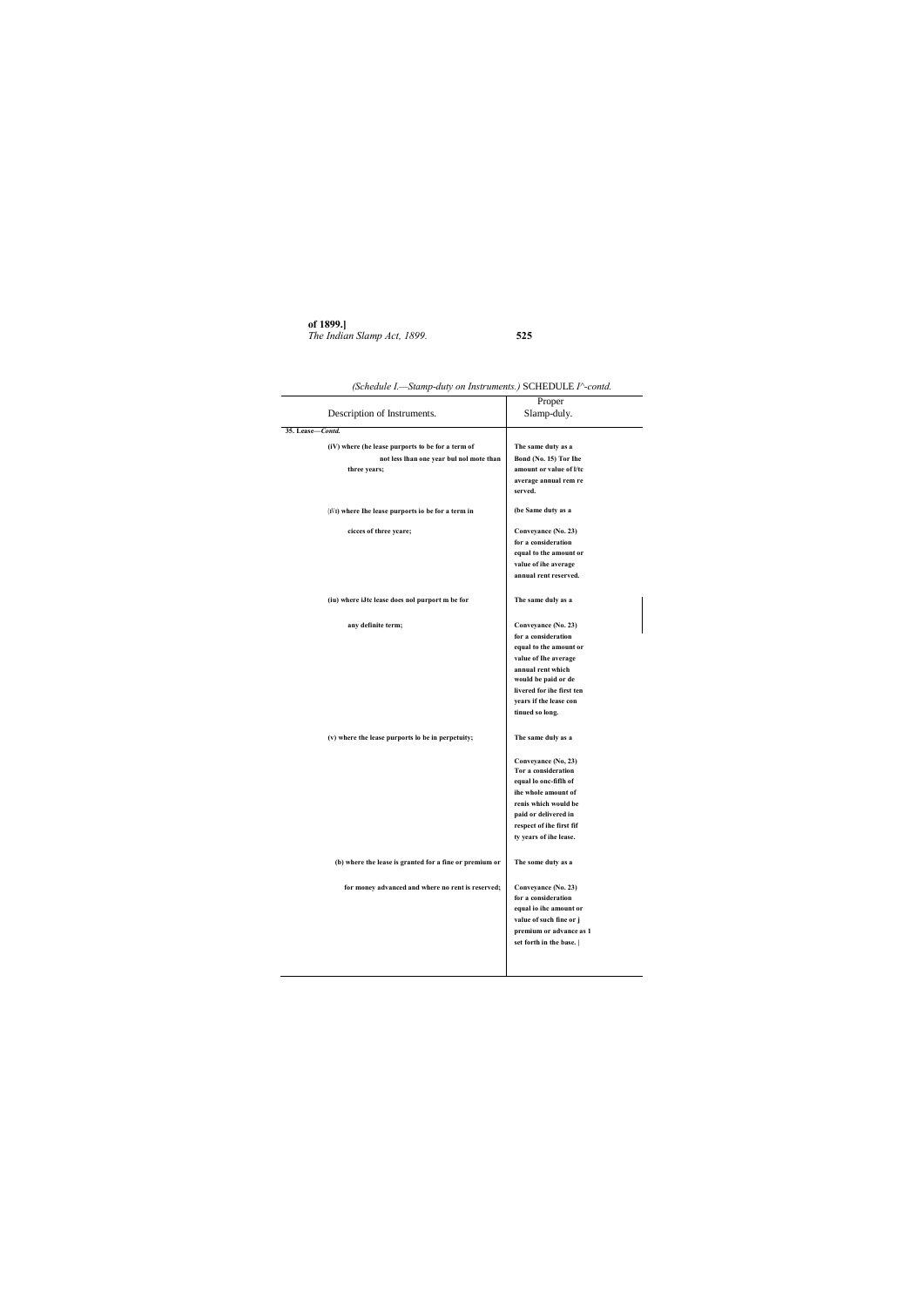[Act **n**

526 *The Indian Stamp Act, 1899.*

Proper Stampduty.

*(Schedule I.—Stamp-duty on Instruments.)* 

### **SCHEDULE** *lr-contd.*

Description of Instruments. 35. Leaseô Conctd. **(c) where [he lease is granted for a fine or pcrmium or for money advanced in addition to reni reserved. The same duty as a Conveyance (No. 23) for a consideration equal (o the amount or value of such fine or premium or advancc as set fonh in lhe lease, in addition to the duly which would have been 'payable on** 

**such lease if no fine or premium or advance had been paid or delivered:**

**Provided thai, in any case when on agree' ment to lease is stamped wilh (he** *ad valorem* **stamp required for a lease, and »lease, and a lease in pursuance of such agreement is subsequently executed the duly on such lease shall nol exceed eight** *annas.*

### *Exemptions.*

**(a) Lease, executed in the case of a cultivator for lhe purposes of cultivation (including a lease of trees for the production of food or drink) without the payment or delivery of any fine or premium, when a definite term is expressed and such term does not excccd one year, or when the average annual rent reserved does not exceed one hundred rupees.**

**'[Two** *annas.]*

**36. Letter of allotment of Shares in any company or proposed company, or in respect of any loan to be raised by any company or proposed company.** *See also* **C**ERTIFICATE OF OTHER DOCUMENT **(N**O**. 19).**

**'Exemption (b) was omitted by para. 3 and the 1st Sch. of the Government of India (Adaptation of Indian Laws) Order, 1937.**

**'These words were substituted for the words "one** *anna"* **by s. 2 of the Indian Stamp (Amendment) Acl, 1923 (XLIII of 1923).**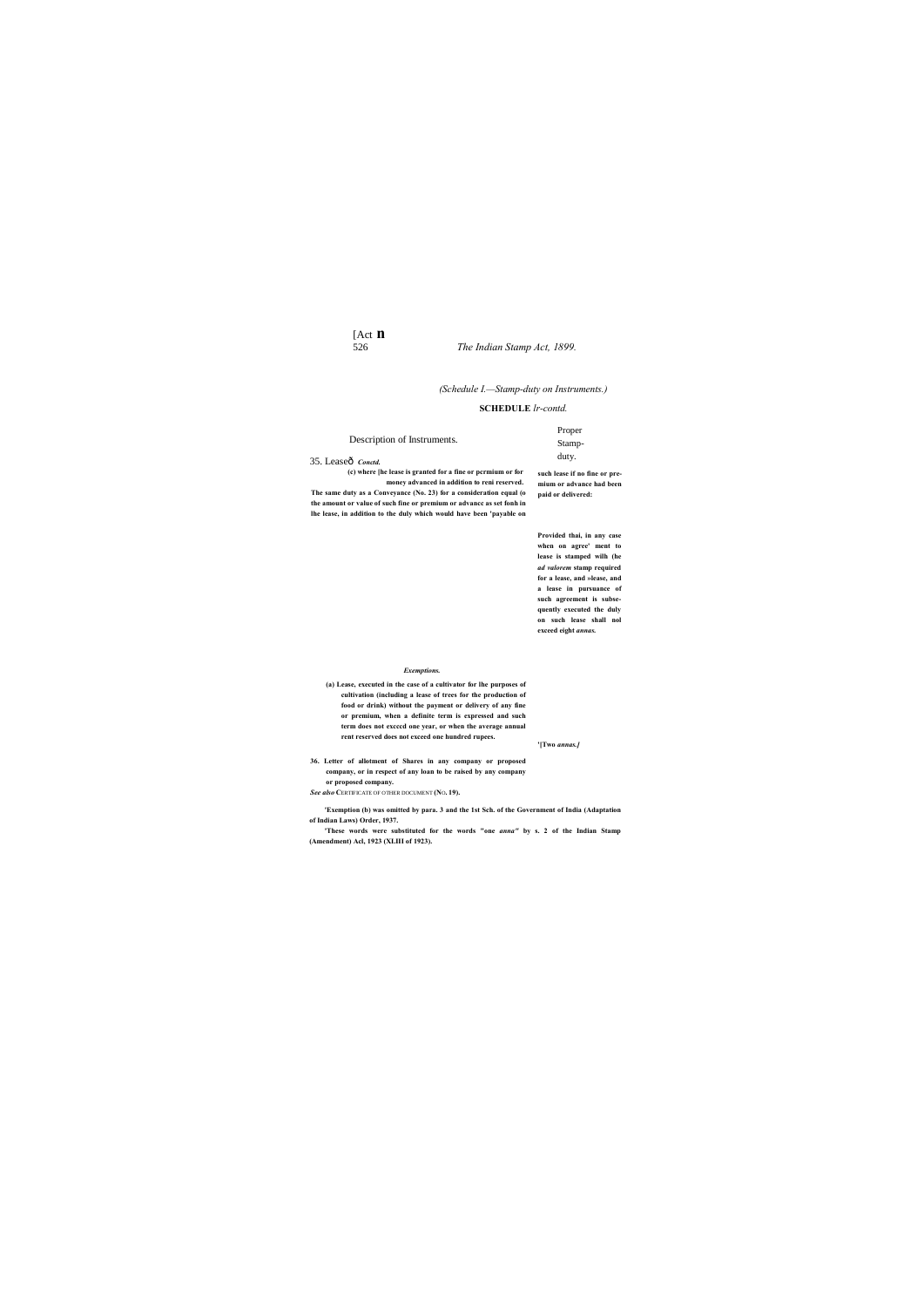### **of 1899.]** *The Indian Slamp Act, 1899.* **527**

**The some duty as a** 

*(Schedule I.—Stamp-duty on Instruments.)* 

|             | SCHEDULE 1^ontd.                                                                                                                                                                                                                                                                                                                                                                                                                                                                                                             |                                                                                                                                                                                        |
|-------------|------------------------------------------------------------------------------------------------------------------------------------------------------------------------------------------------------------------------------------------------------------------------------------------------------------------------------------------------------------------------------------------------------------------------------------------------------------------------------------------------------------------------------|----------------------------------------------------------------------------------------------------------------------------------------------------------------------------------------|
|             | Description of Instruments.<br>37. Letter of Credit, that is lo say, any instrument by which one person<br>authorises another (0 give credit lo ihe person in whose favour it<br>is drawn,<br>Letter of Guarantee- See AGREEMENT (No. IS).                                                                                                                                                                                                                                                                                   | Proper<br>Stamp-<br>duty.<br><sup>1</sup> [Two rupees.J                                                                                                                                |
|             | 39, Letter or Licence> that is io say, any agreement between a debtor<br>and his creditors thai the latter shall, for a specified time,<br>suspend their claims and allow the debtor to cany on business at<br>his own discretion.                                                                                                                                                                                                                                                                                           | Ten rupees.                                                                                                                                                                            |
|             | 39. Memorandum of Association of a Company-<br>(a) if accompanied by articles of association under section 37 of<br>the Indian Companies Acl, 1882';                                                                                                                                                                                                                                                                                                                                                                         | Fifteen<br>rupees.                                                                                                                                                                     |
| VI of 1882. | (b) if nol so accompanied<br><br>Exemption.                                                                                                                                                                                                                                                                                                                                                                                                                                                                                  | Forty rupees.                                                                                                                                                                          |
|             | Memorandum of any association not formed for profit and<br>registered under seclion 26 of Ihe Indion Companies Acl,<br>1882 <sup>9</sup><br>40. Mortgage Deed, nol being <sup>5</sup> [AN AGREEMENT RELATTSG TO DErosrr<br>OF Tmf-DEEDs, PAWN OR PLEDGE (No.6)], BOTTOMRY BOND (No.<br>16), MORTGAGE OF A CROP (No.41), RESPONDENTIA No. 56), OR<br>SECURITY-BONO ( $No.57$ )— (a) when possession of the property or<br>any part of ihe<br>property comprised in such deed is given by mortgagor or<br>agreed to be given*, | The some duty as a<br>Conveyance (No. 23) for a<br>consideration equal to the<br>amount secured by such<br>deed. The same duty as a<br>bond (No. 15) for the<br>amount sccured by such |
|             | (b) when "" possession is nol given or agreed to be given as<br>aforesaid.                                                                                                                                                                                                                                                                                                                                                                                                                                                   | deed.                                                                                                                                                                                  |

**<sup>3</sup> These words and figure were substituted for the words and** 

**figure "An agreement to mortgage (No. 6)" by s. 8(4)(a) of the Indian** 

**Stamp (Amendment) Acl. 1904 (XV of 1904). \_**

**'The words "at the time of execution" which were repealed by s.** 

**8***(.4)(b), ibid***, are omitted.**

'The exemption "(3) Instrument of pledge or pawn or goods if unattested" which was repealed by s, 8(-/)(c) or lhe Indian Stamp (Amendment) Act. 1904 (XV of 1904), i

 $\overline{a}$ 

*<sup>9</sup> See* **now Ihe Companies Acl, 1956 (I of 1956).**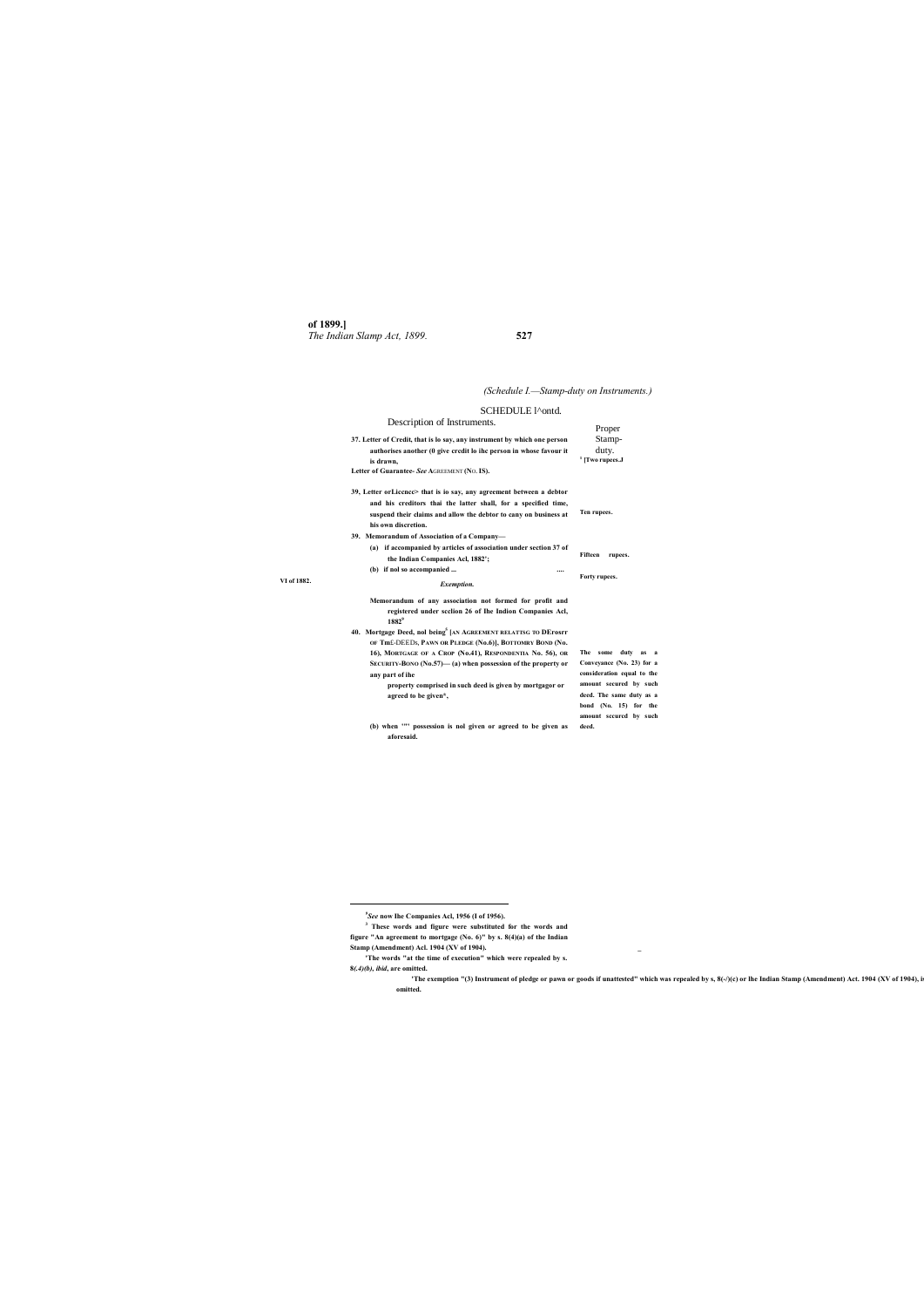[Act **n**

528 *The Indian Stamp Act, 1899.*

*Explanation.***— A mortgagor who gives to the mortgagee a powerof-aiiomey to collcct rents or a lease of ihc properly mortgaged or part thereof, is deemed to give possession within the meaning of this article.**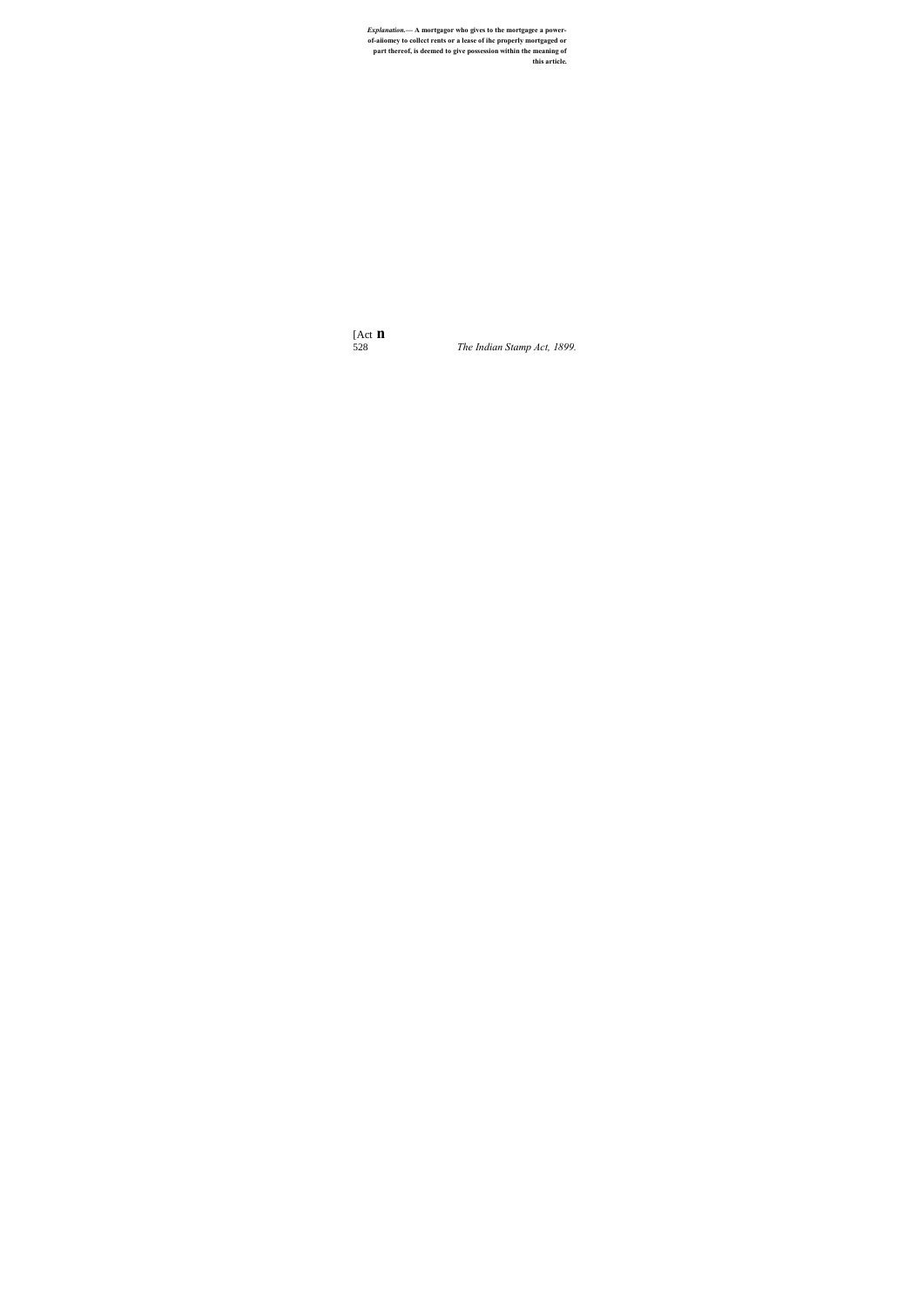### **of 1899.]** *The Indian Slamp Act, 1899.* **529**

**xrx of 1883. XII of 1884.**

**[Two** *annas.]*

### Proper Stampduty. **Eight** *annas.* **Eight** *annas.* **One** *anna.* **One** *anna. (Schedule I.—Stamp-duly on Instruments.)*  SCHEDULE *l.-rontd.* Description of Instruments. **40. Morlgagc-Pccd—***conctd.* **(c) when a collateral or auxiliary or additional or sub- slim led security, or by way of further assurance for [he above mentioned purpose where the principal or primary security is duly stomped for ever)' sum secured nol exceeding Rs. 1,000 .... and for every Rs. 1,000 or pan (hereof sccurcd in excess of Rs. 1.000.** *Exemptions.* **(7) Instruments executed by persons taking advances under lhe Land Improvement Lonns Act, 1883, or lhe Agriculturists' Loans Act, 1384, or by [heir sureties as security for [he repayment of such ad avarices. (2) Letter of hypothecation accompanying a bill of exchange. 41. Mortgage of a Crop, including any instrument evidencing an agreement to secure [he repayment of a loan made upon any mortgage of a crop, whether lhe corp is or is not in existence at the time of lhe mortgage— (a) when the loan is repayable not more than three months from lhe dale of the instruments for every sum secured not exceeding Rs.200; and for every Rs. 200 or pan thereof sccurcd in excess of Rs. 200; (b) when lhe loan is repayable more than three months, but nol more than <sup>2</sup> [eighteen months], from the date of the instrument—**

**3 [Two** *annas.]* **<sup>1</sup> for every sum sccurcd nol exceeding Rs. 100; and for every Rs. 100 or pan thereof secured in excess of Rs. 100.**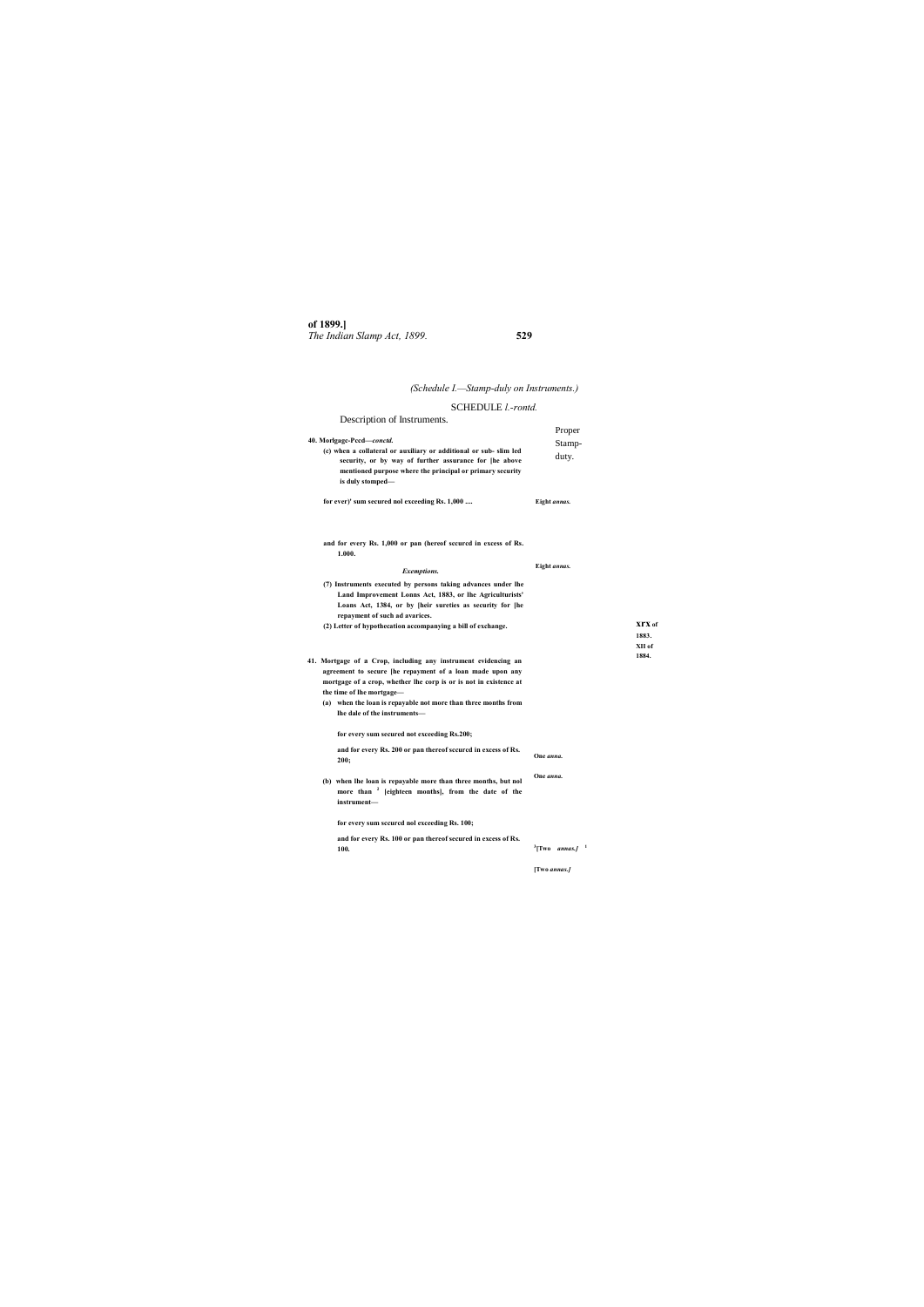| Act |  |  |
|-----|--|--|
| 530 |  |  |

530 *The Indian Stamp Act, 1899.*

*(Schedule I.—Stamp-duty on Instruments.)* SCHEDULE *\r-contd.*

**'Article 43 was substituted for the original article by s. 3{iV) of ihc Indian Slamp (Amendmenl) Act, 1910 (VI of 1910).**

| $\beta$ cheanne I.—Siamp-anty on their aments.) SCTIEDOLE \tr-contains                                                         |                                                                                                       |
|--------------------------------------------------------------------------------------------------------------------------------|-------------------------------------------------------------------------------------------------------|
| Description of Instruments.                                                                                                    | Proper Stamp-                                                                                         |
|                                                                                                                                | duty.                                                                                                 |
| tarial Act, thai is lo say, any instrument, endorsement, note, attestation, One rupee.                                         |                                                                                                       |
| certificate or entry not being a Protest (No. 50) made or signed by a                                                          |                                                                                                       |
| Notary Public in the execution of the duties of his office, or by any other                                                    |                                                                                                       |
| person lawfully acting as a Notary Public.                                                                                     |                                                                                                       |
| See also PROTEST OP HILL OH NOTE (No, 50).                                                                                     |                                                                                                       |
|                                                                                                                                |                                                                                                       |
| ote or Memorandum sent by a Broker or Agent to his principal intimating<br>the purchase or sole on account of such principal - |                                                                                                       |
|                                                                                                                                |                                                                                                       |
| (n) of any goods exceeding in value twenty rupees;                                                                             | Two anna.r.                                                                                           |
| (b) of any stock or marketable security exceeding in value twenty Subject to a maximum of ten<br>rupees.                       | rupees, one anna for every<br>Rs. 10,000 or part (hereof of<br>the value of ihe stock or<br>security. |
| te of Protest by the Master of a Ship                                                                                          | Eight annas.                                                                                          |
| See also PROTEST BR THE MASTER OF A SHIP (NO. 51).                                                                             |                                                                                                       |
| Order for the payment of Money. See FIRM OF EX-CHANCE (No.<br>13).                                                             |                                                                                                       |
|                                                                                                                                |                                                                                                       |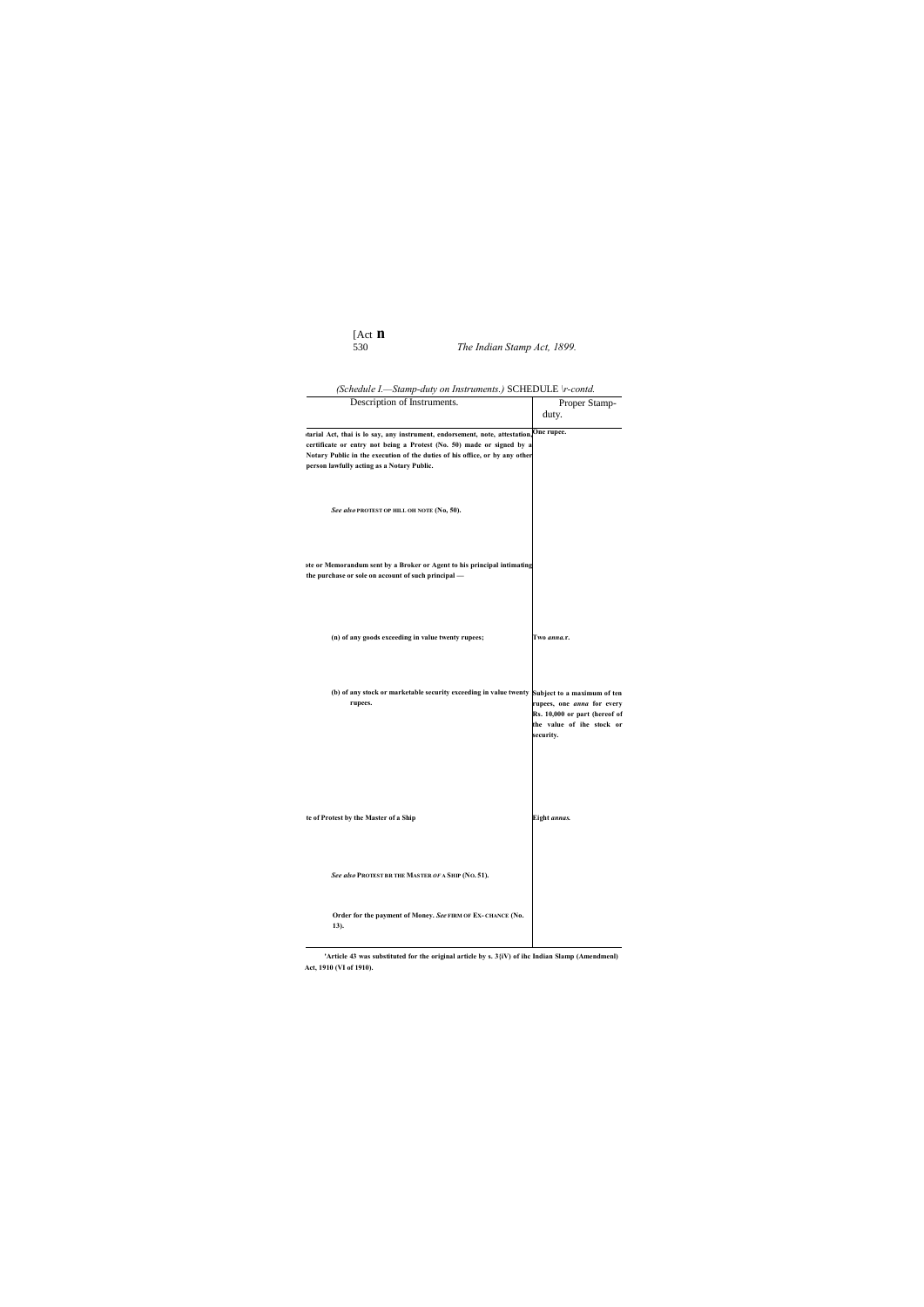**of 1899.]** *The Indian Slamp Act, 1899.* **531**

*(Schedule 1.—Stamp-duty on Instruments.)* SCHEDULE *l^contd.*

| Description of Instruments.                                                                                                                                                                                                                                                                                                                                           | Proper Siamp-duty.                                                                                                      |  |
|-----------------------------------------------------------------------------------------------------------------------------------------------------------------------------------------------------------------------------------------------------------------------------------------------------------------------------------------------------------------------|-------------------------------------------------------------------------------------------------------------------------|--|
|                                                                                                                                                                                                                                                                                                                                                                       |                                                                                                                         |  |
| 45. Partition—Instrument of [as defined by section 2(7.5)].                                                                                                                                                                                                                                                                                                           | The same duly as a Bond (No.<br>IS) for Ihe amount of the value<br>of the separated share or<br>shares of the properly. |  |
|                                                                                                                                                                                                                                                                                                                                                                       |                                                                                                                         |  |
| - The largest share remaining after the property is partitioned (or, if there ore two                                                                                                                                                                                                                                                                                 |                                                                                                                         |  |
| or mare shares of equal value and not smaller than any of the other shares then one                                                                                                                                                                                                                                                                                   |                                                                                                                         |  |
| of such equal shares) shall be deemed (o be that from which the other shares are<br>separated:                                                                                                                                                                                                                                                                        |                                                                                                                         |  |
| Provided always that-                                                                                                                                                                                                                                                                                                                                                 |                                                                                                                         |  |
| when an inslniment of partition containing an agreement to divide property in<br>severally is executed and a partition is effected in pursuance of such agreement, the<br>duly chargeable upon lhe instrument effecting such partition shall be reduccd by the<br>amount of duly paid in respect of the first instrument, but shall not be less than eight<br>annas-. |                                                                                                                         |  |
| $\leq$ j $b)$ where land is held on Revenue settlement for a period nol exceeding ihirty<br>years and paying lhe full assessment. Lhe value for the purpose of duly shall<br>be calculated at nol more than five times ihe annual revenue:                                                                                                                            |                                                                                                                         |  |
| there a final order for effecting a partition passed by any Revenue-authority or any<br>Civil Court, or an award by on arbitrator directing a partition, is stamped with the<br>stomp required for an instrument of partition in pursuance of such order or award<br>is subsequently executed, lhe duly on such inslrument shall nol exceed eight annoi.              |                                                                                                                         |  |
|                                                                                                                                                                                                                                                                                                                                                                       |                                                                                                                         |  |
| 46. Partnership -<br>A.-Instrument of-                                                                                                                                                                                                                                                                                                                                |                                                                                                                         |  |
| (a) where the capital OR (he partnership docs not etcccd Rs. 500:                                                                                                                                                                                                                                                                                                     | Two rupees cighi<br>Onftax.                                                                                             |  |
|                                                                                                                                                                                                                                                                                                                                                                       | Ten rupees.                                                                                                             |  |
| <b>B.</b> —Dissolution of                                                                                                                                                                                                                                                                                                                                             | Five rupees.                                                                                                            |  |
| '[Pawn or Pledge. See AGREEMENT RELATING TD DEPOSIT OF TITLE-DEEDS,<br>PAWN OR PLEDGE (NO, FI)-]                                                                                                                                                                                                                                                                      |                                                                                                                         |  |

**'This entry was inserted by s. 8(d) of (he Indian Siamp (Amendment) Acl. L904 (XV of 1904).**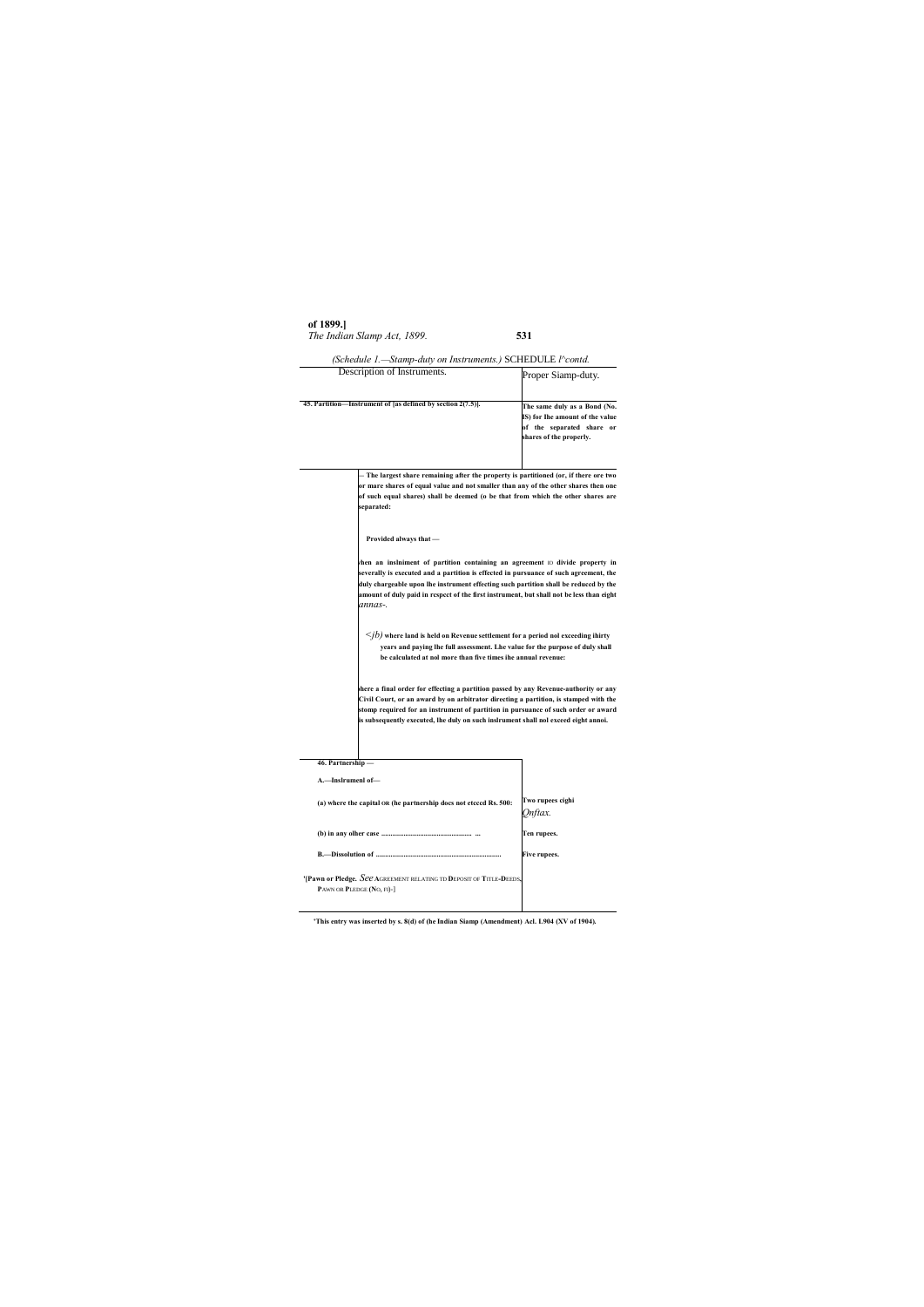| $\Delta$ ct <b>n</b> |                             |
|----------------------|-----------------------------|
| 532                  | The Indian Stamp Act, 1899. |

| (Schedule I,-Stamp-duty on Instruments.) SCHEDULE I^-contd. |  |  |
|-------------------------------------------------------------|--|--|

|                                                                                          | Proper<br>Stamp-duly.                                                |                             |
|------------------------------------------------------------------------------------------|----------------------------------------------------------------------|-----------------------------|
| Description of Instruments.                                                              |                                                                      |                             |
| 47. Policy of Insurance-                                                                 | If drawn                                                             | If drawn in                 |
| 'A.-SEA- NsunAHCE(iee scclion 7)-                                                        | singly.                                                              | duplicate,                  |
| (7) for or upon any voyage-                                                              |                                                                      | for each                    |
|                                                                                          |                                                                      | pan.                        |
| (/) where the premium or consideration docs nol                                          | <sup>1</sup> [Ten naye                                               | '[Five naye                 |
| exceed ihc rale of : $\blacksquare$ $\blacksquare$ and $\blacksquare$ and $\blacksquare$ | paise.]                                                              | paise.]                     |
| centum of the amount insured by the                                                      |                                                                      |                             |
| policy;                                                                                  |                                                                      |                             |
| (fi) in any other coil, in respeci of every full sum                                     | '[Ten naye                                                           | '[Five naye                 |
| of '{one thousand five hundred rupees] and                                               | paisel                                                               | paisel •                    |
| also any fractional put of Mono thousand                                                 |                                                                      |                             |
| five hundred rupees) insured by ihe policy;                                              |                                                                      |                             |
| $(2)$ for time-                                                                          |                                                                      |                             |
| (iHi) in respect of every full sum one thousand                                          |                                                                      |                             |
| rupees and also fractional part of one                                                   |                                                                      |                             |
| thousand rupees insured by the policy-                                                   |                                                                      |                             |
| where the insurance shall made for lime not                                              | '[Fifteen naye                                                       | $\blacksquare$ " [Ten- naye |
| exceeding si* monlhs;                                                                    | poise.]                                                              | paise. ]                    |
| where the insurance shall be made for any                                                | '   Twenty-five                                                      | •[Fifteen naye              |
| time exceeding sis monlhs and not                                                        | naye paise.)                                                         | paise.]                     |
| exceeding twelve monlhs.                                                                 |                                                                      |                             |
| <sup>1</sup> B-[FIRE INSURANCE and olher classes of                                      | T                                                                    |                             |
| Insurance, nol elsewhere included in ibis                                                |                                                                      |                             |
| article, covering goods, merchandise, personal                                           |                                                                      |                             |
| effects, crops, and olher property against loss                                          |                                                                      |                             |
| or damage;  -                                                                            |                                                                      |                             |
| $($ ) in respect of on original policy--                                                 | '[Fifty naye                                                         |                             |
| (i) when the sum insured docs nol                                                        | paise.]                                                              |                             |
| exceed [is. 5.000:                                                                       |                                                                      |                             |
| (ii) in any other case;                                                                  | One rupee.                                                           |                             |
| and                                                                                      | One-half of Ihe duly payable in                                      |                             |
| (2) in respeci of each reccipi for any payment                                           | respect of the original policy in<br>addition lo the amount, if any, |                             |
| of a premium on any renewal of an                                                        |                                                                      |                             |
|                                                                                          | chargeablc under No. 53,                                             |                             |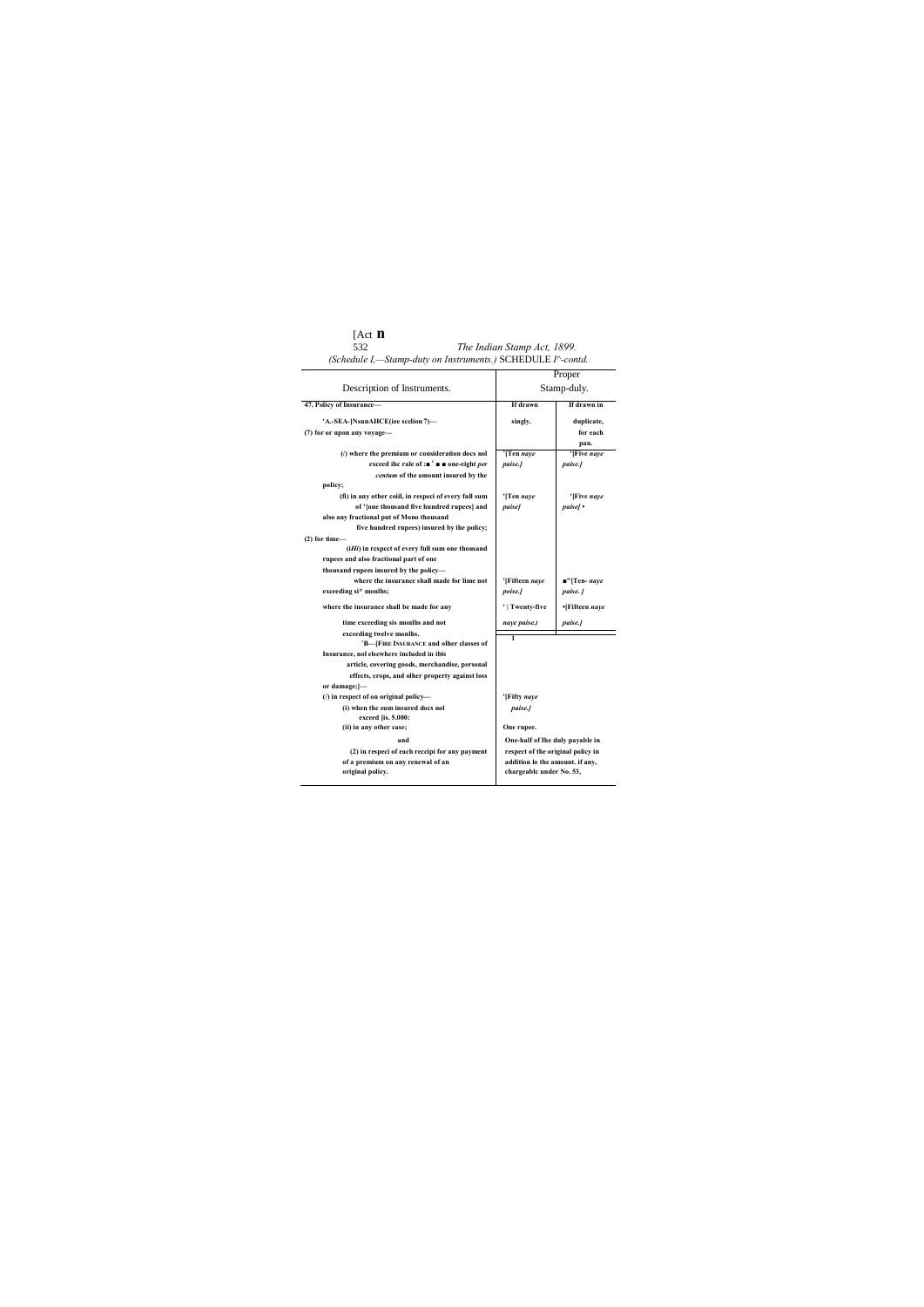*The Indian Stamp Act, 1899.* **533**

## **of 1899.]**

*(Schedule I,—Stamp-duty on Instruments.)* **SCHEDULE** *L-contd.*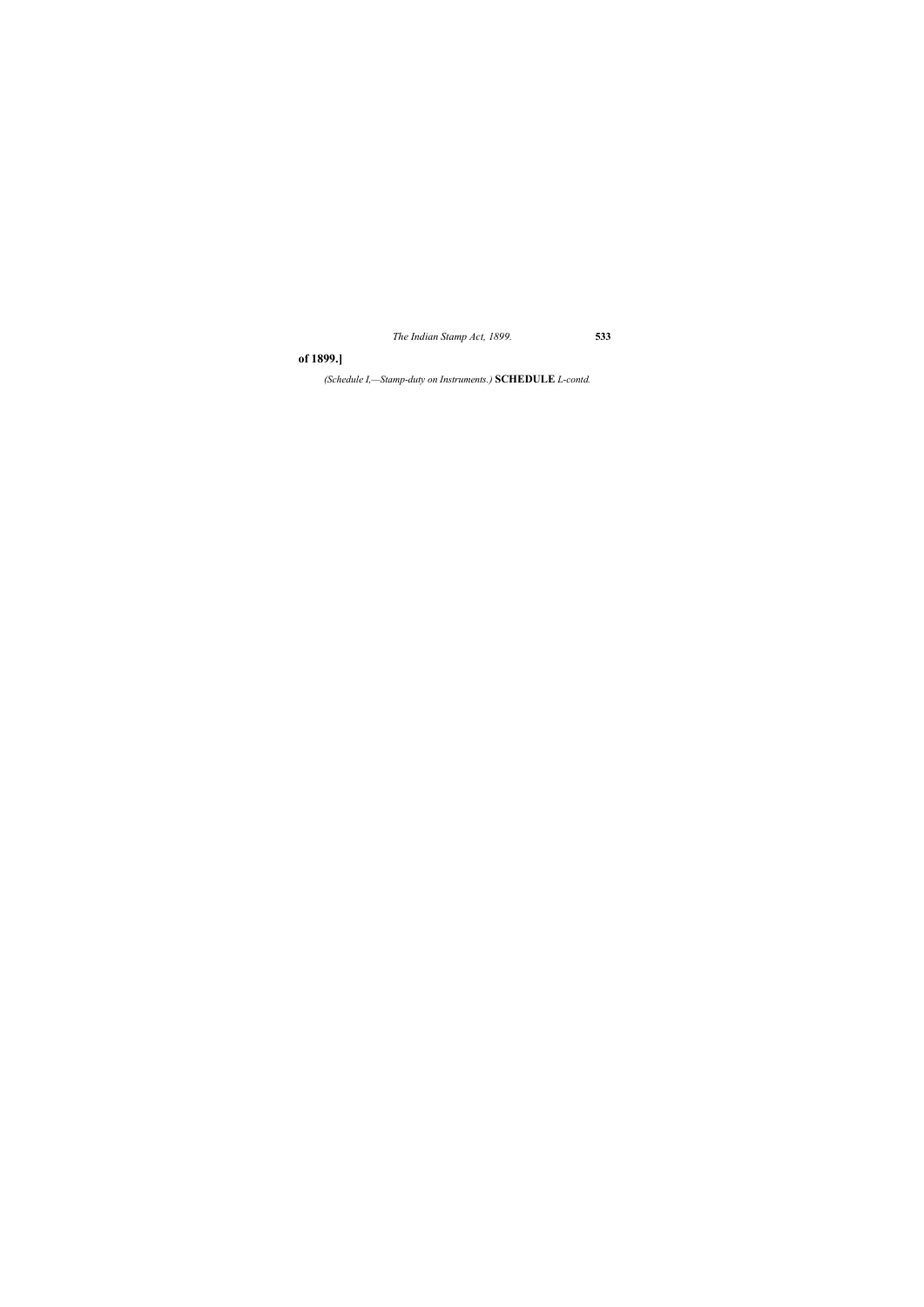**(Amendment) Acl, 1923 (XLII of 1923). "Substituted for Ihe words "Eight** *annas"* **by s. 13 of Ihe Indian Slamp (Amendment) Acl. 1958** 

**(XIX of 1958).**

## *The Indian Stamp Act, 1899.* **534**  $\overline{a}$ **<sup>10</sup> These divisions A and B were substituted for Ihc original divisions A and B by s, 7(5) of the fridian Sump (Amendment) Act, 1906 (V of 1906), : These words "fifteen** *naye paise* **or" were omitted by s. 16(a) of the Finance Aci, 1961 (XIV nf 1961). Substituted for ihe words "One** *anna"* **by s. 13 of Ihe Indian Slainp (Amendmenl) Acl, 1958 (XIX of 1958). 'Substituted for the words "Half an** *anna"* **by s. 13,** *ibid.* **Substituted for Ihc words "One thousand rupees" by s. 2 and Schedule I of the Repealing and Amending Act, 1928 (XVIII of 1928). 'Substituted for [he words "Two** *annas"* **by s. 13 of the Indian Slamp (Amendmenl) Act, 1958 (XIX of 1958). 'Substituted for ihe words "Four** *annas"* **by s. 13:** *ibid.* **■These words were substituted for ihe word "Fiic-Insurance" by s. 2(ir) of the Indian Stamp**   $\boxed{\text{prior of Inlrumenls.}}$  Proper Siamp-duty. **<17. Policy af Insurance—***comd.* **■ C.— ACCIDENT AND SICKNESS-INSURANCE (a) against railway accident, valid for a single jouney only. ' [Ten** *naye paise.] . Exemption.* **When issued lo a passenger travelling by the iniermidiaie or Ihe third class in any railway. '[Fifteen** *naye paise.]* **(b) in any other casc-for lhe maximum amount which may become payable in <sup>1</sup> [Provided thai, in ease of a lhe case or any single accident or sickness where such amouni does not ex-policy of insurance against ceed Rs. 1,000, and also whrc such amount exceed Rs. 1,000, for every Rs. dcalh by accident when the 1.000 or part thereof. annua] premium payable does nol exceed <sup>10</sup> [Rs. 2.50] per Rs. 1,000, the duty on such instrument shall be <sup>1</sup> [ten** *naye paise]* **for every Rs. 1,000 or part thereof of lhe maximum amount which may become payable under il.]** Insurance by way of indemnity against liability to pay damages on <sup>I</sup> [Ten *naye paise.]* **account of accidents to workmen empolyed by or under the insurer or against liability to pay compensation under the Workmen's Compcsalion Act, 1923, for every Rs. 100 or part thereof payable as premium.**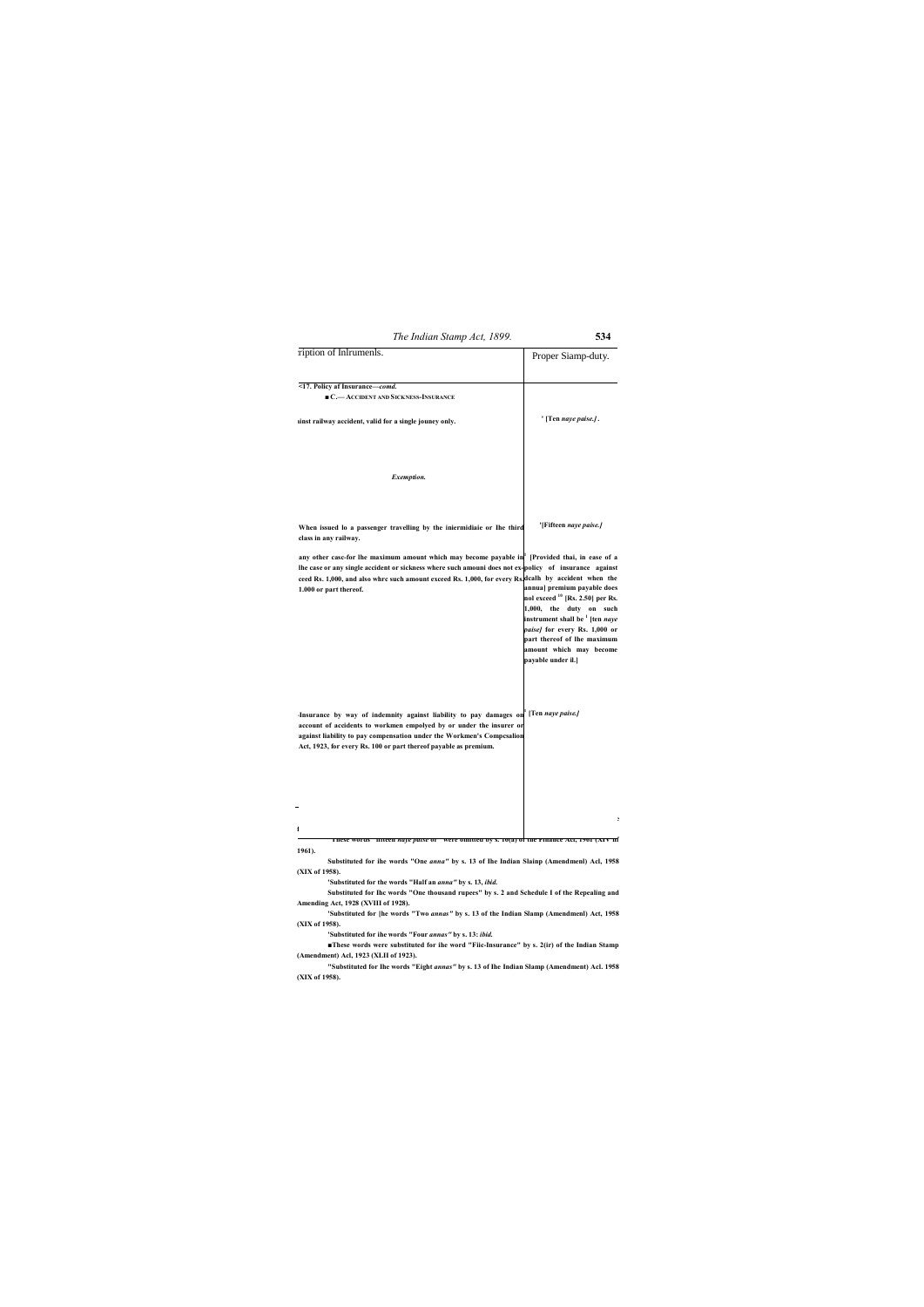*The Indian Stamp Act, 1899.* **535**

[Act rr

**'This division wis substituted Tor Oic original division D by s. 2 and Schedule I of the Repealing and Amending Aci. 1928 (XVIII of I92S}.**

<sup>1</sup> Subsi iruled for the words "or olher Insurance" by s. 7 (i/f) (u) or [he Indian Slump (Amendmenl) **Aci. 1955 (XUII of 1955).**

*'See* **fool-notc** *2* **on page 531,** *ante.*

*\*See* **foie-notc 1 on page 531,** *ante,*

**'Substituted for ihc words "Four** *annas'* **by s. 13 of ihc Indian Stamp (Amendmenl) Aci (958 (XIX or** 

**1958).**

**'Substituted for [he words "Si\*** *annas"* **by s. 13,** *ibid,*

**<sup>7</sup> Substituted for the wards "Three** *nnnas"* **by s. 13,** *ibid.*

**'This noic was inserted by s.** *7(iii)(b)* **of the Indian Slamp (Amendmenl) Act, 1955 (XLIII of 1955).**

| (Schedule I.-Stamp-duty on Instruments.) SCHEDULE \r-conid.                                                                                                                                                                                 |                             |                                             |  |
|---------------------------------------------------------------------------------------------------------------------------------------------------------------------------------------------------------------------------------------------|-----------------------------|---------------------------------------------|--|
| Description of Instruments.                                                                                                                                                                                                                 | Proper Stamp-duty,          |                                             |  |
| 47. Policy OF Insurance-coild.                                                                                                                                                                                                              | If drawn<br>singly.         | If drawn in<br>duplicate, for<br>each part. |  |
| <sup>1</sup> D.— Life Insurance '[or. Group Insurance or other<br>TNSUBANCEJ nol specifically provided for, except<br>such a Re-Insurance as is described in Division E of<br><b>Ihis Article-</b>                                          |                             |                                             |  |
| (i) Cor every sum insured not exceeding Rs. 250;                                                                                                                                                                                            | '[Fifteen naye<br>parse.]   | '[Ten naye<br>paise.]                       |  |
| 07) for every sum insured exceeding Rs. 250 bul no:<br>exceeding Rs. 500.~                                                                                                                                                                  | [Twemy-five<br>naye paise.] | ' [Fifteen noye<br>poise.]                  |  |
| (///) for every sum insured exceeding Rs. 500 bul not<br>exceeding Rs, 1.000 and Tor every Rs. 1,000 or<br>part thereof in excess of Rs. 1,000,                                                                                             | '[Forty naye<br>paise.}     | '(Twenty naye<br>paise.]                    |  |
| "N'.B.-If a policy of group insurance is renewed or<br>otherwise modified whereby ihe sura insured excccds ihe sum<br>previously insured on which stamp duly has been paid, ihe<br>proper slamp musi be borne on ihc excess sum so insured. |                             |                                             |  |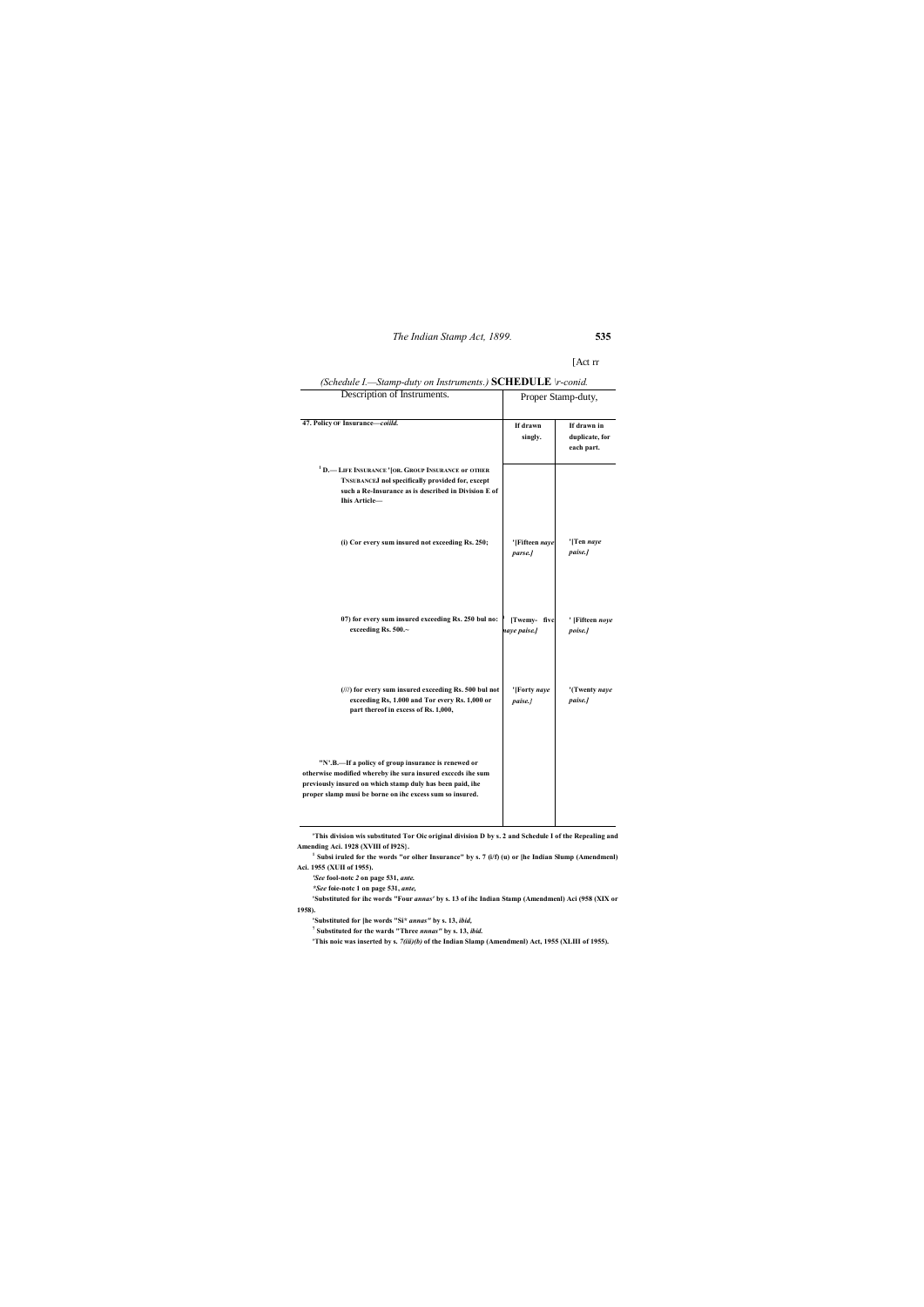**of 1899.]** *The Indian Slamp Act, 1899.* **536**

*(Schedule I.—Stamp-duty on Instrumen's.)* 

82 **<sup>11</sup> Substituted ror the words "one** *anna"* **by s. 13 or the Indian Siamp (Amendment) Acl. 195S (XIX of 1953). \*This proviso was inserted by s, 16(6) of ihe** 

| SCHEDULE I*-con td.                                                                                                               |                              |
|-----------------------------------------------------------------------------------------------------------------------------------|------------------------------|
| Description of Instrument.                                                                                                        | Proper                       |
| 47, Policy of Insurance-eancld.                                                                                                   | Stamp-duty.<br>puiae,<br>the |
| <b>D. - LIFE INSURANCE OR GROUP INSURANCE OR OUTER INSURANCE</b>                                                                  | total                        |
| NOT SPECITICAU.Y PROVIDED FOR. CtC. ô conctd.                                                                                     | amount shall be rounded      |
| Eieniplion                                                                                                                        | off to ihe next higher       |
| Policy of life-insurance gran led by the Direc lor- General of PDSI<br>Offices in accordance wilh rules for Postal Life-Insurance | multiple or five nave pnise. |
| issued under the authority of the <sup>11</sup> [Central Government.]                                                             |                              |
| E -IIK-INSURANCE BY AN INSVRASCE COW-ANY, which has                                                                               |                              |
| GRALLIED a TOLICY $5$ (of the nature specified in division A                                                                      |                              |
| or division B of this Arlicle  wilh another company by way                                                                        |                              |
| of indemnity or guarantee against the payment on the                                                                              |                              |
| original insurance or a cenain pail of lhe sum insured                                                                            |                              |
| thereby.                                                                                                                          |                              |
|                                                                                                                                   | Eighl annus.                 |
|                                                                                                                                   |                              |
|                                                                                                                                   |                              |
|                                                                                                                                   |                              |
| <b>General Exemplior</b>                                                                                                          | Eight annas. One rupee.      |
| Lelter of cover or engagement to issue a policy of insurance:                                                                     |                              |
| Provided thai, unless such letter or engagement bears ihe slamp                                                                   |                              |
| prescribed by this Acl for such policy, nothing shall be                                                                          |                              |
| claimable thereunder, nor shall it be available for any                                                                           |                              |
| purpose, except lo compel the delivery of ihe policy (herein                                                                      |                              |
| mentioned.                                                                                                                        |                              |
| -18. Powcr-of-AUomey [as difined by section $2(2/1)$ not being A                                                                  |                              |
| <b>PROXY</b> (No. 52),—                                                                                                           |                              |
| (a) when executed for the sole purpose or procuring ihe                                                                           |                              |
| registration of one or more documents in relation lo n<br>single transaction or for admitting execution of one or                 |                              |
| more such documents:                                                                                                              |                              |
| (b) when required in suits or proceedings under the                                                                               |                              |
| Presidency Small Casusc Courts Acl, 1882;                                                                                         |                              |
| (c) when authorising one person or more lo acl in a single                                                                        |                              |
| transaction oilier than Lhe ease mentioned in clausc                                                                              |                              |
| (o);                                                                                                                              |                              |
| One-quarter or the duty payable in respect of the original insurance                                                              |                              |
| but not less than <sup>3</sup> ten <i>naye ptiin</i> / or more than one rupee; 'Provided                                          |                              |
| that ir ihe total amount of duty payable is not a multiple of five naye                                                           |                              |
|                                                                                                                                   | XV<br>1S                     |
|                                                                                                                                   |                              |

**Finance Act. 1961 {XIV of 1961).**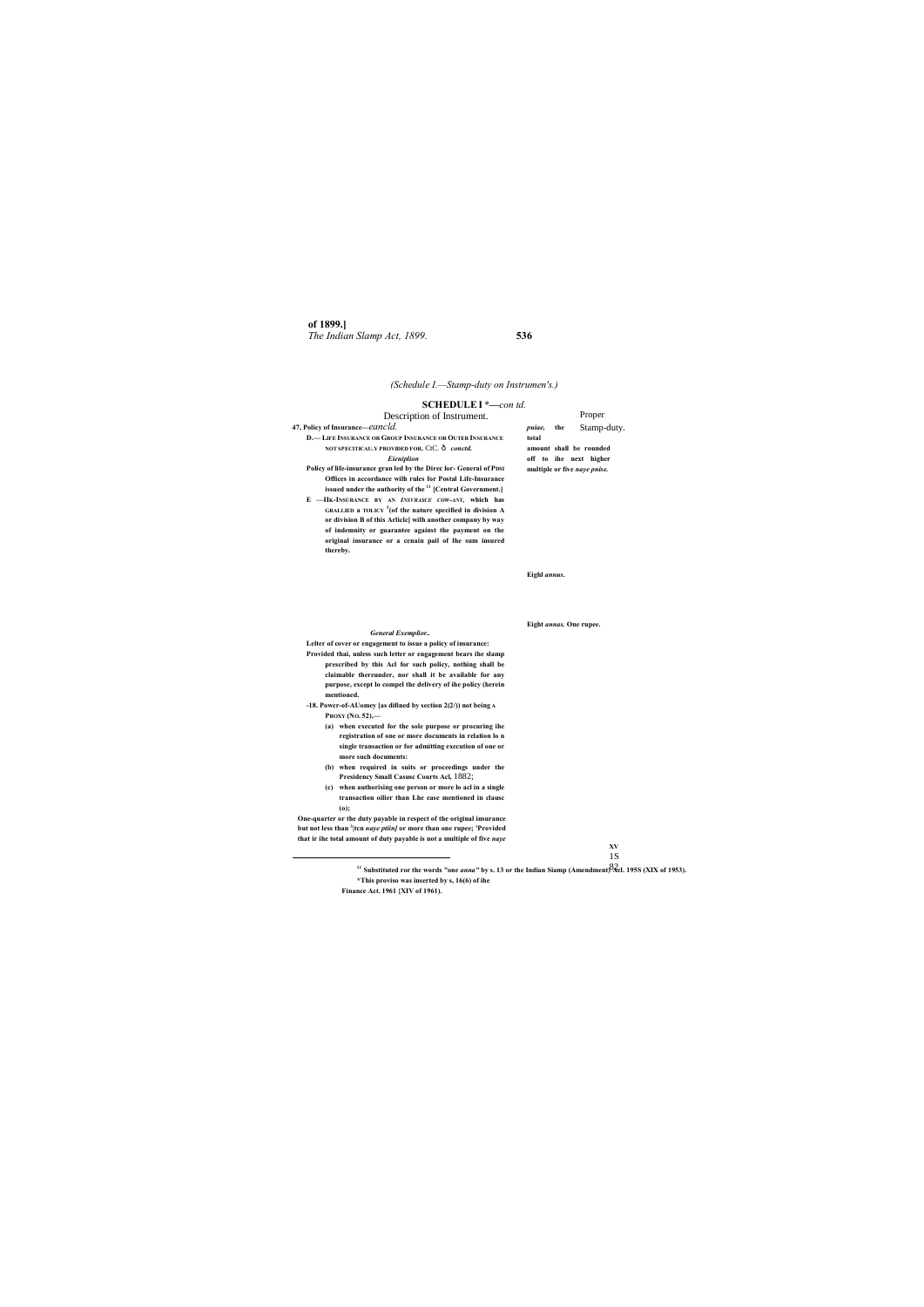*The Indian Stamp Act, J899.* 537 of 1899,]

III of 1877 .

*(Schedule I.—Stamp-duty on instruments.)* 

## **SCHEDULE** *l.-comd.*

|                                                                                                                                          | Proper                               |
|------------------------------------------------------------------------------------------------------------------------------------------|--------------------------------------|
| Description of Instruments.                                                                                                              | Stamp-duly.                          |
| 48, Power-of-Attorneyô cottcid,                                                                                                          |                                      |
| when authorising noi more thm live person! to act jointly<br>(d)                                                                         |                                      |
| and severally in more than one transaction or generally;                                                                                 | Five rupees.                         |
| when authorising more than five but nol more lhaji ten<br>(e)                                                                            |                                      |
| persons to aci jointly and severally in more than one                                                                                    |                                      |
| transaction or generally;                                                                                                                | Ten rupees,                          |
| (0 when given for consideration and authorising the altomey to sell<br>any immoveable properly;                                          |                                      |
|                                                                                                                                          | The same<br>duty<br><b>as</b><br>— я |
|                                                                                                                                          | Conveyance (No. 23) for the          |
|                                                                                                                                          | amount<br>of<br>the                  |
| (g) in any other case                                                                                                                    | consideration.                       |
|                                                                                                                                          | One rupee for each person            |
|                                                                                                                                          | authorised.                          |
|                                                                                                                                          | N.B.—The<br>term "regis-             |
|                                                                                                                                          | tration"<br>includes<br>every        |
|                                                                                                                                          | operation<br>incidental<br>to        |
|                                                                                                                                          | registration<br>under<br>the         |
| <i>Explanation,—Far</i> ihe purposes of this Article more persons than                                                                   | Registration<br>Indian<br>Acl,       |
| one when belonging ro Ihe same firm shall be deemed to be<br>qne person.                                                                 | 1877'-                               |
| $-$ 49. Promissory Note [as defined by section 2(22)]—(a) when                                                                           |                                      |
| payable on demand                                                                                                                        |                                      |
| $($ ) when the amount or value docs nut exceed Rj.250;                                                                                   |                                      |
| (ri) when the amount or value exceeds Rs. 250 but                                                                                        |                                      |
| docs not exceed Rs. 1,000;                                                                                                               |                                      |
|                                                                                                                                          | $\degree$ [Ten naye paise,]          |
|                                                                                                                                          | '[Fifteen naye $pat \, \hat{t}$ ].]  |
| (b) when payable otherwise than Dn demand                                                                                                | <sup>1</sup> [Twenty -five naye      |
|                                                                                                                                          | paise ]                              |
|                                                                                                                                          | The same duly as u Bill of           |
|                                                                                                                                          | Exchange (No. 13) for the            |
| 50. Protest of Bill or Note, lhat is to say, any dec I am I ion in writing                                                               | same<br>amount<br>payable            |
| made by a Notary Public, or other person lawfully acting us such,                                                                        | otherwise lhan on demand.            |
| attesting the dishonour of a bill of exchange or promissory note.                                                                        | One rupee.                           |
|                                                                                                                                          |                                      |
| '.Seir HDW the Indian Regislfation Act, 1908 (XVI of 1908).                                                                              |                                      |
| <sup>3</sup> This article was subsiiruted for the original article by s. 2 of the Indian Stamp (Amendmenl) Act,<br>1923 (XLIIt of 1923). |                                      |
| 'Substituted for the words "one annas" by s, 13 of the Indian Stamp (Amendmem) Aci, 1958 (XIX                                            |                                      |
| of 1958).                                                                                                                                |                                      |

**■'Subsiicutcd for the words "two anna^by s. 13,** *ibid,* **'Substituted for Ihc words "four** *annas"* **by s. 13,** *ibid.*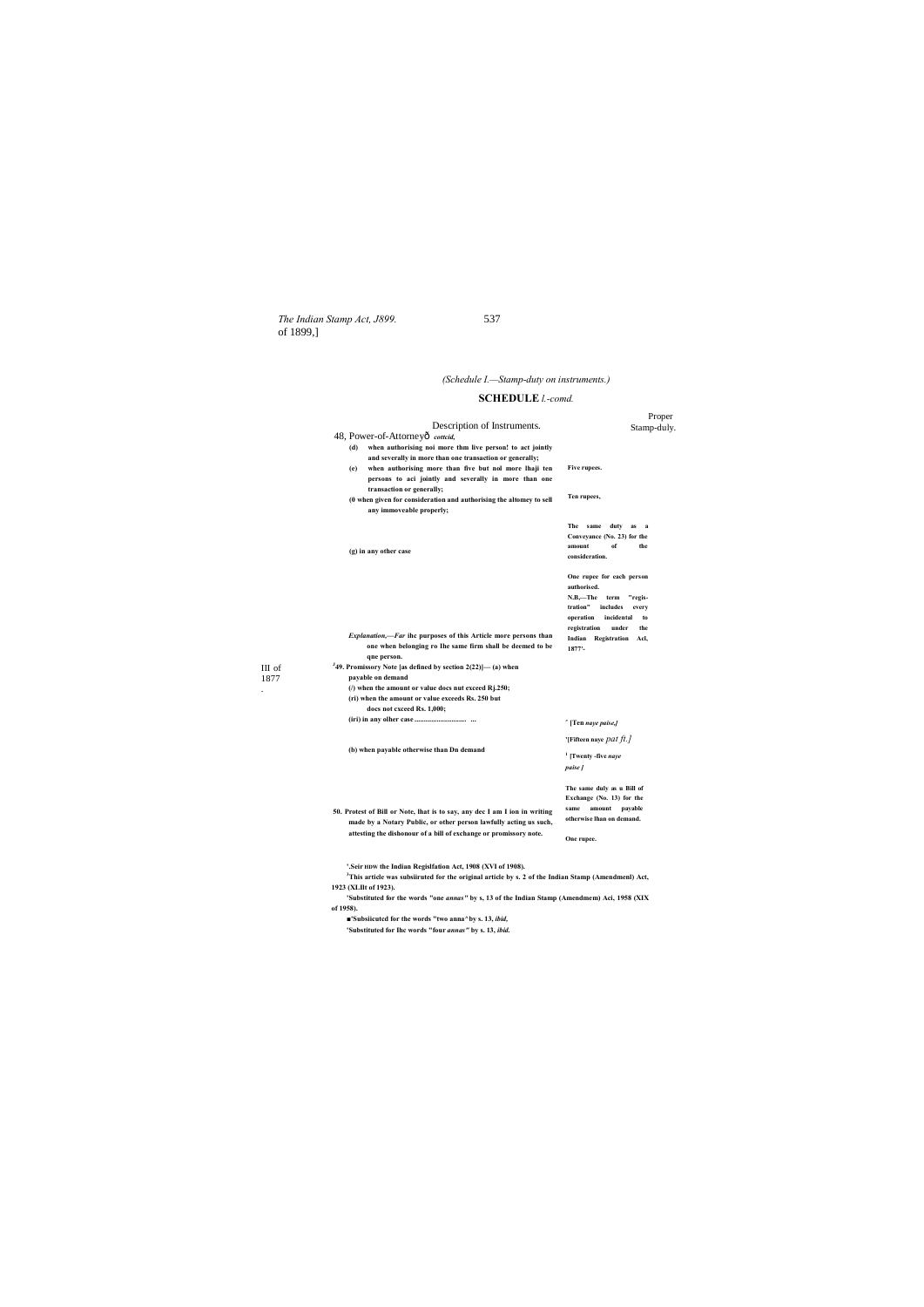## 538 *The Indian Stamp Act, 1899.*

Proper

*(Schedule L^-Stamp-duty on Instruments.)* 

## SCHEDULE *1^-coiitd.*

| Description of Instruments.                                            |                   | Stamp- |
|------------------------------------------------------------------------|-------------------|--------|
| 51. Protest by the Master of a ship, iliut is to say. any              |                   | duly.  |
| declaration of lhe particulars of her voyage drawn up by him           |                   |        |
| with a view to the adjustment ol Jesses or the calculation of          | One rupee.        |        |
| averages, and every declaration in writing made by him against         |                   |        |
| Ihe characters or the consigneces for nol loading or unloading         |                   |        |
| the ship, when such deduction is aitested or certified by a Notaiy     |                   |        |
| Public or other person lawfully acting as such. See alio Nore          |                   |        |
| Of PROTEST nr TIE MASTER OF A SHIP (No. «).                            |                   |        |
| 52. Proxy empowering any person to vole at any one ejec                |                   |        |
| tion of lhe members of a district or local board or of a body of       |                   |        |
| municipal commissi oners, or at any one meeting of (a) uembers         |                   |        |
| of an incorporated company or other body corporate whose               |                   |        |
| slock or funds is or arc divided into shares and transferable, (b)     | ' [Thirty paise,] |        |
| a local authority. or (c) proprietors, mem be re or contributors       |                   |        |
| to the funds of any institution.                                       |                   |        |
| 53. Rtceipl fas defined by scction 2(2.12)} for any money Or           |                   |        |
| other property the amount or value of which exceeds <sup>1</sup> [five |                   |        |
| hundred rupees].                                                       |                   |        |
| Exemptions,                                                            |                   |        |
| Receipt-                                                               | '(One fupee.]     |        |
| (a)<br>endorsed on or contained in any instrument                      |                   |        |
| duly stamped, '[or any insirumcr.t exempted] under                     |                   |        |
| the proviso lo section 3 (instruments executed on                      |                   |        |
| behalf of the <sup>1</sup> [Government]) '[or any cheque or bill       |                   |        |
| of exchange payable on demand] acknowledging the                       |                   |        |
| reccipi of the consideration .money therein expressed,                 |                   |        |
| or the receipt of any principal-moncy, interest or                     |                   |        |
| annuity, or other faiodiuJ payment thereby secured;                    |                   |        |
| (b)<br>any payment of money without<br>for                             |                   |        |
| consideration;                                                         |                   |        |
| (c)<br>for-any payment of rent by a cultivator on                      |                   |        |
| account ofland assessed to Government revenue or <sup>7</sup>          |                   |        |
|                                                                        |                   |        |
|                                                                        |                   |        |

12 These words were substituted for the words "or exempted" by [he Repealing and Amending Acl. 1928 (XVIt1 of 1928).<br>
"See foot-note 2 on page 474, *ante.*<br>
"These wonts were inserted by lhe Repealing and<br>
Amending Act, 19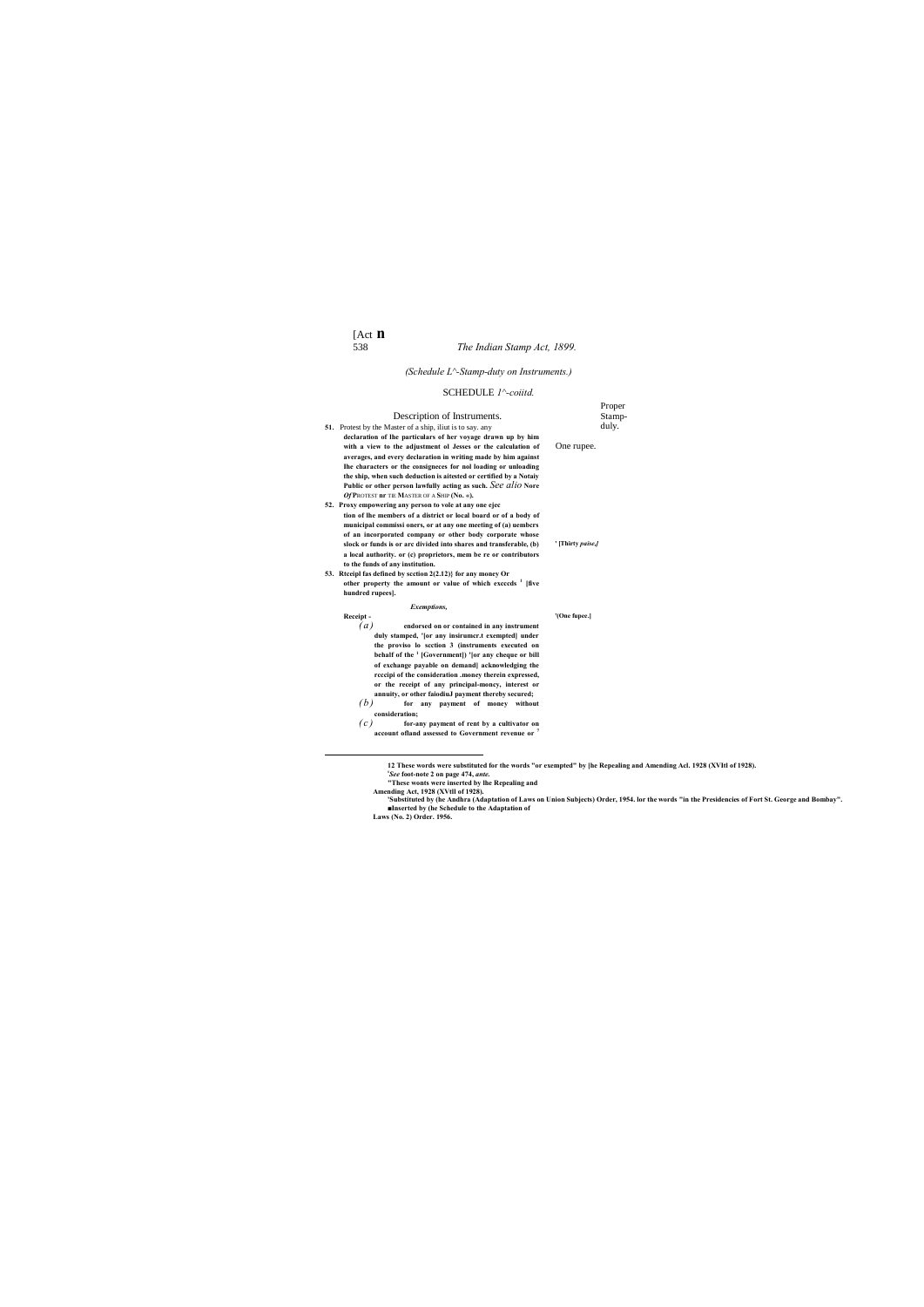*The Indian Stamp Act, J899.* 539 of 1899,]

**tin the Swrtcs of Matins, Bombay and Andhra] '[as they cxisied immediately before the 1st November. 1956) of Inam lands;**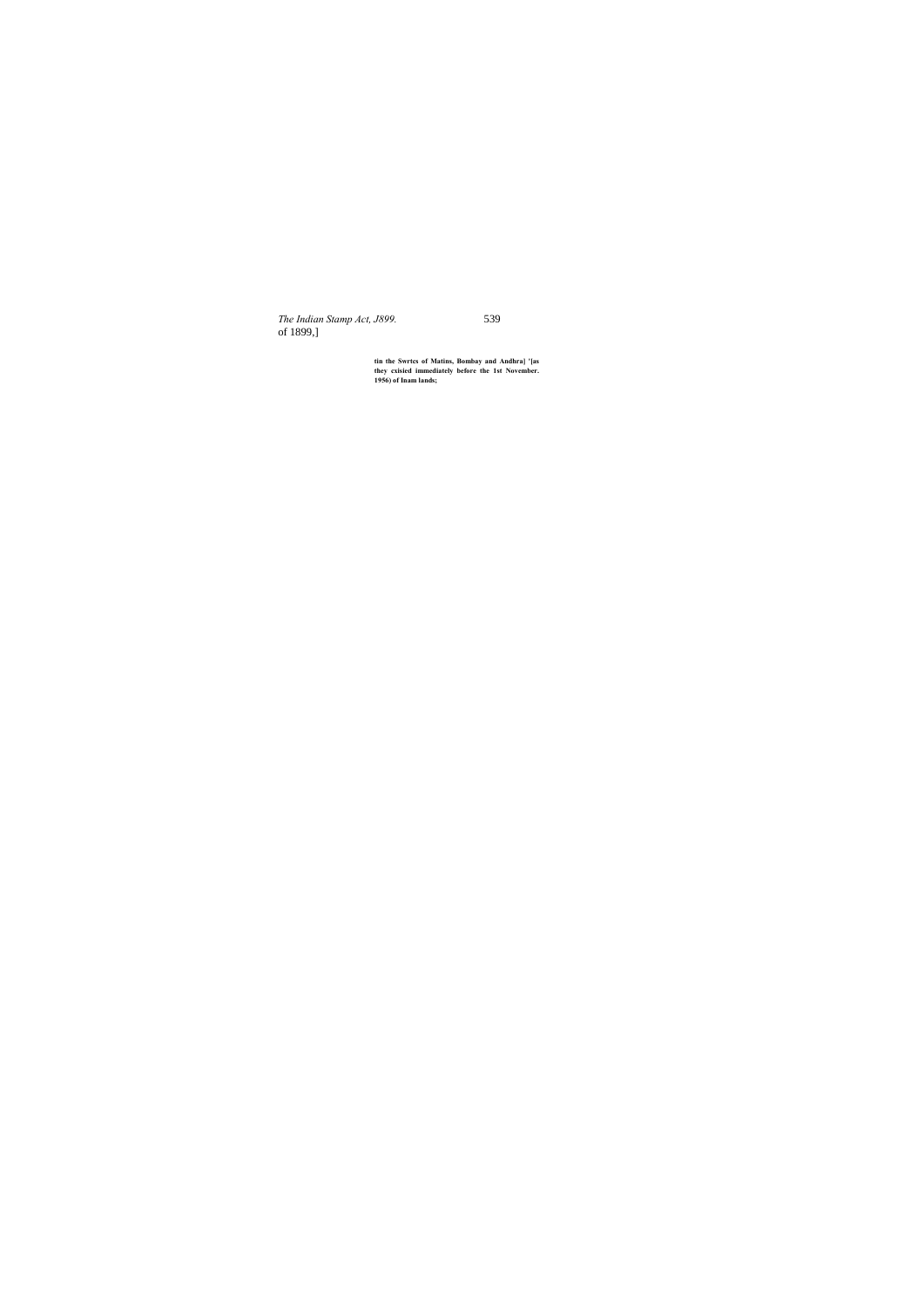The Indian Stamp Act, 1899.

Proper '5 lamp-duty.

*(Schedule I.—Stamp-duty on Instruments.)*

SCHEDULE *Xr-contd.*

Description of Instruments.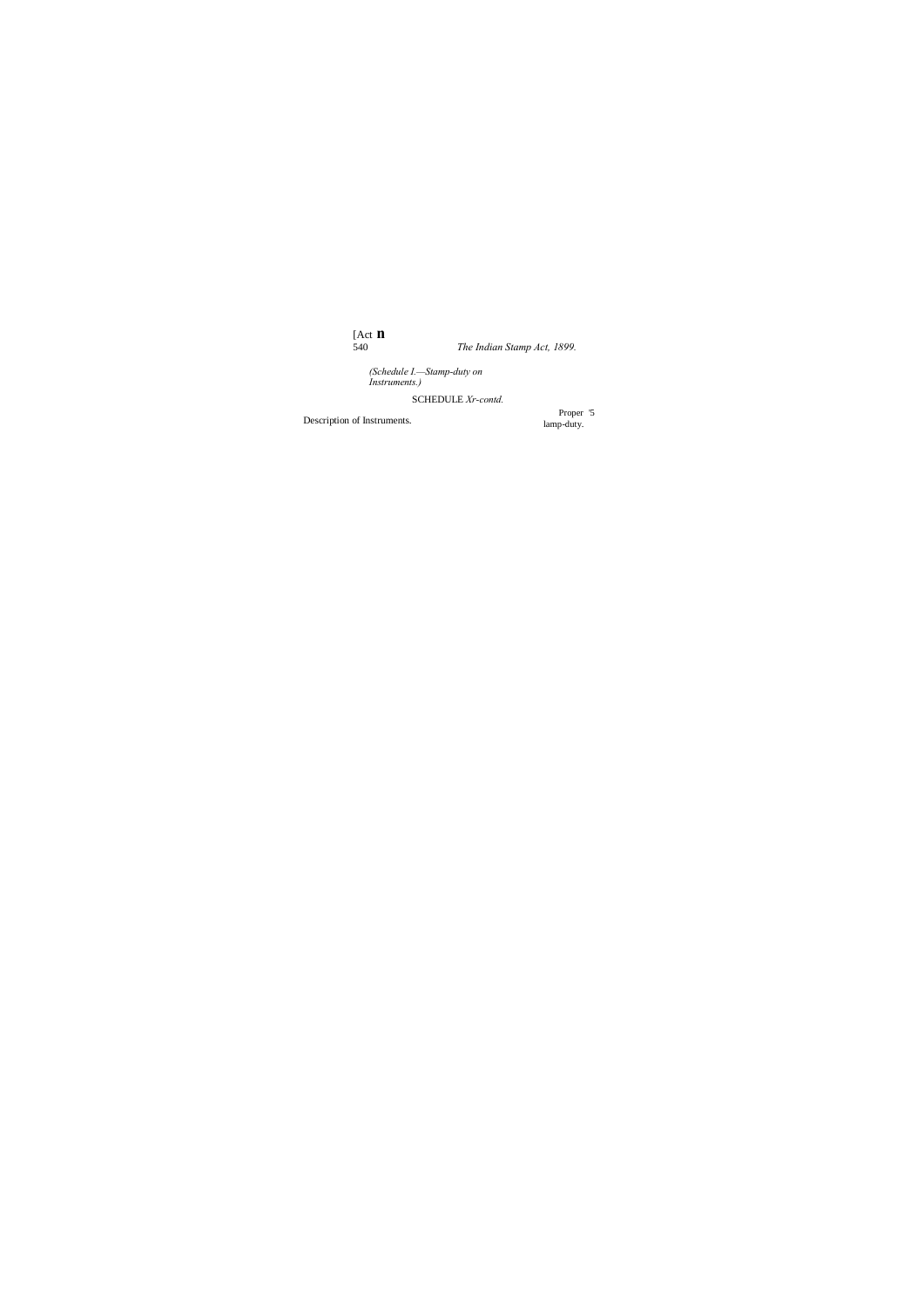## *The Indian Slamp Act, J 899.* 541 **of 1899.]**

**The same duly as a Bond (No. 15) far [he amount secuied.**

**Five rupees.**

**Ben. Act III of 1876.**

## *(Schedule I.—Stamp-duty an Instruments.)* SCHEDULE **I.—CGNTD.**

### Proper Stampduty, **The same duly as a Conveyance (No. 23) for the amount of such consideration as set forth in Ihe Reconveyance. Ten Rupees. The same duly as a Bond (No, 15) for such amount or value us set forth in the Release. Five rupees. The same duty as a' Bond (No. 15) Tor lhe amount of lhe loon secured.** Description of Instruments. **54. Reconveyance of Mortgaged Property— (a) if lhe consideration for which ihe property was mortgaged** *docs* **not excecd Rs. 1,000; (b) in any other ease .... .... 55. Release, that is to say, any instrument <sup>13</sup> [not being such a release as is provided for by section 23A] whereby a person renounces a claim upon another person or against any specified property— (a) if (he amouni or value of the claim docs nol cxcced Rs. 1,000; (b) in any otfter case .... .... 56. Respondentia Bond, that is lo say, any instrument securing a loan on the cargo laden or to be laden on board u ship and making repayment contingent on the arrival of the cargo or the port of destination. Revocation of any Trust or Settlement.** *See* **SETTLEMENT (No, 58); TRUST (NO. 64).**

**57. Security-Bond or Mortgage-Deed executed by way of security for the due execution or OJI office, or to account for money or other property received by virtue thereof or executed by a surety lo secure [he due performance of a contract,— (a) when ihe amouni sccurcd docs not exceed Rs. 1,000;**

**(b) in any other ease ...**

*Exemptions.*

**Bond or other instrument, when executed— (a) by headmen nominated under rules framed in accordance with the Bengal Irrigation Act, 1876, section 99, for the due performance of Iheir duties under lhu Act;**

**<sup>13</sup> These words, figures and letter were inserted by s. 8(7) of the Indian Stamp (Amendment) Acl, 1904 (XV of 1904),**

 $\overline{a}$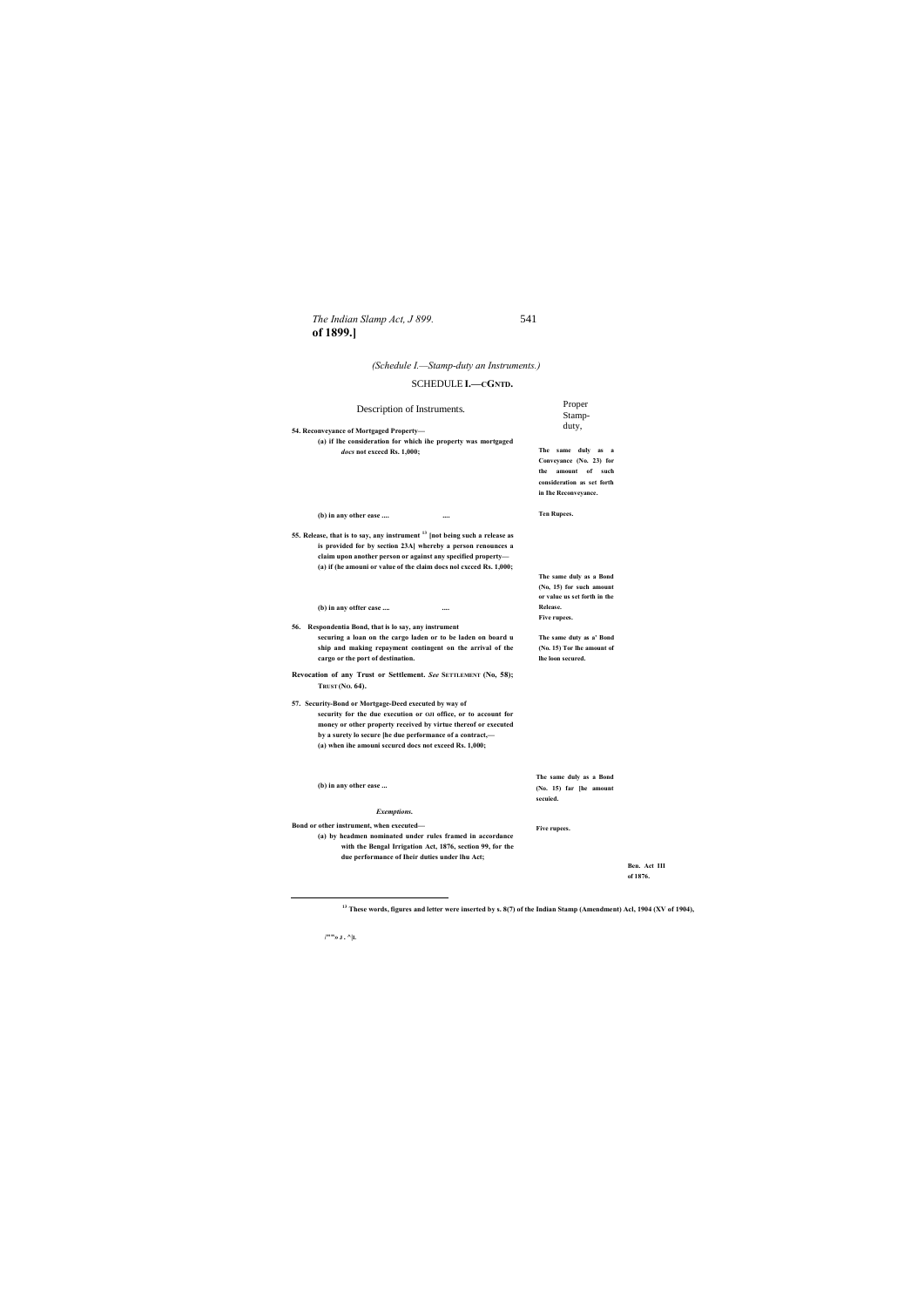# $[Act \n**n**$ <sup>542</sup>

542 *The Indian Stamp Act, 1899.*

Proper Slampduly.

> **Bom. Act VII of IS79. XIX of IS S3. XII of 1SB4.**

*(Schedule I.—Stamp-duty on Instruments.)* 

## **SCHEDULEI ^***contd.*

Descripuon of Inslmments.

**57. Security-Bond or Mortgage-Peed—cancM.**

*Exempli om—concld.*

- **(&) by any person for Ihe purpose or guaranteeing [hat the local income derived from private subscriptions lo a charitable dispensary or hospital or any other object or public utility shall nol be less than a specified sum per mensem: (e) under No, 3A of the rules made by the <sup>14</sup> [Stale Government] undtr section 70 of the Bombay Irrigation Aci, 1879;**
- **(d) executed by persons taking advances under the Land Improvement Loans Act. IB83, or the Agriculturists' Loan Aci, 1884, or by their sureties, as security for [he repayment or such advances;**
- **(e) executed by officers of ihc '[Covemmeni) or their sureties to secure the due execution of on office or the due accounting Tor money or other property received by virtue thereof.**

**58. Settlement—**

 $\overline{a}$ 

**A—INSTMJMEXT OF (including a deed or dower)**

**The same duty as a Bond (No, IS) for a sum equal to the amount or value of die property sctiled as set forth in such settlement :**

**Provided lhal, where on agreement lo the seliJc is stamped wilh Ihc stamp required for an instrument of settlement, and an instrument of settlement in pursuance or such agreement is subsequently executed, the duty on such instrument shall not exceed eight** *annas.*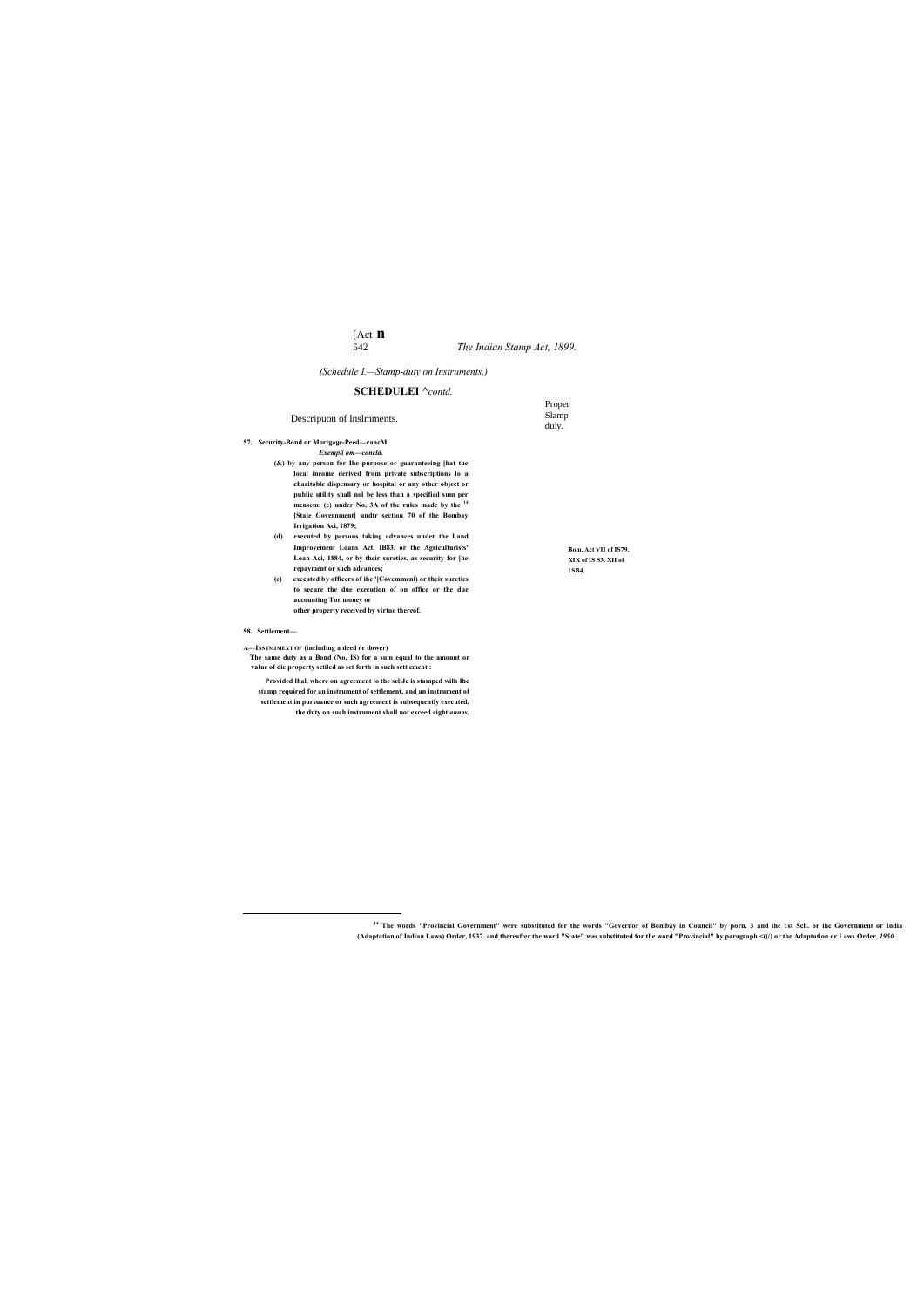*The Indian Stamp Act, J899.* 543 of 1899,]

**<sup>1</sup> [One and a hair times] (he duty payable on a Conveyance (No. 23) for a consideration equal to the nominal amount of the shares specified in the warrant.**

| Si. Settlement—condd. | Proper |
|-----------------------|--------|
| <i>Exemptions.</i>    | Stamp- |
|                       | duty.  |
|                       |        |

**VI of 1882.**

*(Schedule 1.—Stamp-duty on Instruments.)*

## **SCHEDULE I-—***contd.*

Description of Instruments.

**(a) Deed of dower executed on the occasion of a marriage between Muhammandans.**

**B.**—**R**EVOCATION OFÔ

**The same duty as a Bond (No. 15) Tor a sum equal to the amount or value of lhe property concerned as set forth in the Instrument of Revocation but not exceeding ten rupees.**

*See also* **T**RUST **(N**D**. 64).**

**59. Share Warrants to bearer issued under ihe 15 Indian Companies Act, 1882.**

 $\overline{a}$ 

**<sup>15</sup> These words were substituted for (he words "three-quarters of** 

**by s. 3(v) of (he Indian Stamp (Amendment) Act, 1910 (VI of 1910).**

**<sup>&#</sup>x27;These words were substituted for lhe word "three-quarters" by s. 3(v).** *ibid.*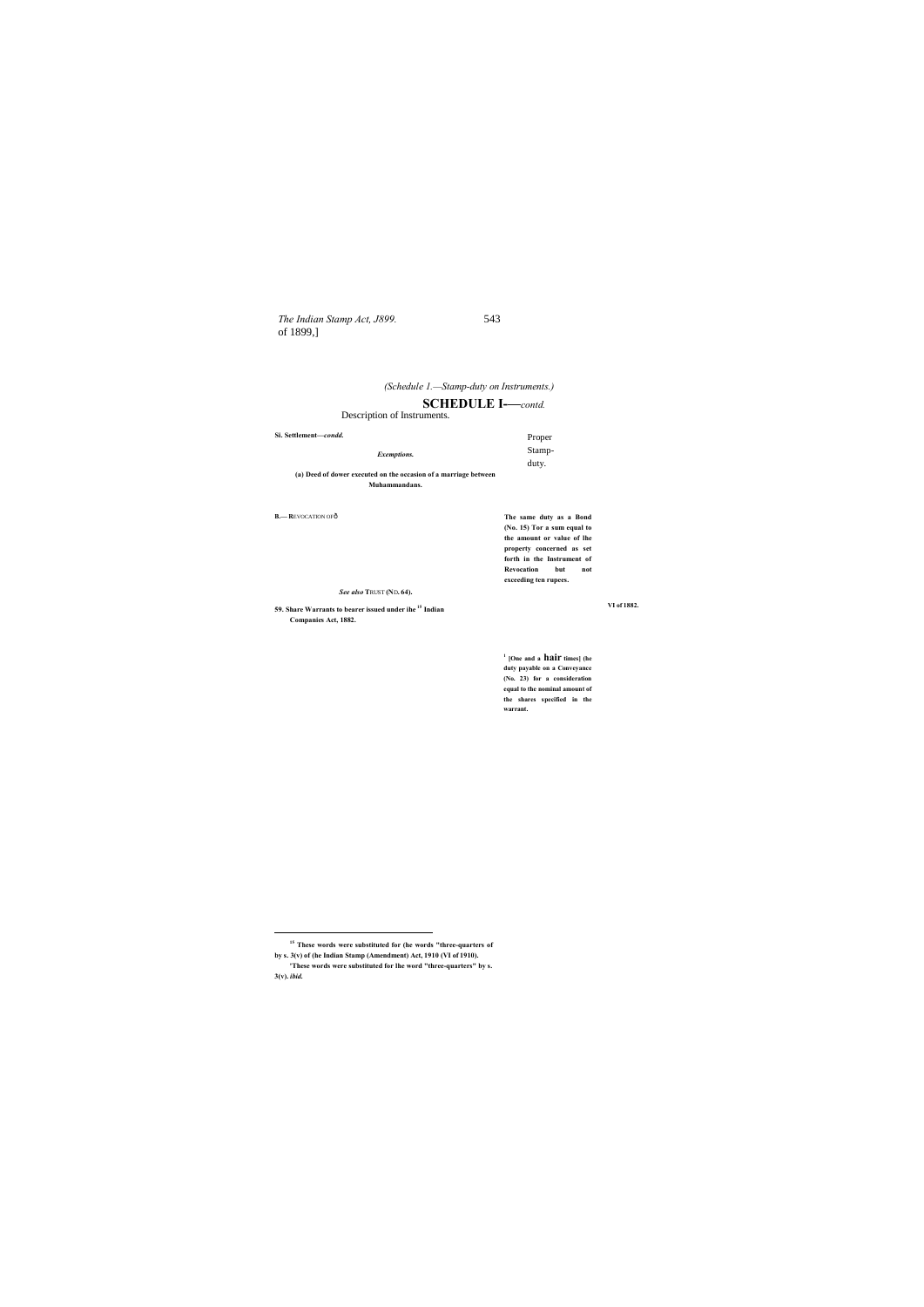### *Exemptions.*

**Share warrant when issued by a company in pursuance of lhe <sup>1</sup> Indian Companies Act, 1882, sec lion 30, lo bavc effect only upon payment, as composition for that duty,** 10 **ihe Collector of Stamp-revenue, of-—**

- *(a)* **'[one and a half]** *per* **CM rum of the whole subcri-bed capital of lhe company, or**
- *(b)* **if any company which has paid the said duty or composition in full subsequently issues an addition lo its subscribed capital '[one and a haJf]** *per cnnium* **of (he additional capita] so issued.**

*(Schedule I.—Stamp-duty on Instruments.)* **SCHEDULE I***.—conid.*

**'Substituted for tlie original clausc by s. 7** *(iv)* **of ihc Indian Slump (Amendment) Acl, 1955 (XLIII of 1955).**

**Substituted for the words "twelve** *annas"* **by s. 13 of ihc Indian Slamp (Amendment) Act, 1958 (XIX of 1958).**

**'Substituted for the word "one-quarter" by s. 3 f***vi)* **of the Indian Slamp (Amendmenl) Acl, 1910 (VI of 1910).**

*'See* **now the Administrator-general's Acl. 1913 (III of 1913),**

| D esc rip lion of Instruments.                                                                                                                                                                                                                                                                                                                                                                                                                                                                    | Proper                                                                                                                                                                                                                                                                                                                                                    |
|---------------------------------------------------------------------------------------------------------------------------------------------------------------------------------------------------------------------------------------------------------------------------------------------------------------------------------------------------------------------------------------------------------------------------------------------------------------------------------------------------|-----------------------------------------------------------------------------------------------------------------------------------------------------------------------------------------------------------------------------------------------------------------------------------------------------------------------------------------------------------|
|                                                                                                                                                                                                                                                                                                                                                                                                                                                                                                   | Stamp-duty.                                                                                                                                                                                                                                                                                                                                               |
| Scrip. See Certificate (No. 19).                                                                                                                                                                                                                                                                                                                                                                                                                                                                  | One anna.                                                                                                                                                                                                                                                                                                                                                 |
| 60. Shipping Order Tor or relating lo ihe conveyance of<br>goods on board of any vessel.<br>61. Surrender of Lease-<br>fa) when ihe duty wilh which ihe lease is chargeable<br>does nol exceed five rupees;                                                                                                                                                                                                                                                                                       | The duly wilh which<br>such lease is chargeable.                                                                                                                                                                                                                                                                                                          |
| $(b)$ in any olher ease                                                                                                                                                                                                                                                                                                                                                                                                                                                                           | Five rupees.                                                                                                                                                                                                                                                                                                                                              |
| F-XfrapUnn.                                                                                                                                                                                                                                                                                                                                                                                                                                                                                       |                                                                                                                                                                                                                                                                                                                                                           |
| Surrender of lease, when such lease is exempted from                                                                                                                                                                                                                                                                                                                                                                                                                                              |                                                                                                                                                                                                                                                                                                                                                           |
| duly.                                                                                                                                                                                                                                                                                                                                                                                                                                                                                             |                                                                                                                                                                                                                                                                                                                                                           |
| 62. Transfer (whether wilh or without consideration)-<br>$\blacksquare$ (a) of shares in an incorporated company or other body<br>corporate;<br>(b) of debimures, being marketable securities, whether<br>the debenture is liable <o duty="" except<br="" not,="" or="">debentures provided for by section S;<br/>(c) of any inlerest secured by a bond, mortgage-deed or<br/>policy of insurance-<br/>ft) if the duty on such band, mortgage-deed or<br/>policy does nol cxcccd live rupees;</o> | '(Seventy-five naye<br>poise] for every hun<br>dred rupees or part<br>thereof of Ihc value of<br>[he share.<br>'[One-half] of the duty<br>payable on a Convey<br>ance (No. 23) Tor a con<br>sideration equal lo the<br>face amount of the de<br>benture.<br>The duty with which<br>such bond, mortgage-<br>deed or policy of insur<br>ance is chargcable. |
|                                                                                                                                                                                                                                                                                                                                                                                                                                                                                                   | Five rupees.                                                                                                                                                                                                                                                                                                                                              |
| (d) or any property under the Administrator General's<br>Act. 1874, scclion 31;<br>(e) of any trust-properly without consideration from one<br>trustee to another trustee or from a trustee lo a<br>beneficiary.                                                                                                                                                                                                                                                                                  | Ten rupees.<br>Five rupees or such<br>smaller amount as may<br>be chargeable under                                                                                                                                                                                                                                                                        |
|                                                                                                                                                                                                                                                                                                                                                                                                                                                                                                   | elauscs $(a)$ lo $(c)$ of<br>ihis Article.                                                                                                                                                                                                                                                                                                                |
| Exemptions.                                                                                                                                                                                                                                                                                                                                                                                                                                                                                       |                                                                                                                                                                                                                                                                                                                                                           |
| Transfers by endorsement-                                                                                                                                                                                                                                                                                                                                                                                                                                                                         |                                                                                                                                                                                                                                                                                                                                                           |
| (a) of a bill of exchange, cheque or promissory note;                                                                                                                                                                                                                                                                                                                                                                                                                                             |                                                                                                                                                                                                                                                                                                                                                           |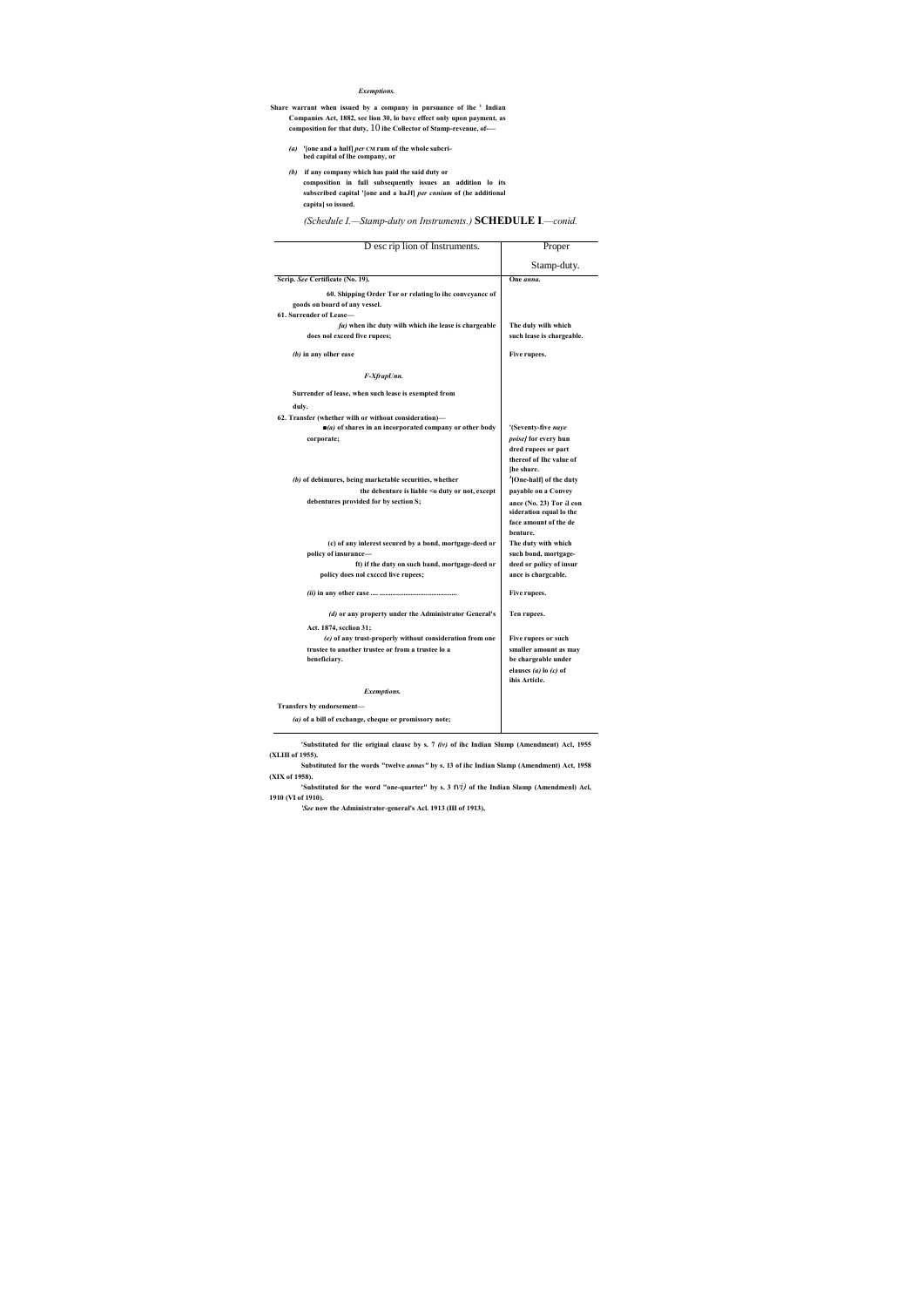*The Indian Stamp Act. 1899.* **545** of 1899.]

## *(Schedule I.—Stamp-duty an Instruments.)*

## **SCHEDULE I,—***contd.*

| Description of Instruments.                                                                                                                                                                                       | Proper                                                                                                                                                                                          |
|-------------------------------------------------------------------------------------------------------------------------------------------------------------------------------------------------------------------|-------------------------------------------------------------------------------------------------------------------------------------------------------------------------------------------------|
| Transferô condd.<br>62.                                                                                                                                                                                           | Stamp-<br>of under-                                                                                                                                                                             |
| ,<br>Exemptions.-conctd.                                                                                                                                                                                          | duty.<br>lease.                                                                                                                                                                                 |
| $(b)$ of a bill lading, delivery order, waram for goods, or oiher                                                                                                                                                 | The same duty as                                                                                                                                                                                |
| mcrchanule document or title to goods;                                                                                                                                                                            | a Conveyance (No. 23) for                                                                                                                                                                       |
| of a policy of insurance;<br>(c)                                                                                                                                                                                  | a consideration equal to                                                                                                                                                                        |
| of securities of the '[Central Government].<br>(d)                                                                                                                                                                | of<br>the<br>the<br>amount                                                                                                                                                                      |
| See aUo section 8.                                                                                                                                                                                                | consideration<br>the<br>far                                                                                                                                                                     |
| 63. Transfer or Lease by way of assignment and not by way                                                                                                                                                         | transfer.                                                                                                                                                                                       |
| <b>Exemption</b>                                                                                                                                                                                                  | or on behalf of Ihe                                                                                                                                                                             |
| Transfer of any lease exempt from duty.<br>$64.$ Trust-                                                                                                                                                           | in<br>whose<br>person<br>such<br>custody<br>goods                                                                                                                                               |
| A. - Declaration of, or concerning, any property when mode by any<br>writing not being a Will.                                                                                                                    | may be.<br>The same duty as a Bond<br>(No. 15) for a sum equal to<br>the amount or value of the<br>property concerned as set<br>Torth in the instrument<br>but nol exceeding fifteen<br>rupees. |
| B.-Revocation of, or concerning, any property when made by any<br>instrument other than a Will,<br>See also Settlement (No. 58).<br>Valuation. See Appraisement (No, 8).<br>Vatik. See Entry as a Vakil (No. 30). | The same duty as a Bond<br>(No. 15) for a sum equal lo<br>the amount or y alue of the<br>property concerned as set<br>forth in the instrument but<br>not exceeding ten rupees.<br>Four annas.   |
| 65. Warrant for Goods, that is to say. any instrument evidencing the<br>$\sim$ $\sim$ $\sim$ $\sim$ $\sim$ $\sim$ $\sim$                                                                                          |                                                                                                                                                                                                 |

**title of any person therein named, or bis assigns, or the holder thereof, to the properly in any goods lying in or upon any docfc, warehouse or wharf, such instrument being signed or certified by** 

**'These words were substituted for the words "Government of India" by paragraph** *4(1)* **of the Government of India (Adaptation of Indian Laws) Order, 1937.**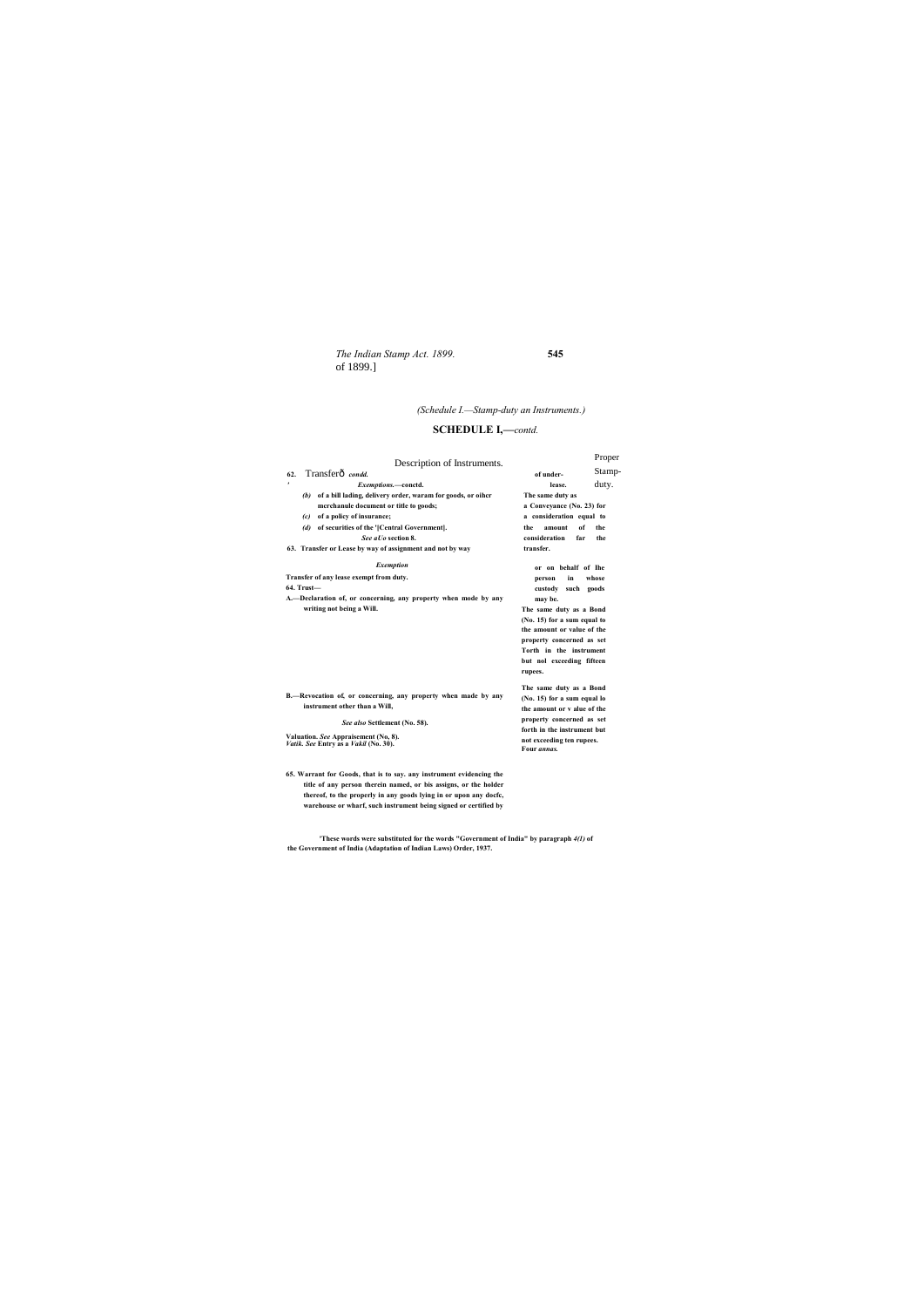**'SCHEDULE IA.16***Stamp-duty on certain Instruments under the Bengal Stamp (Amendment) Act, 1922 <sup>J</sup> [or the Indian Stamp (Bengal Amendment) Act, 1935.] (See section 3, first proviso.)* [Note.ô The articles in Schedule IA are numbered so as to correspond with

546 *The Indian Stamp Act, 1899. (Schedule IA.)*

> Proper Stampduly.

**16 In computing the Stamp-duty under any of the Article in Schedule IA lo the Indian Slamp Act. 1899 or** ihe **surcharge under jeclion 4 of the Indian Stamp (West Bengal Amendment) Acl, 1964,**  such Slamp-duly of surcharge, as Ihe ease may be. shall, if in is nor a multiple of five *naye paise,* be rounded off to the next higher multiple (<br>Amendment) Act, 1964, (West Ben, Act XVII of 1964).

*similar articles in Schedule /.]*

Description of Instruments.

 $\overline{a}$ 

These words end figures were inserted by s. 5 of the Indian Stamp (Bengal Amendmenl) Acl IMS (Ben. Act XII of 1935).<br>'Firstly, article 1 was inserted by s. 3(1) of the Indian Slamp (West Bengal Sccond Amendmenl) Act, 1962 **Indian Stamp (West Bengal Amendmenl) Act, 1977 (Weil Hen. Acl XXXII of 1977).**

'Firstly, in article 2, the words and figures "under section 6 of the Government Savings Banks Acl, 1873, or section 291 or section<br>jubstiluted for ihe wonls and figures" undir scclion 256 of the Indian Succession Acl, 186

Finally, s, 3(2J was substituted by s. 4(JJ of the Indian Slamp (West Bengal Amendmenl) Acl. 1987 (West Ben. Acl XV of 1987).<br>The words "Rupees fifteen" was substituted for the words "Ten rupees" by s, 3(2) of ihe Indian S

**'Schedule IA wu inserted by s. 13 of the Bengal Slamp (Amendmenl) Act, 1922 (Ben. Aet 111 of 1922).**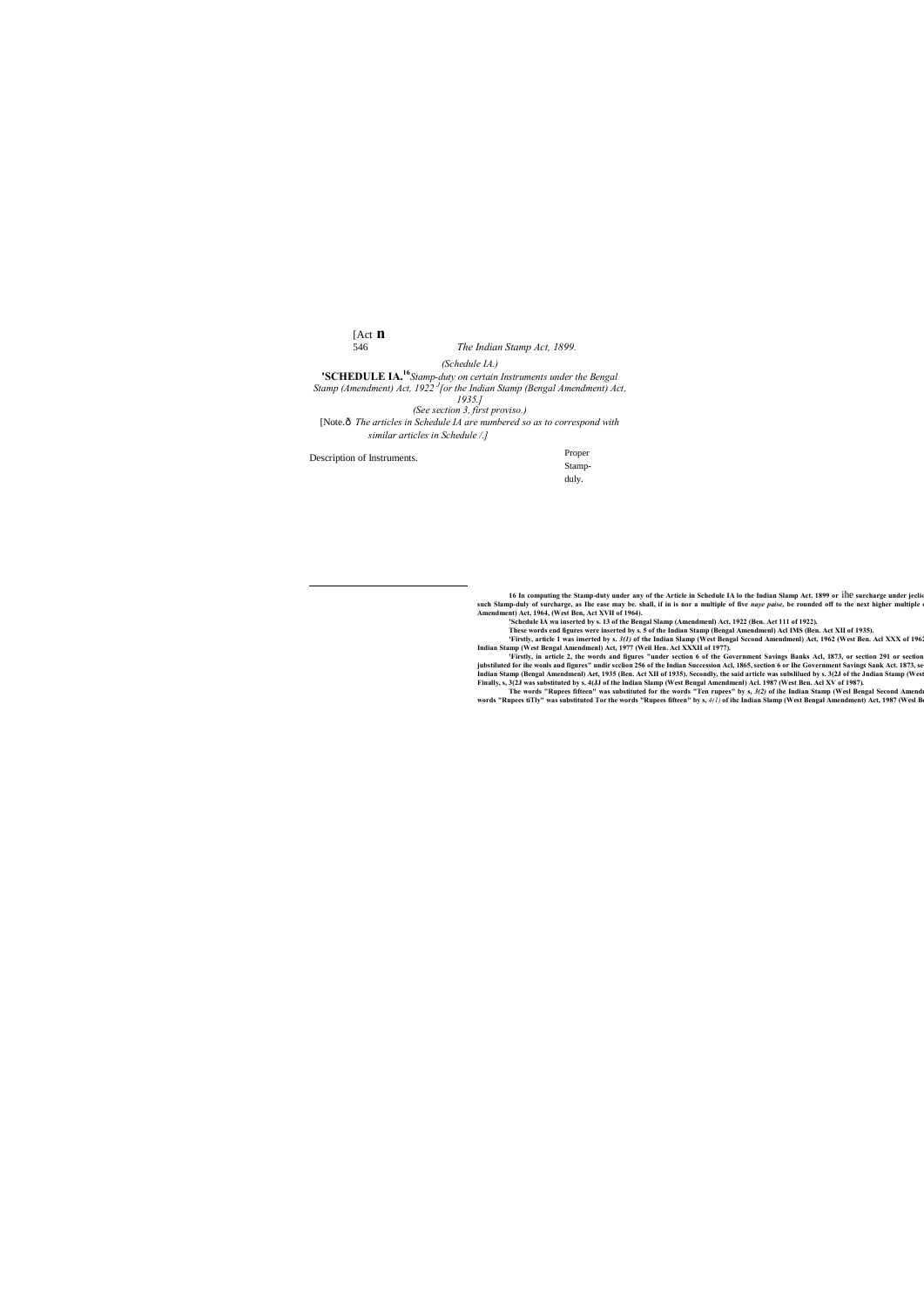- **4 1. Acknowledgement of a dcbi, exceeding twcniy rupees in amount or value, written or signed by, or on behalf of, a debtor in order to supply evidence of such debt in any book (other than a banker's pass-book) or an a stpirole piece of paper when such book or paper is left in ihe creditor's possession : '**
- **Provided that acknowledgement docs not contain any promise to pay a debt or any stipulation to pay interest or (o deliver any goods or other property, but not including an acknowledgement relating lo bills of exchange, cheques, promissory notes, bills of lading, letters of credit, policies af insurance, shams, debentures, proxies or receipts.**
- **\*2. Ad ministration-bond including a bond given under section 6 of the Government Saving Banks Act. 1S73 or scclion 291 or section 375 or section 376 or Indian Succession Act, 1925— (a) where the amount docs not cxcccd Rs. 1.000:**

**(b) in any other case. Twenty paise.**

*The Indian Stamp Act, J899.* 547 of 1899 **XXXIX** of 1925.

**The some duty as a Bond (No. 15) for such ojnout. Rupees fifty.**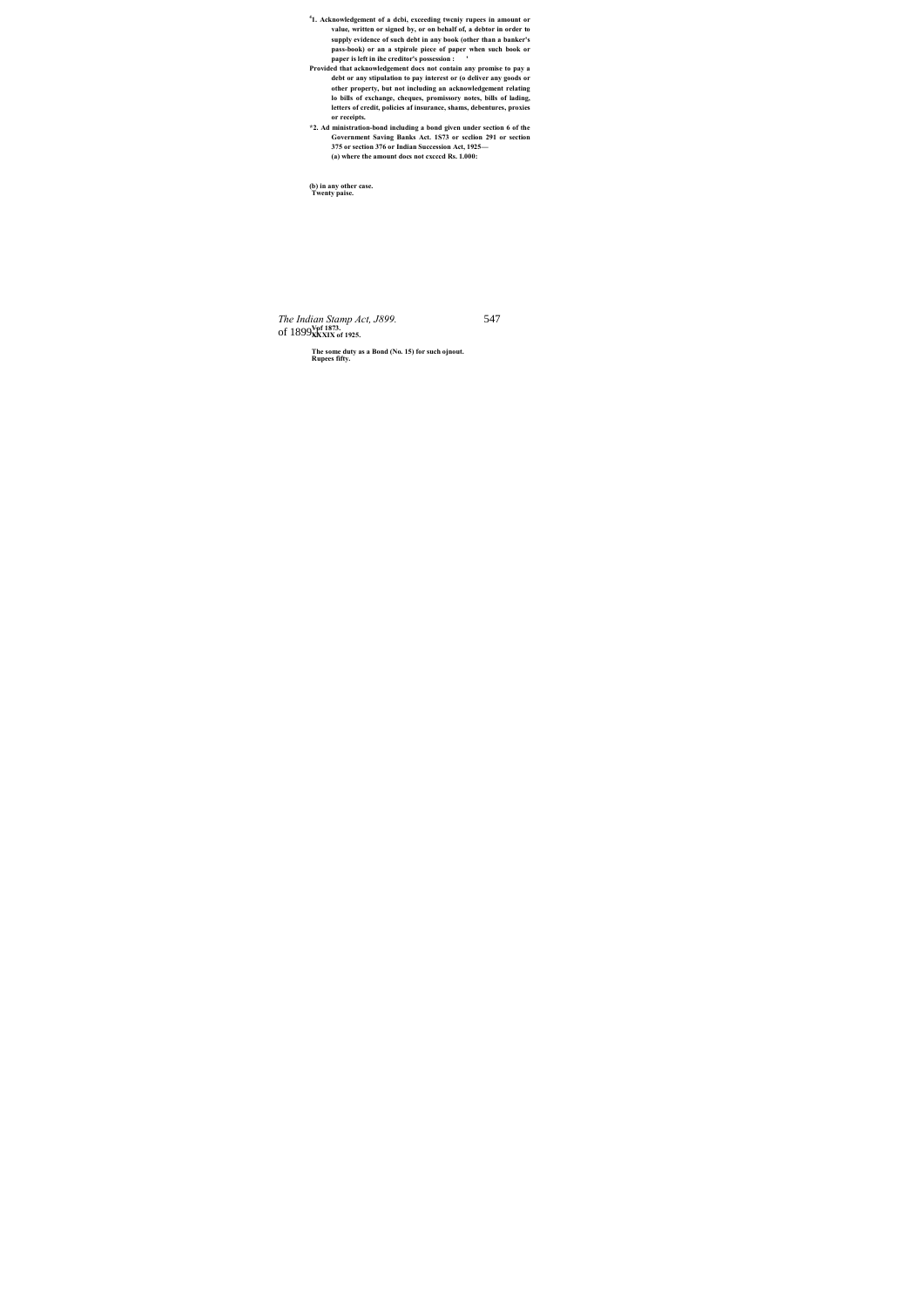548 *The Indian Stamp Act, 1899.*

## *(Schedule IA.)*

## SCHEDULE IA. $\hat{o}$  contd.

*Stamp-duty on certain Instruments under the Bengal Stamp (Amendment) Act, 1922 or the Indian Stamp (Bengal Amendment) Act, 1935.*

| Description of Instruments.                                                                                                                                                                                                                                                                   | Proper<br>Stamp-                                                                                                                                                                                                                           |  |
|-----------------------------------------------------------------------------------------------------------------------------------------------------------------------------------------------------------------------------------------------------------------------------------------------|--------------------------------------------------------------------------------------------------------------------------------------------------------------------------------------------------------------------------------------------|--|
| Adoption-deed, thai is lo say, any instrument (other than a will),<br>3.<br>recording an adoption or conferring or purporting lo confer on<br>authority to adopt.                                                                                                                             | duty.<br>Rupees fifty.                                                                                                                                                                                                                     |  |
| Affidavit, including an affirmation or declaration in the ease of<br>$^{\rm A}4$ .<br>persons by law allowed to affirm or declare insiead of swearing.<br>Exemptions.<br>Affidavit or declaration in writing when made-<br>(a) as a condition of enlistment under the Army Act, 1950; lb) for | Rupees ten.                                                                                                                                                                                                                                |  |
| the immediate purpose of being filed or used in any court or before<br>the officer of any court: or for the sole purpose of enabling any person to                                                                                                                                            |                                                                                                                                                                                                                                            |  |
| receive any pension or charitable allowance.<br>Agreement or Memorandum of an Agreement-<br>if relating to Ihe sale of a bill or cxcfiangc;<br>(a)<br>$\boldsymbol{M}$<br>(i) if relating to lhe sale of a Government security:<br>(b)                                                        | 46 of 1950.                                                                                                                                                                                                                                |  |
| <sup>3</sup> 5.                                                                                                                                                                                                                                                                               |                                                                                                                                                                                                                                            |  |
| fir) ir relating to the sole of a share in an incorporated company<br>or other body corporate:                                                                                                                                                                                                | Fifty paise.<br>Subject to a maximum of<br>rupees filly, twenty-five<br>paise for every Rs, 10,000<br>or pan thereof, of the<br>value of ihe security.<br>Fifty paise for every Rs,<br>5,000 or pan thereof, or<br>the value of the share. |  |
| (c) if relating to storing of agricultural produce in Cold Storage;                                                                                                                                                                                                                           | Rupee one for every 1,000<br>kilograms of Agricultural<br>produce or part thereof.                                                                                                                                                         |  |
| '(d) If relating lo a sale or (ease-cum-sale of immovable property;                                                                                                                                                                                                                           | The same duty as a<br>Conveyance (Mo, 23) for a<br>market value.                                                                                                                                                                           |  |

<sup>i</sup>Anicle 5 was substituted by s.4(j) of ihe Indian Slamp (West Bengal Amendment) Act, 1987 **(West Ben. Act XV of 1987J.**

**" 'Firstly, in article 3. the words "Rupees thiny" were substituted for lhe words "'Twenty rupees" by s.** *3(3)* **of lhe Indian Slamp (West Bengal Amendment) Acl, 1962 (West Ren. Act XXX of 1962) and subsequently the said article was substituted by sec.** *3(3)* **of ihe Indian Stamp (West Bengal Amendment) Acl. l977'(West Ben. Act XXXII of 1977).**

**'Firstly, in anicle 4, ihe words "Rupees three" were sabstiluted for lhe words "Two rupees" by s** *3(4)* **or ihe Indian Slamp (West Bengal Amendment) Act, 1962 (West Ben. Act XXX of** *1962).* **Secondly, the said anicle was substituted by s.** *3(4)* **of ihe Indian Stamp (West Bengal Amend mem) Act, 1977 (West Ben. Act XXXII or 1977). Finally, s.** *3(4)* **of ihe Indian Stamp (West Bengal Amendment) Act, 1977 was substiiuled by s.** *4(2)* **of the Indian Siamp (West Bengal Amendment) Acl, 1937 (West Ben. Act XV of 1987).**

**•Ileitis** *(d)* **and** *(e)* **and the entries relating thereto were substituted by s. I0{1) of the Indian Siamp (West Bengal Amendment) Acl, 1990 (West Ben. Act XVII of 1990).**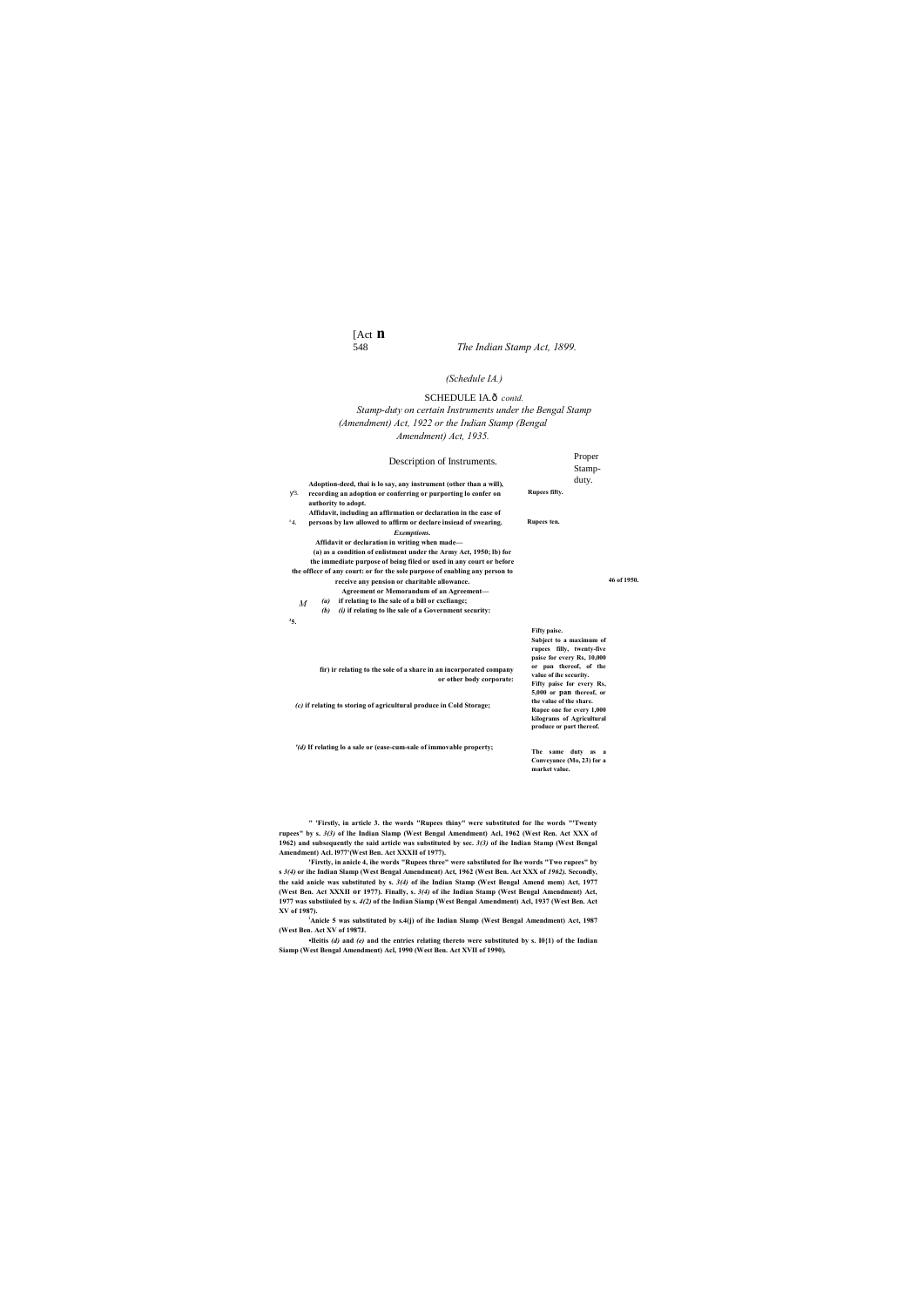*The Indian Stamp Act, J899.* 549 of 1899,]

**'See fool-note 4 on page 543.** *ante.* **'Firstly, article 6 was substituted by s.** *2(6)* **of the Indian Stamp (West Bengal Amendment) Acl, 1977 (West Ben. Acl XXXII of 1977) and subsequently the second section was substituted by s. 3(2) of lhe Indian Slamp (West Bengnl Amendment) Acl, I9B4 (West Ben. Act XVII of 1984),**

SCHEDULE IA. $\hat{o}$  comd. *Stamp-duty on certain Instruments under the Bengal Stamp (Amendment) Act, 1922 or the Indian Stamp (Bengal Amendment) Act, 1935.*

> Proper Stampduty. **Rupees fifty. The same duty as a Bottomry Bond (No. 16) for such amount. Rupees lifly.**

Proper Stampduty. Description of Instruments. *(Schedule IA.)* SCHEDULE IA. $\hat{o}$  contd. *Stamp-duty on certain Instruments under the Bengal Stamp (Amendment) Act, 1922 or the Indian Stamp (Bengal Amendment) Act, 1935.*

## *(Schedule IA.)*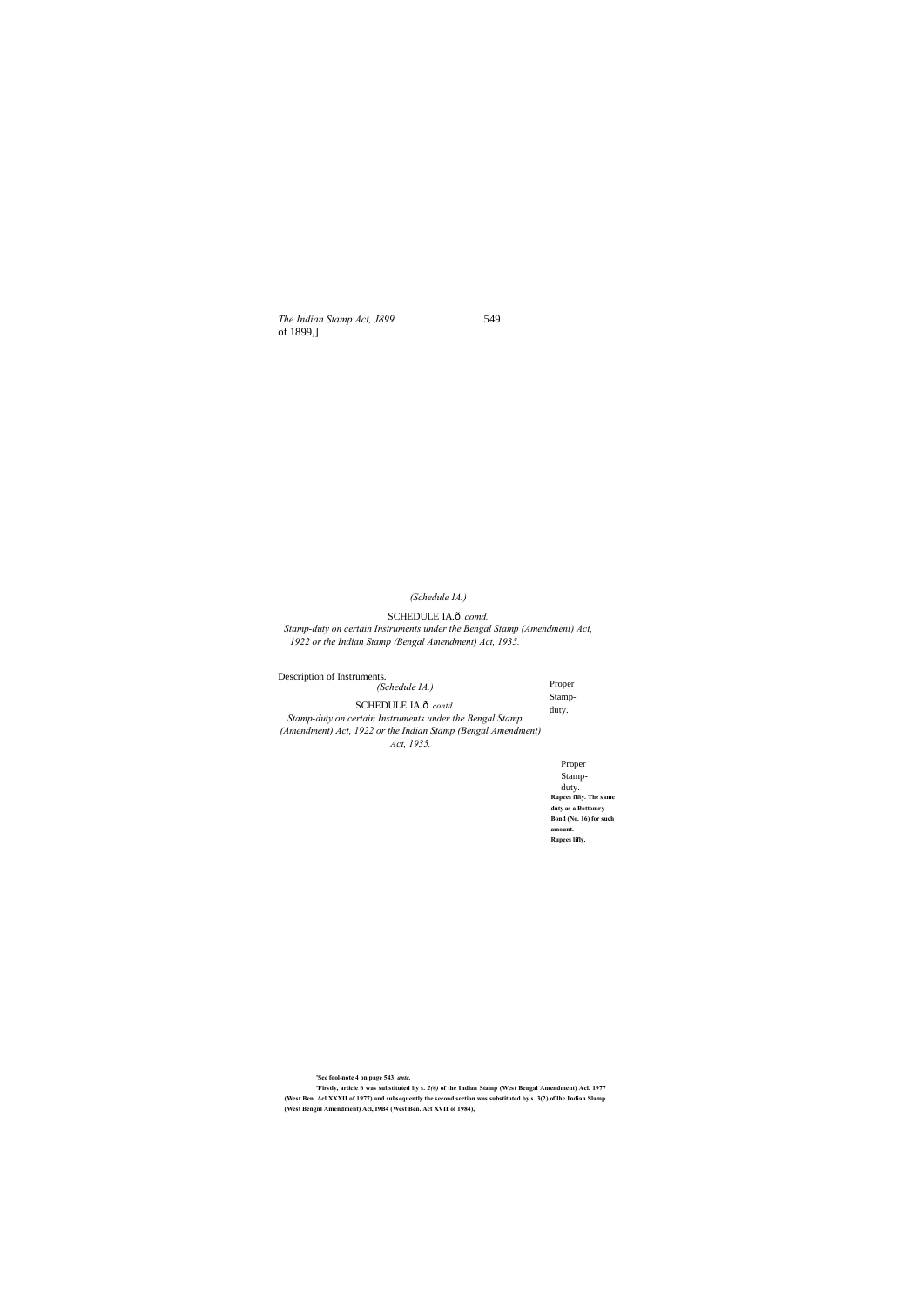550 *The Indian Stamp Act, 1899.*

## Description of Instruments.

**T**. Appointment in execution of a power, whether of trustees or of property, movable or immovable, where made by any writing not being a will,  ${}^{3}8$ . Appraisement or Valuation mode otherwise **than under on order of the Court in Ihe course of u suit—** *fa)* **where the amount docs not excecd Rs. 1,000.**

*(b)* **in any other ease.**

## *Exemptions.*

*fa.)* **Appraisement or Valuation made for the information of one party only, end not being in any manner obligatory between parties either by agreement or operation of law.** *(b)* **Appraisement of crops for the purpose of ascertaining the**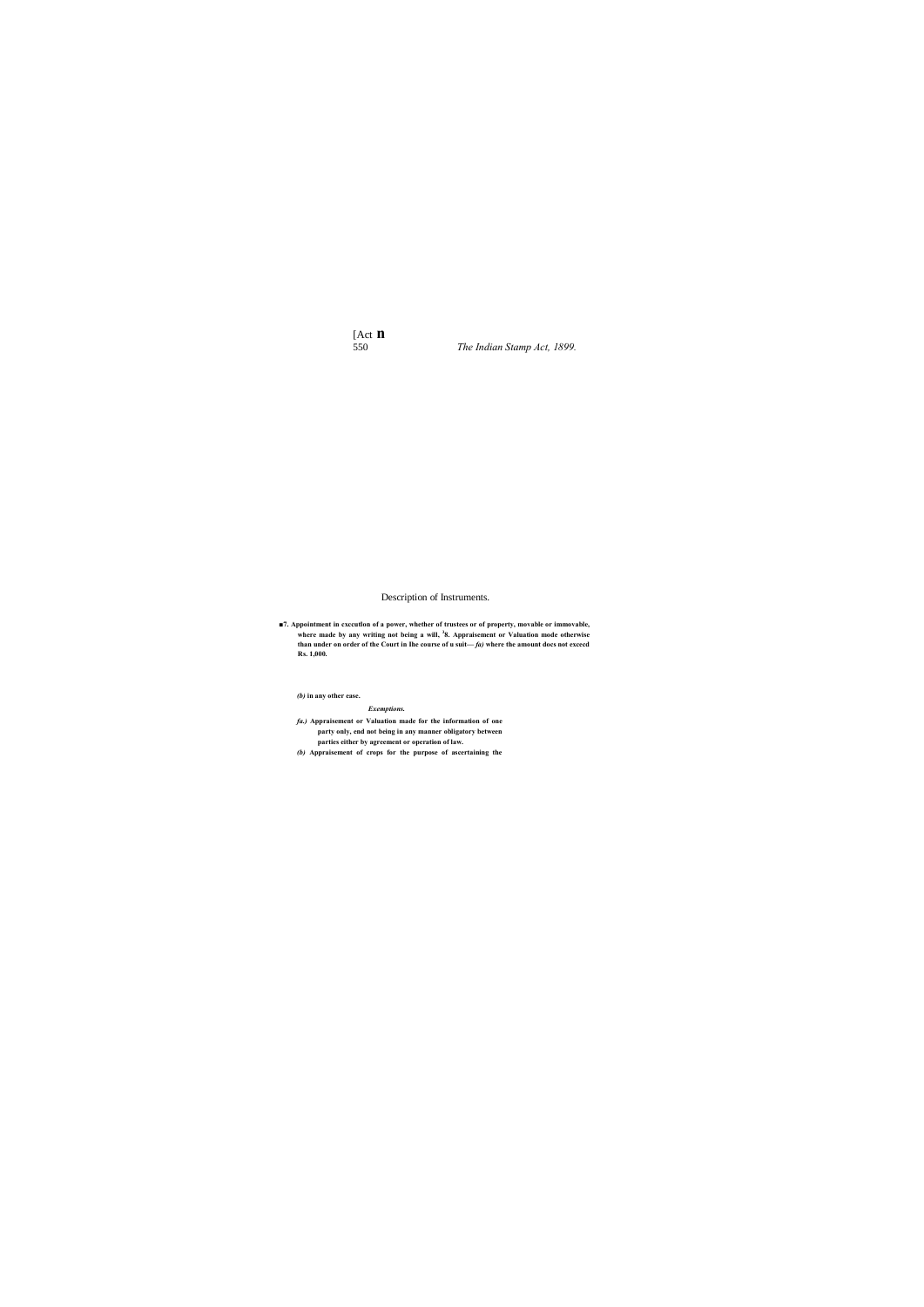*The Indian Stamp Act, J899.* 551 of 1899,]

**3 [Rupees fifteen.]**

**Rupees one hundred and fifty. Rupees three hundred.**

**I of 1956.**

**amount to be given to a landlord as rent.**

**9. Apprcniiecship-dccd. including every writing relating to the service or tution or any apprentice, cleric or servant placed wilh any master to learn any profession, trade or employment, not being Articles or Clerics hip (No. 11).**

## *Exemptions.*

4a 17 \*

 $\overline{a}$ 

**'10. Articles of Association of o Company :— (a) where the nominal share capital docs nol exceed one lakh of** 

**rupees.**

**(b) where the nominal shore capital exceeds one lakh of rupees.**

### *Exemptions.*

**Articles of any Association not formed for profit and registered under section 26 of Ihc Companies Act, 1956.**

*Sec* **also Memorandum of Association of a Company (No. 39)**

**176. Agreement relating to Deposit of Title-deeds, Fawn or Pledge, thai is to say. any instrument evidencing an agreement relation to— .**

- *(1 )* **Ihe deposit of title-deeds or instturment or constituting or being cvidencc of Ihe title to any property whatever cither than a marketable security,**
- *(2 )* **the pawn or pledge of movable property, where such deposit, pawn or pledge has been made by way of security far the repayment of money advanced or to be advanced by way of loan or an existing or future debt—**
	- *(a)* **if such loan or debt is repayable on demand or more than three months from the date of the ■instrument evidencing the agreement;**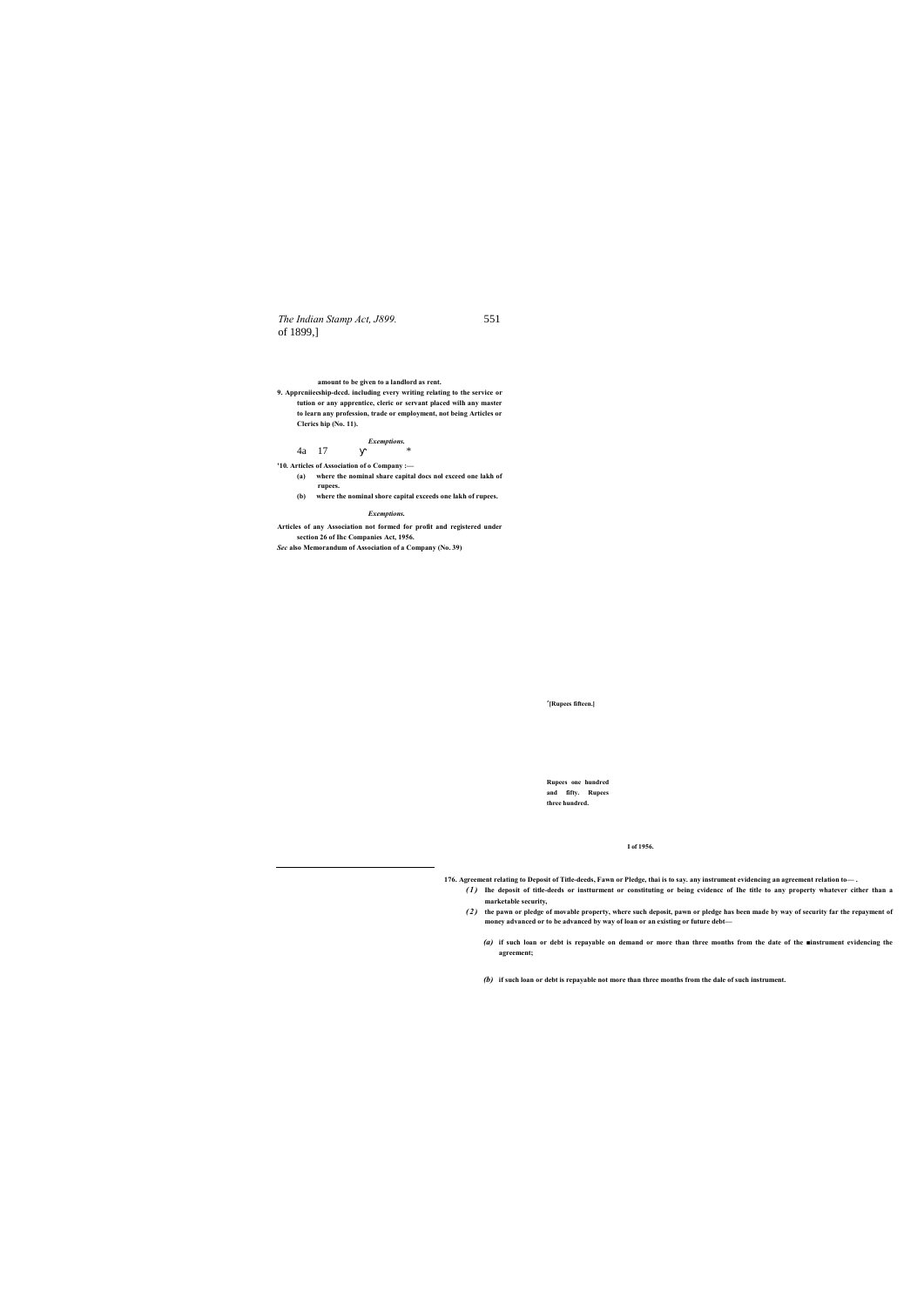552 *The Indian Stamp Act, 1899.*

**'Article 7 was substituted by s.** *4(4)* **of ihc Indian Slamp (West Bengal Amendment) Acl. 19S7 (Wesl Ben. Act XV of 1987).**

**'Article S was substituted by s.** *3(7) af* **the Inidan Stamp (West Bengal Amendment) Act. 1977 (West Ben. Act XXXI1 af 1977).**

**Substituted for the words "Ten rupees" by s.** *3(9)(i). ibicf.*

**'The entry under Ihe heading** *"Exemptions"* **was omitted by s, 3(9) fir),** *ibid.* **<sup>J</sup> Aiticle 10 was substiiuicd by s. 3(5) or ihe Indian Stamp (West Bengal Amendmenl) Act, 1977 (Wesl Ben, Act XXXII of** 

**1977).**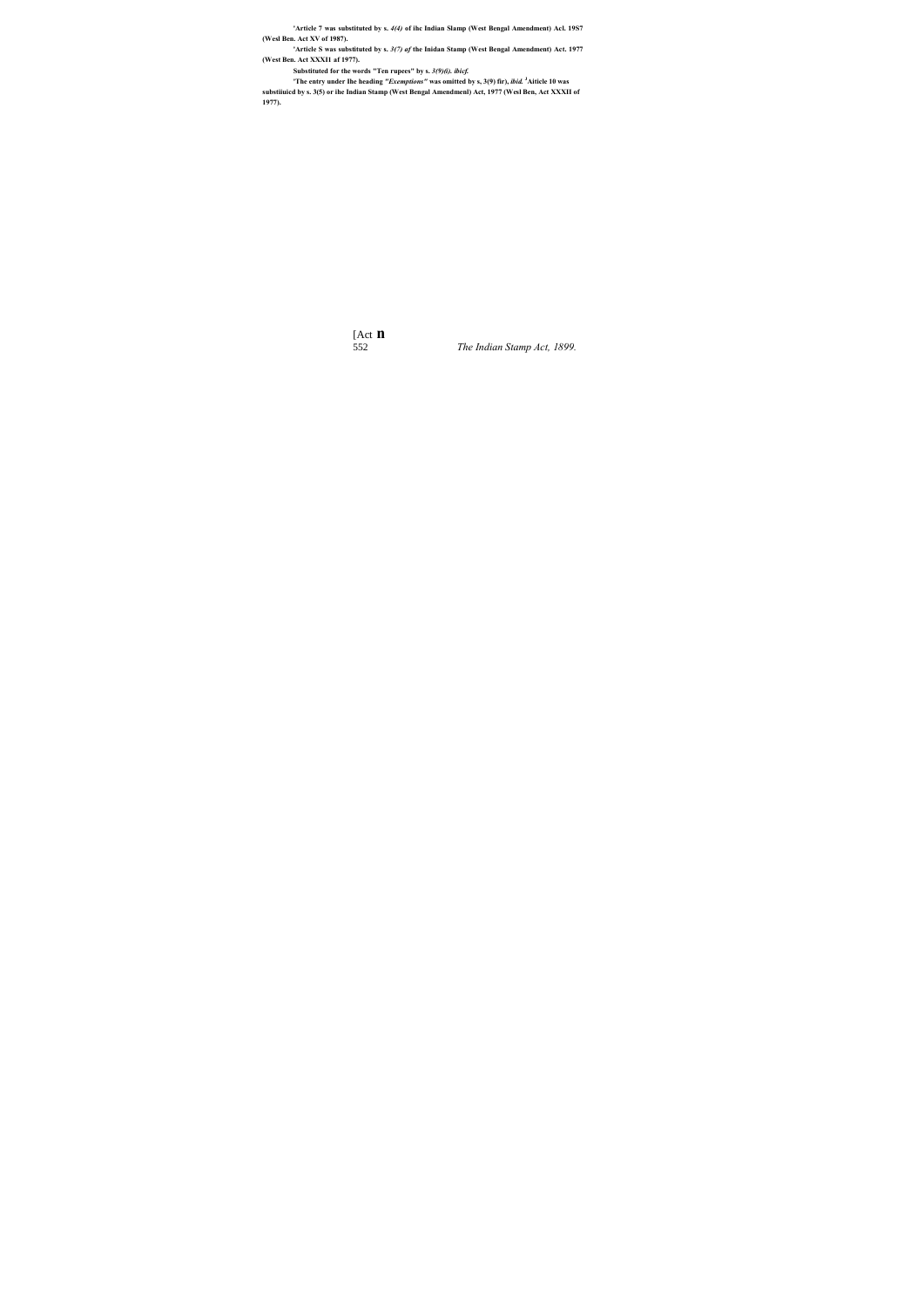553 *The Indian Stamp Act, 1899.*

*(Schedule IA.)*

## **SCHEDULE IA.—***contd.*

*Stamp-duty on certain Instruments under the Bengal Stamp (Amendment) Act, 1922 or the Indian Stamp (Bengal Amendment) Act, 1935.*

**'Article [ I was inserted by s.** *1(11)* **of the Indian Sump (West Bengal Second Amendment) Act. 1962 (West Ben. Acl XXX of 1962).**

**'Firstly, article 12 was substituted by s.** *3(9)* **of the Indian Slamp (Wesl Bengal Amendment) Act, 1977 (West Ben. Act XXXII of 1977) and subsequently (he said scction was subs Li In led by s.** *4(5)* **of lhe Indian Stamp (West Bengal Amendment) Act, 1987 (West Ben. Acl XV of 1987).**

| ticles of Clerkship or contract whereby any person first bccomes bound mRupees two hundred and                                  |
|---------------------------------------------------------------------------------------------------------------------------------|
|                                                                                                                                 |
|                                                                                                                                 |
|                                                                                                                                 |
|                                                                                                                                 |
|                                                                                                                                 |
|                                                                                                                                 |
| $(a)$ when: ihe amount or value of Ihe property to which the award relates The same duly as a Bond (No.<br>15) for such amount. |
|                                                                                                                                 |
| Rupee one subject<br>to a<br>of rupees<br>one                                                                                   |
|                                                                                                                                 |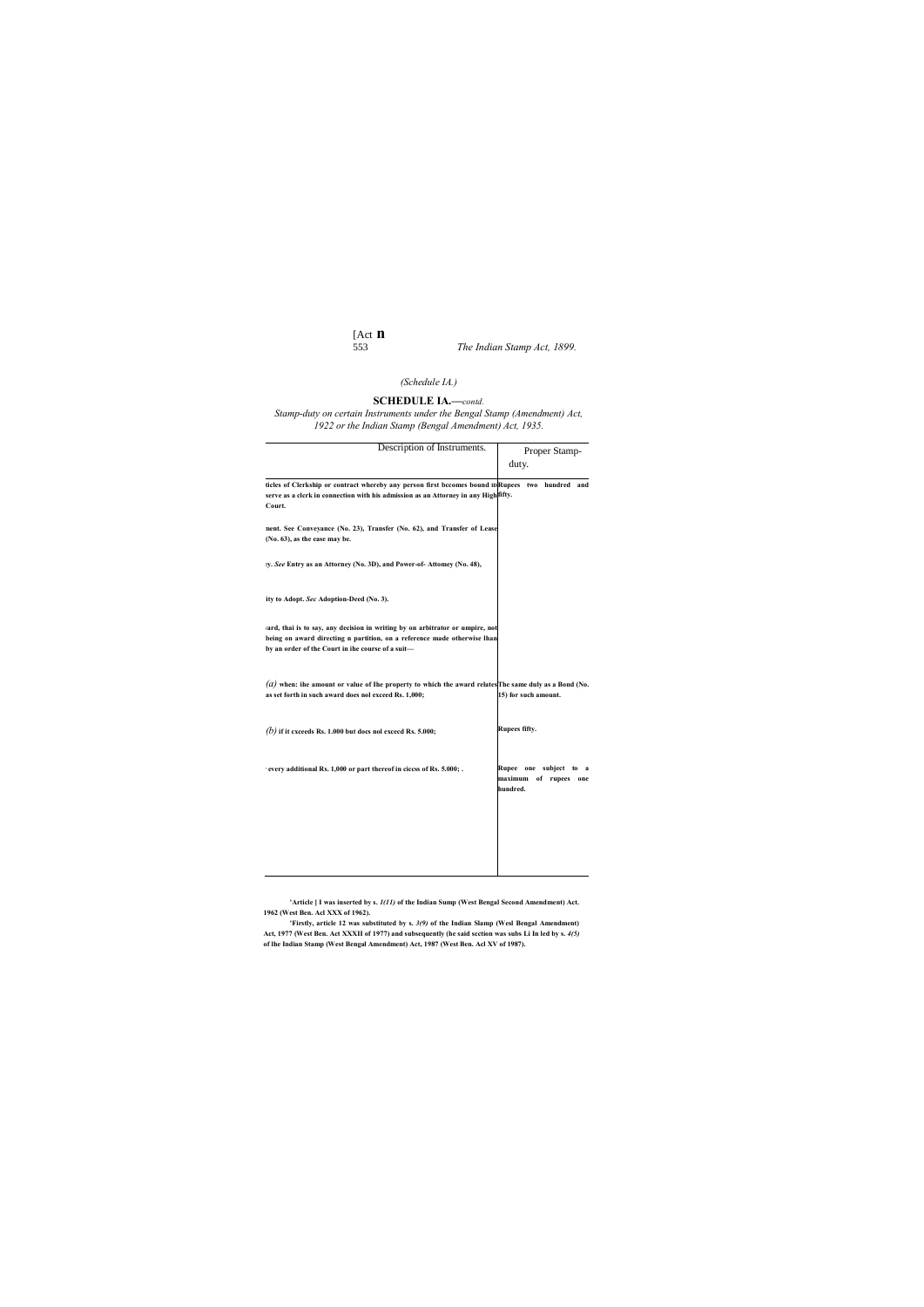554 [Actn *The Indian Slamp Act, 1899.*

Proper

## *(Schedule IA.)*

## SCHEDULE IA*,—contd.*

*Stamp-duty on certain Instruments under the Bengal Stamp (Amendment) Act, 1922 or the Indian Stamp (Bengal Amendment) Act, 1935.*

Description of Instruments.

|             | 14. Bill or lading (including a through bill or lading)                                                                                                                                                                                                                                                                                                    | Stamp-<br>'[One<br>duty.<br>rupee.]<br>$JV.B.-ir$ a bill of<br>lading is drawn in<br>parts, the proper stamp<br>therefor must be borne<br>by each one of the sei. |                             |
|-------------|------------------------------------------------------------------------------------------------------------------------------------------------------------------------------------------------------------------------------------------------------------------------------------------------------------------------------------------------------------|-------------------------------------------------------------------------------------------------------------------------------------------------------------------|-----------------------------|
| XV of 1908. | Exemptions.<br>Bill or lading when ihc goods therein describe are received at a<br>$\left(a\right)$<br>place wilhin ihe limits of any port, as defined<br>under ihc Indian Pons Acl, 1908, and are lo be delivered<br>ai another place within ihc limits of ihe same port.<br>Bill of lading when executed out or '[India] and relating lo property<br>(b) |                                                                                                                                                                   |                             |
|             | lo be delivered in '(India),<br>$15.$ Bond as defined by scclion 2(5), nol being debenture (No. 27), and not<br>being otherwise provided for by this Aci, or by Ihe Weil Bengal<br>Court-fees Aci, 1970-                                                                                                                                                   |                                                                                                                                                                   |                             |
|             | where ihc amount or value accrued docs not exceed Rs. 50: where it exceeds Rs. SO and dues                                                                                                                                                                                                                                                                 |                                                                                                                                                                   | West Ben. Aci X<br>of 1970. |
|             | not exceed Rs, 100;                                                                                                                                                                                                                                                                                                                                        |                                                                                                                                                                   |                             |
|             | where il exceeeds Rs. 100 and docs nol cxcccd Rs. 200; where it exceeds Rs. 200 and does nol                                                                                                                                                                                                                                                               | Rupees two.                                                                                                                                                       |                             |
|             | exceed Rs, 300;                                                                                                                                                                                                                                                                                                                                            | Rupees four.                                                                                                                                                      |                             |
|             | where it cxceeds Rs. 300 and docs not exceed Rs. 400; where il excccds Rs. 400 and docs nol                                                                                                                                                                                                                                                                | Rupees eighi.                                                                                                                                                     |                             |
|             | exceed Rs. 500;                                                                                                                                                                                                                                                                                                                                            | <b>Rupees twelve. Rupees</b>                                                                                                                                      |                             |
|             | where it exceeds Rs. 500 and docs not exceed Rs. 600;                                                                                                                                                                                                                                                                                                      | sixlccn. Rupees twenty.                                                                                                                                           |                             |
|             | where il cxcccds Rs. 600 and docs nol exceed Rs. 700;                                                                                                                                                                                                                                                                                                      | Rupees twenty-four,                                                                                                                                               |                             |
|             | where il cxcccds Rs. 700 and docs not exceed Rs. 800;                                                                                                                                                                                                                                                                                                      | Rupees iwemy-cighi.                                                                                                                                               |                             |
|             | where il cxcccds Rs. 800 and docs not cxcccd Rs. 900:                                                                                                                                                                                                                                                                                                      | Rupees thirty-Iwo.                                                                                                                                                |                             |
|             |                                                                                                                                                                                                                                                                                                                                                            | Rupees thirty-six.                                                                                                                                                |                             |

**'The words "One rupee" was substituted by s. 50(a) or ihc Finance Act. 1985 (XXXII of** 

**1985).** *<sup>i</sup> Ste* **foot-note I on page 468.** *ante.* **3 Firstly, articic 15 was substituted by s.** *3(1) ai* **the Indian Sump (Wesl Bengal Amendment) Act, 1976 (West Ben. Act XXX of 1976) and subsequently th: said section was substituted by s.** *4(6)* **of Ihe Indian Stomp (West Bengal Amendment) Act. 19S7 (Wesl Ben. Act XV of 1987).**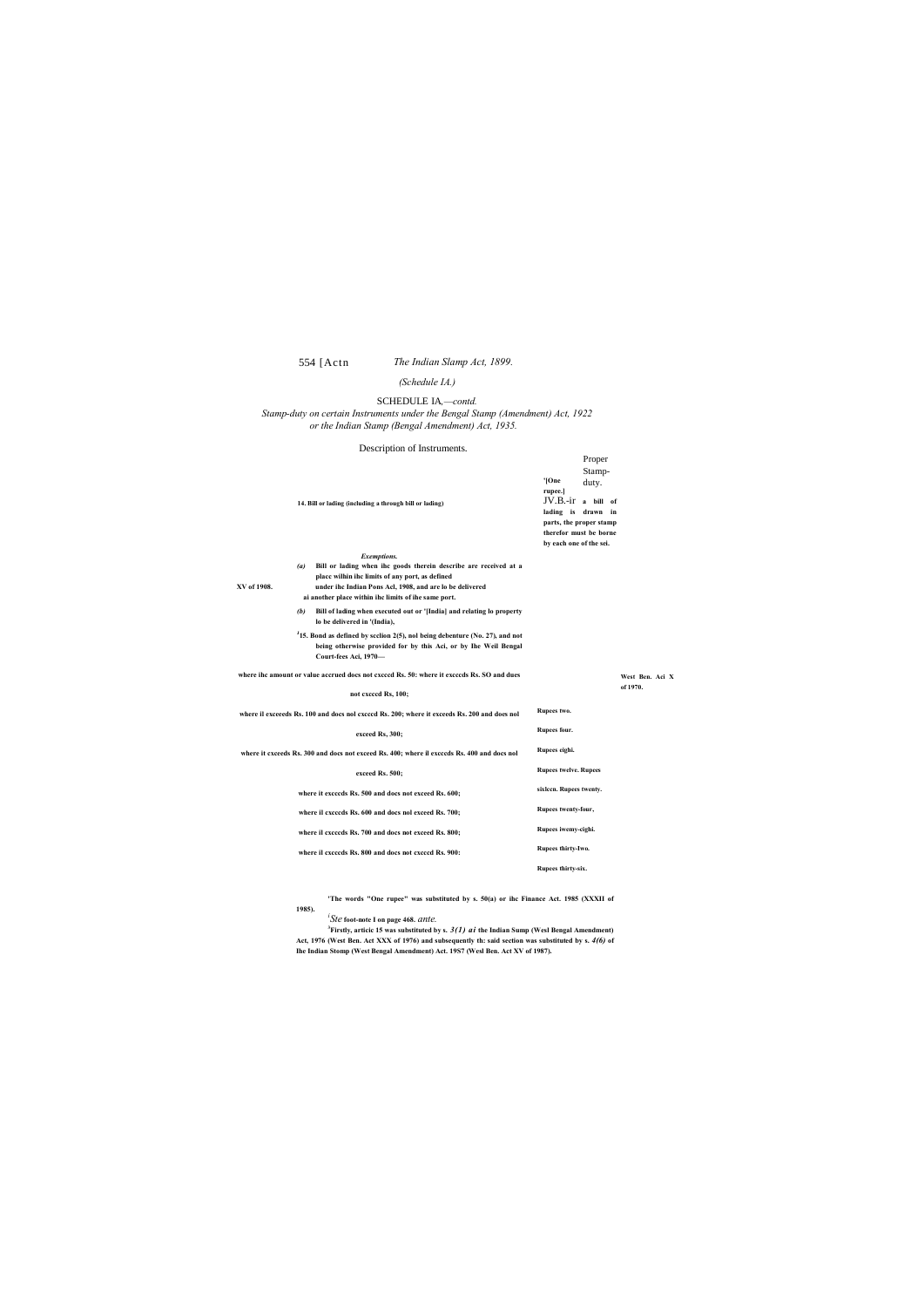*The Indian Stamp Act, J899.* 555 of 1899,]

## *(Schedule J A.)*

SCHEDULE IA. $\hat{o}$  contd. *Stamp-duly Qn certain Instruments under the Bengal Stamp (Amendment) Act,* 

*1922 or the Indian Stamp (Bengal Amendment) Act, 1935.*

**'Firstly, anicle 16 was substituted by s,** *3(1)* **of ihe Indian Siamp (West Bengal Amendment) Att, 1972 (West Ben, Acl XXXI of 1972), Secondly, section** *3(1)* **was substituted by s.** *2(2)* **of the Indian Sump (West Bengal Amendment) Act, 1976 (West Ben. Act XXX of 1976) and Finally, section** *3(2)* **VATS substituted by s.** *4(7)* **of the Indian Slamp (West Bengal Amendment) Acl, 1987 (West Ben. Acl XV of 1987).**

**'Anicle 17 was subslimied by s. 3***(10)* **of the Indian Siamp (West Bengal Amendment) Act, 1977 (West Ben, Aci XXXII of 1977).**

| Description of Instruments.                                                                                             | Proper Stamp-                        |
|-------------------------------------------------------------------------------------------------------------------------|--------------------------------------|
|                                                                                                                         | duly.                                |
| where it exceeds Rs. 900 and does nol exceed Rs.                                                                        | <b>Rupees forty.</b>                 |
| 1000;                                                                                                                   |                                      |
| and for every Rs. 500 or part thereof in excess of Rs.                                                                  | <b>Rupees twenty.</b>                |
| 1,000.                                                                                                                  |                                      |
| See Administration Bond                                                                                                 |                                      |
| (No, 2), Bottomry Bond                                                                                                  |                                      |
| (No, 16), Customs Bond                                                                                                  |                                      |
| (No. 26), Indemnity Bond                                                                                                |                                      |
| (No. 34), Respondentia                                                                                                  |                                      |
| Bond (No. 56), Security Bond (No. 57).                                                                                  |                                      |
| Exemptions,                                                                                                             |                                      |
| Bond, when executed by-                                                                                                 |                                      |
| fa) headmen nominated under rules framed in                                                                             |                                      |
| accordance wilh ihe Bengal Irrigation Acl, 1B76,                                                                        |                                      |
| section 99, for the due performance of their duties                                                                     |                                      |
| under that Acl;                                                                                                         |                                      |
| (b any person for the purpose of guaranteeing; hal                                                                      |                                      |
| the local income derived from private<br>subscriptions to a charitable dispensary or hospital                           |                                      |
| or any other object of public utility, shall nol be                                                                     |                                      |
| less than a specified sum per mensem.                                                                                   |                                      |
| '16. Bottomry Bond, that is to say, instrument whereby the                                                              | The snme duty as a                   |
| master of a sea-going ship borrows money on ihe security<br>of the ship to enable him to preserve the ship or prosecute | Bond (No. 15) for<br>the same amoui. |
| her voyage                                                                                                              |                                      |
| *17. Cancellation—Ins tuimem of (including any instrument                                                               | Rupees twenty-five.                  |
| by which any instrument previously executed is                                                                          |                                      |
| cancelled), if aitested nitd nol otherwise provided for.                                                                |                                      |
| See also Release (No. 55). Revocation of Settlement (No.                                                                |                                      |
| 58-B), Surrender of Lease (No, 61), Revocation of Trust                                                                 |                                      |
| $(No. 64-B).$                                                                                                           |                                      |
|                                                                                                                         |                                      |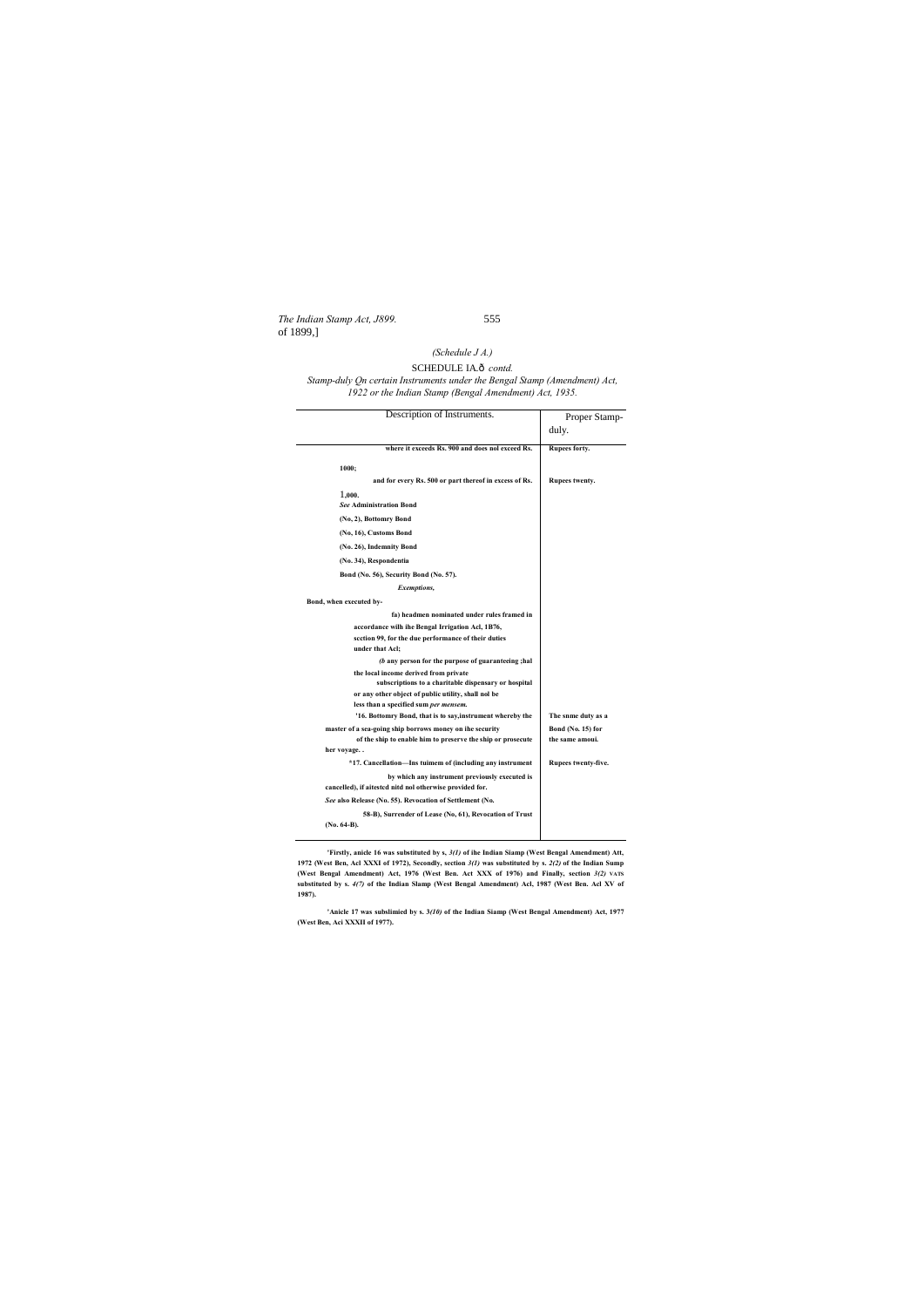Proper

### 556 [Actn *The Indian Slamp Act, 1899. (Schedule IA.)* SCHEDULE IA.—*contd.*

**1,000 or part thereof, of the amount of deposit taken.**

**Rupees five.**

*Stamp-duty on certain Instruments under the Bengal Stamp (Amendmenl) Act, 1922 or the Indian Stamp (Bengal Amendmenl) Act, 1935.*

Description of Instruments.

|                                                                                                                                                                                                                                        | Stamp-                                                 |
|----------------------------------------------------------------------------------------------------------------------------------------------------------------------------------------------------------------------------------------|--------------------------------------------------------|
| 'IS. Certificate af sale (in respect of each property put up as a separate lot<br>and sold), granted lo ihe purchaser of any property sold by public<br>auction by a Civil or Revenue Court, or Collector or olher Revenue<br>Officer. | duty.                                                  |
| <sup>3</sup> 19. Certificate or other Document evidencing Ihe right or title, otherwise<br>than by transfer, of tile holder thereof or any olher person, either-                                                                       |                                                        |
| faj to any share, scrip or slock in or of any incorporated company<br>or other body corporate, or to become proprietor of share,<br>scrip or slock in or of any such company or body; or                                               | The same duty as a<br>conveyance (No, 23) Tor a        |
| ft) to any fixed deposit in any incorporated company or other body<br>corporate or other lending institution.                                                                                                                          | consideration equal (o the<br>of<br>purchase<br>amount |
| See also Letter of Allotment of Shares (No. 36).                                                                                                                                                                                       | money only.                                            |
|                                                                                                                                                                                                                                        | Sixty paise.                                           |
| 10. Charter-Party, thai is to any, any instrument (except an ag-reement                                                                                                                                                                |                                                        |
| for the hire of a tug-steamer), whereby a vessel or some specified                                                                                                                                                                     |                                                        |
| principal part thereof is let for the specified purposes of Ihe                                                                                                                                                                        |                                                        |
| chanerer, whether il includes a penalty clause or not.                                                                                                                                                                                 | Rupee one for every Rs.                                |
|                                                                                                                                                                                                                                        | $1.000 \rightarrow \infty$ and though of               |

**'Ailklc IS was substituted by s.** *3(3)* **of Ihe Indian Stump (Wesl Bengal Amendment) Acl, 19&4 (West Ben. Acl XVII of 1984).**

**■"Firsily, article 19 was substituted by s.** *3(11)* **of ihe Indian Stamp (West Bengal Amendment) Act, 1977 (Wesl Ben. Act XXXII of 1977). Secondly, scclion 3f/J) was subsliluted by s.** *2(4)* **of the Indian Slamp (West Bengal Amendmenl) Act, 1984 (West Ben. Acl XVII of 1984), Finally, s.** *3(4)* **substituted by s.** *4(B)* **of Ihe Indian Stamp (Wesl Bengal Amendmenl) Act. 1987 (West Ben. Act XV of 1987).**

**^Article 20 was substituted by 5.** *3(12)* **of the Indian Stamp (West Bengal Amendmenl) Act, 1977 (West Ben. Act XXXII of 1977).**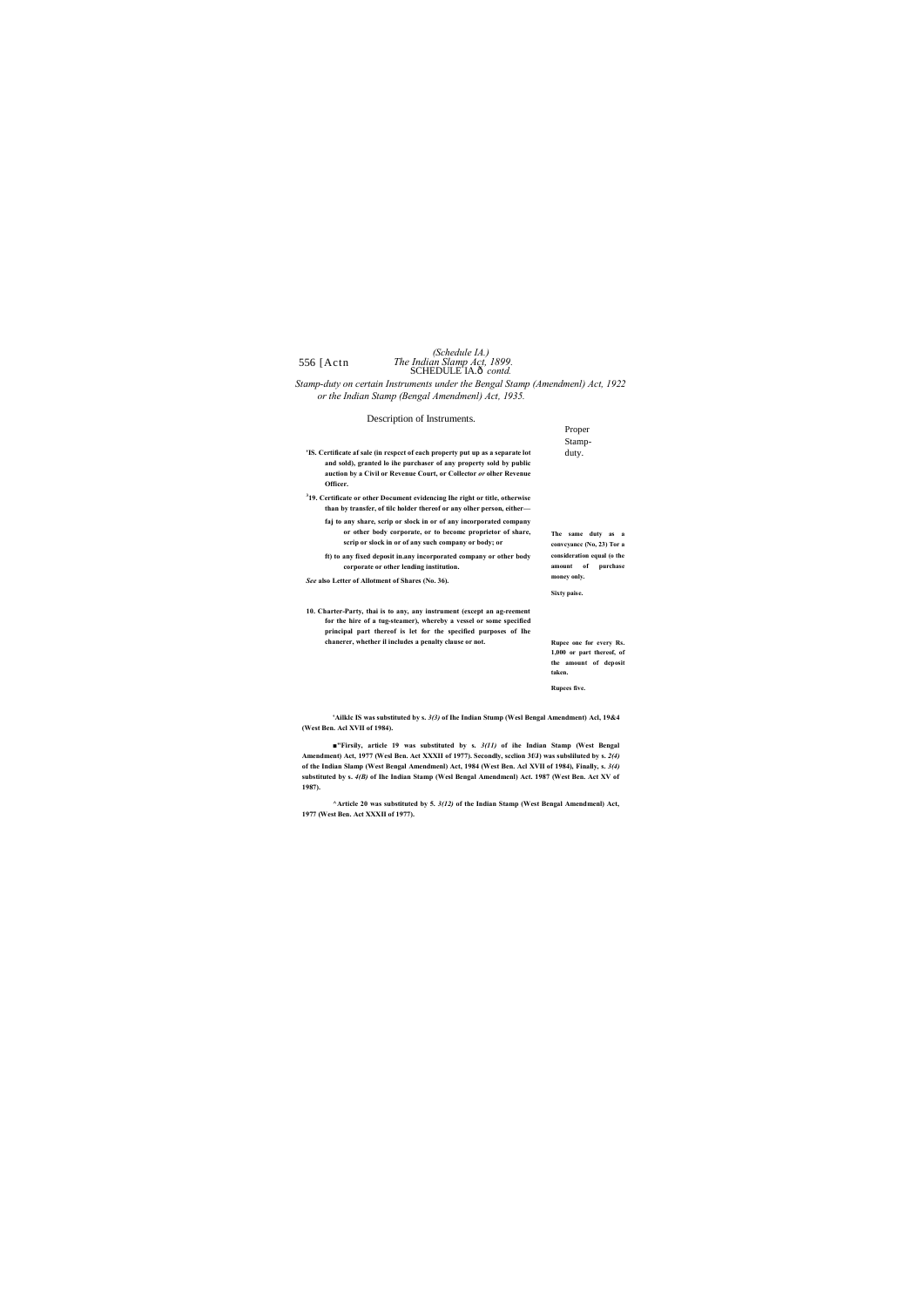557 *The Indian Stamp Act, 1899.*

### *(Schedule IA.)*

## SCHEDULE IA *.—contd.*

*Stamp-duty on certain Instruments under the Bengal Stamp (Amendment) Act, 1922 or the Indian Stamp (Bengal Amendment) Act, 1935.*

**'Anicle 22 was substituted by s.** *2(13)* **of the Indian Siamp (West Bengal Amend mem) Act, 1977 (West Ben. Act XXXJI of 1977).**

| Description of Instruments.                                                                            | Proper Stamp-                            |
|--------------------------------------------------------------------------------------------------------|------------------------------------------|
|                                                                                                        | duty.                                    |
| omposition-Deed, that is to say. any instrument execuied by a debtor, whereby                          | Rupees fifty.                            |
| he conveys his property for the benefit of his creditors, or whereby payment of                        |                                          |
| a composition of dividend an their debts is secured to lhe crediiors, or                               |                                          |
| whereby provision is made for ihe continuance of the debtor's business, under                          |                                          |
| the supervision of inspectors or under lellers of license, for the benefit of his<br>crediiors.        |                                          |
| lonveyance [as defined by section $2(10)$ }, not being a transfer charged or<br>exempted under No. 62. | Five per centum of the<br>market values. |
| Exemptions.                                                                                            |                                          |
| (a) Assignment of copy right by cnliy made under the Copyright Act.<br>1957. section 18.               |                                          |
| (b) Co-partnership Deed. Srr partnership (No. 46),                                                     |                                          |
|                                                                                                        |                                          |

**<sup>&#</sup>x27;Firstly, article 23 was substituted by s. 3(ii) of the Indian Slamp (West Bengal Amend men l) Acl, 1972 (West Ben. Act XXI of 1972). Secondly, s. 3(ri) was substituted by sec. 3 of l/ic Indian Stamp (West Bengal Amendment) Act, 1974 (West Ben. Art XXVIII of 1974). Thirdly, s. 3 was substituted by s, 3 of Indian Stomp (Wesl Bengal Amendment) Act, 1975 (West Ben. Act XVI of 1975). Fourthly, s.3 was substituted by 5.2 (J) of the Indian Stamp (West Bengal Amendment) Acl, 1976 (Wesl Ben, Acl XXX of 1976). Fifthly, s.** *2(3)* **was substituted by sec.** *2(14)* **of the Indian Stamp (West Bengal Amendment) Acl, 1977 (Wesl Ben, Act XXXII of 1977). Sixthly, s.** *2(14)* **was substituted by s. 3(/J of ihe Indian Siamp (West Bengal Amendment) Acl. 1980 (Wesl Ben. Acl XXIX of 1980). Seventhly, s.** *2(1)* **was subsiiluied by s.** *4(9i* **of the Indian Stamp (West Bengal Amendment) Act. 19B7 (Wesl Ben. Act XV of 1987). Eighihly, in lhe column under the heading "Description a (Instruments", ihe words "Where the market value" wen; substituted Tor ihe words "where the amouni or value of the consideration" by s, 10(2) (a) of lhe Indian Slamp (West Bengal Amendment) Acl, 1990 (Wesl Ben. Acl XV[| or 1990). Simultaneously, after the entry beginning wilh lhe words "Rupees twenty-five thousand" and ending wilh lhe words, letters and figures " in excess of Rs. 2,00,000," a proviso was added by s. J0(2) (b).** *ibid.* **Ninthly, anicic 23 was subsiiluied by s, 3 oTihe Indian Siamp (West Bengal Amendment) Act. 1992 (West Ben. Acl XV of 1992). Tenthly, s. 3 was subsiiluied by s. 3 of lhe Indian Stamp (West Bengal Amendment) Act, 1994 (Wesl Ben. Act XI of 1994). Finally, s. 3 was substituted by s.2(2) of Ihe West Bengal Finance Act, 1996 (West Ben. Acl X of 1996).**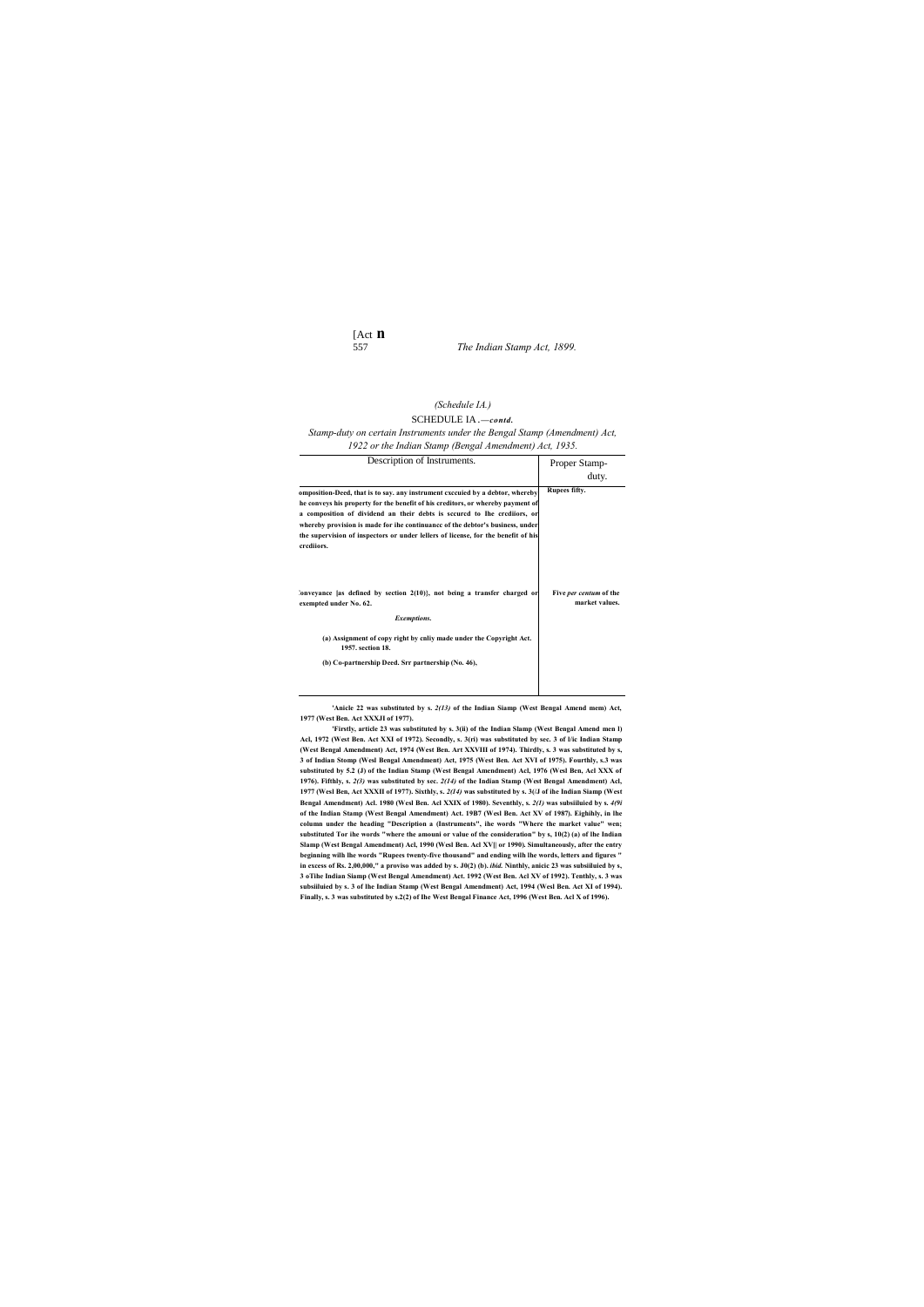## *The Indian Stamp Act, 1899.* **558**

## *(Schedule IA.)*

## SCHEDULE IA. $\hat{o}$  contd. *Stamp-duty on certain Instruments under Ihe Bengal Stamp (Amendment) Act, 1922 or the Indian Stamp (Bengal Amendment) Act, 1935.*

### Proper Stampduty. **Rupees ten. Rupees ten.** Description of Instruments. **'24.** *Copy or Extract* **certified io be a true copy or extract by or by order of any public officer and not chargeable under Ihc law for ihe lime being in force relating to court-foes—** *(i)* **if the original was not chargeablc wilh duty, or if the duly wilh wbich il was chargcable docs not exceed one rupee; (Hi in any other case not foiling within the provisions of section 6A.** *Exemptions. (a)* **Copy of any paper which a public officcr is expressly required by law to make or furnish for record in any public office or for any public purpose,**

**(b} Copy of, or extract from, any register relating to birth, baptisms, namings, dedications, marriages, divorces, deaths or burials.**

**'Firstly, article 24 was substituted by s.** *3(15)* **of the Indian Slamp (West Bengal Amendmenl) Act, 1977 (West Ben. Acl XXXII of 1977) and subsequently s.** *3(15)* **was substituted by s. 4f70J of the Indian Stamp (West Bengal Amendment) Act, 1987 (Wesl Ben. Act XV of 1967),**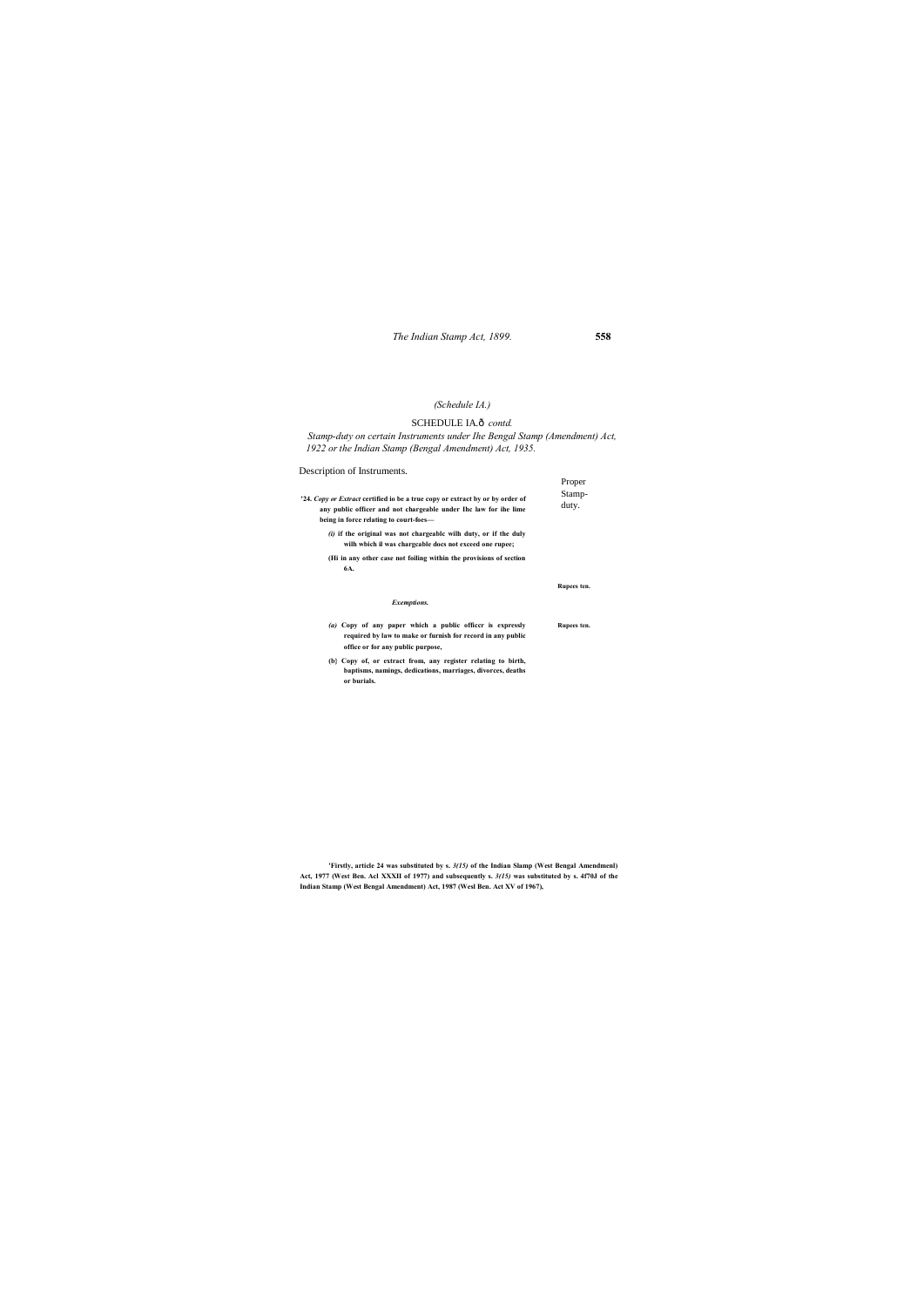*The Indian Stamp Act, J899.* 559 of 1899,]

**[Actn**

**. 'Article 25 was substituted by s.** *4(H)* **of the Indian Stamp (West Bengal Amendment) Act, 1987 (West Ben. Act XV of 1987).**

**'Firstly, article 26 was substituted by s.** *3(16)* **of the Indian Slamp (West Bengal Amendmenl) Acl, 1977 (Wesl Ben. Acl XXXJI of 1977) and subsequently s. 3(16) was substituted by s. 4(72) of Ihe Indian Slamp (West Bengal Amendment) Acl, 1987 (West Ben, Aci XV of 1987). '**

Proper Stampduty. Description of Instruments. *(Schedule IA.)* SCHEDULE IA. $\hat{o}$  contd. *Stamp-duty on certain Instruments under the Bengal Stamp (Amendment) Act. 1922 or the Indian Stamp (Bengal Amendment) Acl, 1935.*

## *(Schedule IA.)*

## **SCHEDULE IA.—***contd.*

*Stamp-duty on certain Instruments under the Bengal Stamp (Amendment) Act, 1922 or the Indian Stamp (Bengal Amendment) Act, 1935.*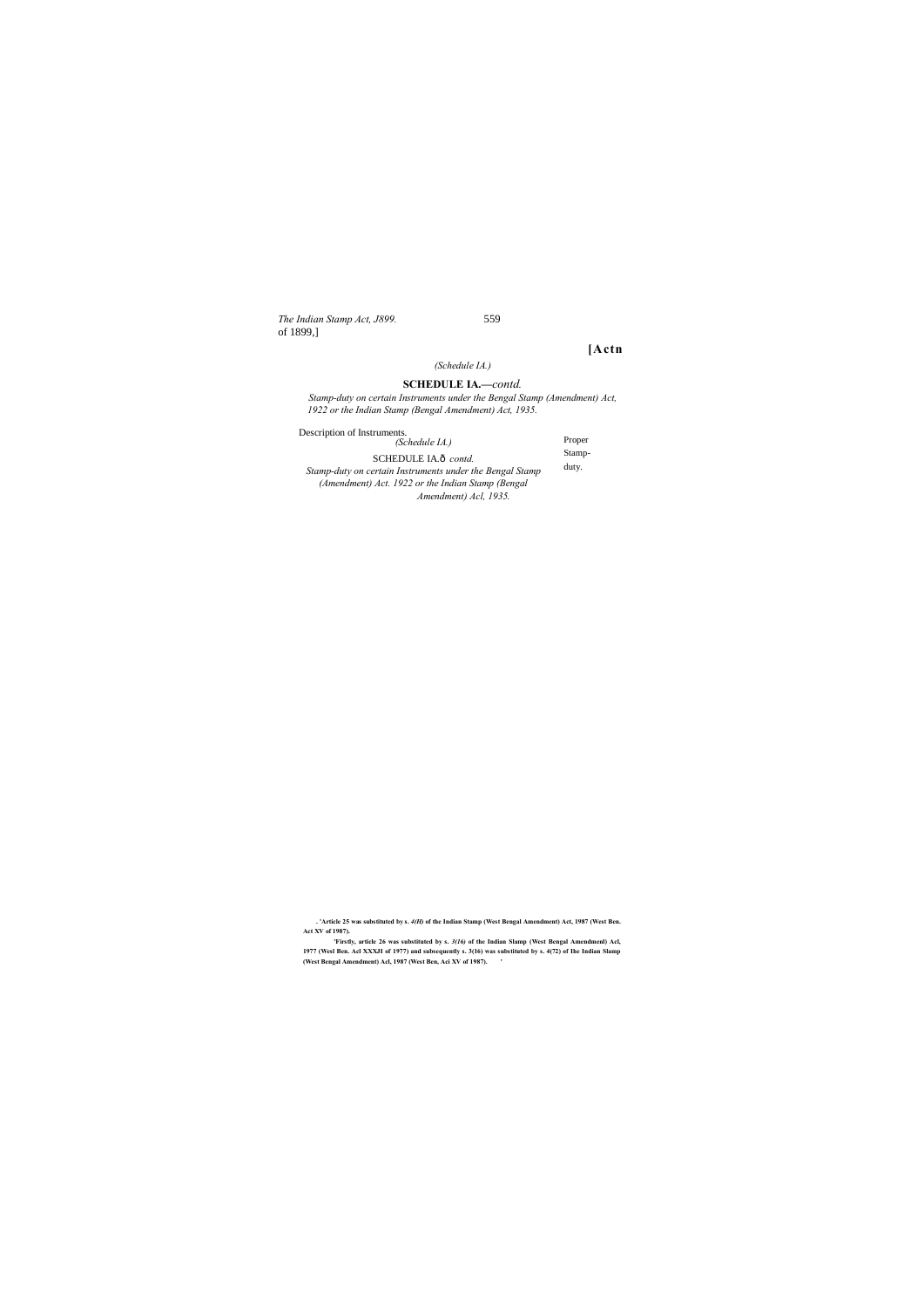**'Firaly. article 28 was substituted by s.** *3(17)* **of the Indian Stamp (West Bengal Amendment) Acl, 1977 (West Ben. Act XXXII of 1977) and subsequently s.** *3(17)* **was substituted by s.** *3(5)* **of the** 

 $\overline{a}$ 

*1826.* **Customs Bond—**

**(a) when the amount does not cxcccd Rs. 1,000;**

*(b)* **in any other ease.**

**27. Debenture (whether u mortgage debenture or not), being a marketable security transferable— (a) by endorsement or by a separate instrument of transfer;**

*(b)* **by delivery**

A debenture issued by on incorporated company or other body corporate in terms of a registered mortgage-deed, duly stamped in respect of the full issued thereunder, whereby Ihe company or body borrowing makes over, in whole or in part, their property to trustees for the benefit of the debe **the debentures so issued are expressed to be issued in terms of the said mongage-deed,**

*Explanation* **;—The term "Debenture" includes any inteits! coupons attached thereto, but the amount of such coupons shall nol be included in estimating the duty.**

*Exemption.*

## *The Indian Stamp Act, 1899.* **560** Description of Instruments. Proper Slamp-duiy.  $b$ enture—*conctd*. *Ettmption—concld. See also* **BOND (No. 15) and sections 8 and 55.** ration af any trust : See Trust (No. 64). • « « 18« • \* \* \* *\** \* **28. Delivery order in res peel of goods, that is to say, any instrument entitling any**  person (herein named, or his assigns, or the holder thereof, to the delivery of **any goods lying in any dock or port, or in any warehouse in which goods ore stored or deposiled on rcnl or hire, or upon any wharf such instrument being**  signed by or on behalf of the owner of such goods upon lhe sale or transfer of **the property therein, when such goods exceed in value twenty rupees. Rupee one. Deposit of Title-deeds—***See* **Agreement relating lo deposit of title-deeds, pawn or pledge (No. 6) Dissolution of Partnership—***See* **Partnership (No. 46). 29. Divorcc—Instrument of, thai is lo say. any instrumeni by which any person Rupees fifty. effects the dissolution of his marriage. Dower—Ins<rumen! of.** *See* **Selllemeni (No. 58). Duplicate—***See* **Counterpart (No. 25). ' 30. Enliy as an Altomty on the roll of the High Court ai Calcutta under any law for Rupees five hundred. lhe lime being in force.** *Exemption.* **Entry of an attorney on the roll of the High Court at Calcutta when he has previously been enrolled as such in any olher High Court.**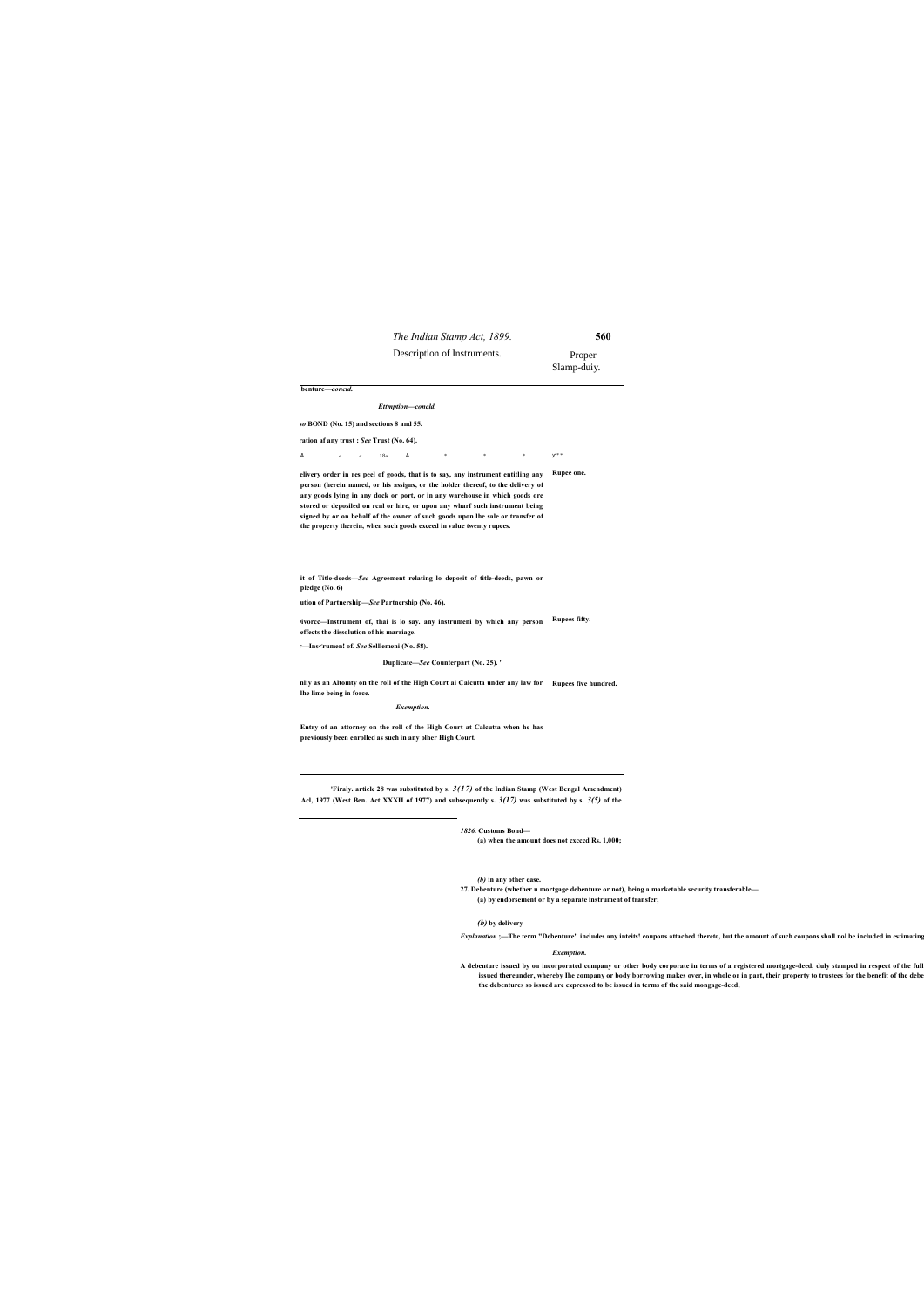*The Indian Stamp Act, J899.* 561 of 1899,]

**Indian Stamp (West Bengal Amendment) Act, 1984 (Wesl Ben. Acl XVII of 1984).**

**'Article 29 was subsiiluied by s.** *3(13)* **of the Indian Stamp (West Bengal Amendment) Act. 1977 (West Ben. Acl XXXII** *of 1917).*

**'Aniclc 30 was subsiiluied by s. 3***(19)* **of the Indian Stamp (Wesl Bengal Amendment) Act. 1977 (West Ben. Acl XXXII of 1977).**

**Codc-M**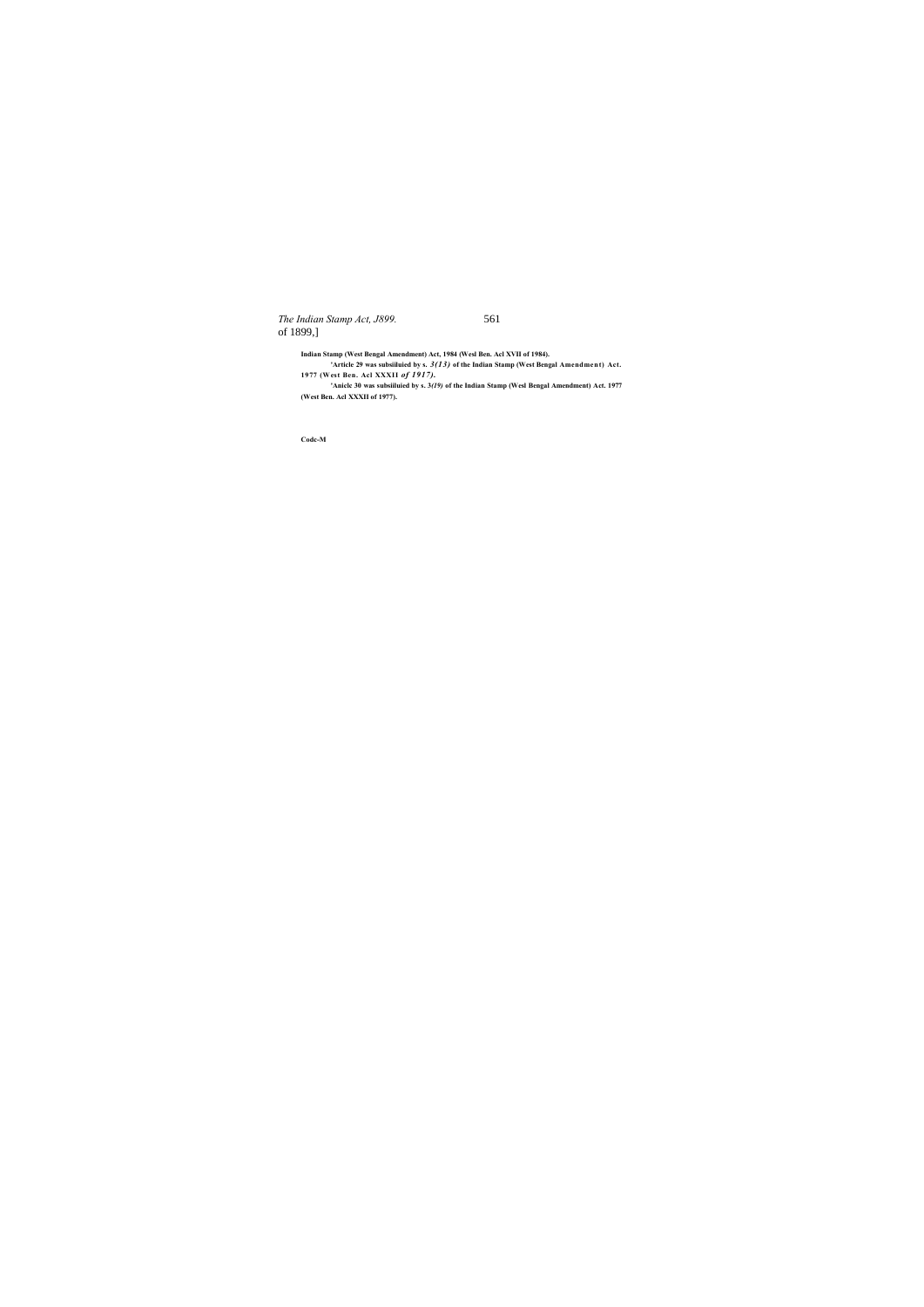**The same duty as a** 

SCHEDULE IA. $\hat{o}$  contd.

## 562 *The Indian Stamp Act, 1899. (Schedule IA.)*

| ремирнон от шминисть.                   | Proper       |
|-----------------------------------------|--------------|
| '31. Exchange or properly-Instrument of | Stamp-       |
|                                         | <u>duty.</u> |
|                                         |              |

| Extract. See Copy (No. 24).<br>'32. Further Charge—Instrument of, ihnt is to say. any instrument<br>imposing a further charge on mortgaged property-<br><i>fa</i> ) when ihe original mortgage is one of Ihe description referred to<br>in clause (a) of Article No. 40(that is, with possession); | Conveyance (No. 23) for<br>a consideration equal to<br>the vaJue or the property<br>of greatest value is set<br>forth in such instrument.<br>The same duty as a<br>Conveyance (No, 23) for<br>a consideration equal to<br>the amount of the fur-<br>ther charge secured by<br>such instrument. |
|----------------------------------------------------------------------------------------------------------------------------------------------------------------------------------------------------------------------------------------------------------------------------------------------------|------------------------------------------------------------------------------------------------------------------------------------------------------------------------------------------------------------------------------------------------------------------------------------------------|
| (bj when such mortgage is one or the description referred to in<br>clause $(bj$ of Article No. 40(ihai is, without possession)-<br>$(i)$ jr at (he time of execution af the inslrurflem of further<br>charge possession of Ihc property is given or agreed to<br>be given under such instrument;   | The same duty as<br>Conveyance (No. 23) for<br>a consideration equal lo<br>the charge (including Ihc<br>original mortgage and<br>any further charge<br>already made), less the<br>duty already paid on<br>such original mortgage<br>and further charge.                                        |
| fr'ij if possession is not so given                                                                                                                                                                                                                                                                | The some duly as a Bond<br>(No. 15) for the amount<br>of the further charge se-<br>cured<br>by<br>sech<br>in-<br>strument.                                                                                                                                                                     |
| '33. GUI-Instrument of, not being a Settlement (No. 58), or Will or<br>Transfer (No. 62).                                                                                                                                                                                                          | duty<br>The<br>same<br>as<br>a<br>Conveyance (No. 23) for<br>a consideration equal to<br>The value of the propeny<br>set forth in such<br>as<br>instrument.                                                                                                                                    |

*Stamp-duty on certain Instruments under the Bengal Stamp (Amendment) Act, 1922 or the Indian Stamp (Bengal Amendment) Act, 1935.*

Description of Instruments.

**Hiring agreement or agreement for service.** *See* **Agreement (No, 5).** 

**\_\_\_\_\_\_\_\_\_\_\_\_\_\_\_\_** *'See* **foot-nole 1 on page 542.** *anle.*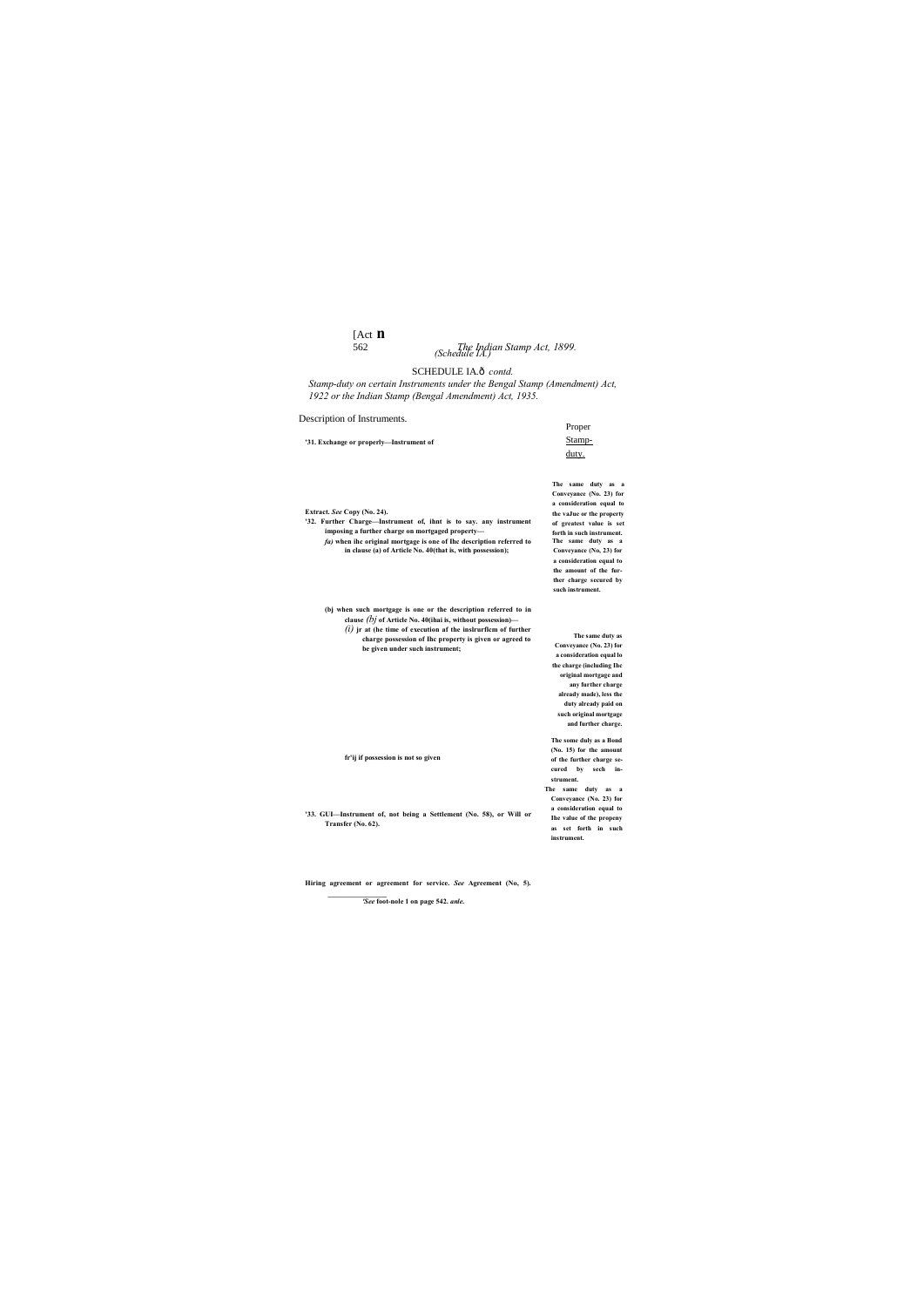Proper

### *The Indian Stamp Act. 1899.* **563** of 1899.] *(Schedule I A.)*

SCHEDULE IA. $\hat{o}$  contd. *Stamp-duty on certain Instruments under the Bengal Stamp {Amendment) Act, 1922 or the Indian Stamp (Bengal Amendment) Act, 1935.*

| Description of Instruments.                                                                               | Proper                                                                                                                                                                        |  |
|-----------------------------------------------------------------------------------------------------------|-------------------------------------------------------------------------------------------------------------------------------------------------------------------------------|--|
|                                                                                                           | Stamp-                                                                                                                                                                        |  |
|                                                                                                           | duly.                                                                                                                                                                         |  |
| 34. Indemnity band                                                                                        | The same duty as a<br>Security bond (No. 57)<br>Tor the same amount.                                                                                                          |  |
| Inspectorship-Deed. Stt Composilion-Deed (No. 22).                                                        |                                                                                                                                                                               |  |
| '35. Lease, including a under-lease or. sub-lease and any agreement <b>D</b> let<br>or sub-let-           |                                                                                                                                                                               |  |
| (a) where by such lease the rent is fixed and no prtminum is paid                                         |                                                                                                                                                                               |  |
| or delivered—                                                                                             |                                                                                                                                                                               |  |
| (i) where lhe lease purports lo be for a term of less than one year;                                      | The some duty as a<br>Bottomry Bond (No. 16)<br>for ihe whole amouni<br>payable or deliverable                                                                                |  |
| (ii) whew lhe lease purports to be Tor a term of not less than one<br>year but nol more than five years:  | under such lease.<br>The same duty as a<br>Botiomry Bond (No. 16)<br>for the amount or value<br>of the average annual<br>rent reserved.                                       |  |
| fir/) where ihe lease purports lo be for n term exceeding five<br>years and not exceeding ten years;      | The same duty as a<br>Conveyance (No. 23) for<br>a consideration equal to<br>the amount or value of<br>the avenge annual rent                                                 |  |
| (iv) when; the lease purports to be for a lerm exceeding ten<br>years but nol exceeding twenty years:     | reserved.<br>The same duly as a<br>Conveyance (No. 23) for<br>a consideration equal to<br>twice [he amount or val-<br>ue of lhe average annual                                |  |
| $(v)$ where lhe tease purports lo be Tor a term exceeding<br>twenty years but not exceeding thirty years; | rent reserved.<br>The same duty<br>as a<br>Conveyance (No. 2'i) for<br>a consideration equal (o<br>three limes the amount<br>or value of the average<br>annual rent reserved. |  |

*l See* **foot-nole 1 on page 542,** *ante.*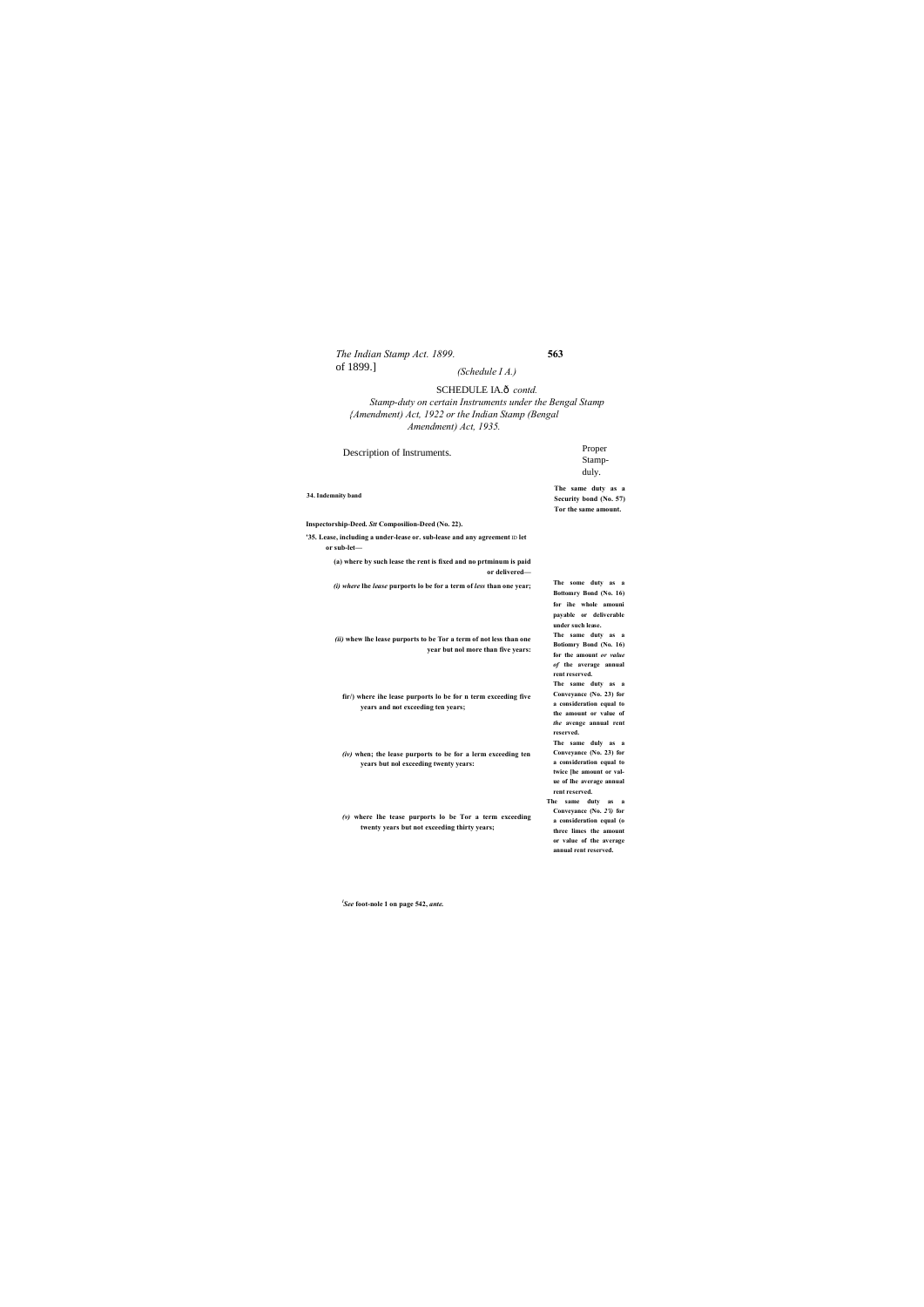564 *The Indian Stamp Act, 1899.*

**such fine or premium or advance as set forth in the lease.**

## *(Schedule IA.)*

## SCHEDULE IA.^*contd. Stamp-duty on certain Instruments under the Bengal Stamp (Amendment) Act, J922 or the Indian Stamp (Bengal Amendment) Act, 1935.*

| Description of Instruments.<br>$\mathbf{r}$<br>35. Lease— <i>contd</i> .<br>(vi) where [he lease purports 10 be for a lerm exceeding thirty<br>years bul not exceeding one hundred years; | Proper<br>Stamp-<br>duty.<br>The same duty as a<br>Conveyance (No. 23) Tor<br>a consideration equal to<br>Tour limes the amount or<br>value or the average<br>annual rent reserved.                                                                                                                                                                         |
|-------------------------------------------------------------------------------------------------------------------------------------------------------------------------------------------|-------------------------------------------------------------------------------------------------------------------------------------------------------------------------------------------------------------------------------------------------------------------------------------------------------------------------------------------------------------|
| (vii) where Ihe lease purports lo be for a term exceeding one<br>hundred years or in perpetuity;                                                                                          | The same duty as a<br>Conveyance (No. 23)<br>consideration<br>$\mathbf{a}$<br>for<br>equal in the case or a<br>lease granted solely<br>agricultural<br>Tor<br>purposes to one-tenth<br>and in any other case<br>lo one-sixth or (he<br>whole amount of rents<br>which would be paid<br>or delivered in respeci<br>or ihe first fifty years<br>of (he lease. |
| (viii) where Ihe lease does not purport to be for ony definite lerm, '                                                                                                                    | The same duly as a<br>Conveyance (No. 23)<br>a consideration<br>ror<br>equal lo three limes<br>The amount or value or<br>the<br>average annual<br>rent which would be<br>paid or delivered for<br>the first ten years in<br>the lease continued so<br>long.                                                                                                 |
| (b) where the lease is granted for a fine or premium, or for money<br>advanced and where no rent is reserved.                                                                             | The same duly as a<br>Conveyance (No, 23) Tor<br>a consideration equal to<br>the amount or value of<br>such fine or premium or                                                                                                                                                                                                                              |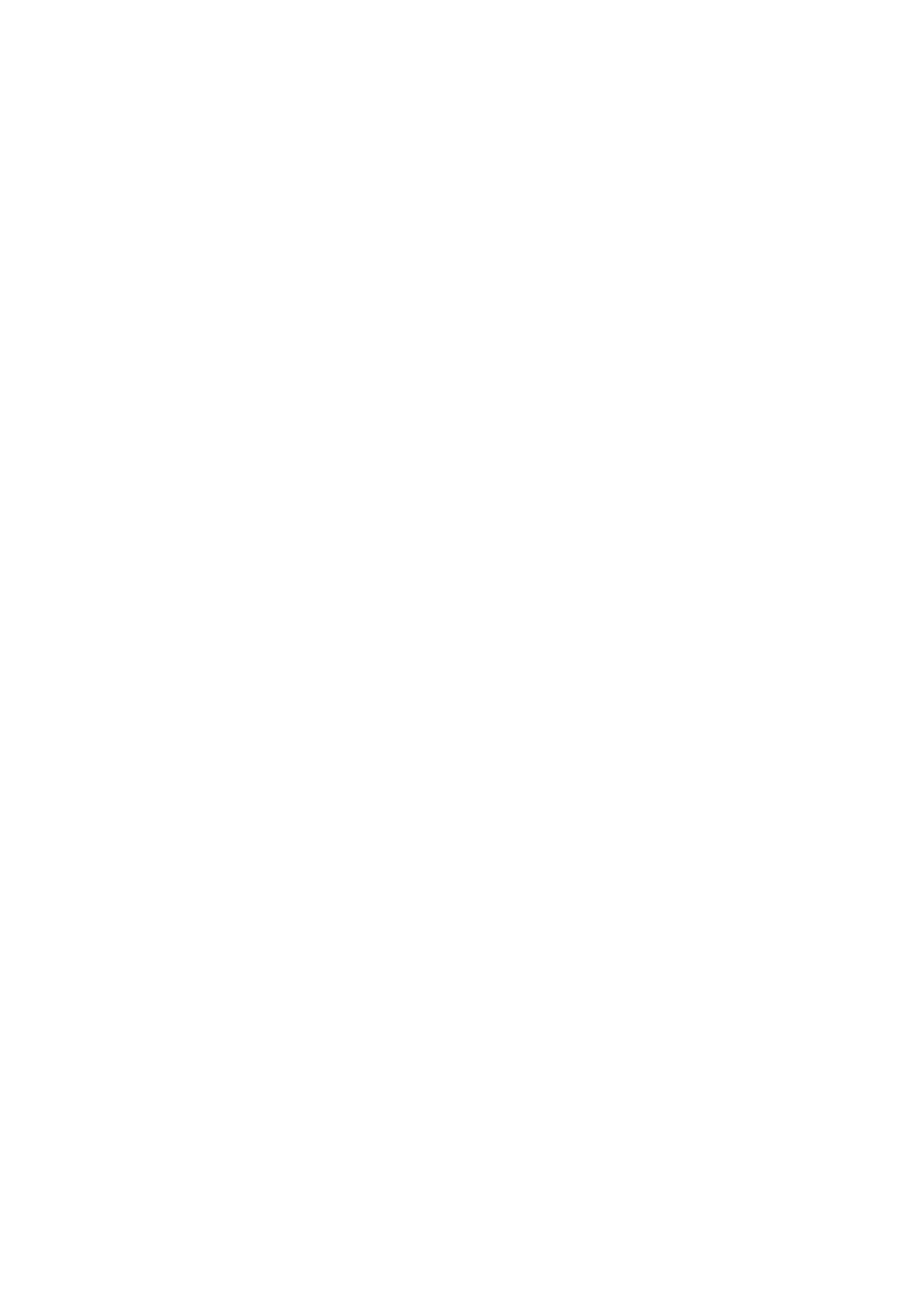*The Indian Stamp Act, J899.* 96 of 1899,]

## SCHEDULE IA. $\hat{o}$  contd. *Stamp-duty on certain Instruments under the Bengal Stamp (Amendment) Act, 1922 or the Indian Stamp (Bengal Amendment) Act, 1935.*

| Description of Instruments.                                                                                | Proper                                                                                                                                                                                                                                                                                                                                                                                                                                                                                                                                                                                                         |  |
|------------------------------------------------------------------------------------------------------------|----------------------------------------------------------------------------------------------------------------------------------------------------------------------------------------------------------------------------------------------------------------------------------------------------------------------------------------------------------------------------------------------------------------------------------------------------------------------------------------------------------------------------------------------------------------------------------------------------------------|--|
|                                                                                                            | Stamp-                                                                                                                                                                                                                                                                                                                                                                                                                                                                                                                                                                                                         |  |
|                                                                                                            | duty.                                                                                                                                                                                                                                                                                                                                                                                                                                                                                                                                                                                                          |  |
| 35. Lease-cuntd.                                                                                           |                                                                                                                                                                                                                                                                                                                                                                                                                                                                                                                                                                                                                |  |
| fcj where the lease is grained for a fine or premium or for money advanced in<br>addition to rent rescued. | The same duty as a<br>Conveyance (No, 23) Tor<br>a consideration equal to<br>(he amount or value of<br>such fine or premium or<br>advance as set forth Ihe<br>lease, in addition to<br>' the duly which would<br>hive been payable an<br>such lease, if no fine or<br>premium or advance<br>had<br>been<br>paid<br>or<br>delivered:<br>Provided (hat, in any<br>case when an agreement<br>(o lease is stamped witJi<br>ihe ad valorem Slamp<br>required for a lease, and<br>a lease in pursuance of<br>such agreement is subse-<br>quently executed, lhe<br>duly on such lease shall<br>not Exceed '[Rupee one |  |
|                                                                                                            | and fifty naye poise.]                                                                                                                                                                                                                                                                                                                                                                                                                                                                                                                                                                                         |  |
|                                                                                                            |                                                                                                                                                                                                                                                                                                                                                                                                                                                                                                                                                                                                                |  |

## *(Schedule IA.)*

### *Exemptions.*

*(a)* **Lease, executed in the ease of a cultivator and for the purposes or cultivation (including a lease of trees Tor the production of food or drink'), without (he payment or delivery of any fine or premium, when a definite term is expressed and such term docs not exceeds one year, or when the average annual rent reserved does nol exceed one hundred rupees.**

**In this exemption a lease Tor the purposes of cultivation shall includc a lease of lands for cultivation together with a homestead or tank.**

**'Subsiiluied Tor the words "twelve** *annas"* **by s. 3(27,1** *(i)* **of the Indian Stamp (West Bengal Second Amendment) Acl, 1962 (West Ben. Act XXX of 1962).**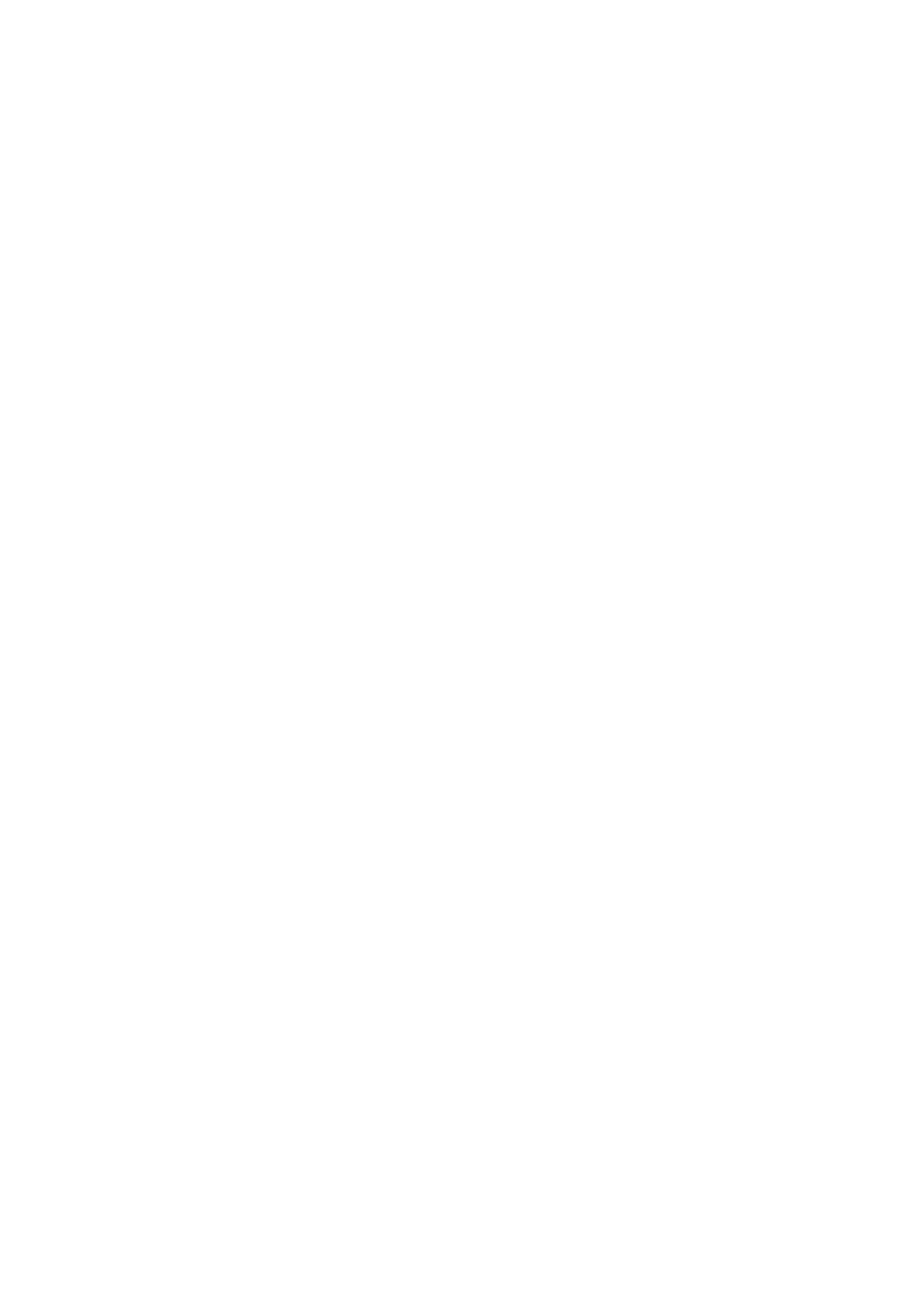558 *The Indian Stamp Act, 1899.*

Proper

## *(iSchedule IA.)* SCHEDULE IA *.-contd.*

*Stamp-duty on certain Instruments under the Bengal Stamp (Amendment) Act, 1922 or the Indian Stamp (Bengal Amendment) Act, 1935.*

## Dcs crip lion of Instruments.

| 35. leaseô condd.                                                                                                                                                                                                                                                                                                                     | Stamp-duty.           |           |
|---------------------------------------------------------------------------------------------------------------------------------------------------------------------------------------------------------------------------------------------------------------------------------------------------------------------------------------|-----------------------|-----------|
| Excmplipm-con eld.                                                                                                                                                                                                                                                                                                                    |                       |           |
| <i>Explanation</i> :—When a lessee undertakes to pay my recurring charge,<br>such as Government revenue. The landlord's share of cesses or<br>the owner's share or municipal rales or taxes, which is by luw<br>recoverable from the lessor, the amount so agreed lo be paid by<br>the lessee shall be deemed to be part of the rent. |                       |           |
| '3\$. Letter of Allotment or Shares in any company or proposed company<br>or in respect of any loan to be raised by any company or<br>proposed company.                                                                                                                                                                               |                       |           |
| See also Certificate or other Document (No. 19).                                                                                                                                                                                                                                                                                      | Sixty paise.          |           |
| <sup>3</sup> 38. Letter of License, that is to say, any agreement between a debtor and<br>his creditors lhal Ihe latter shall, for & specified time, suspend<br>their claims end allow Ihc debtor to carry on business al his<br>own discretion.                                                                                      |                       |           |
| <sup>3</sup> 39. Memorandum of Association of a Company-                                                                                                                                                                                                                                                                              | Rupees fifty.         |           |
| (a) if accompanied by articles of association under section 26 of<br>the Companies Act, 1956.                                                                                                                                                                                                                                         |                       |           |
| $(b)$ if not so accompanied—.                                                                                                                                                                                                                                                                                                         |                       |           |
| (7J where the nominal share capital docs not exceed one lakh of<br>rupees,                                                                                                                                                                                                                                                            | Rupees sixty.         | I of 1956 |
| (ti) where the nominal share capital exceeds one lakh of rupees.                                                                                                                                                                                                                                                                      |                       |           |
| Exemption.                                                                                                                                                                                                                                                                                                                            | Rupees two hundred.   |           |
| Memorandum of any association nol formed for profit and registered<br>under scction 26 of the Companies Act, 1956,                                                                                                                                                                                                                    | Rupees three hundred. |           |

**'Firstly, aniclc** *36* **was substituted by s.** *3(20)* **of the Indian Slamp Wesl Bengal Amendment) Acl, 1977 (Wesl Ren. Act XXXII of 1977) and subsequently s.** *3(20)* **was substituted by s.** *At 13)* **of Ihe Indian Slamp (West Bengal Amendment) Act, 1987 (West Ben. Act XV or 1987).**

**'Aniclc 38 was substituted by s.** *3121)* **of Ihe Indian Stamp (West Bengal Amendment) Acl, 1977 (West Ben. Act XXXII or 1977).**

**'Aniclc 39 was subsitulcd by s. 3(22)** *ibid.*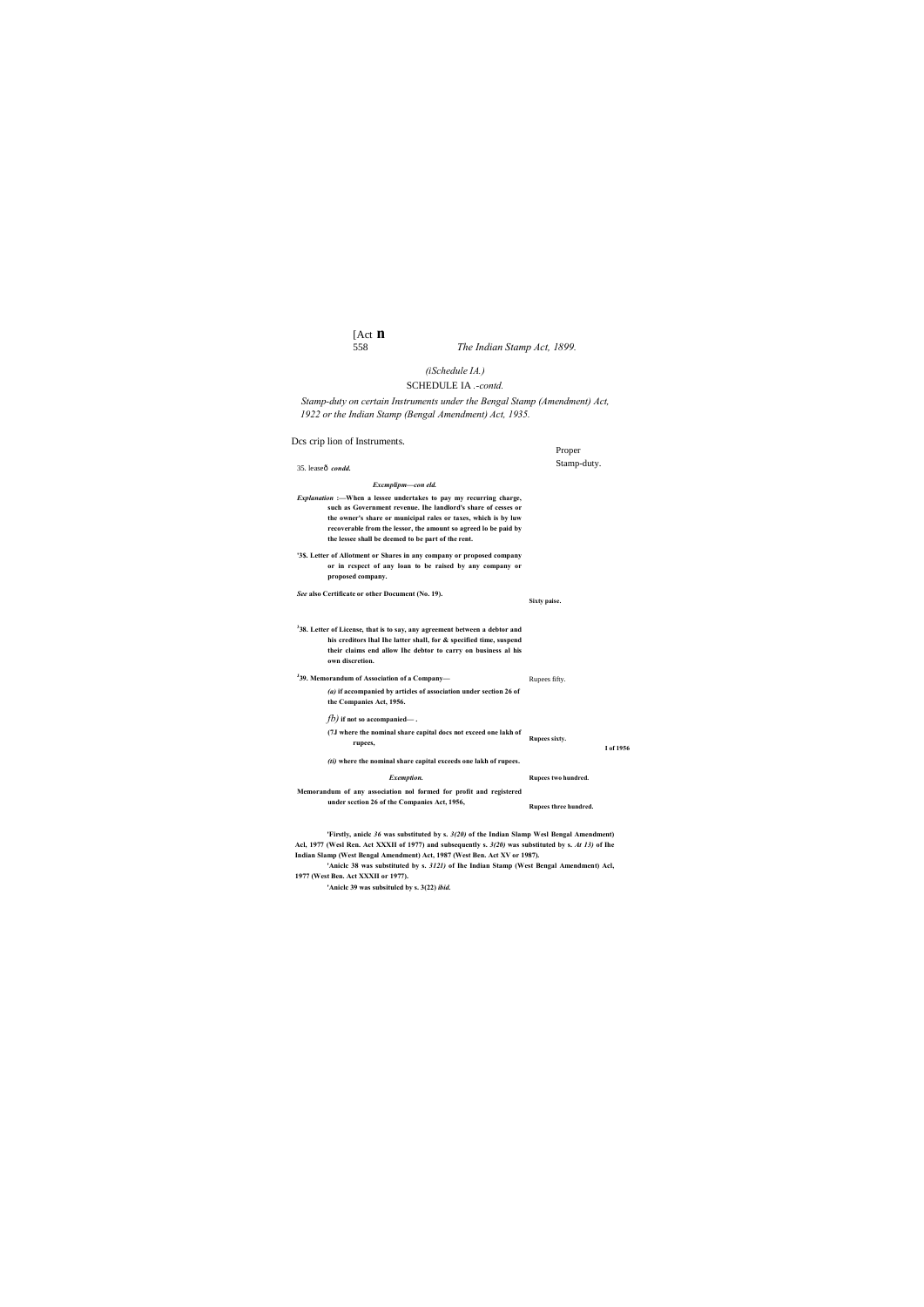*The Indian Stamp Act, J899.* 559 of 1899,]

## *(Schedule IA.)*

## SCHEDULE IA *,—contd. Stamp-duty an certain Instruments under the Bengal Stamp (Amendment) Act, 1922 or the Indian Slamp (Bengal Amendment) Acl, 1935.*

| Description of Instruments.                                                                                                                                                                                                                       | Proper<br>Stamp-<br>duty,                                                                                                      |
|---------------------------------------------------------------------------------------------------------------------------------------------------------------------------------------------------------------------------------------------------|--------------------------------------------------------------------------------------------------------------------------------|
| MO. Mortgage-deed, not being an Agreement relating lo dc posil of<br>Lille-deeds, pawn or pledge (No. 6). Bonomry Bond (No. 16),<br>Mortgage of a Crop (No, 41), Respondentia Bond (No. 56). or<br>Security Bond (No.<br>$57$ :—                  |                                                                                                                                |
| (a) When possession of lhe property or any pan of the property<br>comprised in such deed is given by Ihe mortgagor or agreed<br>lo be given;                                                                                                      | The<br>some<br>duly<br>as<br>$\mathbf{a}$<br>Conveyance (No. 23) for a<br>consideration equal to ihe<br>amouni secured by such |
| (b) when possession is not given or rgrecd to be given as<br>aforesaid;                                                                                                                                                                           | deed.<br>The same duly as a Bond<br>(No, 15) for the amount<br>secured by such deed.                                           |
| <i>Explanation.</i> —A mortgagor who gives to the mortgagee a power-of-<br>aiiorney lo collect rents of a lease of the properly mortgaged or<br>pari thereof, is deemed lo give possession wiifiin the meaning of<br>(his article,                |                                                                                                                                |
| (c) when a collateral or auxiliary or additional or substituted<br>security or by way of further assurance for the<br>abovementioned purpose where the principal                                                                                  |                                                                                                                                |
| ٠<br>or primary security is duly stamped—                                                                                                                                                                                                         |                                                                                                                                |
| far every sum secured not exceeding Rs. 1,000,                                                                                                                                                                                                    | -[Rupee one and fifty naye<br><i>paise.]</i>                                                                                   |
| and for every Rs, 1.000 or part there of secured in excess of<br>Rs. 1,000.<br><b>Exemptions.</b>                                                                                                                                                 | <sup>J</sup> [ Rupee one and fifty <i>naye</i><br>paise.]                                                                      |
| Instruments executed by persons taking advances under the<br>$\left( \frac{n}{2} \right)$<br>Land Improvement Loans Act, 1SB3, or the Agriculturists'<br>Loans Acl, 18S4. or by their sureties as sceurily for the<br>repayment of such advances, | XIX of 1883. XII                                                                                                               |
| Letter of hypothecation accompanying a bill of exchange.<br>(2)                                                                                                                                                                                   | of 1884.                                                                                                                       |
| '.?« fool-no le I on page 542, ante.<br>'Subsiiluied for lhe words "Twelve <i>annas"</i> by s. 3(31) (i) of the Indian Stamp (West Bengal<br>"Second Amendment) Act, J 962 (West Ben. Act XXX of J 962). 'Subsiiluied for the words "One rupee    |                                                                                                                                |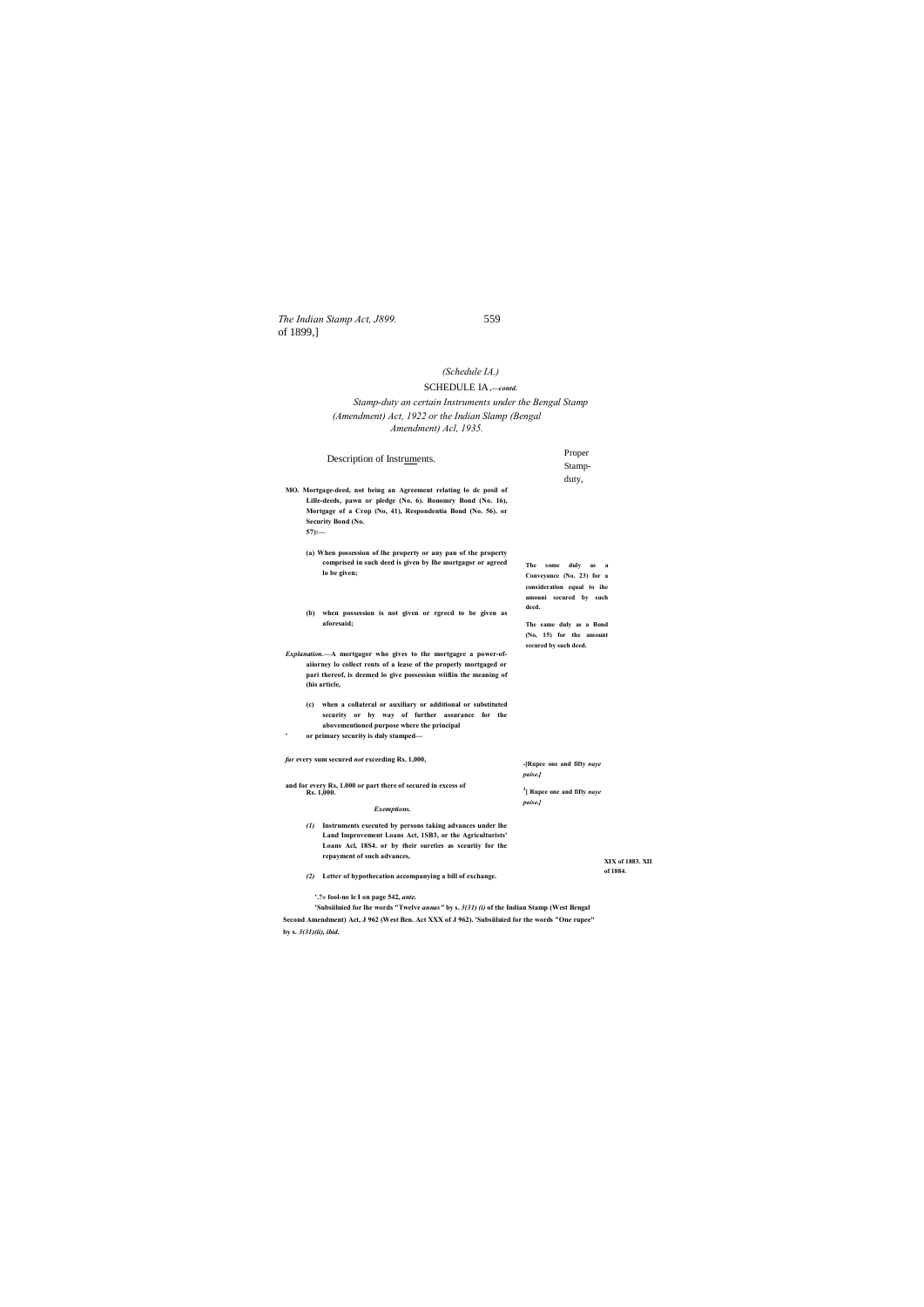**[Actn**

560 *The Indian Stamp Act, 1899.*

### *{Schedule IA.)*

SCHEDULE IA. $\hat{o}$  contd. *Stamp-duty oil certain Instruments tinder the Bengal Stamp (Amendment) Act, 1922 or the Indian Stamp (Bengal Amendment) Act, 1935.*

| Description of Insunments.                                                                                                                                                                                                                                                                                                                                                                                                                                                                                                                                                                                                                                                     | Proper<br>Stamp-duly.                                                                                                                                                                                                                            |
|--------------------------------------------------------------------------------------------------------------------------------------------------------------------------------------------------------------------------------------------------------------------------------------------------------------------------------------------------------------------------------------------------------------------------------------------------------------------------------------------------------------------------------------------------------------------------------------------------------------------------------------------------------------------------------|--------------------------------------------------------------------------------------------------------------------------------------------------------------------------------------------------------------------------------------------------|
| 41. Mortgage or a Crop, including any instrument evidencing on<br>agreement lo sccurc ihc repayment of a loan made upon any<br>mortgage of a crap, whether the crop is or is not in existence at Ihe<br>time of ihc mortgage—■<br>$(a)$ wtit;n ihe loan is repayable net more than three months from<br>the dale of ihc instrument-for every sum secured noi<br>cxcccding Rs. 200: and<br>for every Rs. 200 or pan thereof secured in excess of Rs. 200;<br>$(b)$ when ihe loan is repayable more than three months bill not<br>more than eighteen monlhs from ihe dale or ihe instrument-<br>for every sum secured not exceeding Rs. 100;                                     | •Fifty paise,<br>Fifty paise for every Rs.<br>5.000 or part thereof of<br>Ihc value of stock or<br>sccurily.<br>Subject to a maximum of<br>rupees fifty, fifty paise<br>for every Rs. 10,000 or<br>port thereof or the value<br>of the sccurily. |
| and for every Rs. 100 or pan [hereof secured in cxcess of Rs.<br>100.                                                                                                                                                                                                                                                                                                                                                                                                                                                                                                                                                                                                          |                                                                                                                                                                                                                                                  |
| <sup>J</sup> 42. Notarial Aqt, [ha! is io say, any instrument endorsement, note,<br>attestation, cenificaic, or entry nol being a Pre tea (No. 50) made or<br>signed by a Notary Public in ihe execution of ihe duties of his office<br>or by any other person lawfully acting as a Notary Public.<br>Set also Protest of Bill or Note (No. 50).<br><sup>J</sup> 43. Note or Memorandum, sent by a broker or agent lo his principal<br>intimating ihe purchase or sale on account of such principal-<br>(a) of ony goods exceeding in value twenty rupees;<br>(b) of any slock or marketable sccurily exceeding in value twenty<br>rupees but nol being a Government sccurily; |                                                                                                                                                                                                                                                  |
| (c) of a Government security.<br>'[Twenty naye paise.] '[Twenty naye paise.]                                                                                                                                                                                                                                                                                                                                                                                                                                                                                                                                                                                                   |                                                                                                                                                                                                                                                  |
| <sup>5</sup> [Fori y nays poise.] <b>I</b> [Forty naye paije.]<br>Rupees ten.                                                                                                                                                                                                                                                                                                                                                                                                                                                                                                                                                                                                  |                                                                                                                                                                                                                                                  |
| 'Substituted for the words "One and a half annas" by s, 3(32) (i) of Ihc Indian Stamp (Wesl<br>Bengal Second Amendment) Act. 1962 (Wesl Ben, Acl XXX of 1962).                                                                                                                                                                                                                                                                                                                                                                                                                                                                                                                 |                                                                                                                                                                                                                                                  |

**3 Substi ruled for Ihc words "Four** *Annas"* **by s, 3***(32) (ii). ibid.*

**'Firsily, article 42 was substituted by s.** *3(23)* **of the Indian Stomp (West Bengal Amendment) Aci, 1977 [West Ben. Act XXXI of 1977) and subsequently s.** *3(23)* **was substituted by s.** *4(14)* **of the Indian Stamp (Wesl Bengal Amendment) Act, [987 (Wesl Ben, Act XV of 1987).**

**'Article 43 was subsliiuied by s.** *3(24)* **of ihe Indian Stamp (Wesl Bengal Amendmenl) Act, 1977 (West Ben. Acl XXXII of 1977).**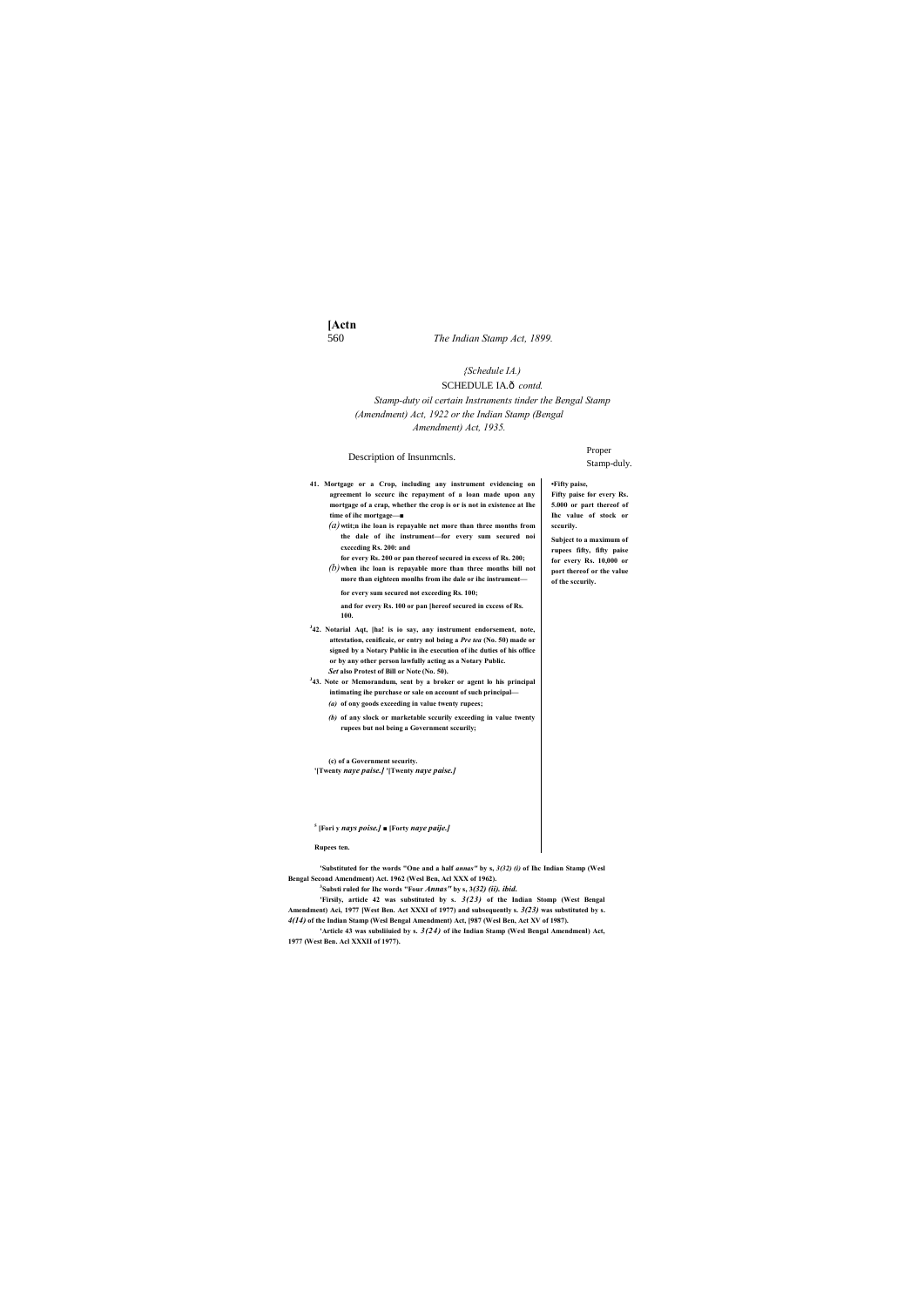## **of 1899.561**

*The Indian Slamp Act, 1899.*

### *{Schedule IA.)* SCHEDULE IA. $\hat{o}$  comd.

**45-Parlilion—Instrument of [as defined by section 2(15).]**

*Stamp-duty on certain Instruments wider the Bengal Stamp (Amendment) Act, 1922 or the Indian Stamp (Bengal Amendment) Act, 1935.*

| Description of Instruments.                                  |                   | Proper          |
|--------------------------------------------------------------|-------------------|-----------------|
| M4. Nate oT Pralest by (he Master of a Ship.                 | <b>Rupees</b> leu | Stamp-<br>duty. |
| Sec also Proles! by (he Mister of a Ship (No. 51).           |                   |                 |
| Order for the payment of Money—See Bill of Exchange (No. 13) |                   |                 |

**mentioned in Schedule I.**

**The same duty as a Bond (No. 15) for lhe amount of lhe value of the separated share or shares of lhe property.**

**N.B.—The largest share remaining after the property is partitioned (or if there arc two or more shares, or equal value and not** *smaller* **than any of the other shares, (hen one of such equal shares) shall be deemed lo be (hat from which the other** *shares* **arc separated:**

**Provided always that—**

**(a) when an instrument of partition containing an agreement to divide property in severally is executed and a pan i< ion is effected in pursuance of such agreement, the duly chargcable upon the instrument effecting such partition shall be reduced by the amount or duty paid in respect of the first instrument, but shall not be less 111 an ! [ Rupee one and fifty** *naye paise;]*

**'Firstly, artielc 44 was subsiiluied by s.** *3(25)* **of lhe Indian Stamp (West Bengal Amendment) Acl, 1977 (West Ben. Acl XXXII of 1977) and subsequently s,** *J(25)* **was subsiiluied by s, 4fJ5J of ihe Indian Stamp (West Bengal Amendment) Act. 19B7 (West Ben. Acl XV or 1987). Substituted for the words "One rupee" by s.** *3(35),* **of the Indian Stainp (West Bengal Amcndmcni) Acl, 1962 (West Ben, Act XXX of 1962).**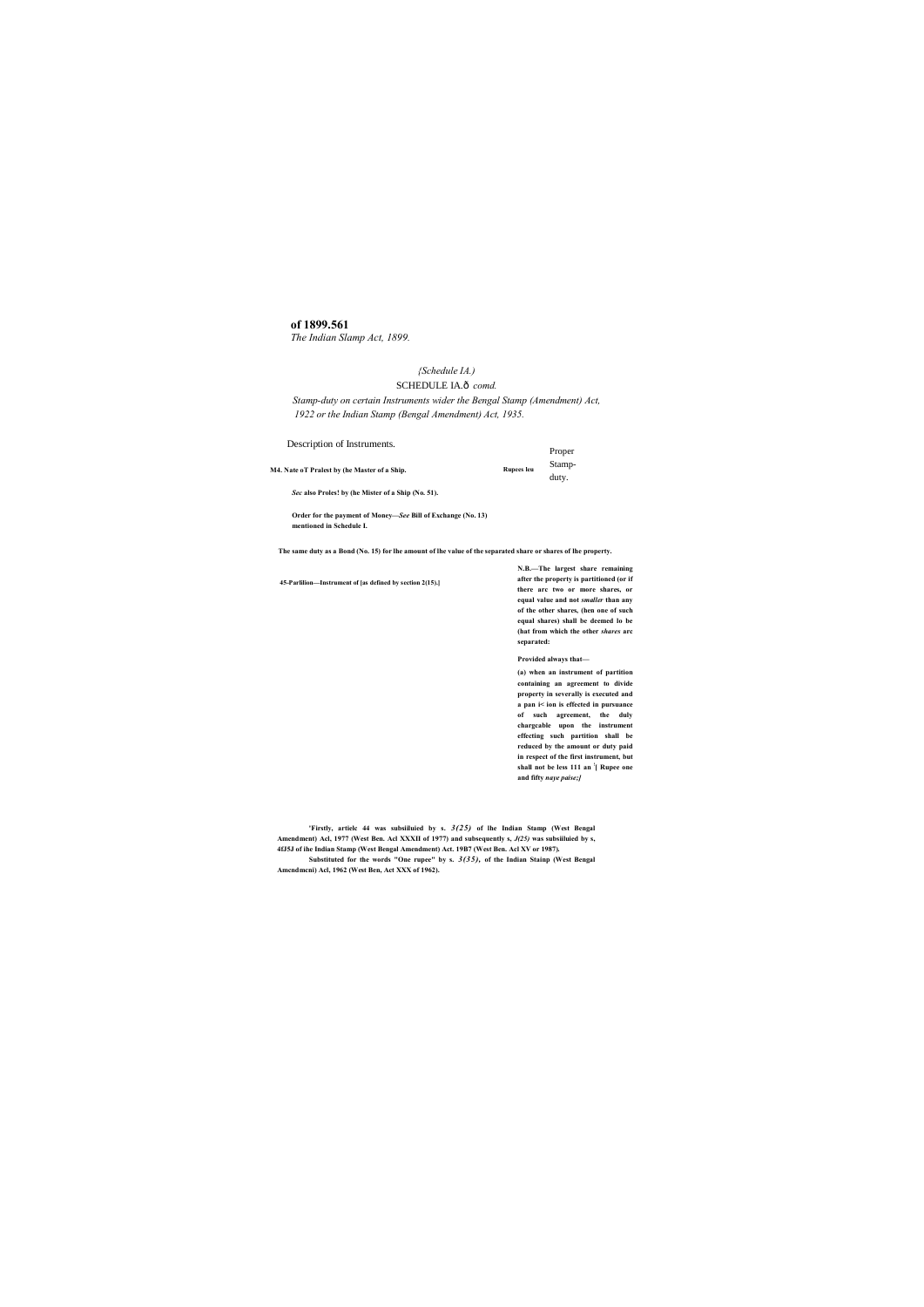# [Act **n**

## 562 *The Indian Stamp Act, 1899.*

Proper

## *(Schedule IA.)*

### SCHEDULE *lA.—conld.*

*Stamp-duty on certain Instruments under the Bengal Stamp (Amendment) Act, 1922 or the Indian Stamp (Bengal Amendment) Act, 1935.*

Description of Instruments.

| Partition— Instrument or                                                                                                                                                                                                                                          | Stamp-duly.                                                                                                                                                                                                                                                                                                                                                                                                                                                                                                                                                                                                                    |
|-------------------------------------------------------------------------------------------------------------------------------------------------------------------------------------------------------------------------------------------------------------------|--------------------------------------------------------------------------------------------------------------------------------------------------------------------------------------------------------------------------------------------------------------------------------------------------------------------------------------------------------------------------------------------------------------------------------------------------------------------------------------------------------------------------------------------------------------------------------------------------------------------------------|
| $(15)$ <i>l</i> —canc!d.<br>45.<br>[as delined by section 2                                                                                                                                                                                                       | instrument<br>of<br>partnership for the<br>purposes or ihis<br>Article.                                                                                                                                                                                                                                                                                                                                                                                                                                                                                                                                                        |
|                                                                                                                                                                                                                                                                   | $(b)$ where land is held on<br>Revenue Settlement for a<br>period not exceeding thirty<br>vears and paying ihe rull<br>assessment, the value for the<br>purpose of duty shall be<br>calculated at nol more than<br>five times the annual reve-<br>nue:<br>(c) where a final order for<br>effecting a partition passed<br>by any Revenue- authority<br>or any Civil Court, or on<br>award by an arbitrator<br>directing a p an i lion, is<br>stamped with the slamp<br>requited for on instrument<br>of partition, and an instru-<br>of<br>ment<br>partition<br>in<br>pursuance of such order or<br>subsequently<br>award<br>is |
| $346.$ Partnership-<br>-Instrument of-<br>А.                                                                                                                                                                                                                      | cxcculcd, the duty on such<br>instrument shall not exceed                                                                                                                                                                                                                                                                                                                                                                                                                                                                                                                                                                      |
| (a) where ihc capital of the partnership does not exceed Rs. 500:<br>(bI where the capital of the partnership exceeds Rs, 500 but does<br>not exceed Rs. I0, W0:                                                                                                  | '[Rupee one and fifty<br>naye poire].<br>Rupees twenty.                                                                                                                                                                                                                                                                                                                                                                                                                                                                                                                                                                        |
| $(c)$ where the capital of the partnership exceeds Rs. 10,000 but<br>docs not exceed Rs, 50,000;                                                                                                                                                                  | Rupees fifty.                                                                                                                                                                                                                                                                                                                                                                                                                                                                                                                                                                                                                  |
| $(d)$ where the capital of the partnership exceeds Rs. 50,000.<br>-Dissolution of-<br>B.                                                                                                                                                                          | Rupees one hundred.                                                                                                                                                                                                                                                                                                                                                                                                                                                                                                                                                                                                            |
| Pawn of Pledgc.-See Agreement Relating to Deposit or Title- Deeds,<br>Pawn or Pledge (ND.6).                                                                                                                                                                      | Rupees one hundred and<br>firty.                                                                                                                                                                                                                                                                                                                                                                                                                                                                                                                                                                                               |
| ^Explanation.- Any instrument, whereby two or more partnership firms<br>or partners of such Hrms jointly or severally enter into on<br>agreement for canying on business or profession jointly, by<br>way of amalgamation or otherwise, shall be deemed 1 o be an | Rupees twenty-five.                                                                                                                                                                                                                                                                                                                                                                                                                                                                                                                                                                                                            |

*'See* **foot-note 2 on page 561,** *ante.*

**'Article** *46* **was substituted by s. 3***(26)* **of the Indian Stamp (West Bengal Amendment) Act, 1977 (Wesl Ben, Act XXXII of 1977).**

**3 The** *Explanation* **was added by s. IDfi) of the Indian Stamp (Wesl Bengal Amendment) Act, 1990 (West Ben. Acl XVII of 1990).**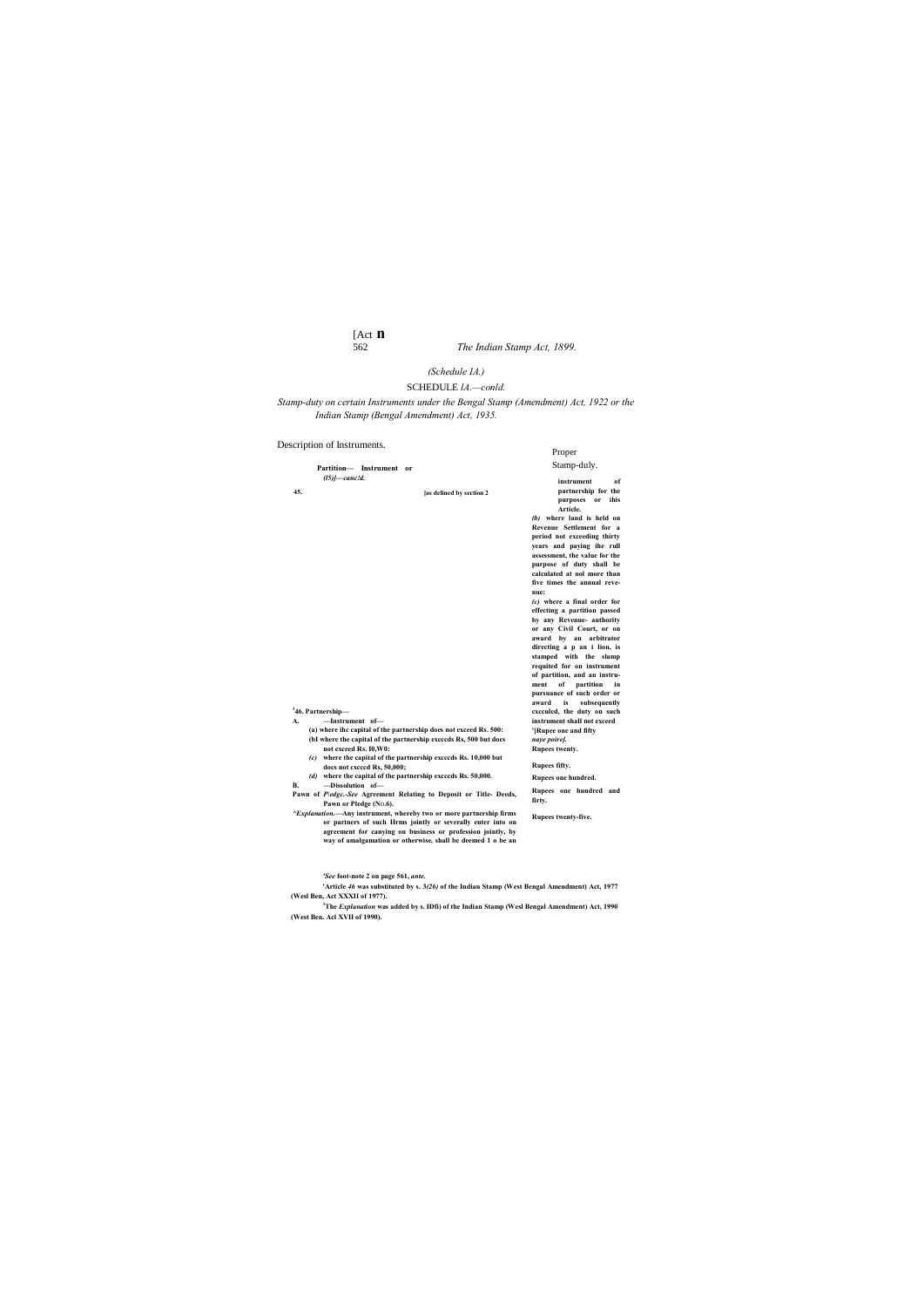*The Indian Stamp Act, J899.* 563 of 1899,]

## *(iSchedule I A.)* SCHEDULE IA. $\hat{o}$  comd.

### *Stamp-duty on certain Instruments under the Bengal Stamp {Amendment) Act, 1922 or the Indian Stamp (Bengal Amendment) Act. 193S.*

**'Aniclc IB was substituted by s. 3(27) of lhe Indian Slamp (Wesl Bengal Amendment) Acl, 1977 (West Ben, Acl XXXII of 1977).**

| Description of Instruments.                                                                                                                                                                               | Proper Stamp-duty.                                                                |
|-----------------------------------------------------------------------------------------------------------------------------------------------------------------------------------------------------------|-----------------------------------------------------------------------------------|
| wcr-of-Altorncy [as defined by section 2(2])] not being a proxy-                                                                                                                                          |                                                                                   |
| hen executed for the sole purpose of procuring the registration of one or Rupees five.<br>more documents in relation lo a single transaction or for admitting execution<br>of one or more such documents: |                                                                                   |
| then required in suits or proceedings under the Presidency Small Cause Rupees five.<br>Courts Acl, 1882;                                                                                                  |                                                                                   |
| (c) when authorising one person or more to act in a single Rupees six.<br>transaction other Ihun lhe ease mentioned in clause $(a)$ ;                                                                     |                                                                                   |
| (d) when authorising nol more lohn five persons to act jointly and Rupees fifty.<br>severally in more than one transaction or generally;                                                                  |                                                                                   |
| $M$ when authorising more than five bul not more than ten persons<br>lo acl jointly and severally in more than one transaction or<br>generally;                                                           | Rupees one hundred.                                                               |
| $\theta$ when given for consideration and authorising Ihe attorney to sell The<br>any immovable properly;                                                                                                 | same<br>duly<br>as<br>Conveyance (No. 23) for the<br>amount of the consideration. |
| (g) in any other case.                                                                                                                                                                                    | Rupees six for each person<br>authorised.                                         |
| ation.-For the purposes of ihis anicle more persons than one when<br>belonging lo the same firm shall be deemed to be one person.                                                                         |                                                                                   |
| The lenm 'registration' includes every operation incidental to registration<br>under Lhe Registration Acl, 1908.                                                                                          |                                                                                   |
|                                                                                                                                                                                                           |                                                                                   |
|                                                                                                                                                                                                           |                                                                                   |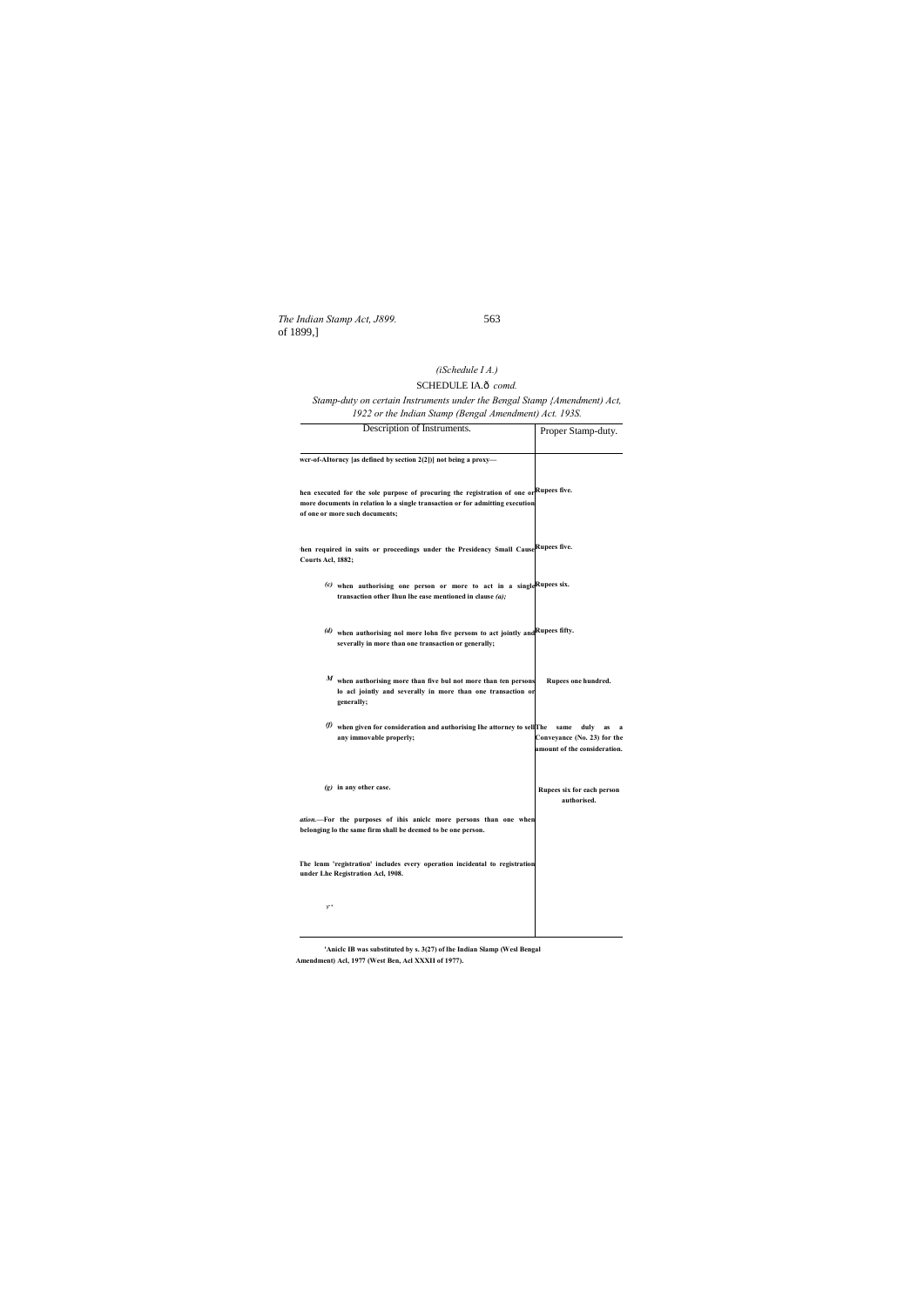## [Act **n**

### 564 *The Indian Stamp Act, 1899.*

## *(Schedule IA.)*

### SCHEDULE IA. $\hat{o}$  comd.

*Stamp-duty on certain Instruments tinder the Bengal Stamp (Amendment) Act, 1922 or the Indian Stamp (Bengal Amendment) Act, 1935.*

Description or Instruments.

| Description or mistruments.                                                                                                                                                                                                                                                                                  | Proper                                                                                                           |
|--------------------------------------------------------------------------------------------------------------------------------------------------------------------------------------------------------------------------------------------------------------------------------------------------------------|------------------------------------------------------------------------------------------------------------------|
| Protest of Bill or Note, thai is to say. any declaration in writing made<br>by a Notary Public, or other person lawfully acling as such, attesting<br>the dishonour of a bilt of exchange or promissory nole.                                                                                                | Stamp-duty.                                                                                                      |
| 50.<br>Protest by the Master of a ship, that is to say, any declaration<br>of the particulars of her voyage drawn up by him with a view to<br>the adjustment of tosses cr the calculation or averages, and every<br>declaration in writing made by him against lhe charterers or                             | Rupees (en.                                                                                                      |
| $\boldsymbol{S}$ <sub>51</sub> .<br>(he consignees for not loading or unloading the ship, when such<br>declaration is attested or ce Hi Tied by a Notary Public or<br>other person lawfully acting as such.<br>Je* also Nolo of Protesi by the Master of a Ship (No. 44).                                    | Rupees ten.                                                                                                      |
| <sup>J</sup> S4. Reconveyance or Mortgaged Property-<br>(a) if (he consideration for which the property was mortgaged<br>does nol exceed Rs, 1.000;                                                                                                                                                          | Rupees one hundred.                                                                                              |
| $(b)$ in any other ease.<br>'55. Release, that is (o say, any instalment (nol being such a release as is<br>provided for by scction 23A), whereby a person renounces a<br>claim upon another person or against any specified property-<br>(a) if the amount or value of the claim docs not exceed Rs. 1,000; | The same duty as a Bond<br>(No, 15) for such amount<br>or value as scl forth in the<br>release.<br>Rupees fifty. |

### *(b)* **in any other case.**

**The some duty as a Conveyance (No. 23} for Lhe amount of such consideration as set forth in the Reconveyance.**

**'Firstly, article 50 was substituted by s,** *3(28)* **of lhe Indian Stamp (West Bengal Amendment) Act, 1977 (Wesl Ben. Act XXXII of 1977) and subsequently s.** *2(28)* **was substituted by s.** *4(16)* **of the Indian Stamp (West Bengal Amendment) Act, 1987 (Wesl Ben, Act XV or 1987).**

**'Firstly, article 51 was substituted by s.** *2(29)* **of the Indian Stamp (Wesl Bengal Amendment) Act, 1977 (Wesl Ben. Acl XXXII or 1977) and subsequently s, 3(29) was substituted by s. "If/7) of the Indian Siamp (West Bengal Amendment) Acl, 1987 (Wesl Ben. Acl XV of 1987).**

**'Firsily, ariicle 54 was substituted by s, 3(J0) of the Indian Siamp (Wesl Bengal Amendment) Act, 1977 (Wesl Ben. Act XXXII of 1977) and subsequently s.** *3(30)* **was subsiiluied by s. 4(/SJ of lhe Indian Stamp (West Bengal Amendment) Acl, 1987 (West Ben. Acl XV of 1987).**

**'Firstly, anicle 55 was subsiiluied by s. 3***(31)* **of the Indian Slamp (Wesl Bengal Amendment) Acl, 1977 (Wesl Ben. Acl XXXII of 1977) and subsequently s.** *3(31)* **was subsiiluied by s. 4f/9J of ihe Indian Slamp (West Bengal Amendment) Act, 1987 (Wesl Ben. Act XV of I9B7).**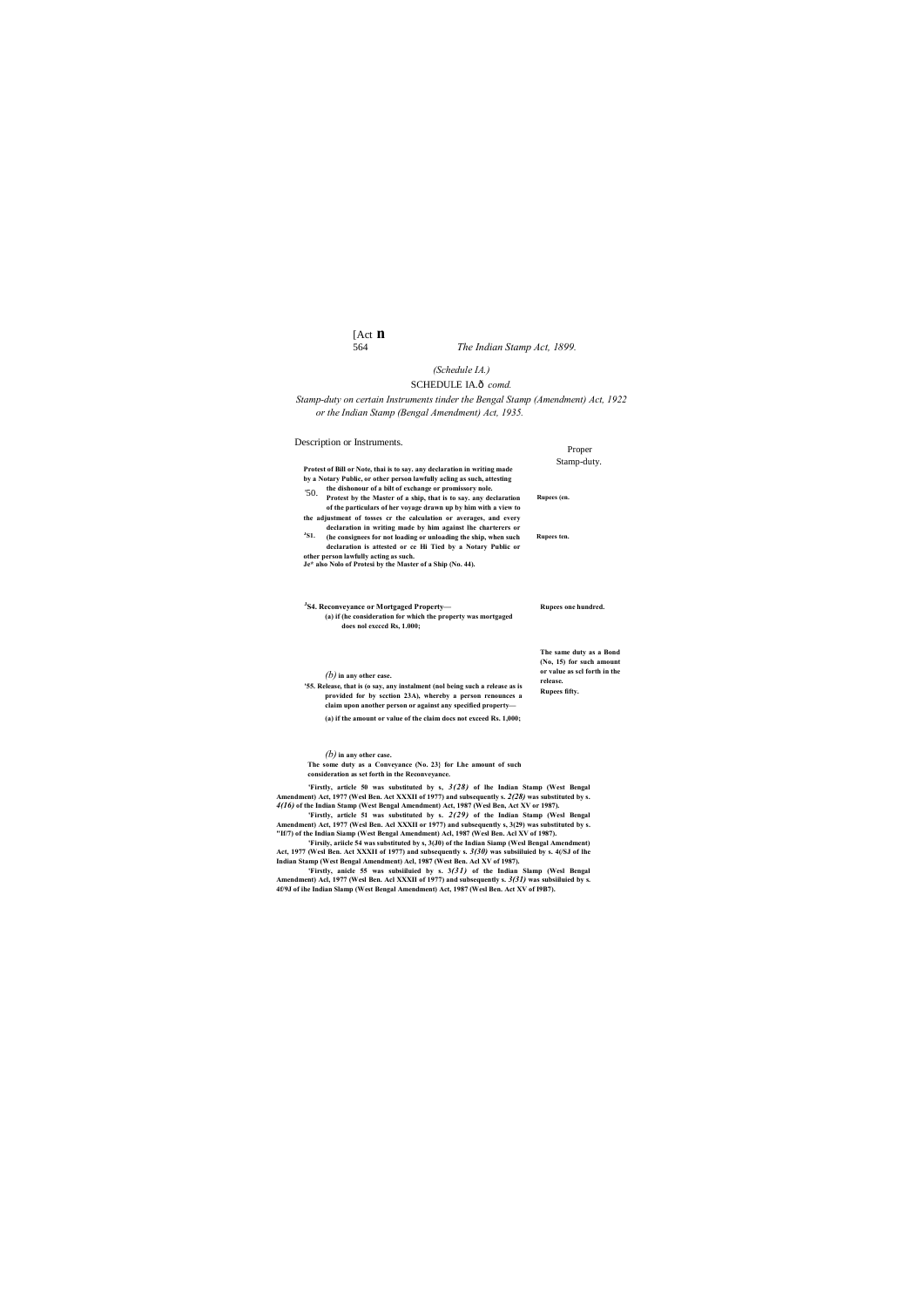*The Indian Stamp Act, J899.* 565 of 1899,]

Proper

**XIX or 1883. XII of 1884.**

## *(Schedule I A.)*

## SCHEDULE IA. $\hat{o}$  contd.

*Stamp-duty on certain Instruments under the Bengal Stamp (Amendment) Act, 1922 or the Indian Stamp (Bengal Amendment) Act, 1935.*

## Description of Instruments.

| Stamp-                |                                                                                                                                                                                                                                                                                                             |
|-----------------------|-------------------------------------------------------------------------------------------------------------------------------------------------------------------------------------------------------------------------------------------------------------------------------------------------------------|
|                       |                                                                                                                                                                                                                                                                                                             |
|                       |                                                                                                                                                                                                                                                                                                             |
|                       |                                                                                                                                                                                                                                                                                                             |
|                       |                                                                                                                                                                                                                                                                                                             |
|                       |                                                                                                                                                                                                                                                                                                             |
| an                    |                                                                                                                                                                                                                                                                                                             |
| <sub>or</sub>         |                                                                                                                                                                                                                                                                                                             |
|                       |                                                                                                                                                                                                                                                                                                             |
|                       |                                                                                                                                                                                                                                                                                                             |
|                       |                                                                                                                                                                                                                                                                                                             |
| 0r                    |                                                                                                                                                                                                                                                                                                             |
| property              |                                                                                                                                                                                                                                                                                                             |
|                       |                                                                                                                                                                                                                                                                                                             |
|                       |                                                                                                                                                                                                                                                                                                             |
|                       |                                                                                                                                                                                                                                                                                                             |
|                       |                                                                                                                                                                                                                                                                                                             |
|                       |                                                                                                                                                                                                                                                                                                             |
| 16) for Ihe amount of |                                                                                                                                                                                                                                                                                                             |
|                       |                                                                                                                                                                                                                                                                                                             |
|                       |                                                                                                                                                                                                                                                                                                             |
|                       |                                                                                                                                                                                                                                                                                                             |
|                       |                                                                                                                                                                                                                                                                                                             |
|                       |                                                                                                                                                                                                                                                                                                             |
|                       | Bengal Act III of                                                                                                                                                                                                                                                                                           |
|                       | 1876.                                                                                                                                                                                                                                                                                                       |
|                       |                                                                                                                                                                                                                                                                                                             |
|                       |                                                                                                                                                                                                                                                                                                             |
|                       |                                                                                                                                                                                                                                                                                                             |
|                       |                                                                                                                                                                                                                                                                                                             |
|                       |                                                                                                                                                                                                                                                                                                             |
|                       |                                                                                                                                                                                                                                                                                                             |
|                       | duty.<br>secure the<br>due<br>execution<br>of<br>office,<br><b>Ihe</b><br>due<br>accounting<br>for money,<br>olher<br>received by<br>virtue<br>thereof.<br>The some duty as a<br>Bottomry Bond (No,<br>the loan secured.<br>The same duly as a<br>Bond (No. 15) for ihe<br>amount secured.<br>Rupees fifty. |

**'Firstly, article 57 was substituted by s. 3***(2)* **of the Indian Slamp (West Bengal Amendment) Act, 1980 (West Ben. Aci XXIX of 1980) and subsequently s. 3(2J was subsliluied by s.** *4(20)* **of the Indian Slamp (West Bengal Amendment) Act, 1987 (West Ben. Aci XV of 1987).**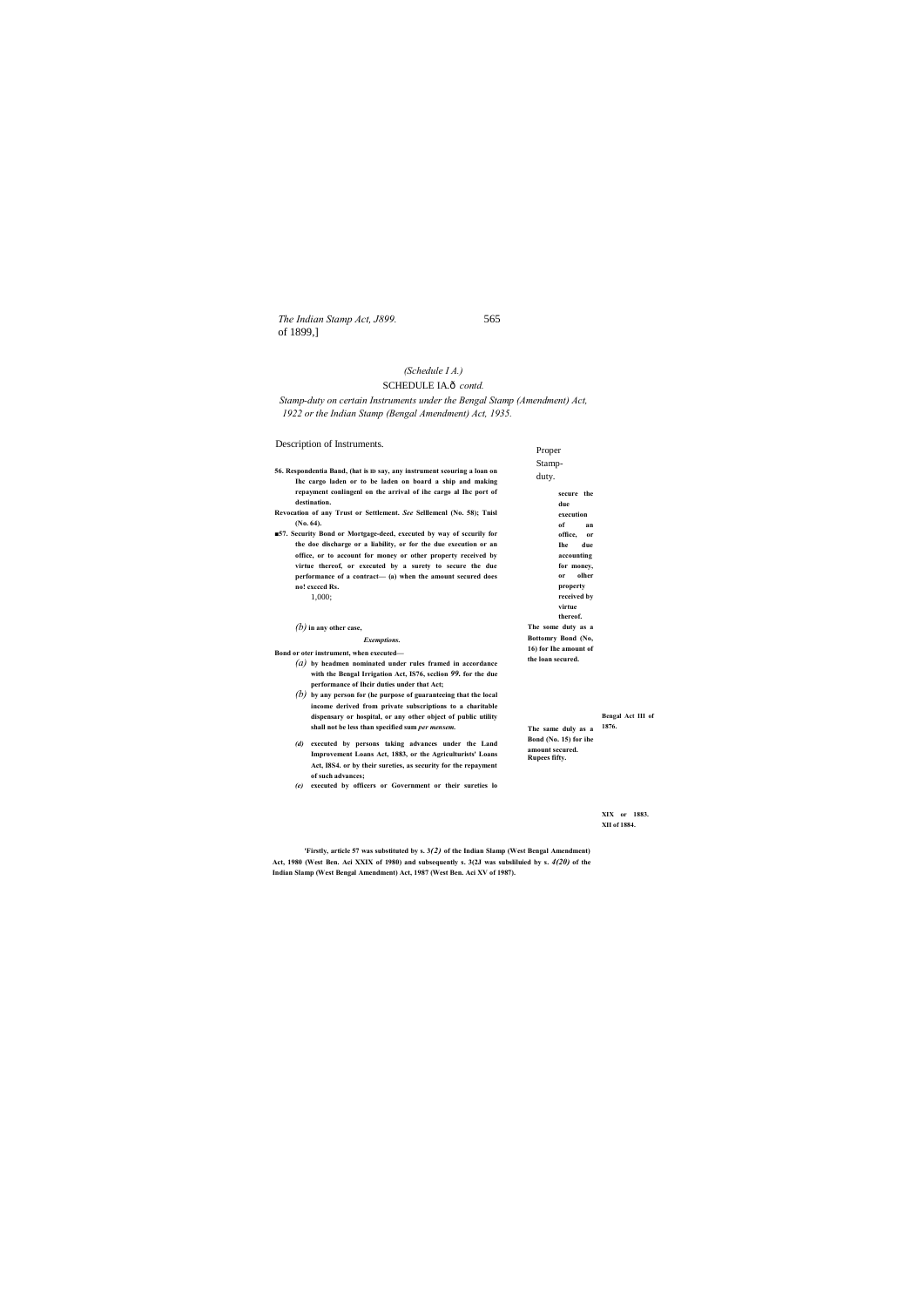# [Act **n**

## 566 *The Indian Stamp Act, 1899.*

**'58. Settlement—**

**A,—Instrument of (including a deed or dower).**

### *(iSchedule IA.)*

## SCHEDULE IA. $\hat{o}$  contd.

Proper Stamp-duty. Description of Instruments.

*Stamp-duty on certain Instruments under the Bengal Stamp (Amendment) Act, 1922 or the Indian Stamp (Bengal Amendment) Act, 1935.*

| A,—instrument of (including a deed of dower).                                                                                                                   |                                                                                                                                                                                                                                                                                                                                                                                                                                                                                                                                                                                                                                                                                                                                                          |
|-----------------------------------------------------------------------------------------------------------------------------------------------------------------|----------------------------------------------------------------------------------------------------------------------------------------------------------------------------------------------------------------------------------------------------------------------------------------------------------------------------------------------------------------------------------------------------------------------------------------------------------------------------------------------------------------------------------------------------------------------------------------------------------------------------------------------------------------------------------------------------------------------------------------------------------|
|                                                                                                                                                                 | $\degree$ [TJia same duly as a<br>Conveyance (No. 23) for<br>settlement<br>the<br>of<br>immovable properly for<br>ihe purpose referred to in<br>sub-clause (b) of clause<br>$(24)$ of section 2, and the<br>same duty as a Boltomry<br>Bond (No. 16) for ihe<br>settlement of any other<br>property for olher pur-<br>poses] for a'sum equal to<br>ihe amount or value of the<br>property settled as set<br>forth in such selllemenl:<br>Provided thai where an<br>agreement lo settle is<br>stamped with the slamp<br>required for an instrument<br>of settlement.<br>and<br>on<br>instrument of settlement in<br>pursuance of such agree<br>men! is<br>subsequently<br>executed, the duly on such<br>instrument<br>shall<br>not<br>exceed rupees five. |
| Exemption,                                                                                                                                                      | clause (24) of section 2. and                                                                                                                                                                                                                                                                                                                                                                                                                                                                                                                                                                                                                                                                                                                            |
| Deed or dower executed on the occasion of a maniac between<br>Muhammad ins.<br>B.—Revocalion of—                                                                | the same duty as a<br>Bottomry Bond (No. 16)<br>for the settlement of any<br>olher property for other<br>purposes] ror a sum equal<br>to the amount or value or<br>the properly concerned, as                                                                                                                                                                                                                                                                                                                                                                                                                                                                                                                                                            |
| See also Trust (No. 64)<br>'[The same duty as a Conveyance (No. 23) far the sellement or<br>immovable property for the purpose referred to in sub-clause (b) of | set forth in the instrument<br>or Revocalion, but not ex-<br>ceeding rupees thirty.                                                                                                                                                                                                                                                                                                                                                                                                                                                                                                                                                                                                                                                                      |

**'Article 58 was substituted by s«3(6) or the Indian Stamp (West Bengal Amendment) Act, 1984 (West Ben. Act XVIt of 1984).**

**Substituted (or the words, figures und brackets "The same duly as a Boltomry Bond (No. 16)" by s.** *i0(4)* **of the Indian Stamp (West Bengal Amendment) Acl, 1990 (West Ben. Aci XVII of 1990).**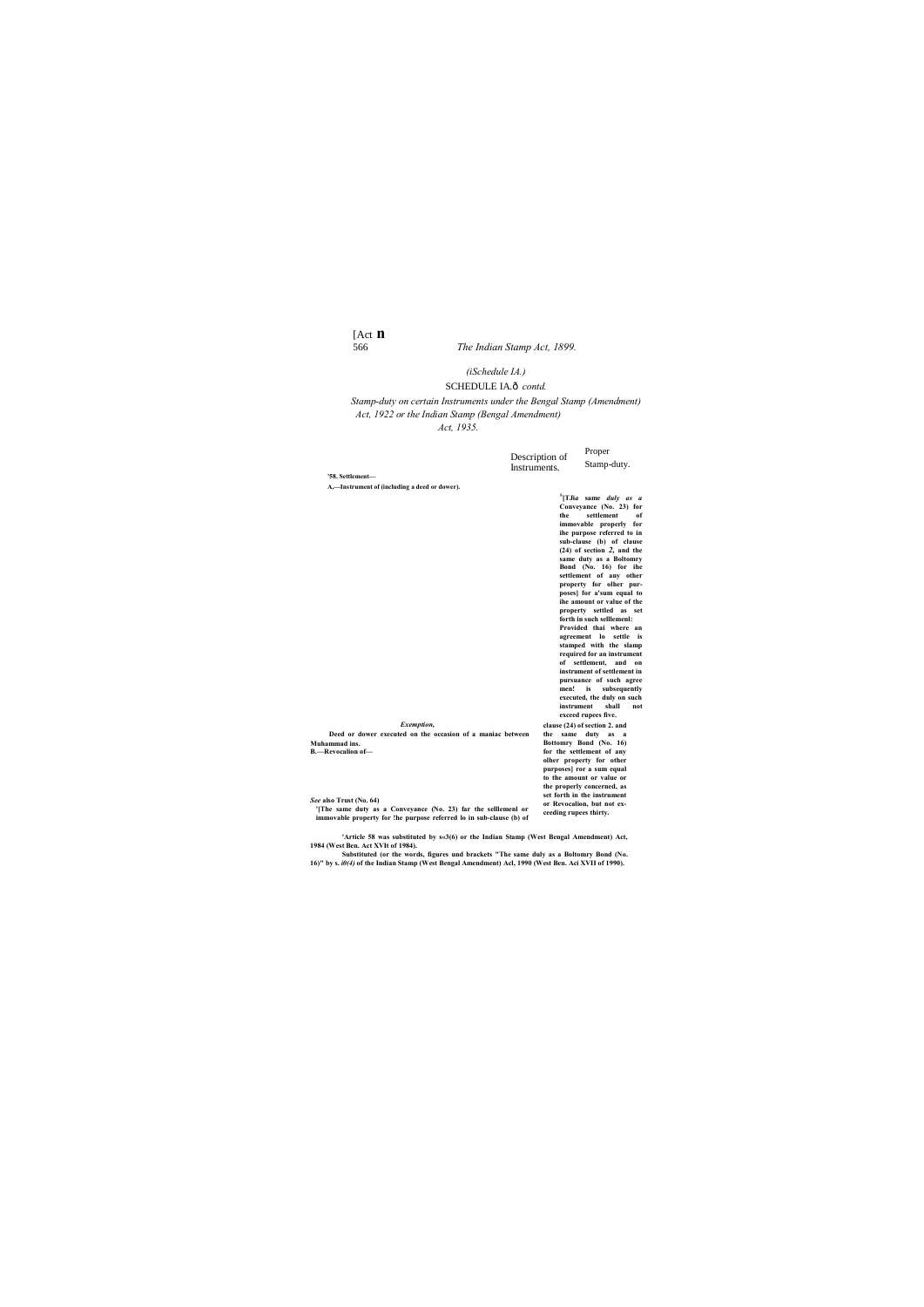*The Indian Stamp Act, J899.* 567 of 1899,]

## *(Schedule IA.)* **SCHEDULE IA.—***contd.*

*Stamp-duty on certain Instruments under the Bengal Stamp (Amendment) Act, 1922 or the Indian Stamp (Bengal Amendment) Act, 1935.*

**'Subsiiluied for the letters, figures and svoid "VII of 1911". in ihe marginal noie. by s.** *3(44) (ii)* **of lhe Indian Slamp (West Bengal Second Amendment) Act, 1962 (West Ben. Ad XXX of 1962). 3 Subsiiluied for lhe woids and figures '' Indian Companies Acl, 1913" by s.** *3(44) (i), ibid.* **J Subsliluled for lhe word and figures "Scclion 43" by s** *3(441 (Hi), ibid.* **'Article 60 was subsiiluied by s. 3(J2) of the Indian Stamp (West Bengal Amendment) Act. 1977 (Wesl Ben. Act XXXII of 1977).**

**'Subsiiluied for the words "Seven rupcts eight** *annas'***' by s.** *3(46), ibid.*

| Description of Instruments.                                                                                                                                                                                                                                                                                                                                                                                                                                                                                                                                                                                                               | Proper                                                                                                                                                                               |
|-------------------------------------------------------------------------------------------------------------------------------------------------------------------------------------------------------------------------------------------------------------------------------------------------------------------------------------------------------------------------------------------------------------------------------------------------------------------------------------------------------------------------------------------------------------------------------------------------------------------------------------------|--------------------------------------------------------------------------------------------------------------------------------------------------------------------------------------|
|                                                                                                                                                                                                                                                                                                                                                                                                                                                                                                                                                                                                                                           | Stamp-duly,                                                                                                                                                                          |
| 59. Share Warrants lo bearer issued under the '[Companies Acl. 1956.J                                                                                                                                                                                                                                                                                                                                                                                                                                                                                                                                                                     | One and a half times the<br>duty<br>payable<br>on<br>a<br>Conveyance (No. 23) for a<br>consideration equal to the<br>nominal amouni af ihe<br>shares specified in<br>the<br>wairanl. |
| <b>Exemptions.</b>                                                                                                                                                                                                                                                                                                                                                                                                                                                                                                                                                                                                                        |                                                                                                                                                                                      |
| warrant when issued by a compmiy in pursuance of the '[Companies Act. <sup>Twenty paise.</sup><br>1956], <sup>3</sup> [seclion 114], to have effctt only upon payment, as compost lion for that<br>duly, lo lhe Collector of Stamp-revenue of-<br>Ope and a half <i>per centum</i> or the whole subscribed capilal of (he company: or<br>ir any company which has paid the said duty or composition in full,<br>subsequently issues an addition to its subscribed capital-one and a half ptr<br>centum of ihe additional capital so issued.<br>'60, Shipping Order for or relating to lhe conveyance of guuils on board or<br>any vessel. |                                                                                                                                                                                      |
| 61, Surrender of Lease-                                                                                                                                                                                                                                                                                                                                                                                                                                                                                                                                                                                                                   |                                                                                                                                                                                      |
| hen the duty wilh which the lease is chargeable does nol exceed seven rupees The duly with which such<br>cithi minus.                                                                                                                                                                                                                                                                                                                                                                                                                                                                                                                     | lease is <i>chargeable</i> .                                                                                                                                                         |
| .my other case.                                                                                                                                                                                                                                                                                                                                                                                                                                                                                                                                                                                                                           | [Rupees let).].                                                                                                                                                                      |
| Exemption.                                                                                                                                                                                                                                                                                                                                                                                                                                                                                                                                                                                                                                |                                                                                                                                                                                      |
| Surrender of lease, when such lease is exempted from duly.                                                                                                                                                                                                                                                                                                                                                                                                                                                                                                                                                                                |                                                                                                                                                                                      |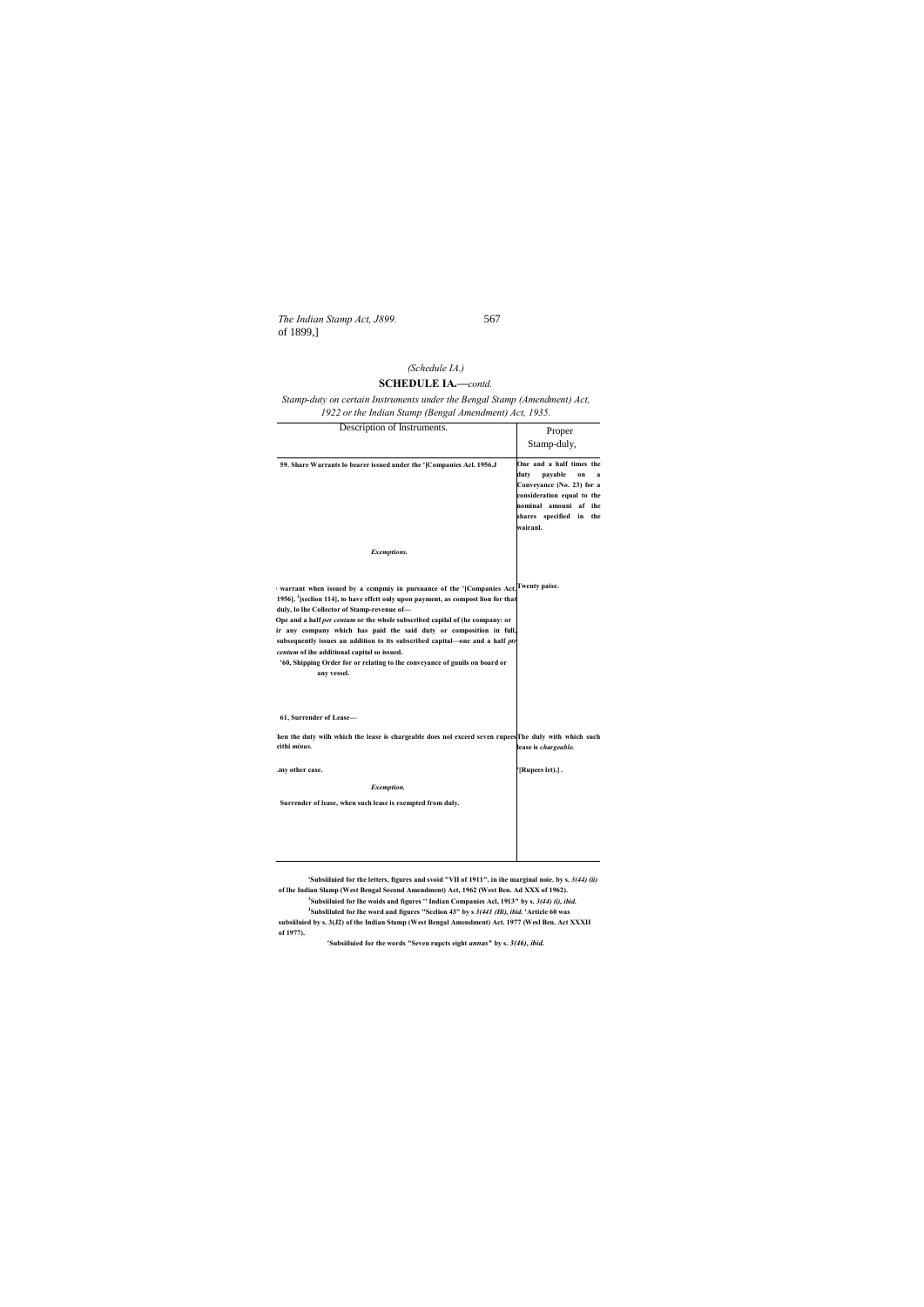## [Act II

## *(Schedule I A.)*

## SCHEDULE *\A.—contd.*

*Stamp-duty on certain Instruments under the Bengal Stamp (Amendment) Act, 1922 or the Indian Slamp (Bengal Amendment) Act. 1935.*

| Description of Instruments.                                                                                                      |                                                                                                                                                                                                                                                                                                                                                                                                                                                                                                                                                                                               | Proper                                                                                                                                                                                                    |
|----------------------------------------------------------------------------------------------------------------------------------|-----------------------------------------------------------------------------------------------------------------------------------------------------------------------------------------------------------------------------------------------------------------------------------------------------------------------------------------------------------------------------------------------------------------------------------------------------------------------------------------------------------------------------------------------------------------------------------------------|-----------------------------------------------------------------------------------------------------------------------------------------------------------------------------------------------------------|
| $62$ , Transfer (whether with or wiihoui consideration)— $(a)$ or shams in<br>an in corporate d company or other body corporate; |                                                                                                                                                                                                                                                                                                                                                                                                                                                                                                                                                                                               | Stamp-duty.                                                                                                                                                                                               |
|                                                                                                                                  | (b) of debentures, being marketable securities, whether Ihc<br>debenmie is Liable lo duly or not. excepl debenture<br>provided for by section 8; $(c > 0$ any interest secured by a<br>bond, mortgage-deed    in respect or which duty has been<br>paid under Ailicle No. 40] or policy of insurance.- . f/J if<br>the duly on such bond, mortgage-deed or policy does not<br>cxcccd five rupees,                                                                                                                                                                                             | One-hair of the duly payable<br>on a Conveyance (No. 73) for<br>a consideration equal to the<br>value or the share.<br>Fitly paise for every Rs. 100<br>oi pan Thereof, of the value of<br>the debenture. |
|                                                                                                                                  | $(i)$ in any olher case:<br>III of 1913. (d) or any properly under the Administrator-General's Act. 1913, section<br>25:<br>(e) of my trust-property without consideration from one trustee<br>lo another irusire. or from a truslec to a beneficiary.<br>Exemptions,                                                                                                                                                                                                                                                                                                                         | The duty wilh which such<br>bond, mortgage- deed or<br>policy<br>of insurance<br>is<br>chargeablc. '[Rupees fifteen.]<br>'[Rupees twenty-l                                                                |
| $\mathbf{r}(b)$<br>$\left( c\right)$                                                                                             | Transfers by endorsement-<br>(a) of i bill of exchange, cheque or promissory nole;<br>of bill of lading, delivery order, warrant for goods, or other<br>mercantile document of title foods:<br>of a policy of insurance;<br>(d) of securities of ihe '[Ceniral Govemmem]. Set ti)Sa<br>Section 8 -                                                                                                                                                                                                                                                                                            | '[Rupees ten] or such smaller<br>amount<br><b>as</b><br>may<br>be<br>chargeable under clauscs foj<br>to $(c)$ of<br>tlili article.                                                                        |
| 1939).<br>rupees" by s. 3147)(ii). ibid.                                                                                         | 'Ciauic (b) of article 62 wos substituted by s, $3(31)$ of ihe Indian Slamp (West Bengal<br>Amendmenl) Acl, 19S0 (Wesl Ben. Act XXIX of 1930) and subsequently s. 3(3) was substituted by s.<br>3[7J or the Indian Stamp (West Bengal Amendment) Acl, 1984 (Wesi Ben. Act XVII or 19&4).<br>'Intscited by s. 2(2) of the I fid Lin Stamp (Bengal Amendement) Acl, 1939 (Ben. Act VII of<br>$\land$ Substituted tor the words "Ten rupees" by s. $3(47)$ (i) of ihe Indian Slamp (West Bengal<br>Second Amendmenl) Act, 1962 (Wesl Ben. Aci XXX or 1962), 'Suhsiituied ft>r Ihe words "Fifteen |                                                                                                                                                                                                           |

**'Subniiulcd for die words "Seven rupees eight** *annas''* **by s. 3(i***f7J (Hi), ibid* **These words were subslitutcd Tor Lhe wotds "Government of India" by paragraph 4(1) of the Government of Indian (Adaptation of Indian Laws) Order, 1937,**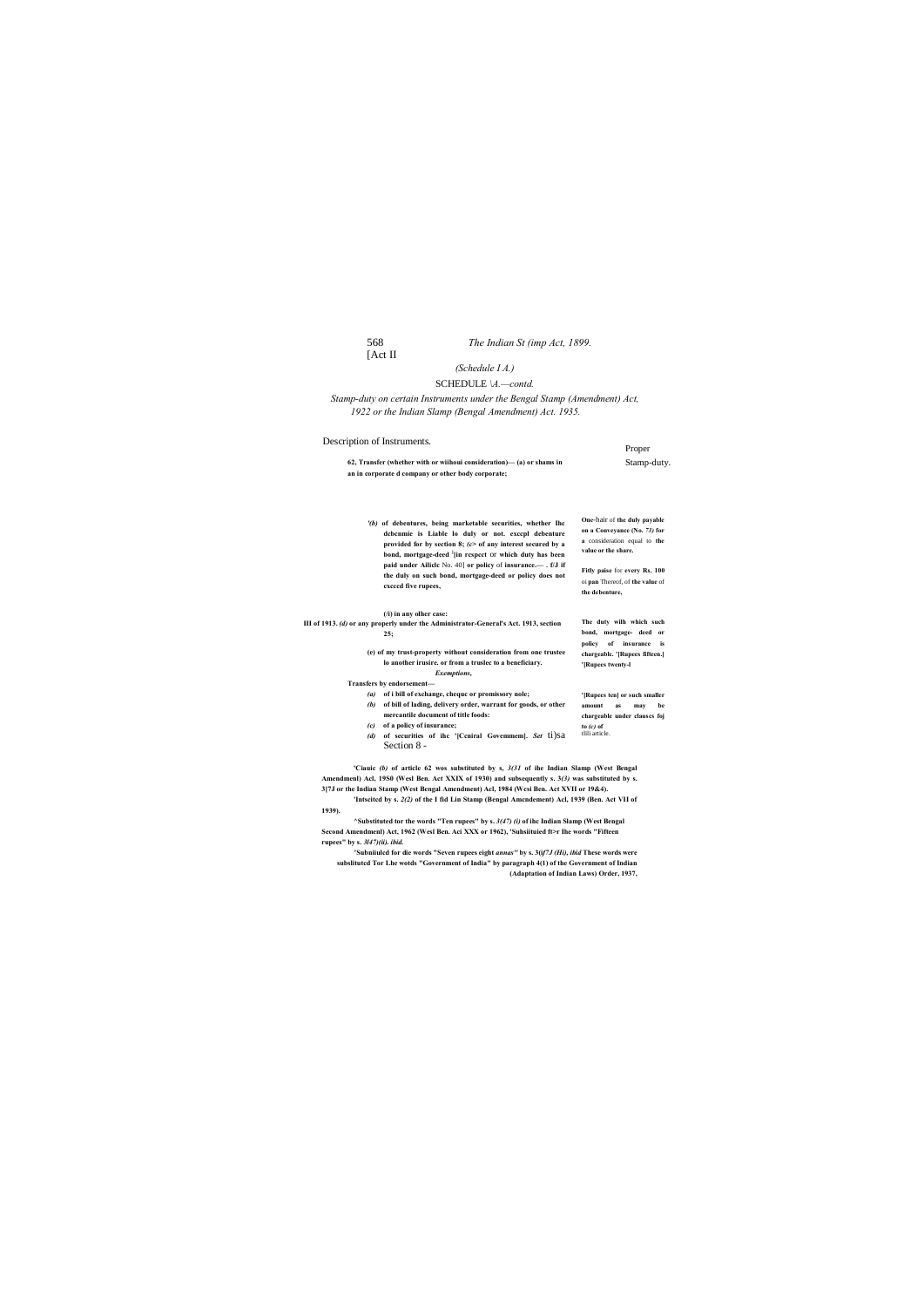Proper SlampdtiLy.

### **See** *also* **Settlement (No. 38).**

### **Valuation.** *See* **Appraisement (No. 8).**

### *Vakil. See* **Enlry as a** *Vukit* **(No. 30.)**

**'65. Warrant for Goods, lhai is to say. any instrument evidencing lhe lille of any person therein named, or his assigns, or the holder thereof,** *to* **lhe property in any goods lying in or upon any dock, warehouse or** 

**wharf,**

### **such instrument being signed or certified by or on behalf of the person in whose custody such goods may be.**

#### *The Indian Stamp Act. 1899.* **569** of 1899.] *(Schedule I A.)*

**'The proviso was added by s. 10 (J) or the Indian Slamp (West Bengal Amendment) Act, 1990 (West Ben. Act XVII of 1990).**

*'See* **fool-nole I on page 542,** *ante.*

**J Subsliiuied for the words "rupees iweniy-five eight** *annas"* **by s, 3f2) or ihe Indian Stamp (West Bengal Amendment) Acl, 1964 (Wesl Ben. Act XVII of I9M).**

- **J Subsliti:ed for the words "fifteen rupees" by s.** *1(48) (ii), ibid.*
- **'Article 65 was subsiiluied by s.** *3(33)* **of ihe Indian Stamp (Wesl Bengal Amendment) Act, 1977 (West Ben. Acl XXXII of 1977).**

*Stamp-duty on certain Instruments under the Bengal Stamp (Amendment) Acl, 1922 or the Indian Stamp (Bengal Amendment) Act, 1935.*

### Description of Instruments.

#### **'Provided that ir by .iny one instalment the interest scoured by several bands, mortgage deeds or policies of insurance is transferred, (he duly payable in res peel or such instrument shall be lhe aggregate of the duties which would have been payab'c** ir **separate instruments of transfer were executed in respect of each such bond, mortgage deed or policy of insurance.**

**'63. Transfer of lease by way of assignment, and nol by way of underlease.**

### *Exemption,*

**Transfer of any lease exempt from duly,**

### 64. Trustô

**A.—DECLARATION OF—of or concerning, any properly when made** 

**by any \vriling nol a being Will.**

**B.—REVOCATION OF—or. or concerning, any property when made by any iniirumc/it other than Will.**

**The same duly as a Conveyance (No. . 23) for a consideration equal to lhe amouni of the consideration for (he transfer.**

**The same duty as a Botiormry Bond (No, 16) for a sum equal lo ihe amount or value or ihe property concerned, as sei forth in Lhe** 

**instrument, bul not exceeding '[rupees twenty-fivi,] The same duly as a** 

**Botlrmry Bond (No. 16) far a sum equal lo ihe amouni or value of the property conccmcd. as set forth in lhe instrument, but nol exceeding '[rupees twenty-five.] Rupee one.**

### SCHEDULE IA. $\hat{o}$  comd.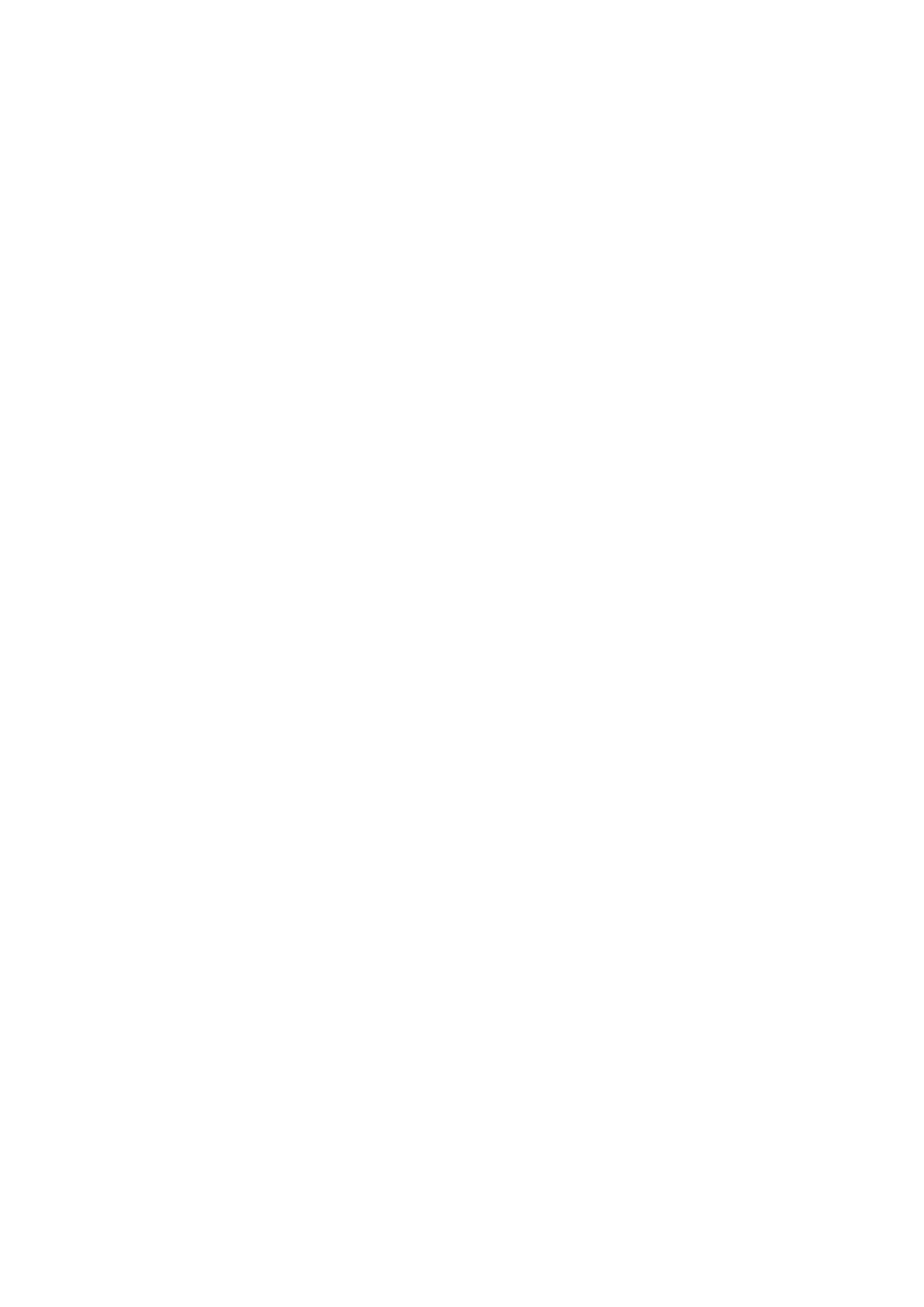## **[Act II of 1899.]**

*(Schedule II.)*

*Schedule II.—[Enactments repealed.]—Rep. by s. 3 and Schedule II of lhe Repealing and Amending Act, 1914 (.X of 1914).* **'Clause** *(8 )* **(dofinilion of "Chief Controlling Revenue-authority") was omitted by**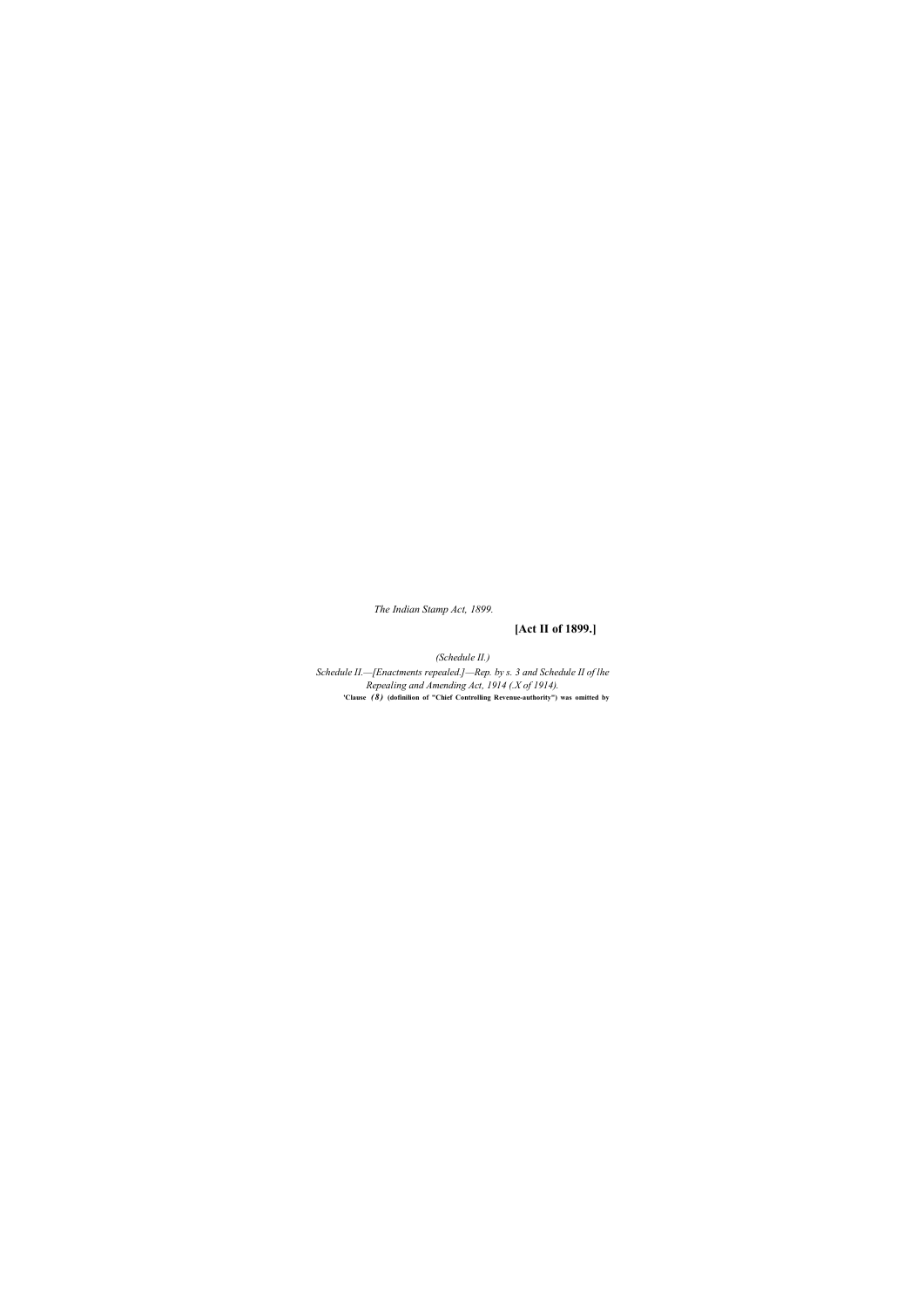**para. 3 and the ls< Sch. of the Government of India (Adaptation of Indian Laws) Order, 1937.**

**,**

**'The words "the Collecting Govern men!" were substituted for Ihe words "the Local Government" by para. 3 and the First Schedule or the Government of India (Adaptation of Indian Laws) Order, 1937.**

**'Clause** *(16b)* **was inserted by 5.3***(d)* **of the Indian Stamp (West Bengal Amendment) Act, 1990 (West Ben. Act XVII oF 1990).**

**'The word "and" was omitted by s. 2 and Schedule I of ihe Repealing**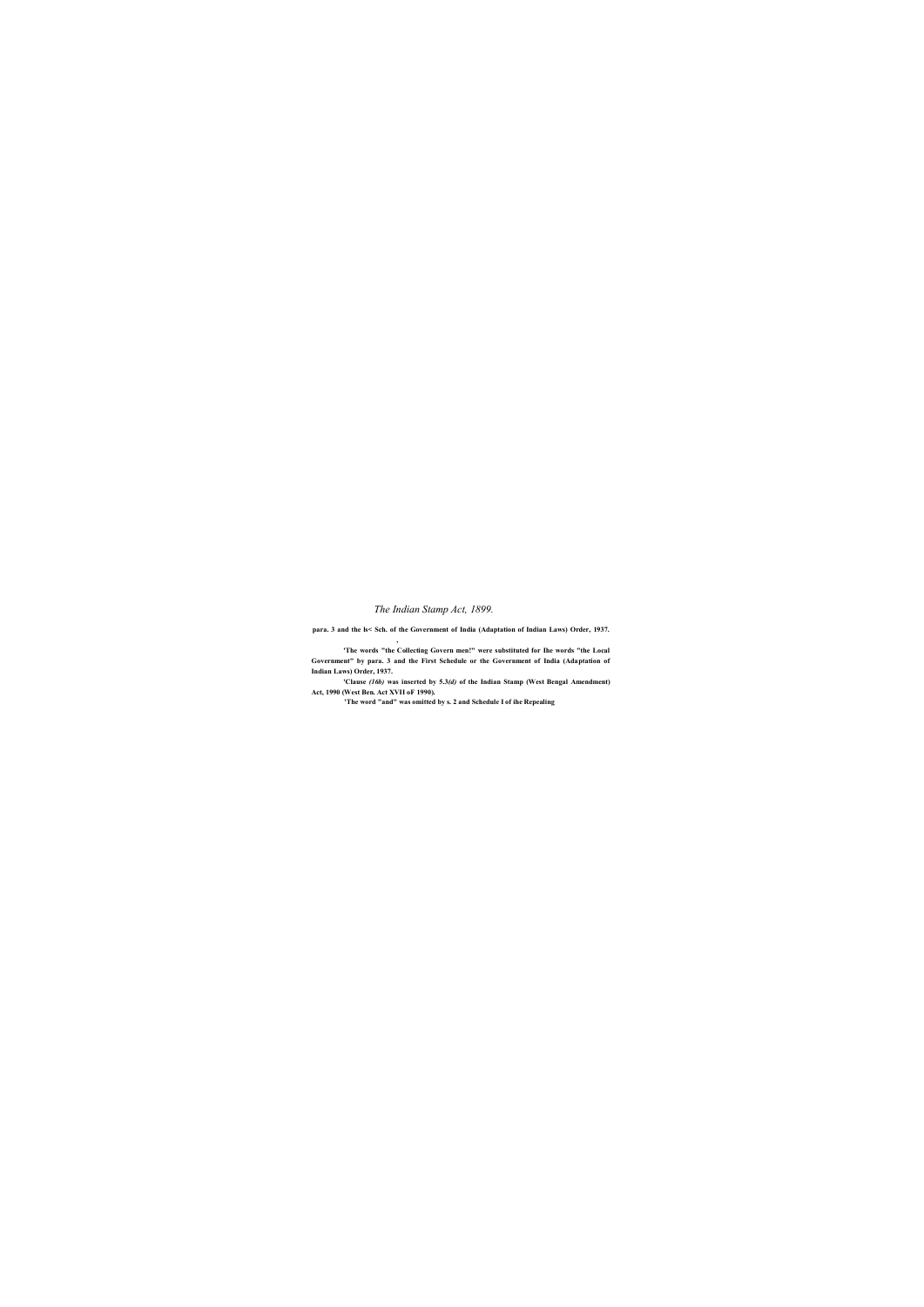**and Amending Act, 1928 {XVIII of 1928).**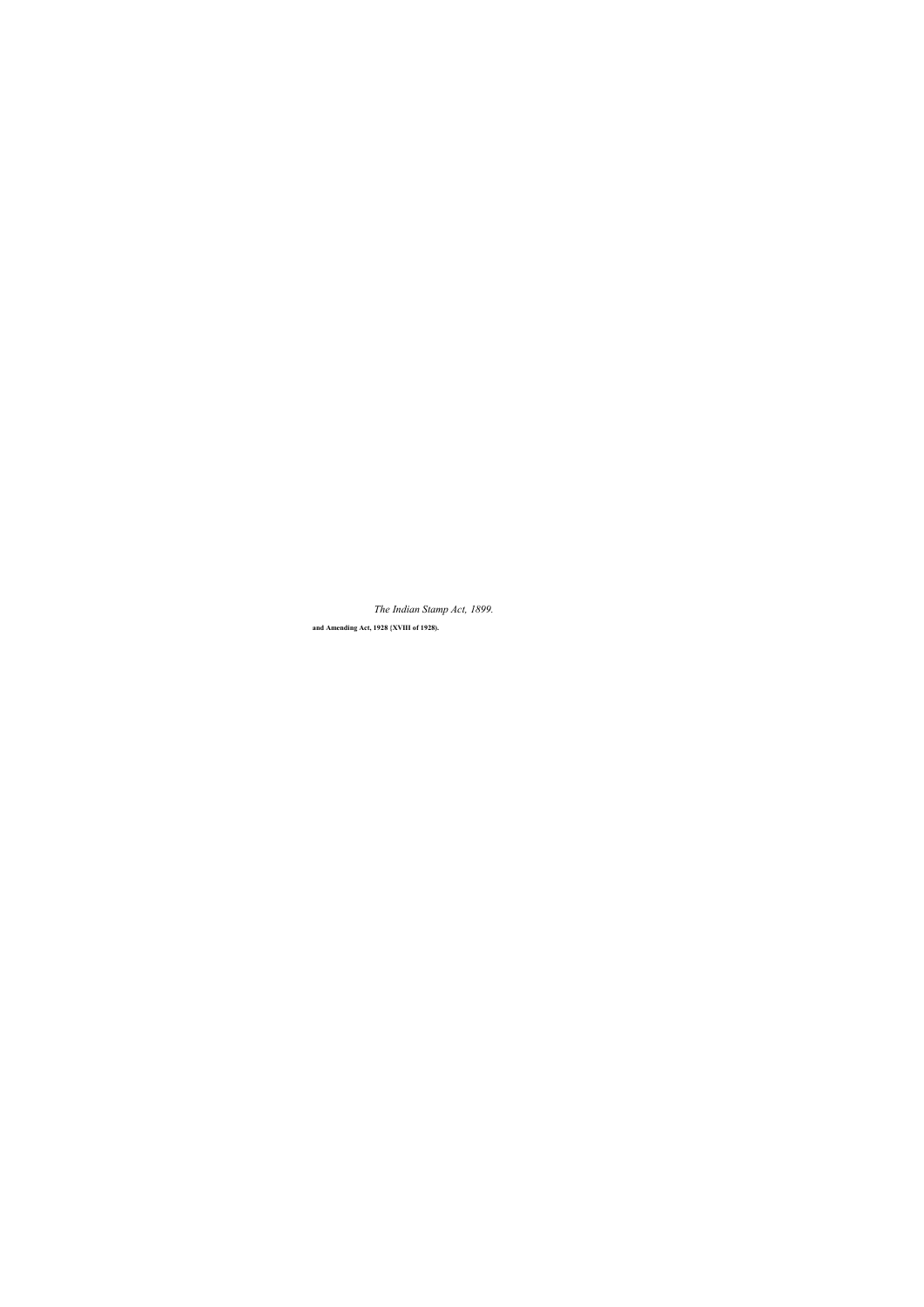*'See* **foot-note I on page 468.** *ante.*

**^These words were inserted by s, S of ihe Indian Financc Acl, 1927 (V of 1927). 'The word "chcqucs" was omitted by s. 5 of lhe Indian Financc Acl, 1927 (V of**

**1927),** *1 Vide* **Corrigendum (notification No, 465-L, dated ihe 16ih March. 1995);** *see* **ihe**  *Culcuitii Gnielte, Earaordiiiwy.* **dalcd (he 16lh March. 1995. Pi. III. pages 1-2.**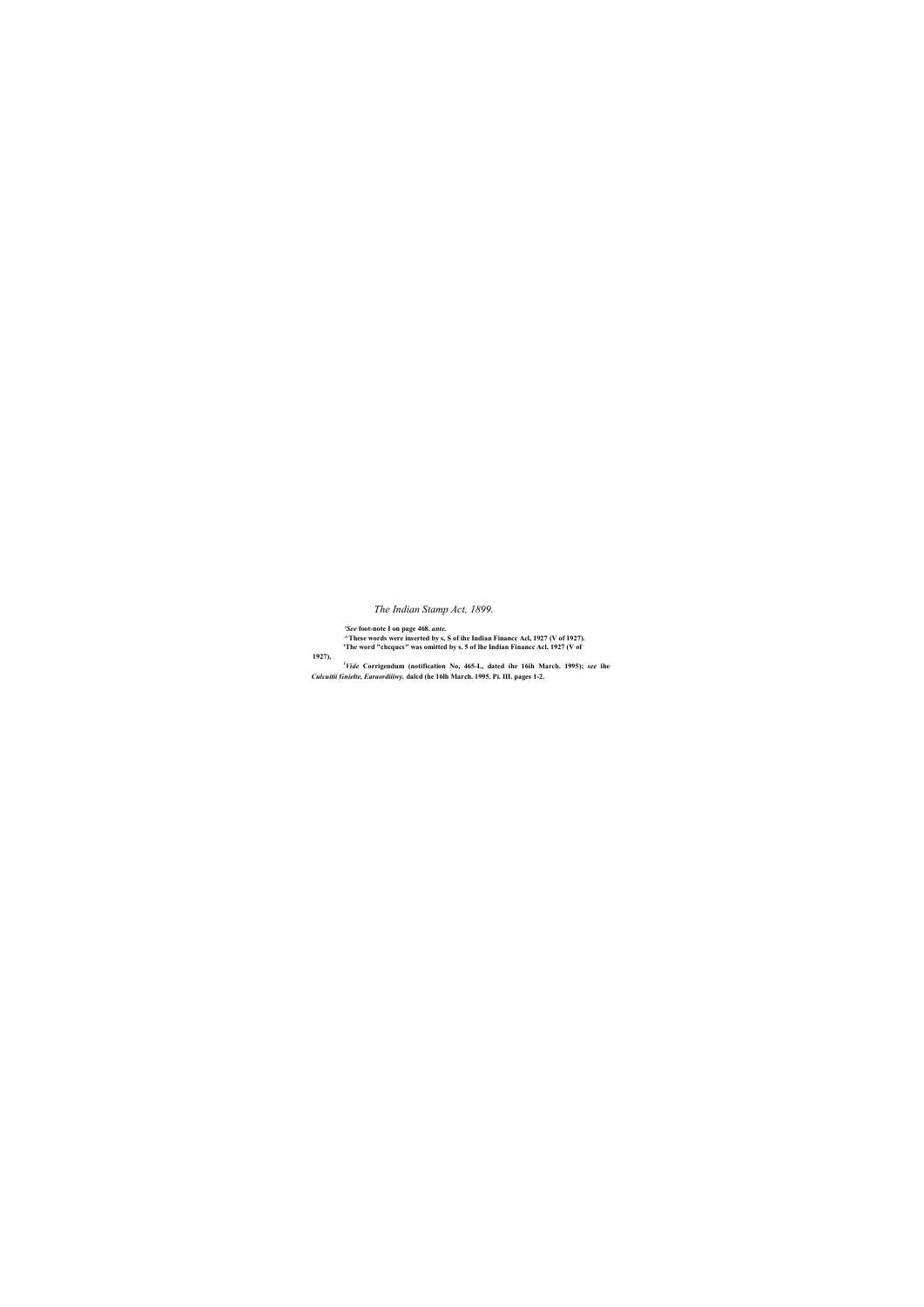**'These words wen: substituted for the words "Governor General in Council" by paragraph** *4(1)* **of ihe Government of India (Adaptation of Indian Laws) Order, 1937. 'These words were substituted for the words "Gazette of India",** *ibid.*

*J See* **fool-note 1 on page 468,** *ante.*

**'Scction 23A was added by s. 3 of the Indian Stamp (Amendment) Act, 1904 (XV of** 

**1904).**

**^Thesc words and figure were subs** Li **LU** Led **for the words and figure "Article No, 5{6)" by s. 3 af the Indian Stamp (Amendment) Act. 1912 (I of 1912).**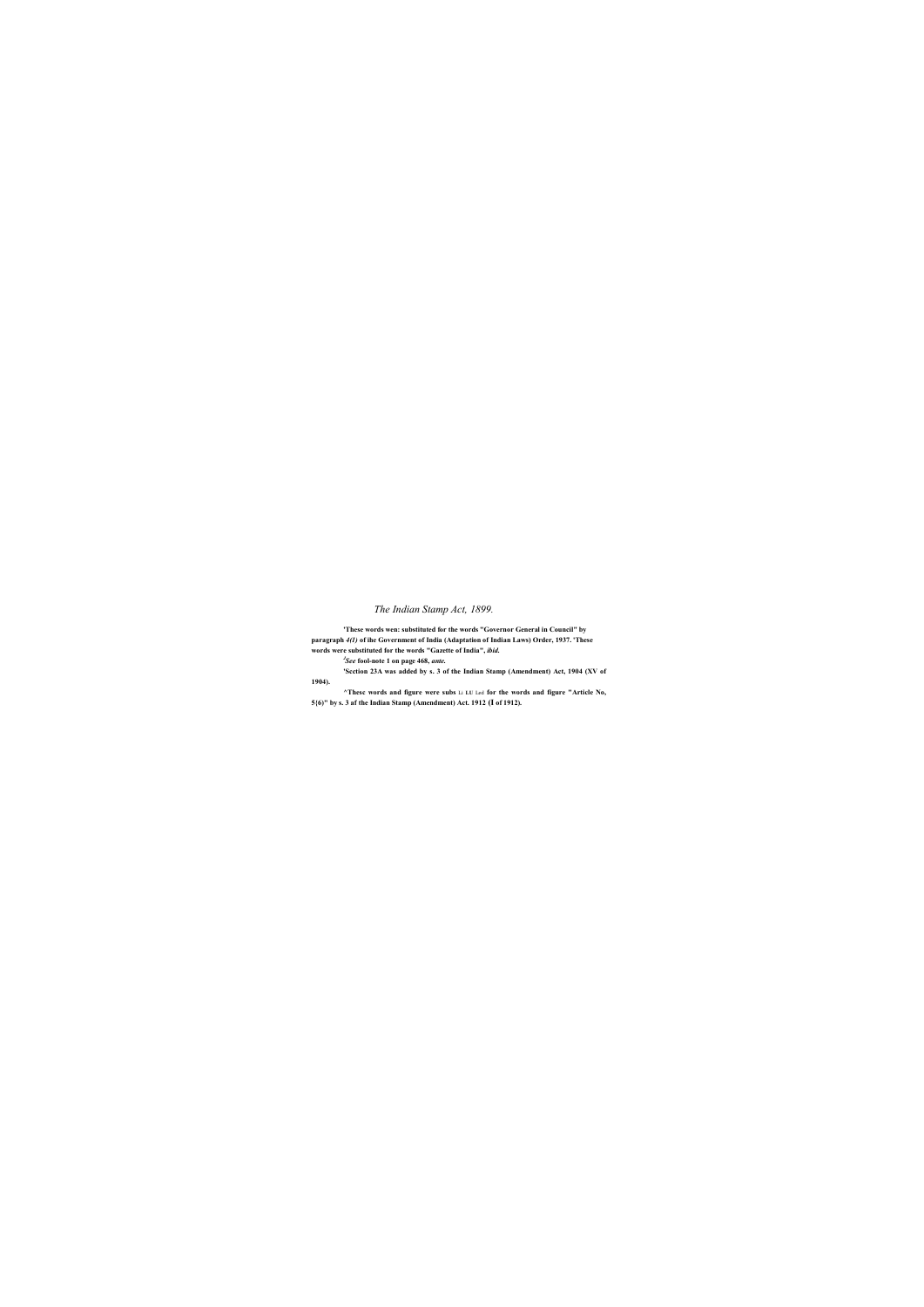**'Section 48A was inserted by s. 11 of the Bengal Slamp (Amendment) Acl, 1922 (Ben.** 

**Act III of 1922).**

**'These Acis have been repealed and re-enacted by the Indian Succession Acl. 1925 (XXXIX of 1925). except section 13 of the Succession Certificate Act, 1889.**

These words and figure were substituted for lhe words "(c) as a condition or enlistment under the Indian Articles of War" by s. 2 and Schedule I of the Repealing and Ame **(XVIII or 1928).**

**'Firstly, the words "Fifteen** *naye paise"* **were substituted for the words"two** *annas"* **by s. 13 of (he Indian Slamp (Amendment) Act, 1958 (XIX of 1958). Secondly, the words "one rupee"** 

**were substituted for ihe words "Fifteen** *naye poise"* **by s. 40(a) of the Finance Acl, 1976 (Aci 66 of**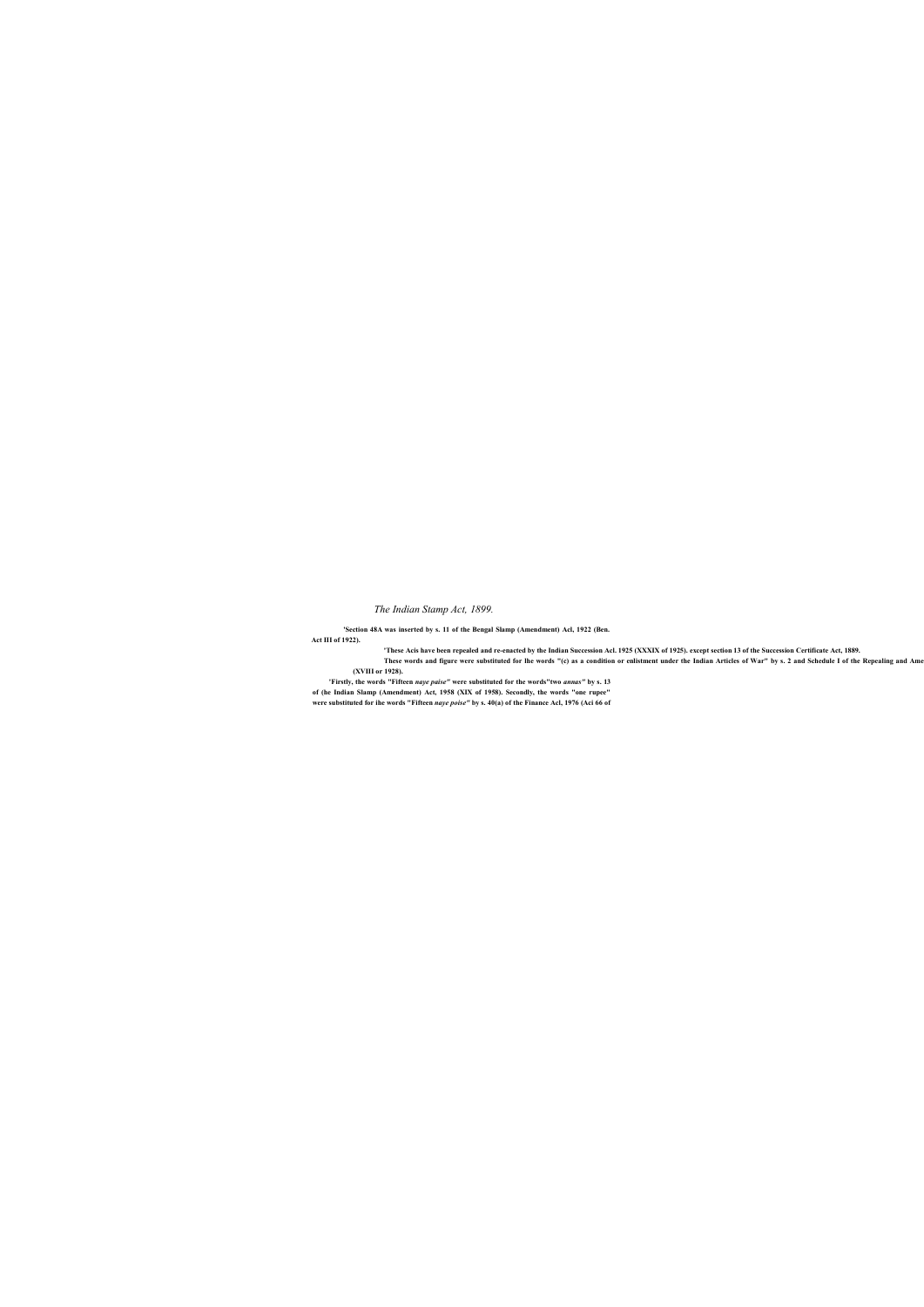**1976). Finally, the words "two rupees" were substituted for the words "One rupee" by s. 50(b) of the Finance Act, 1985 (Act XXXII of 1985).**

<sup>1</sup> These words were substituted for lhe words "one year" by s. 7(2) of lhe Indian Slamp (Amendment) Act, 1906 (V or 1906).<br><sup>J</sup>The words were substituted for the woids 'Tour *annas"* by s. 8(5) of the Indian Slamp (Amendme

**<sup>1</sup> Substituted for ihe words "One** *anno"* **and "Rs. 2-8", respectively by s. 13 of (he Indian** 

**Siamp (Amendment) Acl, 1958 (XIX of 1958).**

**<sup>1</sup> Substituted for Lhe words "Two** *annas"* **by s. 13,** *ibid.*

**'This proviso was inserted by s. 2 and Schedule 1 of ihe Repealing and Amending Acl,**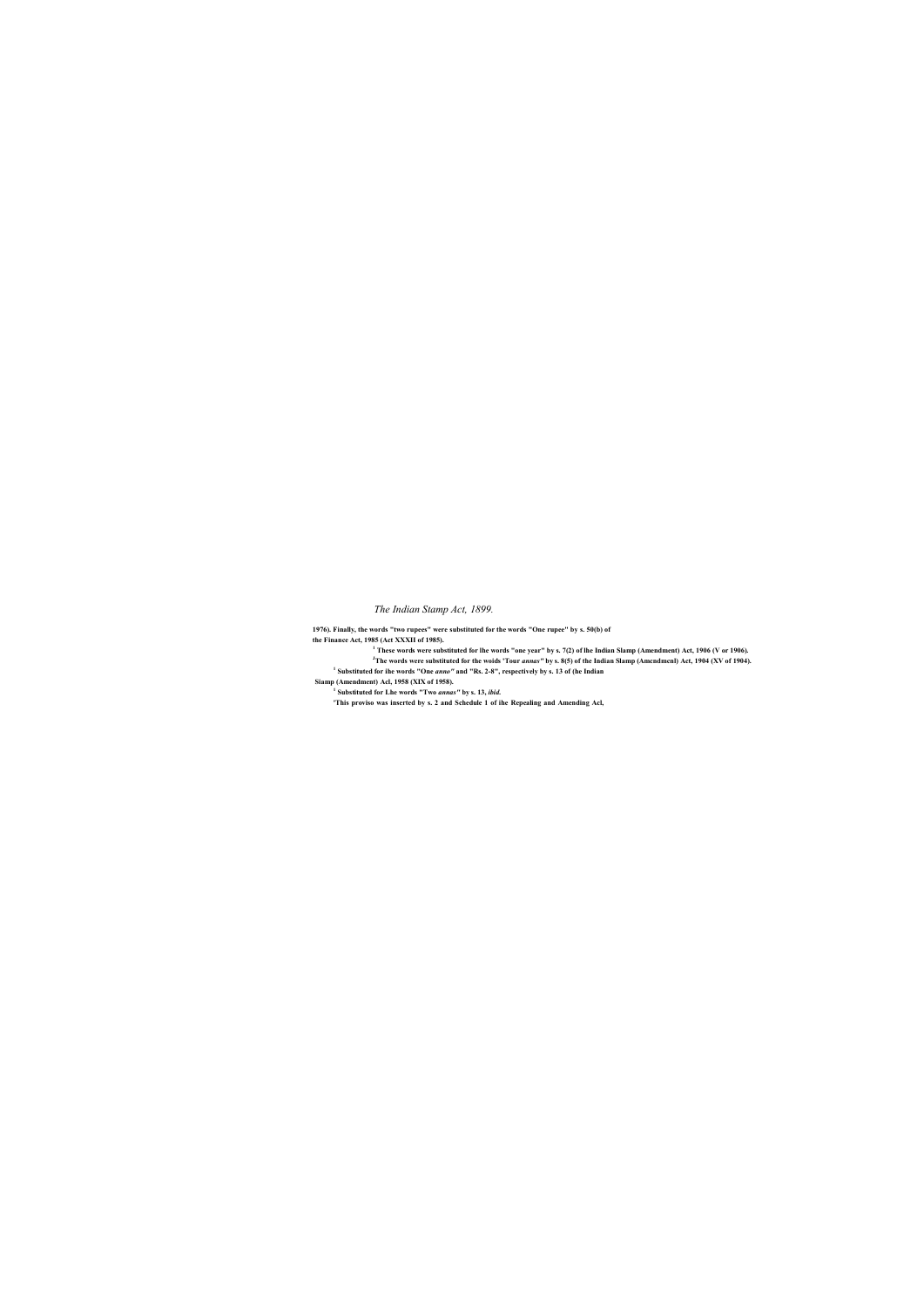**1928 (XVII of 1928).**

**'This division was inserted by s.** *2* **of lhe Indian Siamp (Amendment) Acl. 1925 (XV of 1925).**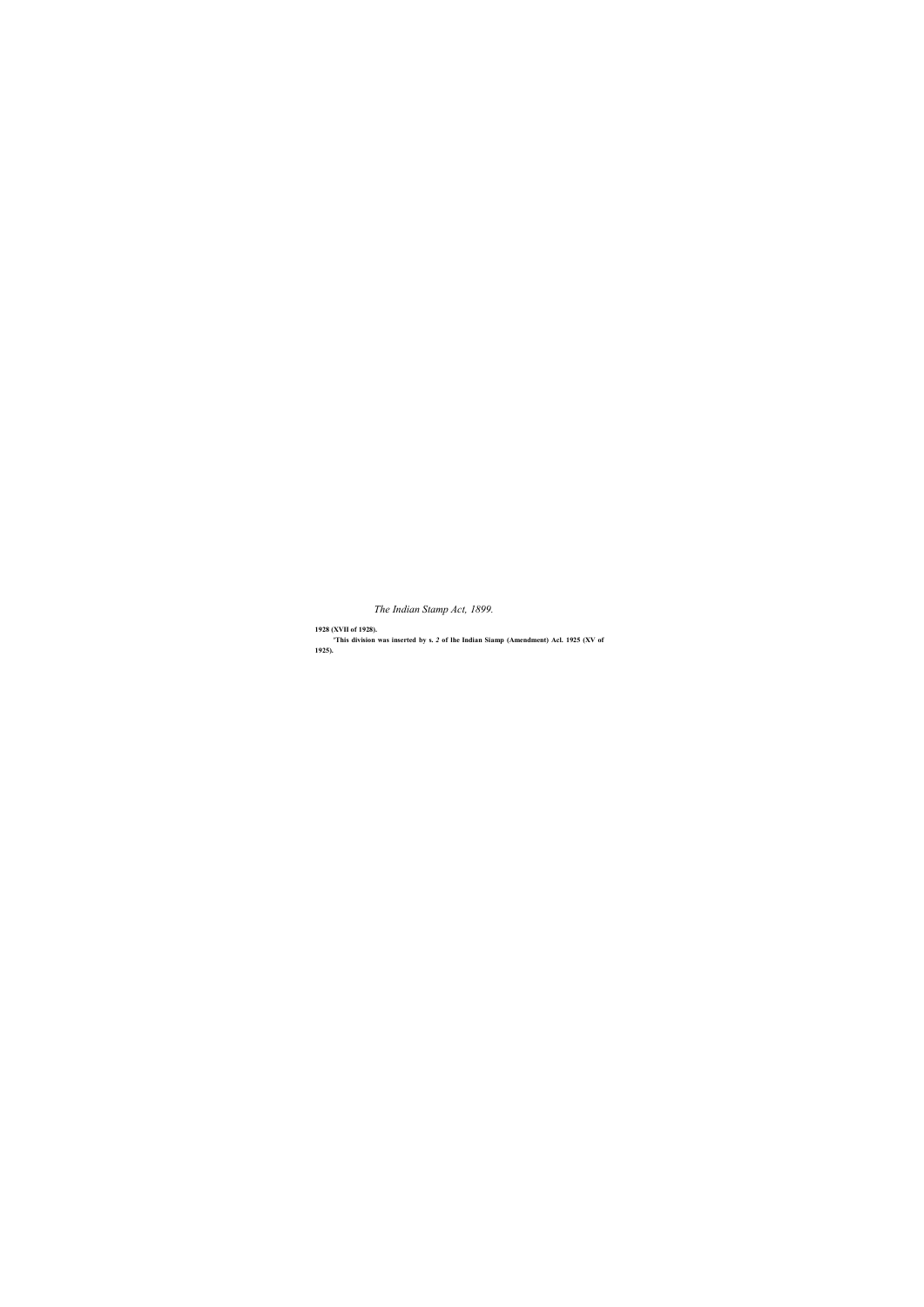'The words "Central Government" were substiluled for the words "Govemor- General-in-Council'.' by paragraph 4(^) of the Govemmeni of India (Adaptation of Indian Laws) Or **<sup>3</sup> These words were substituted for (he words "of Sea-Insurance for a policy or fire-insurance" by s. 2 or the Indian Siamp (Amendment) Act. 1923 (XLIII or 1923).**

'Firstly, the words "Fifteen *nayepoisr"* were substituted for the words "two *onrwi"* by s. 13 of the Indian Siamp (A mend mem) Act, 1958 (XIX of 1958) and subsequently the words were substituted for the words "Fifteen

S3. Rccciptô concld..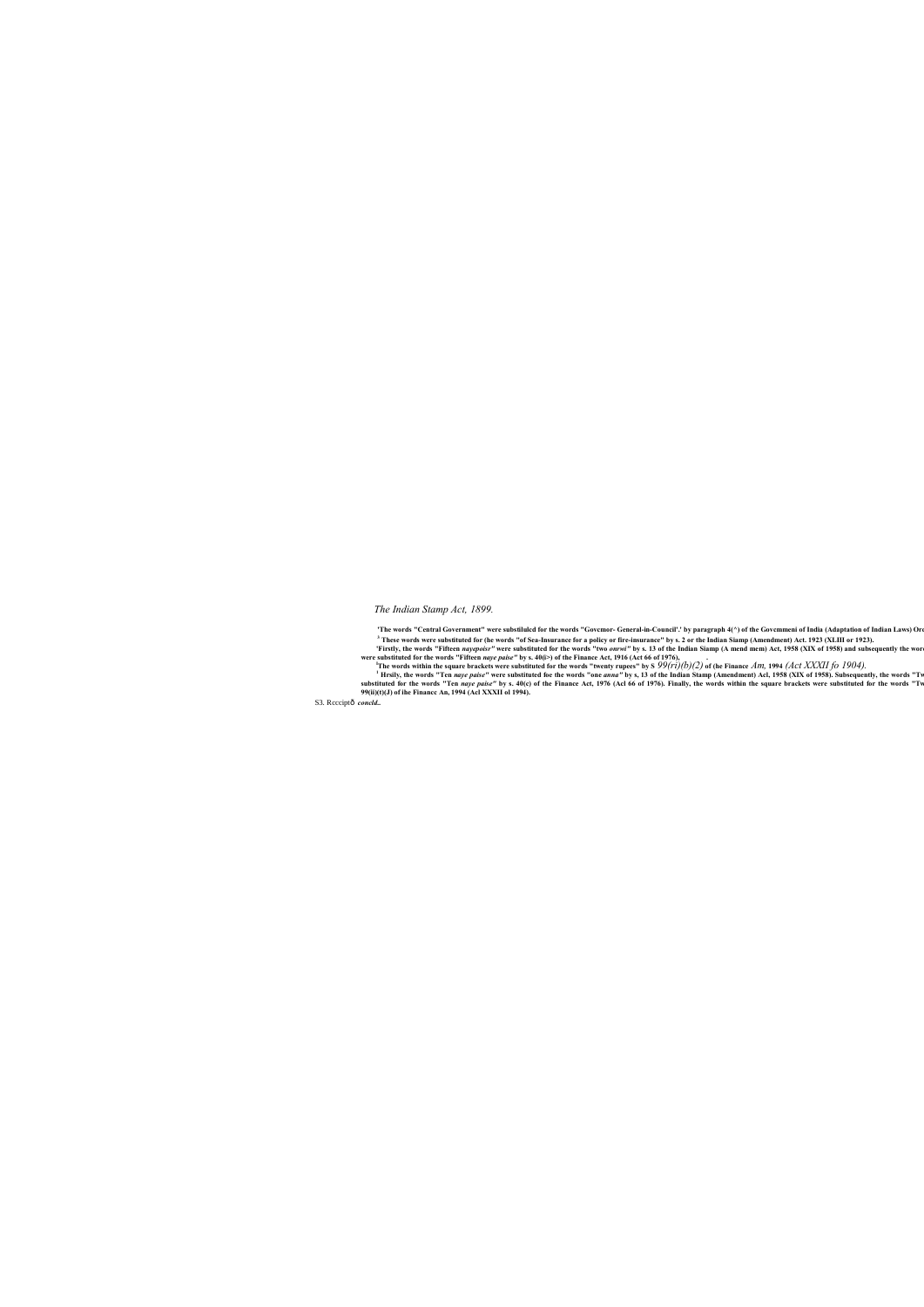*'*

*Exemptions—concld.*

**.**

- *(d)* **for pay or allowances by non -commissioncd <sup>1</sup> (or pc»yj officers, 'fioJdicrs, 'sailors or airmen) of , [ 1 lhe Indian military 'naval or air** *fortes],* **when serving in such capacity, or by mourned police constables;**
- **0) given by holders of family -ccrti/icaies in eases where (he person from whose pay allowances the**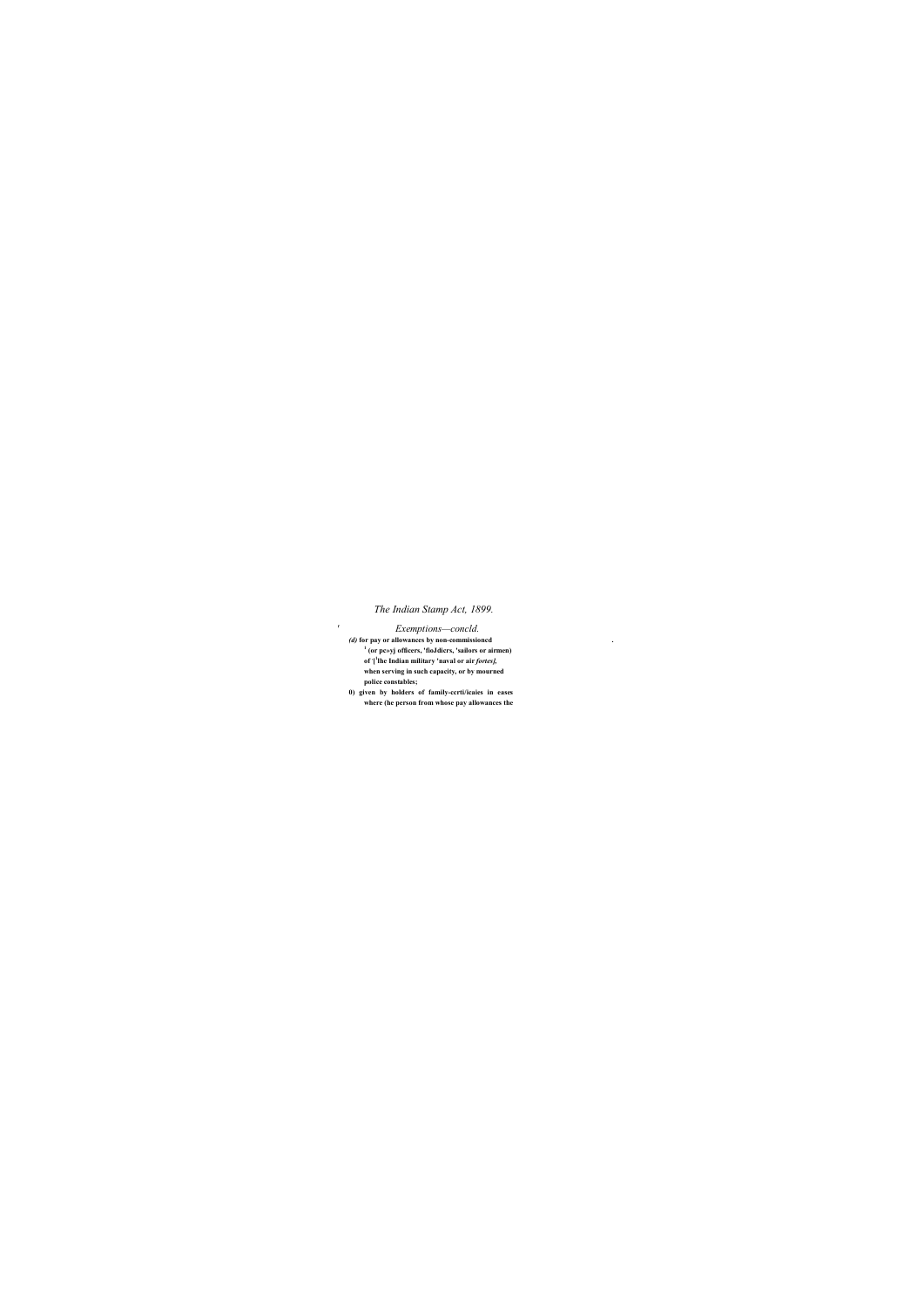**sum comprised in (he receipt has bwn assigned is a non.commissioned '[or petty] officer, '(soldier, 'sailor or airman} of '(any of (he said** 

**forces], and serving in Such capacity;** *if)* **for pensions or aJlowances by persons receiving such pensions or allowances in res peel of Iheir scrwitc as suck non-cemmissjonefJ '[or pcityl officers, '(soldiers, 'sailors or airmen}.**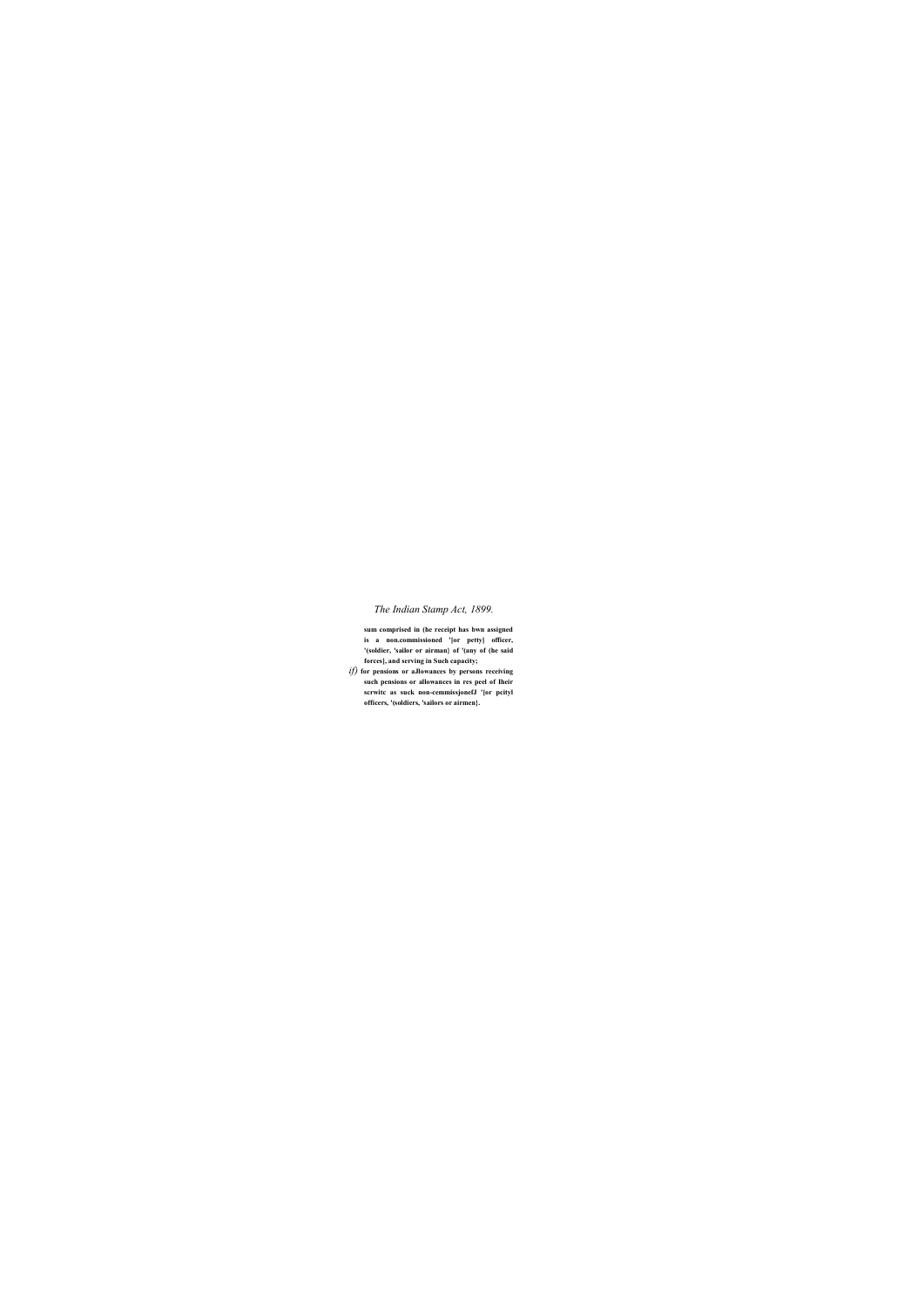**and nol -serving the <sup>1</sup> [Government! in** *any*  **other capacity;** *(g)* **given by a headman or lambardar for Jandrevenuc or (axes collected by him; (/i) given for money or securities Jbr money deposited in [he hands of any banker to be accounted for: Provided that the sure Is not expressed to bo received or, or by the hands of, any ciJicr lhan the person to whore the**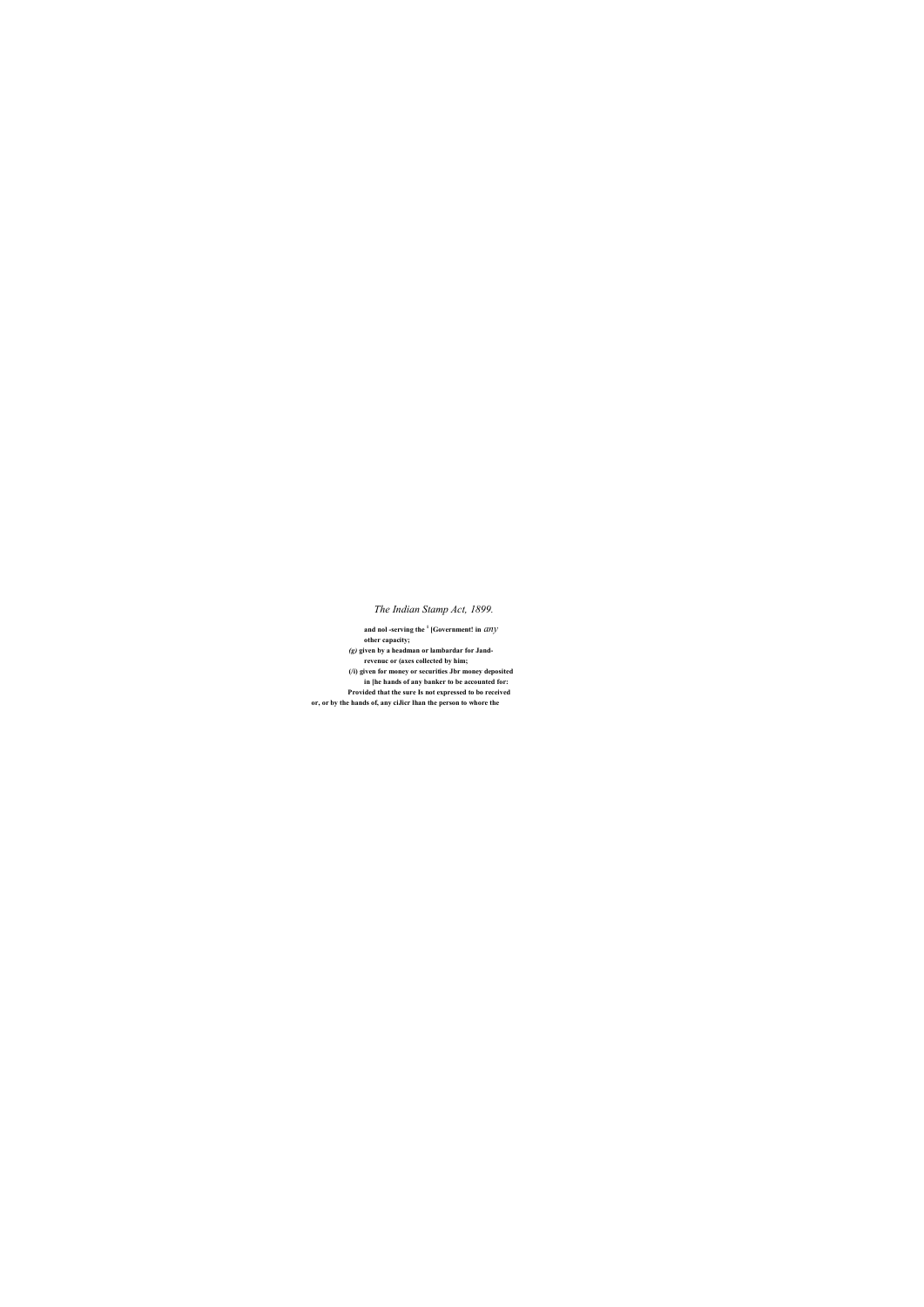**same is lo be nccount- . ed for**

**Provided further that Ihis exemption shall not extend io a receipt or acknowledgment for aay sum paid or deposited for, or upon a loner or allotment or a share, or in respeci of a call upon any scrip or share of, or in, any incorporated company or other body coiporaie or such proposed or intended company or body or in respect of a**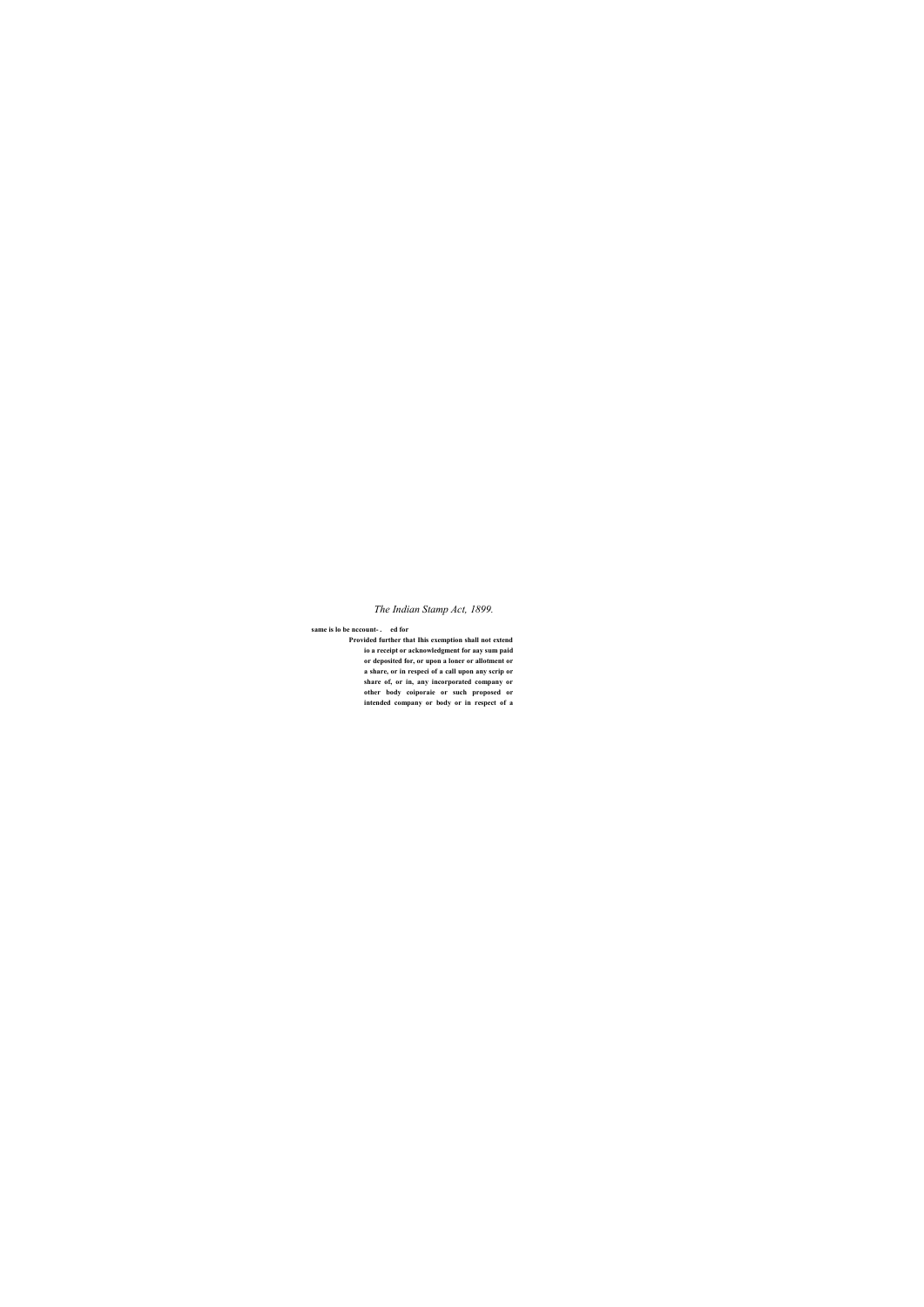**debenture being a mailceiablc security.** *\_\_\_\_\_* **'[FOE** *also* **Poucv** OF **I**NSURANCE *{NO.* **47-B(2).]\_\_\_\_\_\_\_\_\_\_\_\_\_\_\_I \_\_\_\_\_\_\_\_ \_\_ \_\_\_\_\_\_\_\_\_\_\_**

**'The words "or petty", "sailors", "sailor" and "naval" were inserted by s. 2 and Schedule of the Amending Act, 1934 (XXXV of 11)34).**

**"'TTie words "soldiers or airmen" were substituted for the words "or soldiers" by s. 2 and Schedule I of the Repealing and Amending Act, 1927 (X of 1927).**

**<sup>1</sup> The words "His Majesty's Military or air fore La", were substituted for (he words "Her**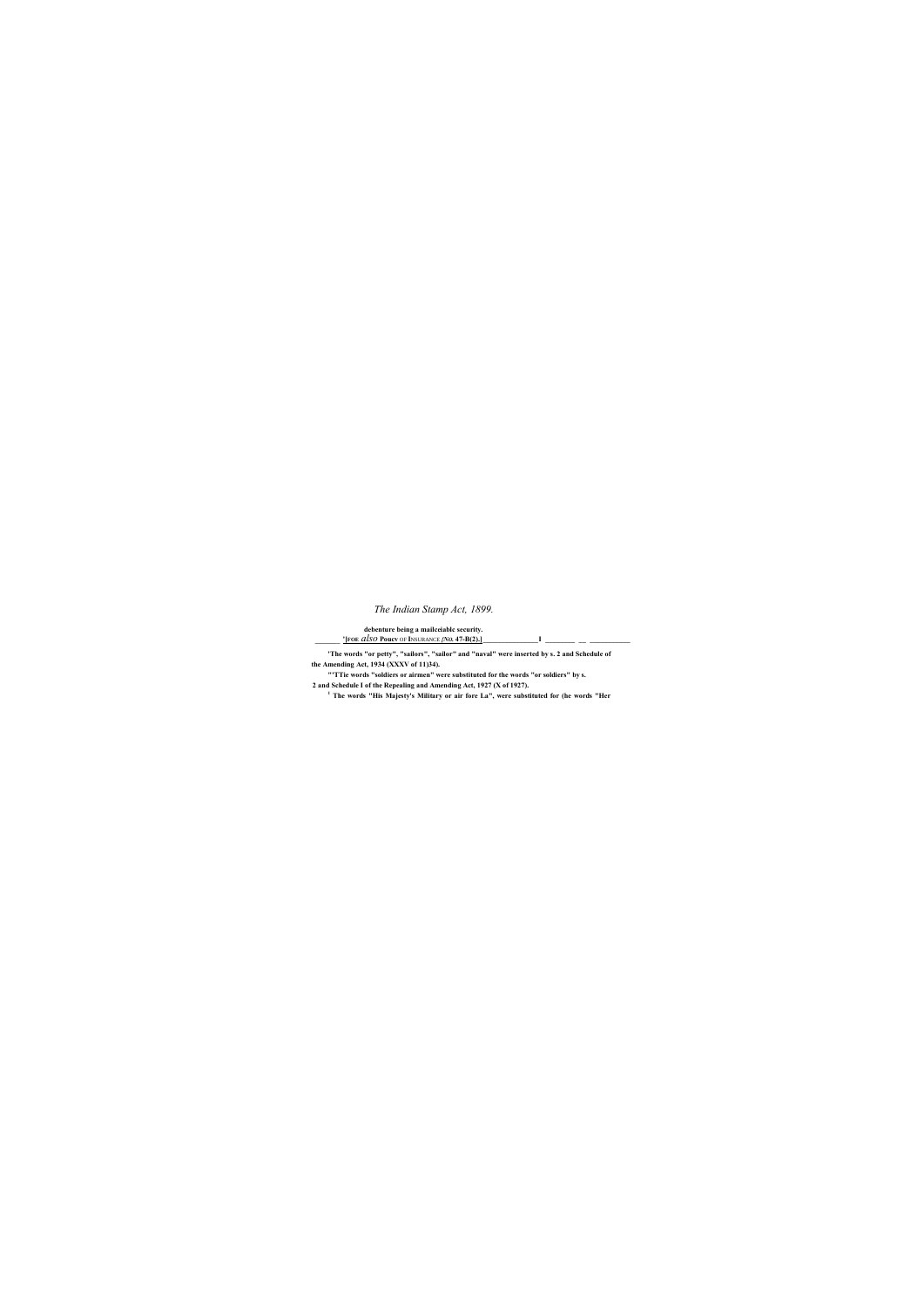**Majesty's Army or Her Majesty's Indian Army" by s.2 and Schedule I.** *ibid.*

**\* The words "the Indian" were substituted for the words "'ftte^lajesly's" by para. 3 and (he 1st Schedule of Ihc Adaptation of Laws Order, 1930.**

**'The words "soldier or airman" were substituted for (he words "or soldier'' by s. 2 and Schedule I. of ihe Repealing and Amending Act, 1927 (X of 1927).**

**'These wolds were substituted for (hi words "either of the said Annies" by s. 2 and Schedule I.** *ibid.*

**7 £\*e foot-ndt^2 on page 474. anie.**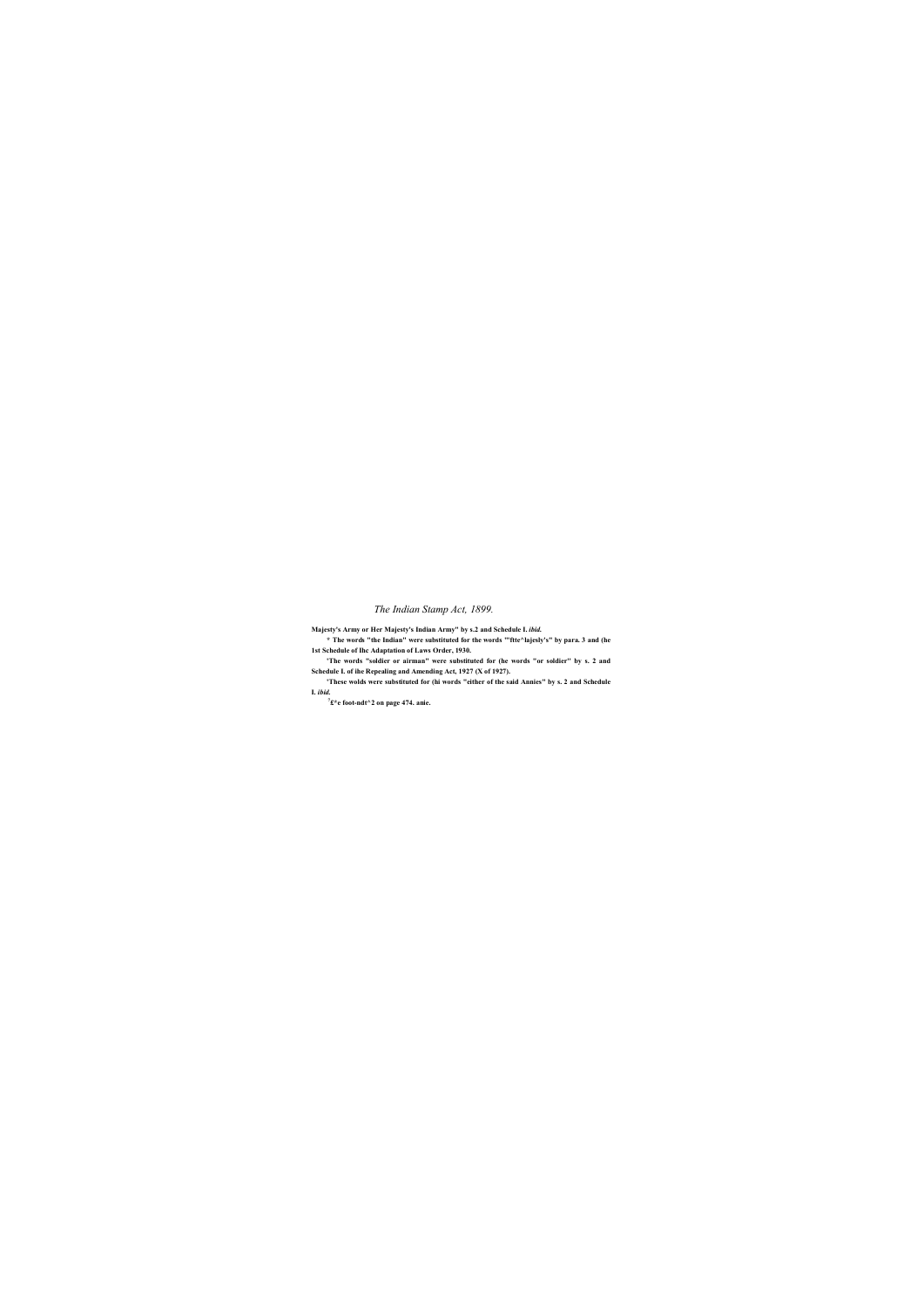**'This note was added by s. 7(4) of the Indian Stamp (Amendment) Act. 1906 (V of 1906).**

**1 The words "the Crown" were substituted for the word** 

**"the Government" by pom.**

3 and the 1st Schedule of Ihe Government or India (Adaptation af Indian Laws) Order, 1937, and thereafter ihe word "Government" was substituted for the w **Adaptation of Laws Order, 1950.**

**'Exemption (£) was omitted by pan. 3 and Ihe 1st Sch. of the Government of India (Adaptation of Indian Laws) Order, 1937.**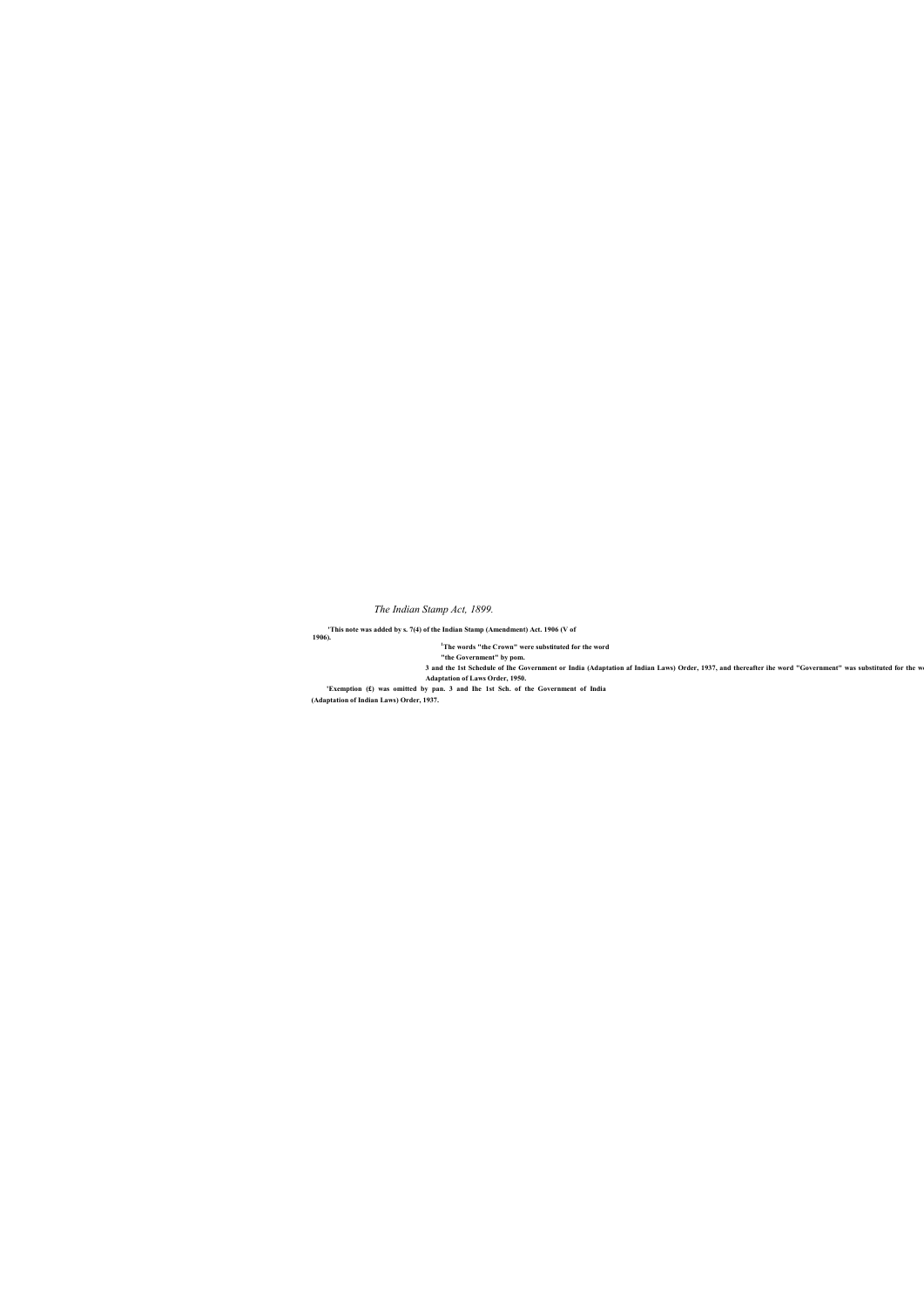*-See* **now the Companies Act, 19S6 (I of 1956).**

**.**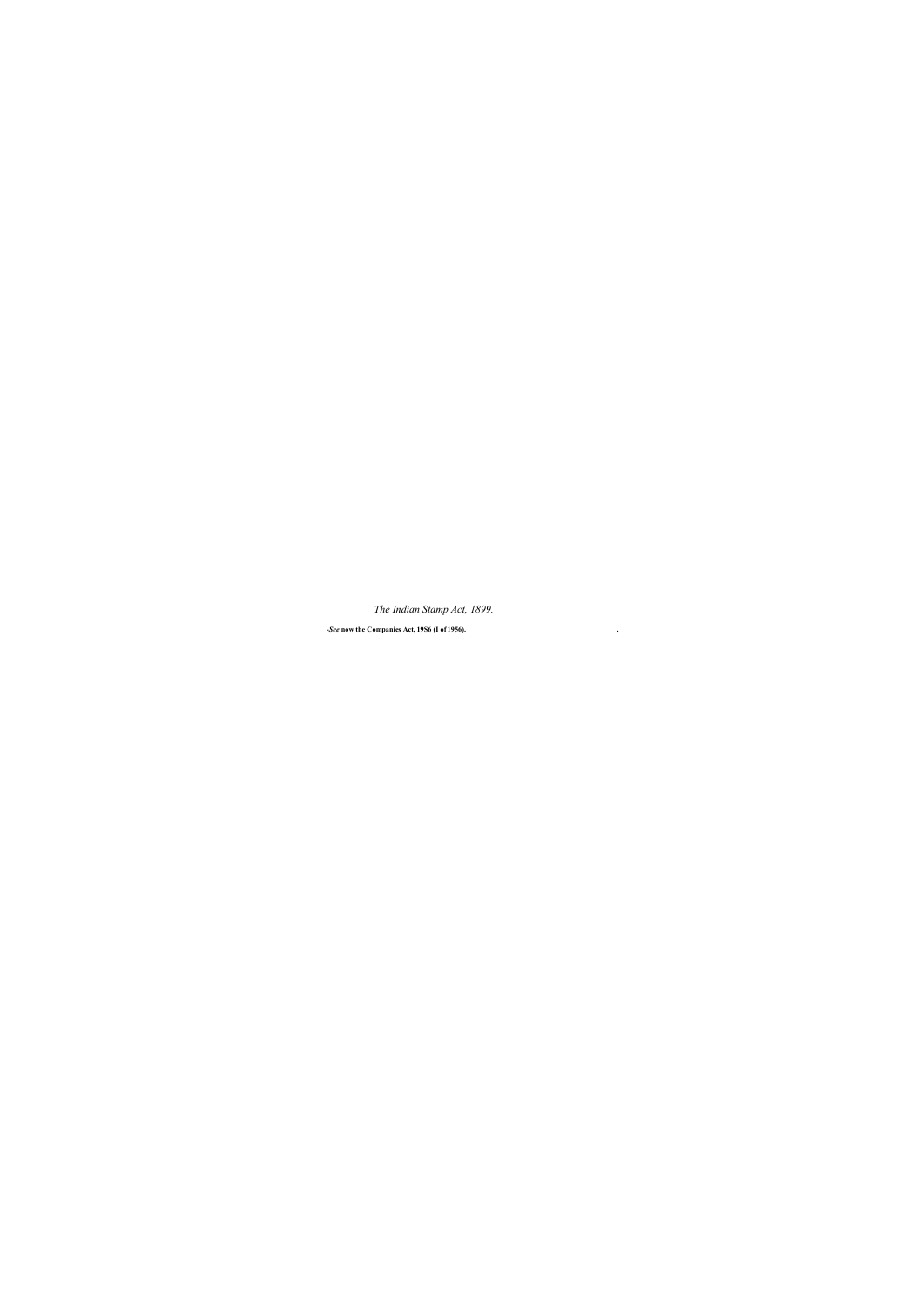Notwithstanding anything contained in the Indian Si amp Acl. 1899 (It of 1899). there shall be levied end collected, on all instruments'<br>S3, in Schedule IA to the said Act. a surcharge which shall be one- lith or the Stamp **1964 (West Ben. Acl XVII of 1964).**

If relating lo molten not otherwise provided for, except mailers relaxing to cheques, promissory notes, bills of lading, tetters of credit, policie shores, debentures, proxies or receipts. *Explanation*. **—**The expression "Agreement or Memorandum of an Agreement", if relating to a sale, sh to sell or any memorandum or acknowledgement in relation to transfer or delivery of possession of immovable property with nn intent to ■ tra

**title to. such pr**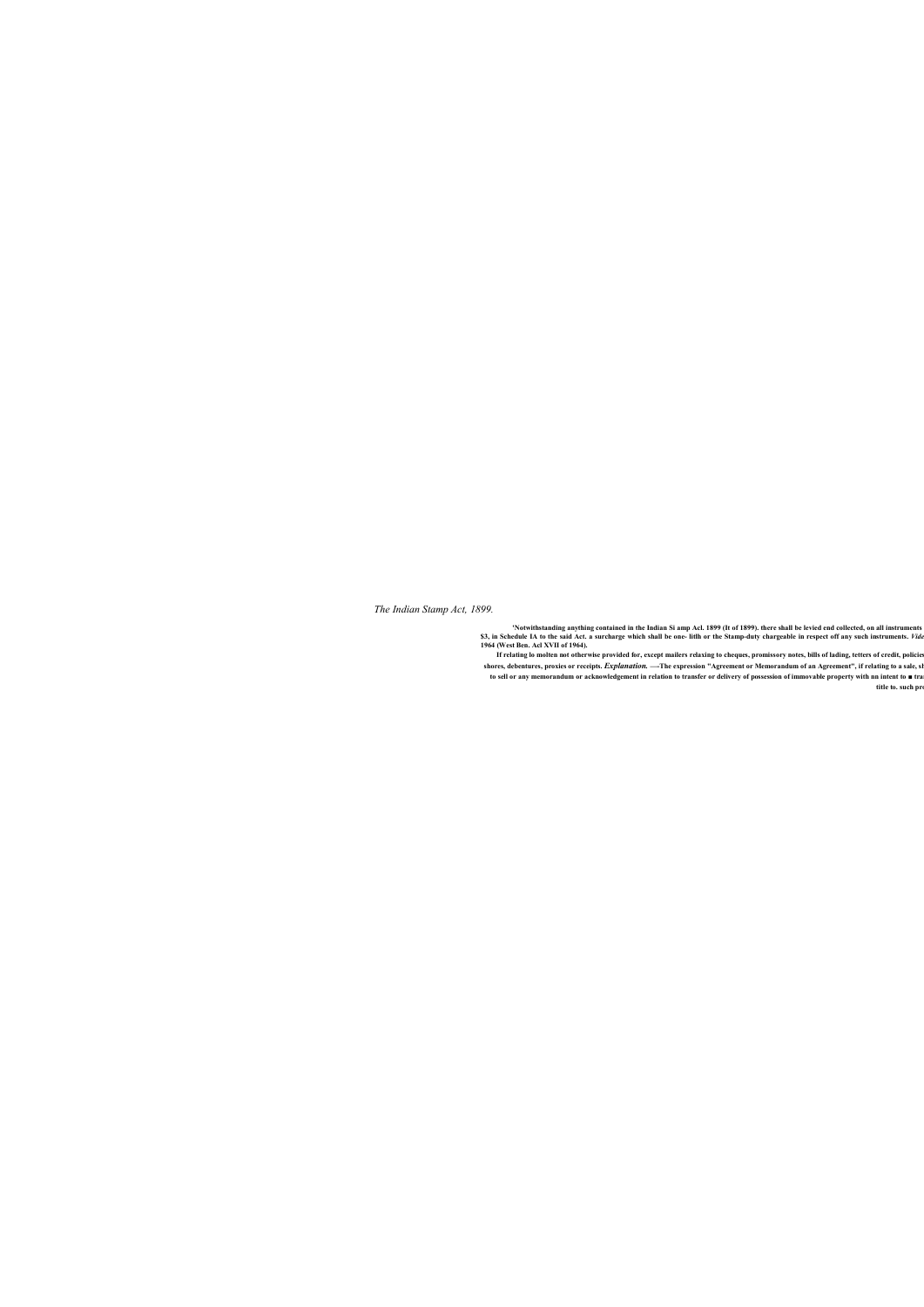**'25. Counterpart or** duplicate **of any instrument^ chargeablc wilh duty and in** respcct **of which** the proper duly **has been** paid- CD) if ihc duty wilh which Ihc original instrument is chargeable docs not cxcccd Two rupees;

*(b)* **in any other ease nol falling wilhin the provisions of section 6A.** *EximpHonj,* **Counterpart of any liaise granted (o a cultivator, when such**